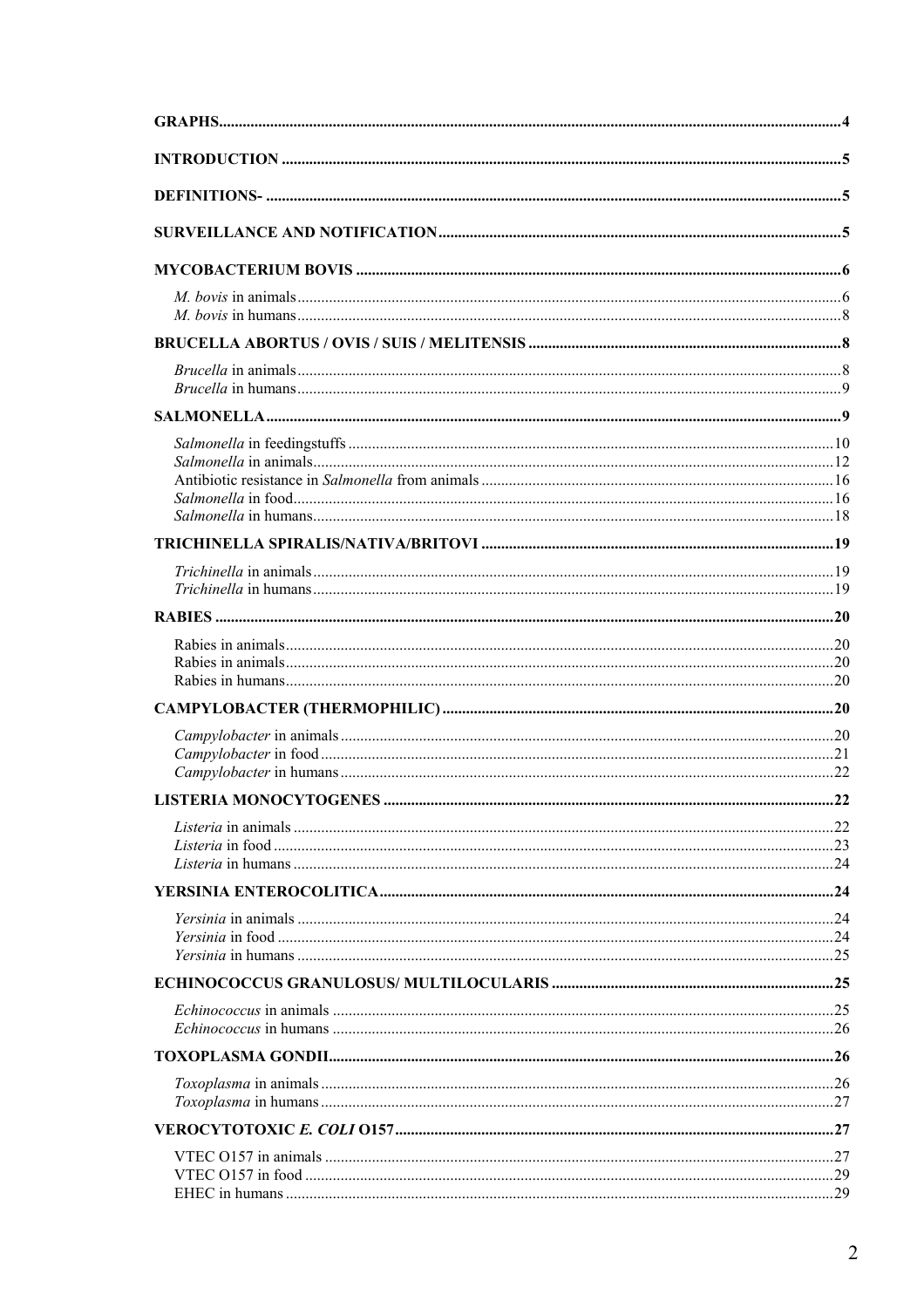| <b>Tables</b>                                                                                                                                                                                        |                                        |                                                          |                                                                                                                                                                                                                                                                                                                                                                                                                                                                                                                                                                                                                                                                                                                                                                                                |
|------------------------------------------------------------------------------------------------------------------------------------------------------------------------------------------------------|----------------------------------------|----------------------------------------------------------|------------------------------------------------------------------------------------------------------------------------------------------------------------------------------------------------------------------------------------------------------------------------------------------------------------------------------------------------------------------------------------------------------------------------------------------------------------------------------------------------------------------------------------------------------------------------------------------------------------------------------------------------------------------------------------------------------------------------------------------------------------------------------------------------|
| 1.1.1.<br>1.1.2.<br>1.1.3.<br>1.3.                                                                                                                                                                   | Mycobacterium bovis                    | Cattle<br>Farmed deer<br>Other animals<br>Humans         |                                                                                                                                                                                                                                                                                                                                                                                                                                                                                                                                                                                                                                                                                                                                                                                                |
| 2.1.1.<br>2.1.2.<br>2.1.3.<br>2.2.<br>2.3.                                                                                                                                                           | Brucella abortus/melitensis            | Cattle<br>Sheep, goat<br>Other animals<br>Food<br>Humans | (no data available)                                                                                                                                                                                                                                                                                                                                                                                                                                                                                                                                                                                                                                                                                                                                                                            |
| 3.1.1.<br>3.1.2.<br>3.1.3.<br>3.1.4.<br>3.2.1.<br>3.2.2.<br>3.2.3.<br>3.2.4.<br>3.2.4.1.<br>3.2.5.1.<br>3.2.5.2.<br>3.2.5.3.<br>3.2.5.4.<br>3.2.6.<br>3.3.1.<br>3.3.2.<br>3.3.3.<br>3.4.1.<br>3.4.2. | Salmonella spp.                        | Other food<br>Humans                                     | Feed material of animal origin<br>Feed material of vegetable origin<br>Compound feedingstuffs<br>Feed material, feedingstuffs, sero- and phage types<br>Poultry breeding flocks (Gallus gallus)<br>Other commercial poultry<br>Non-commercial poultry and birds<br>(no data available)<br>Animals (non poultry)<br>Surveillance of cattle and pigs at slaughterhouses<br>Antimicrobial susceptibility testing of Salmonella<br>Antimicrobial susceptibility testing of S. Enteritidis<br>Antimicrobial susceptibility testing of S. Typhimurium<br>Antimicrobial susceptibility testing of other serotypes<br>Break points for antibiotic resistance testing of Salmonella<br>Meat and meat products<br>Results of control of consignments from member states<br>Humans, seasonal distribution |
| 4.1.<br>4.2.                                                                                                                                                                                         | Trichinella spiralis/nativa/britovi    | Animals<br>Humans                                        |                                                                                                                                                                                                                                                                                                                                                                                                                                                                                                                                                                                                                                                                                                                                                                                                |
| 5.1.                                                                                                                                                                                                 | Rabies                                 | Animals                                                  |                                                                                                                                                                                                                                                                                                                                                                                                                                                                                                                                                                                                                                                                                                                                                                                                |
| 6.1.<br>6.2.<br>6.3.                                                                                                                                                                                 | Thermophilic Campylobacter             | Animals<br>Food<br>Humans                                |                                                                                                                                                                                                                                                                                                                                                                                                                                                                                                                                                                                                                                                                                                                                                                                                |
| 7.1.<br>7.2.                                                                                                                                                                                         | Listeria monocytogenes                 | Food<br>Humans                                           |                                                                                                                                                                                                                                                                                                                                                                                                                                                                                                                                                                                                                                                                                                                                                                                                |
| 8.1.<br>8.2.<br>8.3.                                                                                                                                                                                 | Yersinia enterocolitica                | Animals<br>Food<br>Humans                                | (disease not notifiable)<br>(data not available)                                                                                                                                                                                                                                                                                                                                                                                                                                                                                                                                                                                                                                                                                                                                               |
| 9.1.<br>9.2.                                                                                                                                                                                         | Echinococcus granulosus/multilocularis | Animals<br>Humans                                        |                                                                                                                                                                                                                                                                                                                                                                                                                                                                                                                                                                                                                                                                                                                                                                                                |
| 10.1.<br>10.2.                                                                                                                                                                                       | Toxoplasma gondii                      | Animals<br>Humans                                        |                                                                                                                                                                                                                                                                                                                                                                                                                                                                                                                                                                                                                                                                                                                                                                                                |
| 11.1.<br>11.2.<br>11.3.                                                                                                                                                                              | Verotoxigenic E. Coli O157             | Animals<br>Food<br>Humans                                | (data not available)                                                                                                                                                                                                                                                                                                                                                                                                                                                                                                                                                                                                                                                                                                                                                                           |
| 12                                                                                                                                                                                                   | Demographic data                       |                                                          |                                                                                                                                                                                                                                                                                                                                                                                                                                                                                                                                                                                                                                                                                                                                                                                                |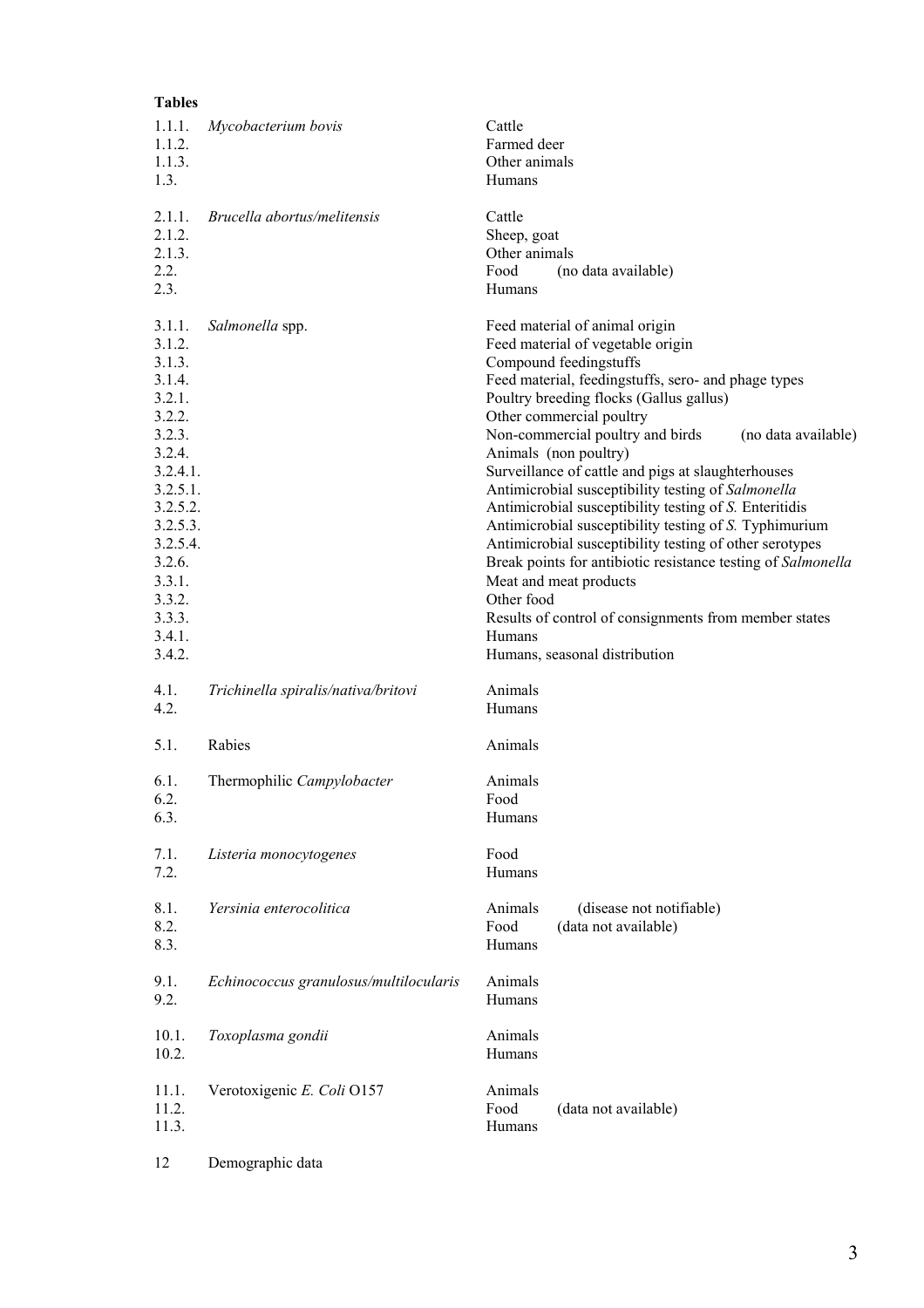# **Graphs**

| 1              | No of notified cases of Salmonella                                     | <b>Broiler</b> | 1968-2001 |
|----------------|------------------------------------------------------------------------|----------------|-----------|
| 1.2            |                                                                        | Layers         | 1968-2001 |
| 1.3            |                                                                        | Pigs           | 1968-2001 |
| 1.4            |                                                                        | Cattle         | 1968-2001 |
| 1.5            |                                                                        | Humans         | 1980-2001 |
| 1.6            | Salmonella surveillance at slaughter houses (lymph node samples)       | Cattle         | 1996-2001 |
| 1.7            |                                                                        | Adult pigs     | 1996-2001 |
| 1.8            |                                                                        | Fattening pigs | 1996-2001 |
| 1.9            | Salmonella surveillance at slaughter houses (swab samples)             | Cattle         | 1996-2001 |
| 1.10           |                                                                        | Adult pigs     | 1996-2001 |
| 1.11           |                                                                        | Fattening pigs | 1996-2001 |
| 1.12           | Salmonella surveillance at slaughter houses (neck skin samples)        | Poultry        | 1995-2001 |
| 1.13           | Salmonella surveillance at cutting plants (supervised by SLV)          | Beef, pork     | 1996-2001 |
| 1.14           |                                                                        | Poultry        | 1996-2001 |
| $\overline{2}$ | No of <i>Campylobacter</i> positive flocks per year                    | <b>Broiler</b> | 1992-2001 |
| 2.2            | No. of cases of <i>Campylobacter</i> in humans, notified by physicians | Humans         | 1991-2001 |
| 3              | No. of cases of <i>Listeria</i> in humans, notified by physicians      | Humans         | 1997-2001 |
| $\overline{4}$ | Number and percent VTEC O157 positive faecal samples                   | Cattle         | 1996-2001 |
| 4.2            | Number and percent VTEC O157 positive swab samples                     | Cattle         | 1996-2001 |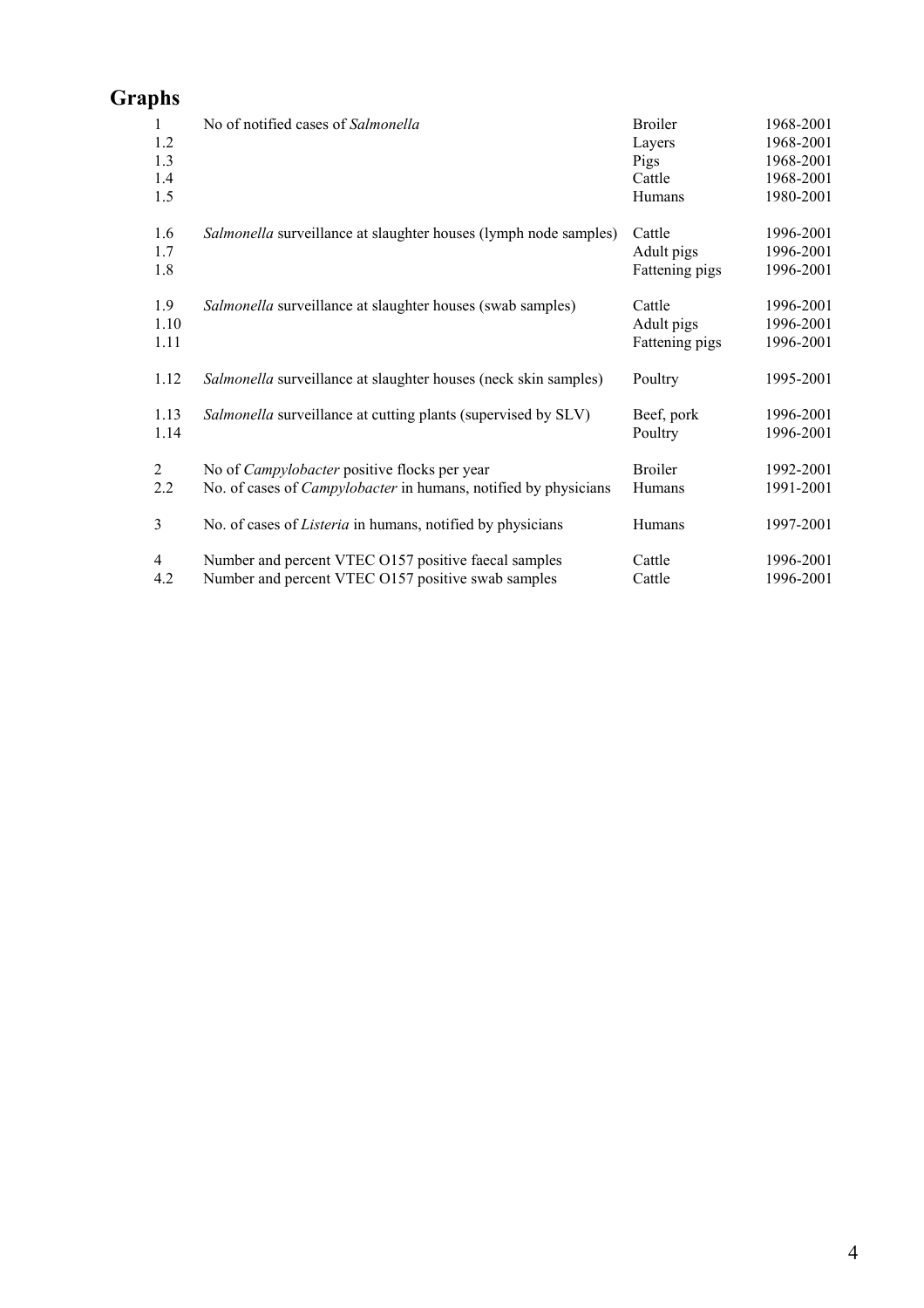# **INTRODUCTION**

This report has been produced by the Swedish Zoonosis Center at the National Veterinary Institute (SVA) in co-operation with the Swedish Institute for Infectious Disease Control (SMI), the National Food Administration (SLV) and the Swedish Board of Agriculture (SJV).

The report includes zoonotic infections/agents occurring in animals, humans, feedstuffs and food.

The total number of animals, herds and number of slaughtered animals in Sweden, according to species, are outlined in table 12.1 and the human population is specified in table 12.2.

# **DEFINITIONS-**

#### *Animal data*

**Monitoring**: Continuous system (active or passive) of collecting data.

Active monitoring: The system is based on targeted examinations

Passive monitoring: Only notification requirement

**Notification**: Passive system to collect data

**Compulsory monitoring programme**: The monitoring is based on a legal provision **Voluntary monitoring programme**: The monitoring is done on a voluntary basis

- **Surveillance:** Specific extension of monitoring with a view to taking appropriate control measures
- **Survey**: An investigation in which information is systematically collected for a limited time period

**Screening**: A particular type of diagnostic survey. The presumptive identification of unrecognised disease or infection by the application of tests or examinations which can be applied rapidly.

#### *Human data*

- **Outbreak:** An incident in which 2 or more persons experience a similar illness after ingestion of the same type of food, or after consumption of water from the same source, and where epidemiological evidence implicates the food or water as the source of illness
- **Household outbreak (family outbreak):** An outbreak affecting 2 or more persons in the same private household
- **General outbreak:** An outbreak affecting members of more than one private household or residents of an institution

**Single case (sporadic case):** A case of an illness (irrespective of the nature of the source)

**Imported case:** A case where the incubation period, clinical and epidemiological data suggest that infection was acquired in another country, and where there is no epidemiological evidence suggesting indigenous infection

**Domestic case:** A case where the incubation period, clinical and epidemiological data suggest indigenous infection

# **SURVEILLANCE AND NOTIFICATION**

#### Animals

In addition to specific surveillance systems described in the report, surveillance is also achieved by notification of clinical observations, laboratory findings and findings at meat inspection. In Sweden, certain diseases are notifiable already on the basis of a clinical suspicion. In such

cases, an investigation to confirm the diagnosis must always be made. Only the index case in each herd or flock (epidemiological unit) is reported.

#### Humans

There are two reporting systems for communicable diseases in Sweden: i) Diseases that are notifiable under the Communicable Disease Act. These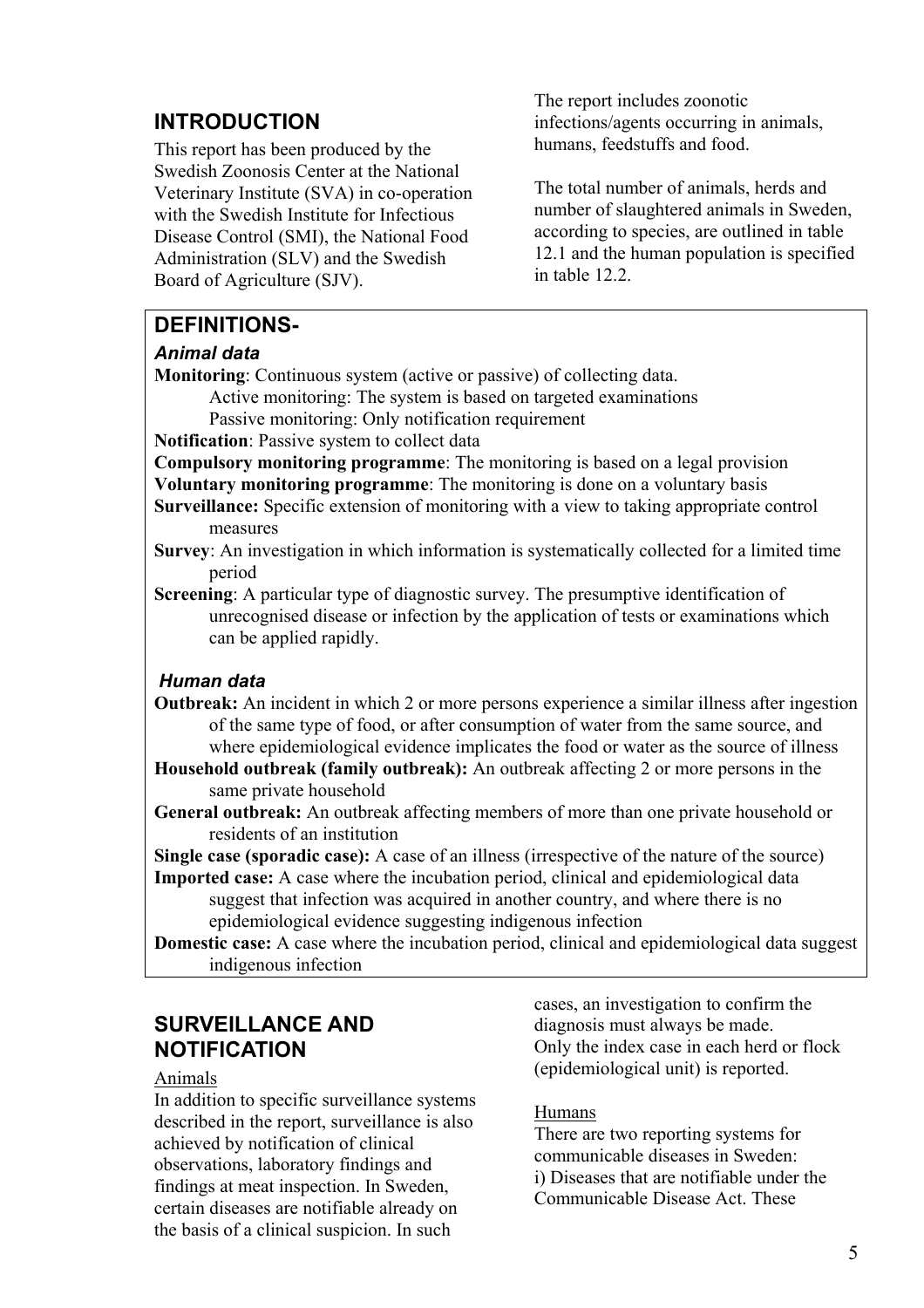diseases are reported by the physicians and by the laboratories.

ii) Diseases that are reported on a voluntary basis by the laboratories.

Before 2000, these two reporting systems were analysed separately. In the present report, in the written context, both the total number of reported cases and the number of cases reported by physicians are included. In the figures calculations on place of infection and age distribution are, as in previous years, performed on cases where reports by physicians are available (unless other sources are mentioned).

#### Food

The responsibility for the surveillance of the food-producing industry is divided between the SLV and the local municipalities. The SLV has the responsibility for all slaughterhouses and the large scale cutting and processing plants. The SLV is also responsible for all large scale dairies, fish plants, establishments handling eggs and egg products, all large scale establishments handling food of non-animal origin. The municipalities are in general responsible for small and medium sized establishments, shops and restaurants and for all water for human consumption. The two largest municipalities (Stockholm and Gothenburg) have a delegated responsibility even for large scale cutting and processing plants.

The local municipalities are supervised by the SLV.

There is currently no reporting system in place, where the SLV automatically obtains results from the microbiological investigations of food and food items performed in the local municipalities. However, findings of *Salmonella* in food of animal origin as well as positive *Salmonella* findings in official control are notifiable.

# **MYCOBACTERIUM BOVIS**

# *M. bovis* **in animals**

#### *Disease agent*

*Mycobacterium bovis*

#### *Surveillance/notification systems*

Infection with *M. bovis* or *M. tuberculosis* is notifiable in all animal species on the basis of a clinical suspicion. For food producing animals, inspection at slaughter is the main surveillance system in place. Sweden was declared officially free from bovine tuberculosis in cattle herds according to Commission Decision 95/63/EC, replaced by Commission Decision 1999/467/EC. Sweden fulfils the requirements laid down in Council Directive 64/432/EEC, Annex I, (4) and (5) amended by 98/99 /EC on control measures in officially tuberculosis free member states.

#### *Methods used*

Bacteriological culture and comparative skin fold tuberculin test (*M. avium* and *M. bovis* tuberculin).

# *Case definition used and epidemiological unit*

A case is defined as a single animal from which *M. bovis* or *M. tuberculosis* has been isolated. The herd is the epidemiological unit.

#### *Measures taken in case of isolation of M. bovis or M. tuberculosis*

If tuberculosis were to be diagnosed in food producing animals, measures to eradicate the disease would be taken.

# *Epidemiological history*

Sweden declared itself free from bovine tuberculosis in 1958 and is also declared officially free from tuberculosis in bovine herds according to EU-legislation. The last case of tuberculosis in cattle was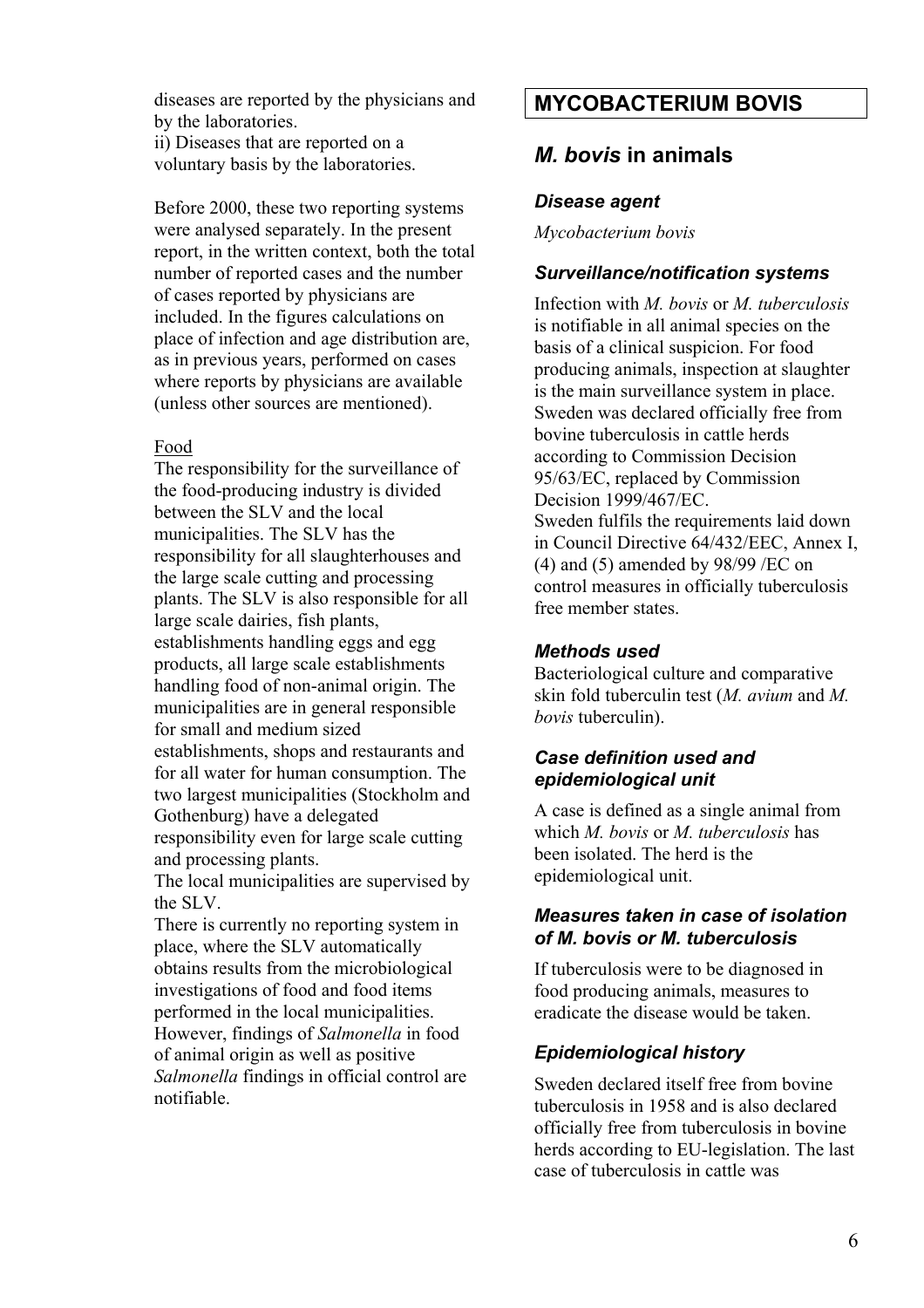diagnosed in 1978. No cases have been reported in wildlife for more than 50 years. Tuberculosis was diagnosed in a herd of farmed deer in 1991. The source of infection was a consignment of fallow deer imported in 1987. No spread of the infection to any other animal species has been found. A total of 13 infected deer herds have been identified (the last one in 1997) and all have been depopulated. A voluntary control programme was introduced in 1994, relevant parts were outlined in the 1995 report. Movement restrictions apply for all deer herds that have not obtained tuberculosis free status.

#### *Results of the investigations in 2001*

#### Cattle (Table 1.1.1.)

At meat inspection, four cattle with suspicious lesions were investigated for the presence of *Mycobacteria*. Based on findings at the histological investigations and direct smears tuberculosis could be ruled out in three cases. Bacterial investigation for *Mycobacteria* was performed in one case. All samples were negative.

At a routine tuberculin test (comparative intradermal test) of eight bulls kept isolated before entering a breeding herd, two animals tested positive (one of them inconclusive according to EEC 64/432). Both animals were euthanised. The autopsy showed no tuberculosis lesions and the bacteriological examination was negative.

Farmed deer (Table 1.1.2.)

In December 2001, 556 (96%) out of the 578 farmed deer herds were affiliated to the control programme.

A total of 432 herds (75%) had obtained tuberculosis-free status. Of these, 105 were declared free following at least three whole herd tuberculin tests and 287 following slaughter and meat inspection of the whole herd. Furthermore, 40 new herds were declared free as they were newly established with deer originating from tuberculosis free herds. Another 124 herds

were affiliated to the control program but had not obtained tuberculosis-free status. Of these herds, 43 were tuberculin testing the deer and 27 were depopulating their herd.

No infected herds were found in 2001. In all, 20 deer were examined due to suspicion of mycobacterial infection. Bacteriological examination for the presence of *M. bovis* or *M. tuberculosis* was performed in six cases. None was positive.

Swine, sheep and goats (Table 1.1.3.) A total of 36 pigs sampled at meat inspection were examined for *Mycobacteria* and culture was performed in 27 cases. None were positive for the tuberculosis –complex. Only one sheep was investigated and found to be negative. No goats were investigated.

#### Pets, wildlife and zoo animals (Table 1.1.3.)

*Mycobacterium tuberculosis* was detected in an elephant at a Swedish zoo in October 2001. The elephant, which was used as a riding animal, had lost weight during the summer and was eventually taken out of work. This elephant was caught wild in Burma in 1971 and had been kept in a German circus and a Danish zoo before coming to the Swedish zoo in 1990. Bacteriological examination was performed and *M. tuberculosis* was isolated. The elephant was euthanised in late October and the autopsy showed severe lesions in the lungs and the trachea. The zoo was immediately put under official restrictions and tuberculin testing was initiated in contact animals and animal keepers. The other elephants and rhinoceroses were trunk- or tracheal rinsed and sampled. Cultivation for *Mycobacterium* was performed and another elephant that tested positive for *Mycobacteria* was euthanised in early 2002.

The final results from the disease investigation in the zoo are not complete at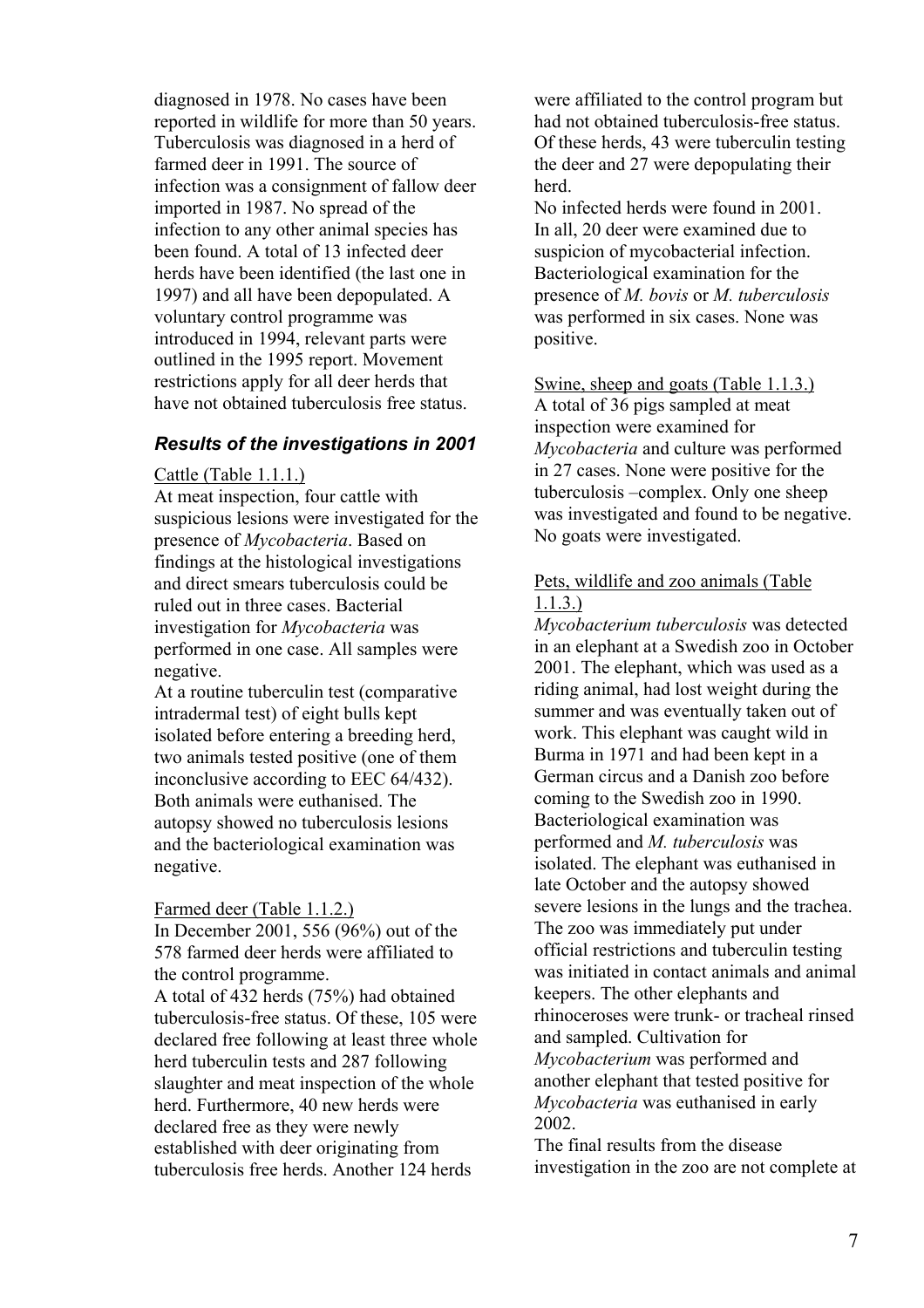the time of this report.

Apart from the animals at the zoo, samples from 3 horses, 6 dogs, 7 wildlife animals and 2 other animals were investigated for *Mycobacteria*. All samples were negative.

# *M. bovis* **in humans**

# *Surveillance/ notification systems*

Tuberculosis is a notifiable disease under the Communicable Diseases Act. Figures in this report are based on reports by physicians and on laboratory reports. The surveillance is mainly based on passive case findings. Screening by health control of foreign refugees and asylum seekers is recommended but not uniformly performed.

# *Laboratory criteria for diagnosis*

Isolation of *M. bovis* from a clinical specimen or demonstration of *M. bovis* from a clinical specimen by nucleic acid amplification test.

# *Case definition*

A case is defined as a person from whom *M. bovis* has been isolated.

#### *Results of the investigations in 2001* (Table 1.2.)

Only preliminary figures for 2001 are available. Five cases of *M. bovis* have been reported. Three of the cases were born in Sweden, all were elderly men between 80 and 82 years old. The other two cases were women, one 24 years and the other 64 years old. Both of them were probably infected abroad.

# *Relevance as zoonotic disease*

Almost all cases of *M. bovis* in humans in Sweden are infected abroad. Cases also occur in elderly people infected before *M. bovis* was eradicated from the Swedish cattle population. As Sweden is officially

free from bovine tuberculosis, the risk of people contracting tuberculosis from Swedish animals is considered negligible. As very few cases of human tuberculosis due to *M. bovis* occur in Sweden and person to person spread of *M. bovis* is rare, the risk of contracting bovine tuberculosis from people in Sweden is judged to be negligible.

# **BRUCELLA ABORTUS / OVIS / SUIS / MELITENSIS**

# *Brucella* **in animals**

# *Disease agent*

*Brucella abortus, Brucella ovis, Brucella suis, Brucella melitensis*

# *Surveillance/ notification systems*

Infection with *Brucella* spp. is notifiable in all animals on the basis of clinical suspicion, such as abortions. Serological surveys in sheep and goats are performed according to EU-legislation. Also, serological surveys are regularly performed in cattle and pigs. Sweden was declared officially free from brucellosis in cattle herds according to Commission Decision 95/74/EC, replaced by Commisission Decision 1999/466/EC. Sweden fulfils the requirements laid down in Council Directive 64/432/EEC, Annex II (7) and (8), amended by 98/99/EC on control measures in officially brucellosis free member states.

# *Methods used*

In dairy herds one of several methods can be used: tube agglutination, complement fixation or a milk ELISA. For beef cattle, swine, sheep and goats, complement fixation test or the Rose Bengal plate test is used. If a clinical case is suspected, serological and bacteriological methods are used.

# *Case definition used and*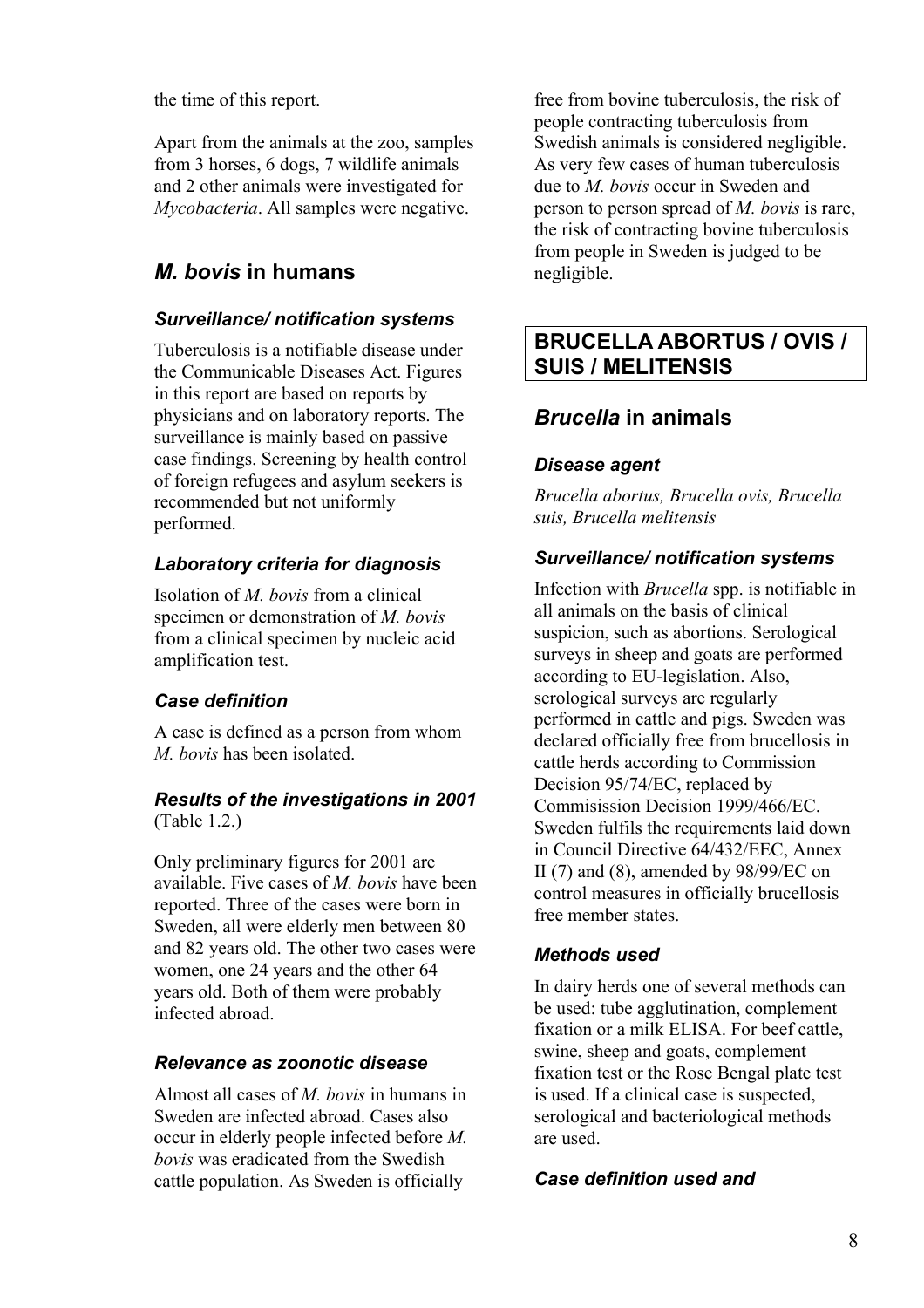# *epidemiological unit*

A case is defined as a single animal from which *Brucella spp*. has been isolated or an animal showing significant antibody titres to *Brucella spp*. The herd is the epidemiological unit.

# *Vaccination policy*

Vaccination is not allowed

# *Measures taken in case of brucella diagnosis.*

If brucellosis were to be diagnosed, measures to eradicate the disease would be taken.

# *Epidemiological history*

The last case of bovine brucellosis was reported in 1957. Brucellosis in other species has never been found.

# *Results of the investigations in 2001*

*(Tables 2.1.1, 2.1.2 and 2.1.3)*

One bulk milk sample from each of 3000 dairy herds (24% of all dairy herds) were analysed serologically with an indirect ELISA (Svanova, Biotech, Uppsala) for *B. abortus*. All samples were negative. Blood samples were collected from 3000 pigs and analysed serologically with a tube agglutination test for *B. suis.* All samples were negative.

In total, 9900 sera from sheep and 175 from goats were tested serologically for *B. melitensis* using the Rose Bengal test. The samples from sheep originated from 5% of all sheep herds (about 400 herds). All samples were negative.

Furthermore, 2129 pigs, including wild boars, were tested serologically for *Brucella suis* and 1018 cattle for *Brucella abortus.* 

Blood samples from 68 dogs, 20 reindeers and 44 other animals were analysed. All samples were negative.

Investigations have been performed in 4 cattle herds, of which 2 showed clinical signs of abortions. Also, one boar was

investigated due to clinical suspicion of *Brucella* infection. All samples were negative.

# *Brucella* **in humans**

# *Surveillance/ notification systems*

Brucellosis is not a notifiable disease under the Communicable Disease Act. Figures in this report are based on voluntary laboratory reports.

# *Case definition*

A case is defined as a person in whom brucellosis has been verified by laboratory investigations (bacteriology or serology).

# *Epidemiological history*

During the last 10 years, up to 6 cases has been reported each year. None of these cases were suspected to be of domestic origin.

#### *Results of the investigations in 2001 (Table 2.3.)*

During 2001 only two cases were reported, both persons had contracted the disease abroad.

# *Relevance as zoonotic disease*

The risk of obtaining brucellosis from domestic sources is negligible.

# **SALMONELLA**

Sweden has achieved an efficient control of *Salmonella*, despite the industrialisation of animal production. Due to the control, both red and white meat and table eggs produced in Sweden are virtually free from *Salmonella*. Surveillance, according to the Swedish salmonella control programme initiated in 1995 (Commission Decision 95/50/EC), indicates that the overall prevalence is below 0.1%.

Any finding of *Salmonella*, irrespective of serotype, in animals, humans, feed and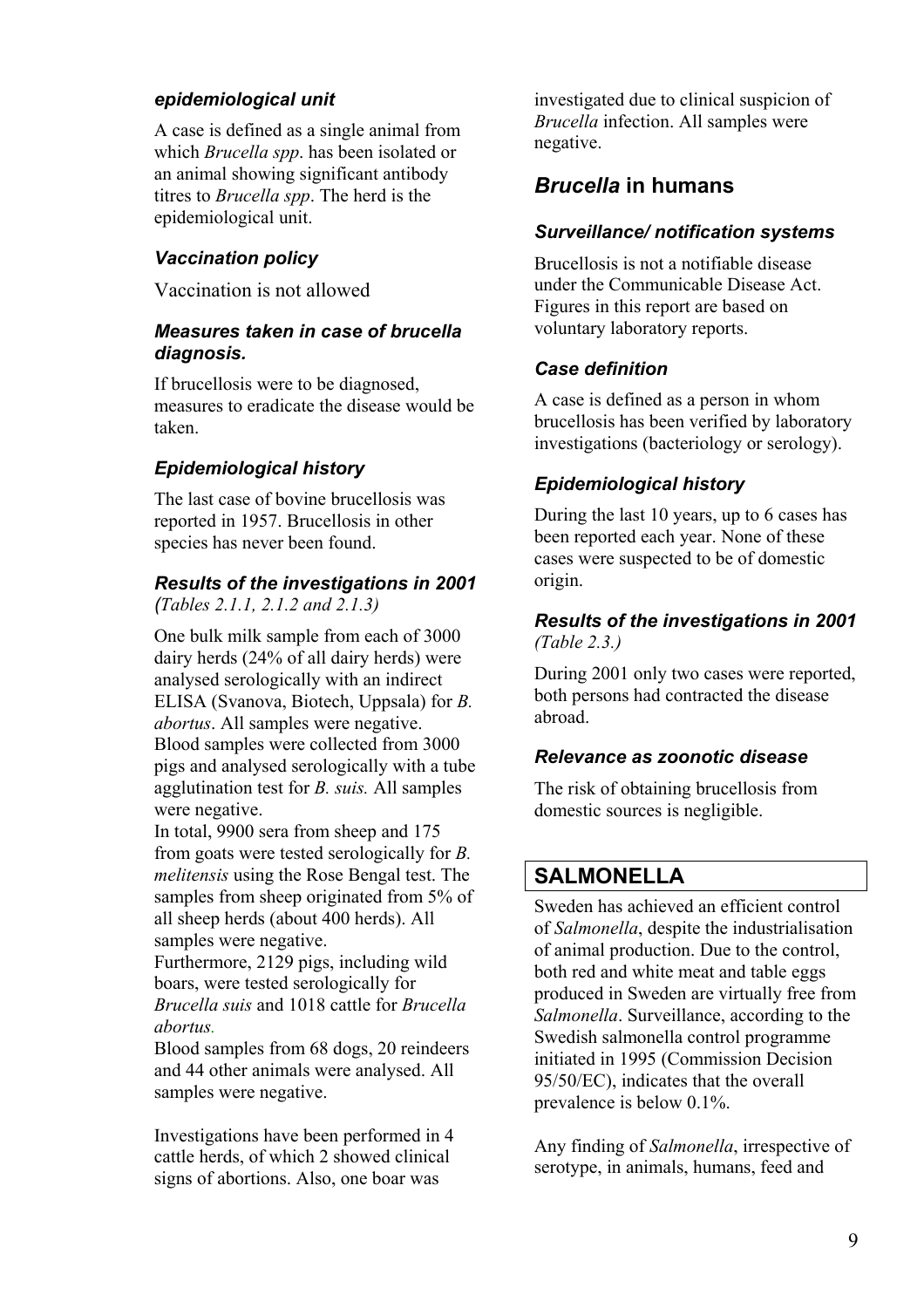food of animal origin is notifiable<sup>1</sup>. In addition, findings of *Salmonella* in official sampling of food of any origin is notifiable. All primary isolates of *Salmonella* are characterized by sero- and phage typing and isolates of animal origin are also tested for antibiotic resistance.

Action, including an investigation to clarify the source of infection, is always taken at any finding of *Salmonella*. Restrictions on animal movements are put on the farm. Restrictions are only lifted when the infection has been eliminated. Feed contaminated with *Salmonella* is destroyed or treated to eliminate the contamination. Food contaminated with *Salmonella* is destroyed or returned to the country of origin<sup>2</sup>.

# *Salmonella* **in feedingstuffs**

# *Surveillance/ notification systems*

The salmonella control of feed has a long tradition in Sweden. At the feed mills samples are taken mainly according to HACCP principles (HACCP = Hazard Analysis Critical Control Point). This system was initiated in 1991 and has proved to be effective for the prevention of salmonella.

The feed control is supervised by the SJV and the samples are taken in accordance with the Swedish legislation on feedingstuffs and the legislation on animal by-products. In addition to the compulsory testing, a large number of voluntary samples are taken.

It is compulsory to notify findings of *Salmonella spp*. Any positive finding shall be reported immediately to the SVA and sent to their laboratory for confirmation and serotyping.

#### **Environmental sampling (HACCP sampling) at feed mills**

Samples taken at feed mills mainly consist of samples taken at critical points on the premises and along the production line in accordance with HACCP principles.

#### Sampling at the feed mills

A feed mill that produces feedingstuffs for poultry is obliged to take at least five samples a week from the following critical points: silo containing compound feedingstuffs, the area around the pellet cooler, the top of the cooler, central aspiration and elevator for feed material. For feed mills that only produce feedingstuffs for ruminants, pigs or horses, two samples a week are sufficient (from the silo and the elevator mentioned above). The producer usually also takes additional voluntary samples.

Sampling made at official inspections Official feed inspectors visit the feed mills one to five times a year. (The frequency depends on the size of the feed mill.) During these visits a dustsample is taken from the top of a silo that contains compound feedingstuffs (especially feedingstuffs intended for poultry). A "hygiene group" consisting of the county veterinarian and an official feed inspector once a year visits feed mills that have a production above 1000 tons a year. During these visits samples are taken at critical points - especially in connection with coolers, aspirators and elevators.

#### **Sampling of feed materials and sampling in the production of feed materials**

A classification of feed material has been made according to the *Salmonella* risk they may present. Feed materials of animal origin are classified as S1. Feed materials of vegetable origin considered as high risk (e.g. soy bean meal and some products deriving from rapeseed) are classified as S2 and vegetable low risk feed materials

<sup>&</sup>lt;sup>1</sup> See "surveillance systems" under "feedstuffs", "animals", "food" and "humans".

<sup>&</sup>lt;sup>2</sup> See "measures taken in case of salmonella isolation" under "feedstuffs", "animals", "food" and "humans".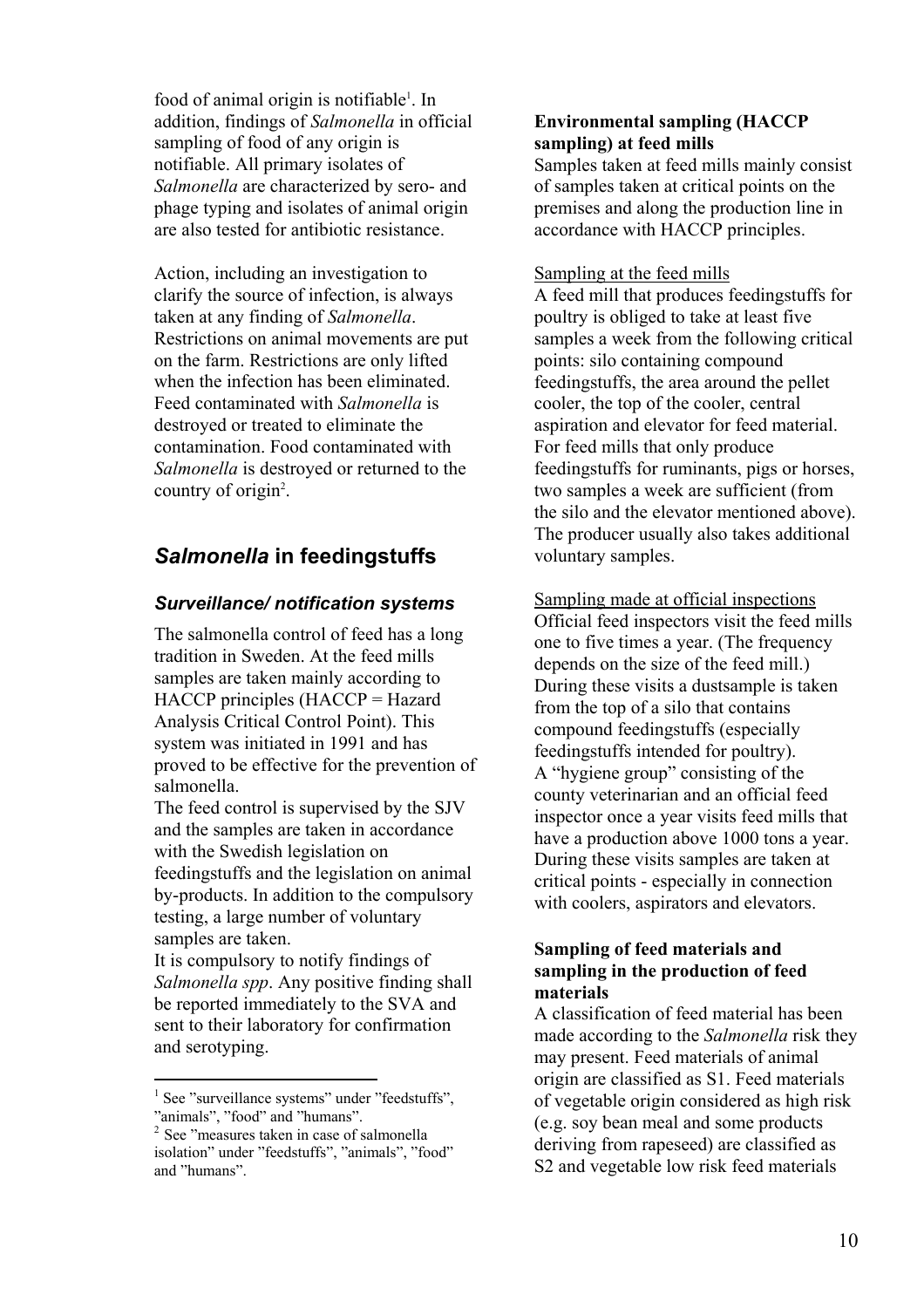#### (e.g. rice) are classified as S3.

#### Domestic production

Every batch of feed material of animal origin produced has to be sampled. If there is a continuous production, the number of samples to be taken is decided by the SJV. The production of feed materials classified has to follow a hygiene programme, containing routines for *Salmonella* sampling, approved by the SJV.

#### Feed materials traded into Sweden

Feed materials classified as S1, S2 or S3 have to be tested for *Salmonella*. A large amount of samples are taken from the consignment in accordance with a statistical model. The consignment can also be sampled in the country of origin. If so, it must be proved that the samples have been taken and that the results have been negative.

#### **Sampling of compound feedingstuffs traded into Sweden**

Any kind of feedingstuffs containing S1, S2 or S3 destined for the feeding of ruminants, pigs or poultry has to be tested for *Salmonella* in accordance with the same testing principles as for feed raw materials (see above).

#### **Petfood**

Every supplier of petfood is inspected once a year by an official feed inspector, and a random sample for salmonella is taken. In addition to the sampling at official inspections, voluntary samples are taken. Every consignment of dog chews coming from a third country is sampled at the border inspection even though it must be accompanied by a certificate showing that the petfood has been tested negative for salmonella in compliance with the EU legislation.

During 2001 the survey that was initiated in 2000, to check the prevalence of salmonella in dog chews deriving from the EU, continued.

# *Methods used*

The bacteriological method used is NMKL method No 71  $(5<sup>th</sup>$  ed., 1999). Serotyping is performed by slide agglutination. Certain serotypes are subtyped by molecular subtyping methods. Laboratories must be accredited (according to EN 17025) for the method.

#### **Analysing laboratories**

The compulsory samples taken at the feed mills have to be analysed at the SVA. Other samples may be analysed at other accredited laboratories. The samples taken by the official feed inspectors and the "hygiene group" are analysed at the SVA.

# *Measures taken in case of salmonella isolation*

No feed materials containing, or suspected of containing, *Salmonella* may be used in the production of feedingstuffs. Positive *Salmonella* findings always give rise to further testing and decontamination in accordance with the legislation.

# *Heat treatment*

All compound feedingstuffs for poultry have to be heat treated to at least 75° C. In practice almost all compound feedingstuffs for ruminants and pigs are heat treated as well.

Feed grain cannot be sold to a poultry farm as feed for poultry unless it has been heat treated or comes from a storage plant that has been approved by the SJV. In order to be approved the storage plant must fulfil certain requirements i.e. sampling at critical control points once a year.

# *Results of the investigations in 2001*

*(Tables 3.1.1 – 3.1.4)* 

In the tables only the compulsory samples and those of the voluntary samples that have been reported to the SJV have been registered. (There is no obligation to report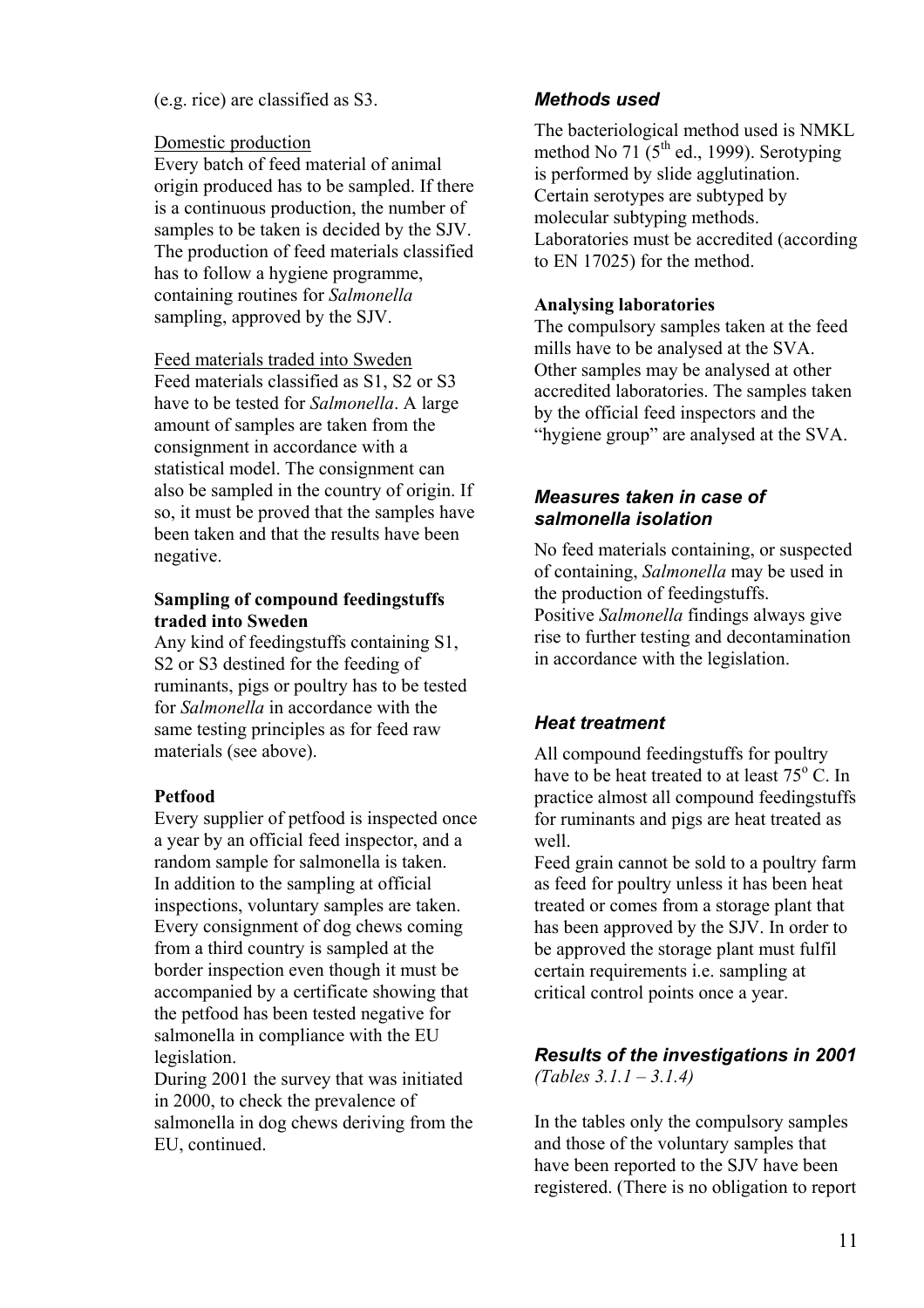negative results from voluntary samples.) Information concerning dog chews also comes from the border inspection were dog chews are sampled and rejected if positive for salmonella.

Feed raw material of vegetable origin 52 samples were positive for *Salmonella.* All those samples were from imported feed materials. The isolates came from derived material of soy bean, maize, rape seed and palm kernel. The most common serotypes were *S.*Mbandaka, *S.*Senftenberg and *S.*Tenessee (table 3.1.4 c).

Feed mills and compound feedingstuffs In the environmental control of feed mills 7974 samples have been reported. Most of these are compulsory samples. 26 positive samples were found. The most common serotypes were *S.* Mbandaka and *S.*  Yoruba (Table 3.1.4d)

Animal by-products processing plants and feed material of animal origin Feed material of animal origin is sampled in accordance with the EU legislation. In addition many voluntary samples are taken. Out of 3635 analysed samples of feed material, two were positive for *Salmonella*. 51 of the 1449 analysed samples taken at critical control points were positive for *Salmonella*. The figure includes follow up samples and samples taken at specific points because of suspected contamination. The most common serotypes were *S.* Mbandaka and *S.* Agona. (Table 3.1.4b)

# *Salmonella* **in animals**

#### *Surveillance/notification systems*

#### Poultry and eggs

Any finding of *Salmonella*, irrespective of serotype, is notifiable. Sampling strategies are outlined in the Swedish salmonella control programme approved by the EU.

All faecal samples are collected according to Council Directive 92/117/EEC. Microbiological sampling of breeding flocks is carried out according to Council Directive 92/117/EEC. In addition, more frequent testing is carried out in the grand parent generation. Elite breeding flocks does not occur in Sweden as layer and broiler breeders are imported as day-old grandparents. During the rearing period, sampling is done on 5 separate occasions. Caecal samples are taken as a supplement to the faecal sampling. During egg production faecal samples are taken from the breeders every month as a supplement to the sampling in the hatchery.

The parent generation is tested during the rearing period by tissue sampling as well as faecal sampling. During egg production, samples are taken as has been described for grand parents.

Ratite breeders are tested every third month by faecal samples.

All meat producing flocks of broilers, turkeys, ducks, ratites and geese are investigated by faecal sampling 1-2 weeks before slaughter. In broilers additional sampling is carried out as 30 samples of caecal tissue are collected 1-2 weeks prior to slaughter.

Pullets (laying hens during rearing period) are tested (faecal samples) once during the rearing period, 2 weeks before moving to a laying unit. Sampling of laying flocks with more than 200 layers from establishments not placing eggs on the market and of all laying flocks from establishments placing their eggs on the market is carried out as faecal samples three times during production. Since April 1998, flocks of egg-producing quail are sampled twice a year by faecal sampling. Grand parents , parents and layers are sampled 2-4 weeks prior to slaughter.

Within to the control programme, neck skin samples are taken from poultry at slaughterhouses.

#### Cattle and pigs

Any finding of *Salmonella*, irrespective of serotype, is notifiable. Sampling strategies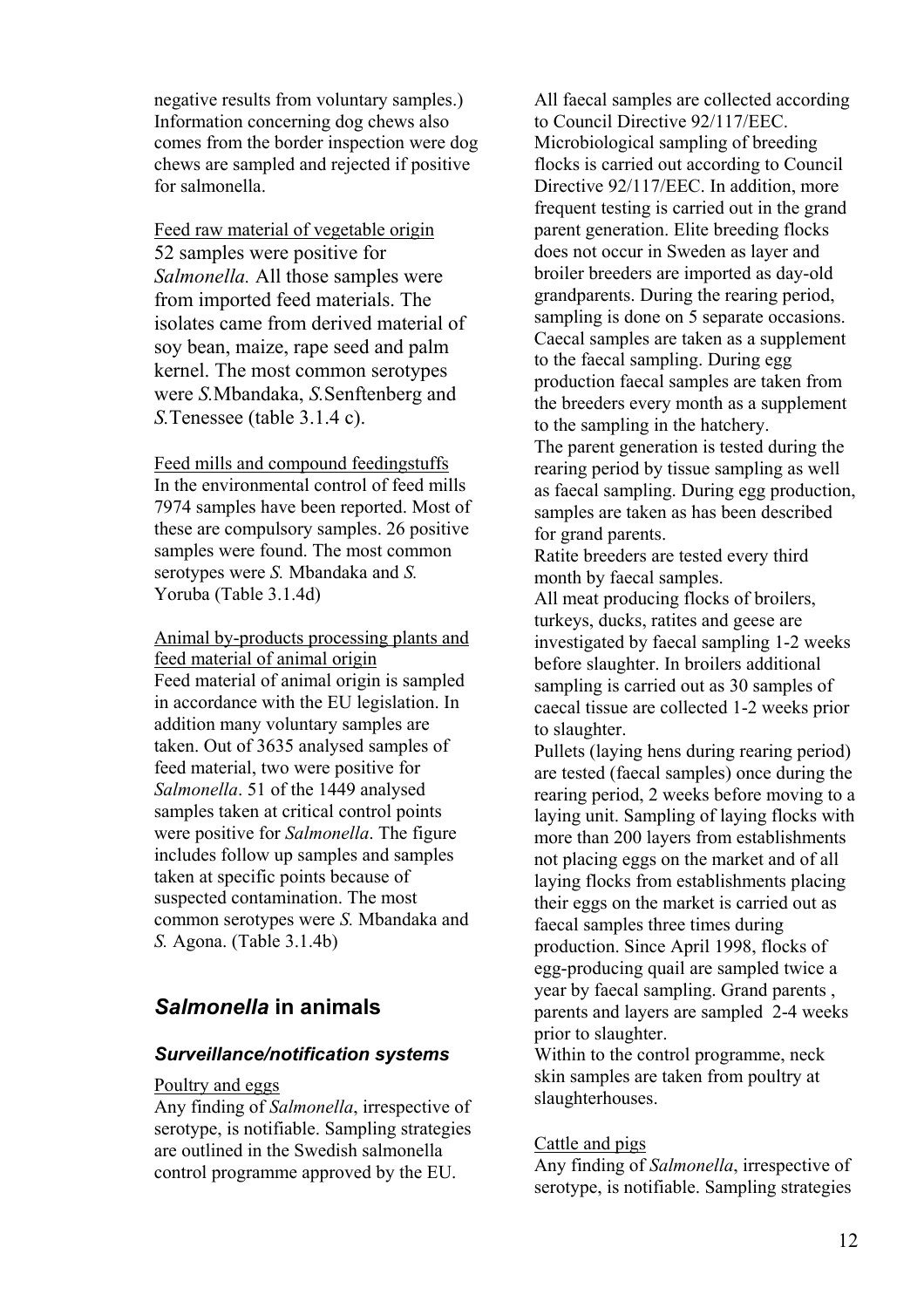are outlined in the Swedish salmonella control programme approved by the EU. Sampling of slaughtered animals is carried out in all abattoirs. Samples consist of intestinal lymph nodes and swabs taken from parts of the carcass where the chances of finding *Salmonella* are considered optimal. All sanitary slaughtered animals are tested for *Salmonella*.

Faecal samples are collected annually in elite breeding herds, gilt-producing herds and twice annually in so-called sow pools. In addition to the *Salmonella* control programme, all weaner pig producing/integrated herds affiliated to a health control programme run by the industry, are tested by faecal samples collected annually. Samples for culture of *Salmonella* are also taken at any clinical suspicion of *Salmonella* as well as at autopsies.

Sheep, goats and other food producing animals

Any finding of *Salmonella*, irrespective of serotype, is notifiable.

# *Method used*

Bacteriological investigations are done according to NMKL No. 71  $5<sup>th</sup>$  ed. 1999. A modification of ISO 6579:1993 is used, the most essential modification being the exclusion of the selenite broth enrichment step. Serotyping is performed by slide agglutination. Certain serotypes are subtyped by molecular subtyping methods.

# *Case definition and definition of epidemiological unit*

A case is defined as a single animal from which *Salmonella* of any serotype has been isolated.

#### **Poultry**

The flock is the epidemiological unit. This is especially important as regards broilers, where 5-8 flocks may be raised annually in each house or compartment, and each flock is tested. The flock is also the unit, as

regards measures taken. The strict hygiene rules that are implemented according to the Swedish prophylactic *Salmonella* control programme makes it possible to define the flock as the epidemiological unit.

Cattle and pigs and other food producing animals

The herd is usually the epidemiological unit.

# *Vaccination policy*

**Poultry** Vaccination of poultry against salmonellosis is not allowed.

# *Prophylactic measures*

#### **Poultry**

The Swedish *Salmonella* control programme includes the following hygienic rules in order to avoid introduction of infection:

- Rules for feed production and transport (HACCP process control, heat treatment, hygiene control).
- Hygiene rules to protect the poultry from *Salmonella* infection from the surroundings (restrictions for visitor, rodent control, hygiene barriers etc.).
- All in all out systems in all categories of poultry production.

#### Cattle, pigs and other food producing animals

An efficient control of *Salmonella* (see " *Salmonella* in animal feedstuffs") ensures that feed to food producing animals is virtually free from *Salmonella*.

#### *Measures taken in case of salmonella isolation*

#### **Poultry**

Any poultry flock infected with *Salmonella*, irrespective of serotype isolated, will be destroyed. Farms where *Salmonella* is found are put under restrictions, and after destruction of the flock, the premises/contaminated poultry houses are cleaned and disinfected. An investigation of the feed suppliers involved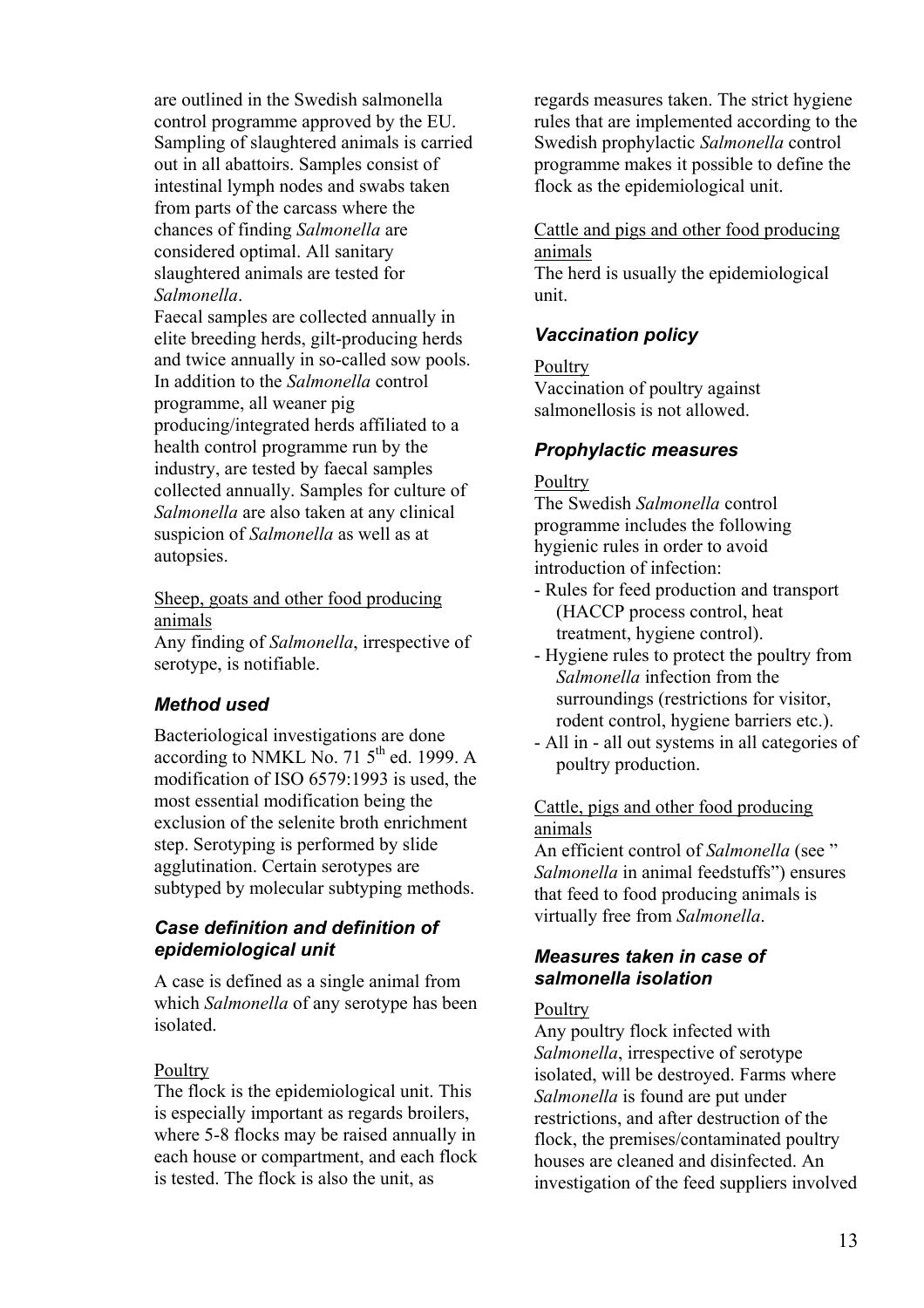is also initiated. Feedstuffs are destroyed or decontaminated. Isolation of *Salmonella* in neck skins collected at slaughter is considered to be a contamination at slaughter and will lead to hygiene measures being taken at the slaughterhouse.

#### Cattle, pigs and other food producing animals

If *Salmonella* is isolated from an animal, indicating an infection in the herd of origin, action is always taken. This involves restrictions put on the herd. Animals are not allowed to enter or leave the herd, unless for sanitary slaughter. Samples are taken in the herd, for bacteriological investigation, and a sanitation plan is instituted, involving the elimination of chronically infected animals, cleaning and disinfection, manure and sludge treatment, disinfection or treatment of feedstuffs etc. An investigation of the feed supplier involved is also initiated. Restrictions are lifted when faecal samples from all animals in the epidemiological unit (usually the herd), taken at two consecutive sampling occasions one month apart, are negative. If swab samples from the carcasses of slaughtered animals are positive for *Salmonella*, hygiene measures are taken at the slaughterhouse. Carcasses found to be contaminated with

*Salmonella* are deemed unfit for human consumption.

# *Epidemiological history*

The Swedish salmonella control programme was initiated in 1961. In 1995, certain parts of the programme, covering cattle, pigs poultry and eggs, were approved by the EU (95/50/EC) and an extended surveillance programme was initiated. Results of the surveillance show that Swedish red and white meat and eggs are virtually free from *Salmonella*. *S.* Typhimurium DT104 was first isolated in a cattle herd in 1995. From 1995 to December 2000 a total of four cattle herds

have been found infected with this type of *Salmonella*. In all four cases the strains were penta resistant. One herd has been depopulated and the remaining herds have been cleared from *Salmonella* by normal routine measures taken by authorities. No pig herd or poultry flock has been found infected with *S.* Typhimurium DT104.

#### *Results of investigations 2001*

*(Tables 3.2.1, 3.2.2)*

#### **Poultry**

The number of flocks investigated is outlined in tables 3.2.1 and 3.2.2. In all, 11 cases of *Salmonella* were notified during 2001 of which 5 were layers and 3 were broilers (figures 1 and 1.2) and 3 were other meat producing flocks (geese and turkey).

In layers, *S.* Livingstone was isolated in 3 flocks and *S.* Pullorum in 2 hobbyflocks with laying hens. One of the later herds had had problems with hatching and high mortality among young chickens. At the bacteriological investigation at autopsy *S.*  pullorum was isolated. During the disease investigation one contact herd also infected with *S*.pullorum was found. Poultry from the first herd had been sold to the contact herd. Two other contact herds were investigated but they were not infected. All poultry in the two infected herds have been destroyed. The source of the infection has not been found. Previosly, *S*. Pullorum has not been isolated in Sweden since 1962. Outbreaks in 3 broiler flocks were due to infection with *S*. Soerenga, *S*. Rissen and *S.* Thyphimurium (DT 41) respectively. In turkey, *Salmonella* Typhimurium (DT 12) was isolated in 1 flock and S. San Diego in another. In geese, *Salmonella* Typhimurium (DT 1) was isolated in one flock.

*S*. Enteritidis or *S.* Typhimurium DT104 has not been isolated in poultry in 2001. Results of sampling of neck skins at slaughter are detailed in table 3.3.1 and figure 1.12.

#### Cattle and pigs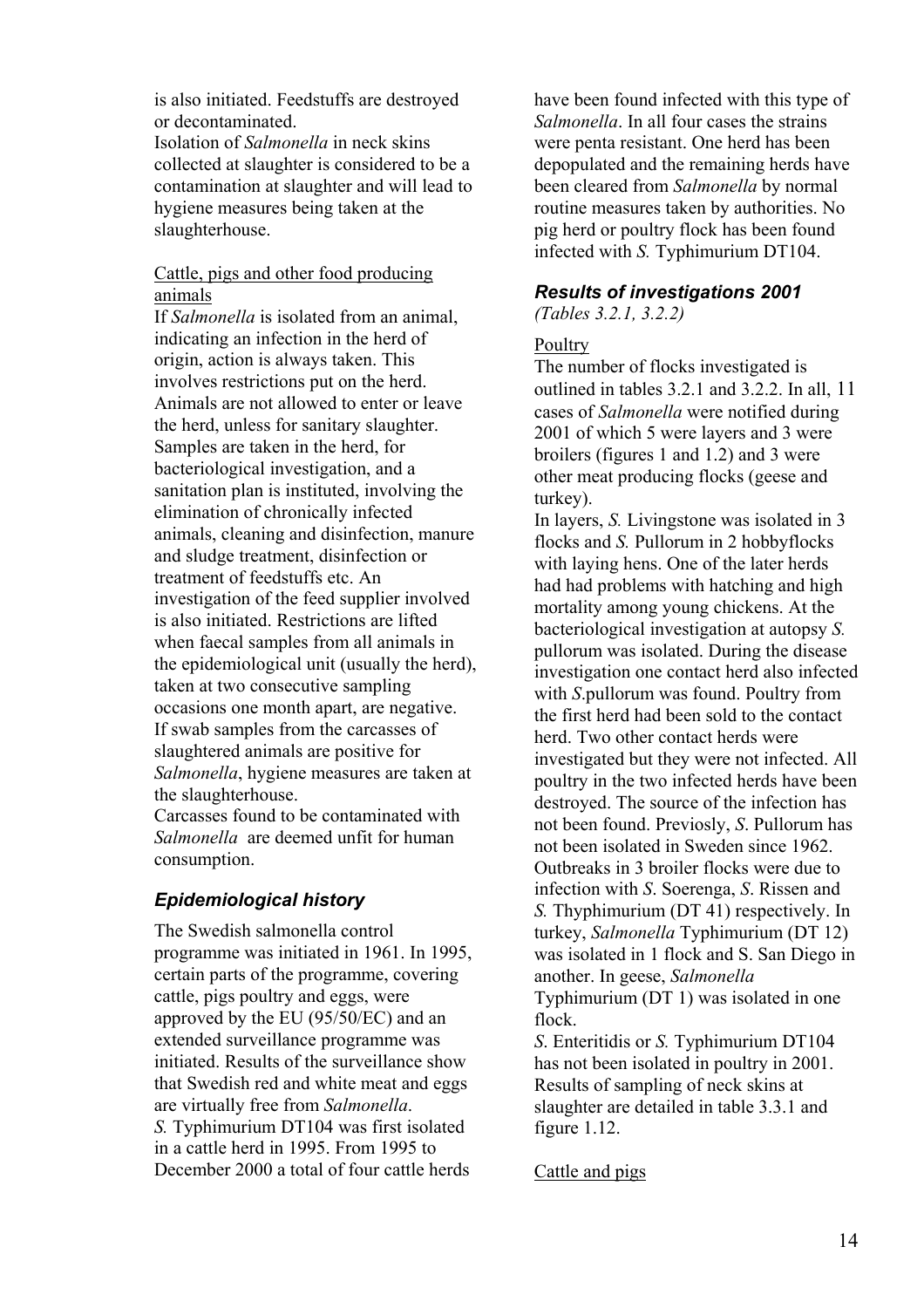A summary of all animals/herds sampled for *Salmonella* according to the EUapproved Swedish salmonella control programme is outlined in table 3.2.4.1. Voluntary sampling in pig herds is also included. Sero- and phage types of all notified isolates are outlined in table 3.2.4 and 3.2.4.1

#### Pigs

As can be seen in tables 3.2.4.1 and 3.2.4, figures 1.7, 1.8, 1.10 and 1.11., the *Salmonella* situation in pig continues to be very favourable. In 2001 no pig herd was found infected with *Salmonella* (table 3.2.4 and 3.2.4.1).

# Cattle

Results of the surveillance programme at slaughter houses (table 3.2.4.1, figures 1.6 and 1.9) and results of other surveillance (table 3.2.4.) show that the *Salmonella* situation continues to be very favourable in cattle.

In 2001 a total of 8 cattle herds were considered infected with *Salmonella* (table 3.2.4, 3.2.4.1 and figure 1.3.), compared to 4 and 12 herds in 2000 and 1999 respectively.

In 2001, *S.* Dublin was isolated in 7 herds and *S*. Typhimurium DT 120 in one herd. In four cases the infection was detected at autopsy, in one case at a trace back investigation, in one case at normal slaughter (lymph node) and in one case through an abortion investigation. In the last case the infection was detected through the investigation performed due to a human case of salmonellosis (*S*. Typhimurium DT 120) in the dairy farmers family.

#### Sheep, goats

No cases of *Salmonella* were found in sheep or goats in 2001.

#### **Horses**

A total of three cases of *Salmonella* were notified during 2001 (table 3.2.4.) *S.*  Typhimurium DT 120 was isolated in 2 cases and *S*. Livingstone in one case.

 *S*. Typhimurium DT120 was isolated from a horse in a large animal clinic. The horse was brought to the clinic with symptoms of intoxication and was later euthanised. The clinic and the horse farm were put under official restrictions and *Salmonella* Typhimurium DT120 was isolated from both places.

*S*.Livingstone was detected at autopsy of a horse that died of colic.

# Other animal species

During 2001 a total of eleven *Salmonella* infected cats were reported. Of those nine cats were infected with *S*. Typhimurium DT 40, one with *S*.Typhimurium DT120 and one with *S*.Livingstone.

*Salmonella* was isolated in two dogs, in one case *S*. Bovismorbificans and in the other *S*. Enteritidis DT1.

Seventeen isolates from reptiles were also reported, sero- and phage types are detailed below;

| * S. Iruma                               |  |
|------------------------------------------|--|
| *S. Muenchen                             |  |
| *S. subspecies $I = 4,12$ :b:-           |  |
| *S. subspecies II 56:6:-                 |  |
| *S. subspecies $II = 58:1z13, z28:z6$    |  |
| *S. subspecies III O48;r,z,              |  |
| S. subspecies III, O50;r,z,              |  |
| S. subspecies II, $O40;z4,z24$           |  |
| *S. subspecies $IIIa = 53:z10:z35$       |  |
| *S. subspecies IIIb = $16:z10:e,n,x,Z15$ |  |
| *S. subspecies $IIIb = 47$ :-:-          |  |
| *S. IIIb = 58:1, v: z 35                 |  |
| *S. subspecies IIIb 57:c:-               |  |
| *S. subspecies IV = $50:g$ , $Z51$ ;-    |  |
| *S. subspecies IV = $11:z4z23$ :-        |  |
| *S. subspecies IV = $40:z4z24$ :-        |  |

# Wildlife

*S*. Typhimurium was isolated from 4 wild birds. *S*. Typhimurium DT40 were isolated in three cases and *S*. Typhimurium DT93 in one case.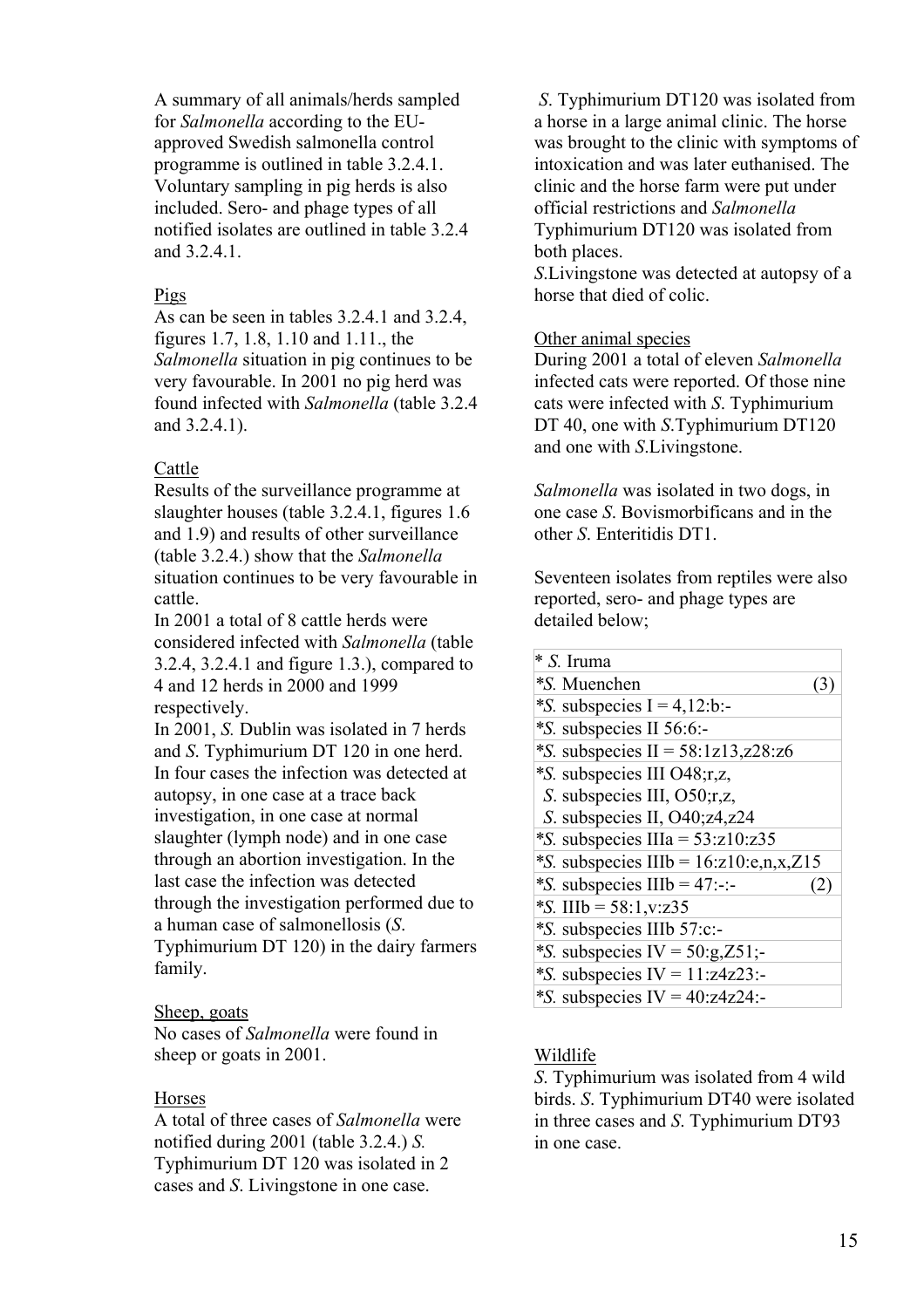# **Antibiotic resistance in**  *Salmonella* **from animals**

In Sweden active surveillance of antimicrobial susceptibility among *Salmonella* of animal origin has been performed regularly since 1978. The surveillance includes isolates from all notified cases of *Salmonella* from warmblooded animals. Any finding of *Salmonella* in animals is notifiable and the isolate has to be sent to the national reference laboratory for confirmation and antibiotic resistance testing. If several animals in the same epidemiological unit are infected, only the first isolate is sent for confirmation.

Susceptibility is tested with a microdilution method (VetMIC $TM$ ) following the recommendations of National Committee of Clinical Laboratory Standards (NCCLS) (Table 3.2.6) and break-points are set using microbiological criteria (also called epidemiological breakpoints).

A total of 45 isolates from domesticated animals were investigated. Of these, 24 were *S*. Typhimurium, seven *S.* Dublin, one *S.* Enteritidis and the remainder, 7 isolates, were other serovars. Of the *S.* Typhimurium isolates, only one was from cattle and as much as 50% was from pets and horses.

Results are given in Tables 3.2.5.1, 3.2.5.2, 3.2.5.3 and 3.2.5.4. Overall, only two isolates (4%) were classified as resistant to any of the antimicrobials tested. These were two isolates of *S.* Typhimurium, one DT 104 and one DT 120, isolated from cats and with similar antibiograms. Both isolates were resistant to ampicillin, chloramphenicol/florfenicol, streptomycin, sulphamethoxazole and tetracycline).

In addition to the material presented in the tables, isolates from wild birds were also tested. A total of 7 isolates, all of which were *S.* Typhimurium, were investigated.

One of these, a DT 40, was resistant to nalidixic acid and the remainder were sensitive to all tested antimicrobials.

More information on antibiotic resistance in *Salmonella* and other bacteria of animal origin, including *Campylobacter* spp, can be found in the report SVARM 2001 (Swedish Veterinary Resistance Monitoring) that is available at http://www.sva.se/.

# *Salmonella* **in food**

# *Surveillance/notification systems*

Any finding of *Salmonella* in food of animal origin, irrespective of subspecies, is notifiable. Moreover, in the official control, findings of *Salmonella* in all kinds of food are notifiable. Sampling strategies at cutting plants are outlined in the Swedish salmonella control programme approved by the EU. The frequency of sampling is correlated to the capacity of the establishment. Depending on the production capacity, sampling is performed daily, weekly, monthly or twice annually. Samples consist of crushed meat and trimmings. All food items may also be sampled for Salmonella by municipal official inspections.

# *Methods used*

Bacteriological investigations are done according to NMKL No.  $71.5<sup>th</sup>$  ed. 1999. Sometimes, if results are questioned, or in cases of export or import analysis, a modified ISO 6579:1993 is used, in which the selenite broth enrichment is excluded. Serotyping is performed by slide agglutination.

# *Measures taken in case of Salmonella isolation*

Any food contaminated with *Salmonella sp.* is deemed unfit for human consumption and destroyed.

If any *Salmonella* is isolated in food of animal origin, the origin of contamination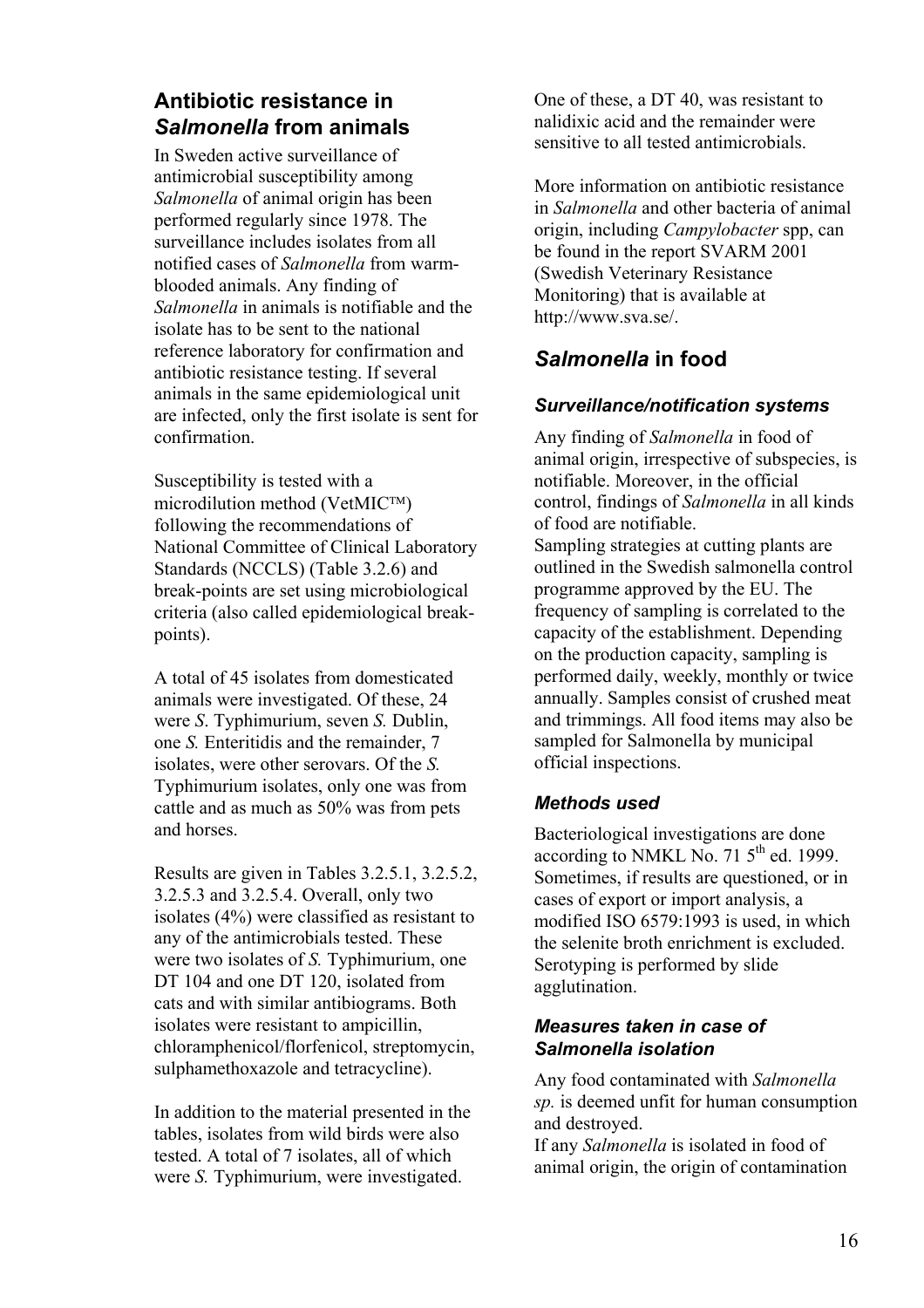is traced back to the contaminated carcass, as well as slaughterhouse or holding whenever possible. Effective cleaning and disinfection of the premises and equipment is immediately carried out in the plant. Increased sampling is also performed to verify that the *Salmonella* contamination is eliminated. If any *Salmonella* is found in foods of vegetable or other origin the same procedure is used and the remainder of the consignment is destroyed if found. *Salmonella* contaminated consignments (at spot checks) that originate from EU countries are traced back, if possible, and destroyed or returned to the sender in accordance with article 7.2 of Directive 89/662/EEC. Consignments from third countries are not allowed to enter Sweden if *Salmonella* of any subspecies is found at border inspection points. Fresh meat, meat preparations and minced meat from non-EU countries are always checked for *Salmonella*.

#### *Results of the investigations in 2001 (Table 3.3.1-3.3.3.)*

#### Sampling at cutting plants

In total, 5432 samples (4311 from beef and pork, and 1121 from poultry) were collected from cutting plants supervised by SLV (figures 1.13 and 1.14). All of these samples tested negative for the occurrence of *Salmonella*.

In addition, 1819 samples were collected at cutting plants supervised by local municipalities. In one sample *S*. Dublin was isolated.

At slaughterhouses, 4243 neck skin samples were collected from poultry, mainly broilers, but also from layers and other poultry. All samples were negative (figure 1.12).

#### Official control performed by municipalities

During 2001, 109 out of the 289 local municipalities have reported results from their official control. In all, these municipalities analysed 11 621 samples

and 54 (0,46 %) were positive for *Salmonella* (Table 3.3.1. and 3.3.2.). The high frequency of positive samples compared with the results from last year can partly be explained by double reporting and the fact that reporting municipalities can differ between years. Nevertheless, the increase of positive samples is alarming and it is important to learn if this is indicating a new trend or if it is an accidental occurrence.

#### Spot-checks of consignments originating from EU

A total number of 28 consignments were reported to be contaminated with *Salmonella* when spot checks were performed on fresh meat originating from various EU-countries (25 consignments) and meat sold to Sweden from various EUcountries but originating in third countries (3 consignments), (Table 3.3.3). That dispatching EU-country is then responsible for the *Salmonella* testing according to the Swedish *Salmonella* Guarantees. Four of the 28 consignments were contaminated with more than one kind of *Salmonella* and seven of them were contaminated with *S.* Typhimurium. Of those seven, one was a *S.* Typhimurium DT 104. Four of the consignments were contaminated with *S.*  Enteritidis and three of those were phagtype 4.

Meats arriving directly from third countries are always controlled at the Border Inspection Points (BIP), and any consignment with a positive finding will be rejected and not allowed to enter Sweden. In such BIP checks 7 different consignments were found to be *Salmonella* contaminated during the year 2001, meat as well as food of sesame seed/paste origin. One consignment of Helva (from sesame seed) was found positive for *S.*  Typhimurium DT 104. There has been two outbreaks of foodborne disease caused by sesame seed products during the year. One of them was caused by *S.* Typhimurium DT 104. (See "Results of investigations" under Salmonella in humans)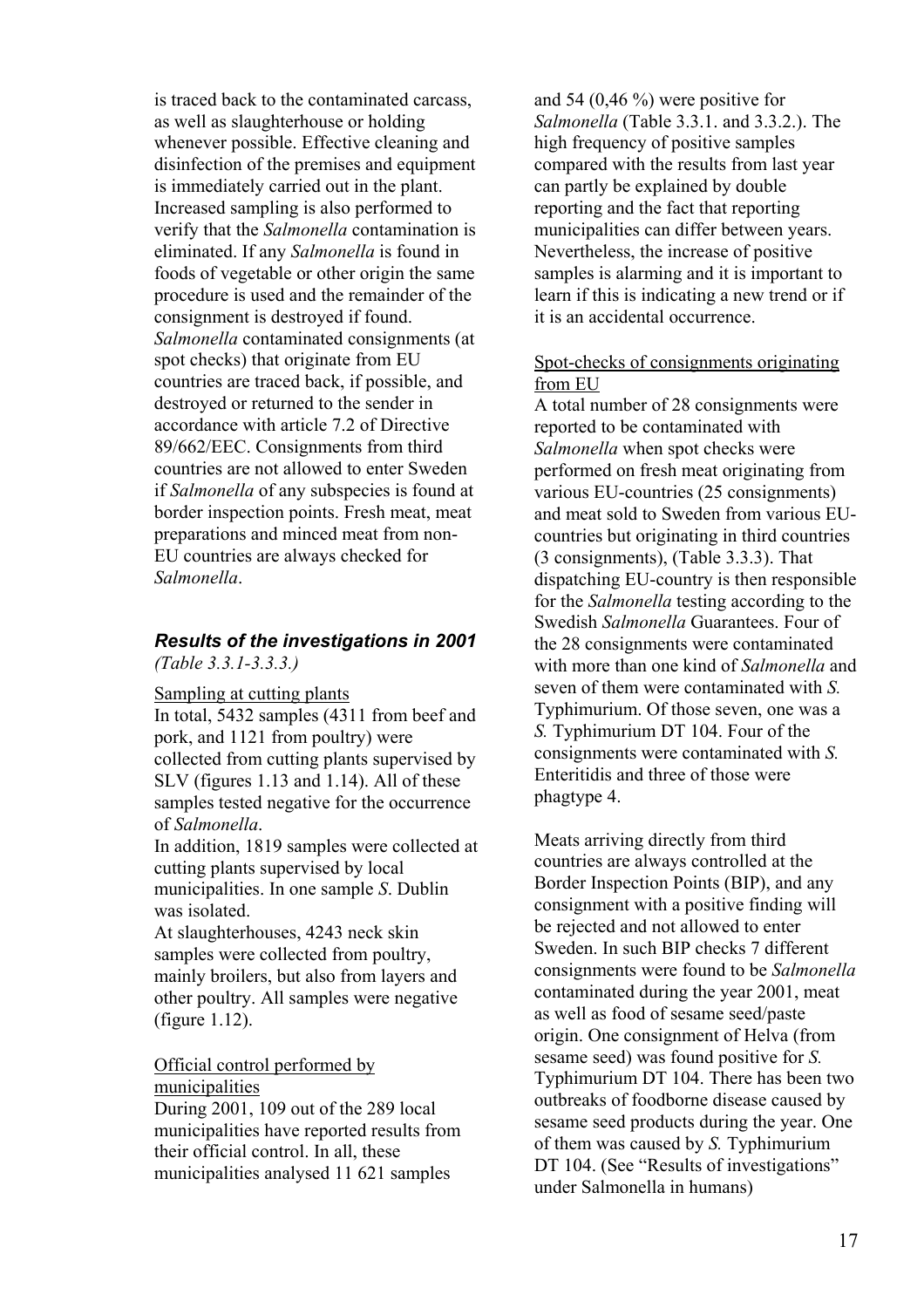# *Salmonella* **in humans**

#### *Surveillance/ notification systems*

*Salmonella* infection is a notifiable disease under the Communicable Diseases Act. The surveillance is mainly based on passive case findings. In addition, sampling of contact persons occur in connection with *Salmonella* cases/outbreaks. People in certain "risk professions" may be voluntary sampled after visits abroad. Figures in this report are based on reports by physicians<sup>3</sup>.

#### *Case definition*

A case is defined as a person from whom *Salmonella* of any serotype has been isolated. Thereby subclinically infected persons are also included in the number of cases. An investigation is performed on all cases of salmonellosis. A case is considered to be of domestic origin if the person is infected in Sweden, thereby domestic cases will also include secondary cases, to people infected abroad, as well as people infected by food items of non domestic origin. A case is considered to be of foreign origin if the person has been abroad during the incubation period for *Salmonella*.

# *Epidemiological history*

The total number of reported cases<sup>4</sup> during the last ten years (1992-2001) has ranged between 3562 and 5159 (figure 1.5.). Approximately 85% of the cases were infected abroad.

The number of domestic cases has ranged between 452 and 903 during these ten years (the annual incidence is between 5 and10/100 000).

# *Results of the investigation in 2001 (Table 3.4.1. 3.4.2.)*

During 2001, a total of 4711 cases were reported, 4508 were clinical reports by the physicians and 4681 laboratory reports. Of the 4508 cases reported by physicians approximately 85 % were infected abroad and  $668$  ( $\sim$ 15%) were domestic cases (annual incidence 7.5/100 000). Ten cases with unknown country of infection were also reported. The number of reported domestic infections was approximately the same as the year before.

*S*. Typhimurium was the most common domestic serotype reported (277 cases) followed by *S*. Enteritidis (137 cases) and *S*. Agona (13 cases).

During 2001 seven food borne outbreaks have been reported:

- *S*. Livingstone from frozen fish gratin. At least 16 persons became ill in Sweden after consumption of fish gratin (fish and mashed potatoes). The same producer also produced other types of gratins (fish, macaroni and egg sauce) in Norway, where 44 persons contracted the disease.
- *S*. Typhimurium PT 9 and 30 from tahini (sesame seed product). At least 61 people were infected with *Salmonella* after consumption of tahini, 55 persons contracted *S.* Typhimurium DT 9 and six persons DT 40. *S*. Typhimurium of both phage types were also isolated from the product.
- S. Typhimurium DT 104, multiresistant. Twenty persons contracted Salmonella after eating Helva (an imported dessert or sweet containing sesame seeds and syrup). S. Typhimurium DT 104 was also found in the product. This was an international outbreak with at least four countries involved.
- S. Typhimurium DT 12, 33 persons got infected after a meal at a restaurant.
- S. Bovismorbificans was responsible for an outbreak involving at least eight persons living in the same area. The source of the infection is unknown.
- S. Muenchen, at least sex persons fell ill

<sup>3</sup> See introduction

<sup>4</sup> Reports by physicians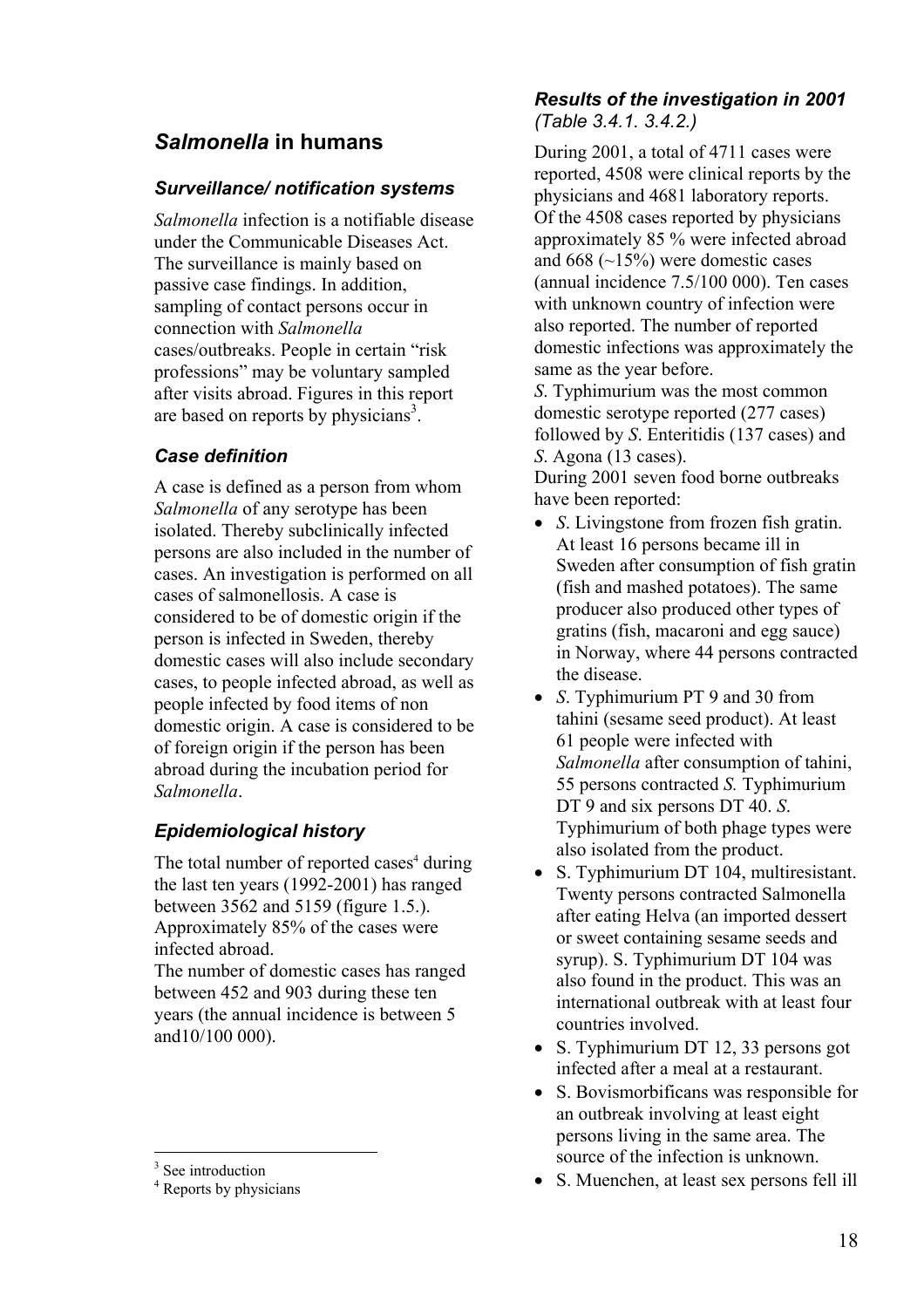after eating at the same restaurant.

• S. Orientalis was the reason for five persons getting ill, they were living in the same area. The source of infections was not found.

#### *Relevance as zoonotic disease*

Since many years approximately only 10- 15% of all notified cases have been domestically acquired. Sources of domestic human infections vary. As Swedish red and white meat and eggs are virtually free from *Salmonella*, the risk of contracting salmonellosis in Sweden is small compared to many other countries. The low annual incidence of domestic cases supports this statement.

# **TRICHINELLA SPIRALIS/NATIVA/BRITOVI**

# *Trichinella* **in animals**

# *Disease agent*

*Trichinella spiralis, Trichinella nativa* and *Trichinella britovi*

# *Surveillance/notification systems*

Trichinosis is compulsory notifiable. All slaughtered pigs (including wild boars), horses and bears are investigated for the presence of *Trichinella* (see table 4.1.).

# *Methods used*

The magnetic stirred method for pooled samples is mainly used.

From horses, 5g of diaphragm muscle or, in some few cases, *Musculus masseter* is analysed by the magnetic stirred method.

#### *Case definition used and epidemiological unit*

A case is defined as an animal in which *Trichinella* spp. is found. The animal is the epidemiological unit

# *Measures taken if trichinosis is*

# *diagnosed*

The carcass of an infected animal will be destroyed.

# *Epidemiological history*

The main reservoir for *Trichinella* spp. in Sweden is the red fox (*Vulpes vulpes*). Approximately 10% of the fox population is estimated to be infected. All three species of *Trichinella*, i.e. *spiralis, nativa* and *britovi*, have been found in red foxes in Sweden.

In domestic pigs, no *Trichinella* cases have been reported after 1995. However, sporadic cases (<3 per year) were reported in wild boars (free living or farmed) between 1997-1999. No cases were reported in 2000.

# *Results of the investigations in 2001 (Table 4.1)*

During 2001, no cases were notified in domestic pigs or wild boars. Among 298 investigated foxes and 20 lynx, *Trichinella* was detected in 8 foxes and in 1 lynx.

# *Trichinella* **in humans**

# *Surveillance/ notification systems*

Trichinosis is a notifiable disease under the Communicable Diseases Act.

# *Case definition*

A case is defined as a person in whom trichinosis has been verified by laboratory investigations (histopathology or serology). Cases with typical clinical symptoms could also be reported.

# *Epidemiological history*

During the last ten years no cases of trichinosis in humans have been reported.

# *Results of the investigations in 2001 (Table 4.2)*

No case of trichinosis was reported during 2001.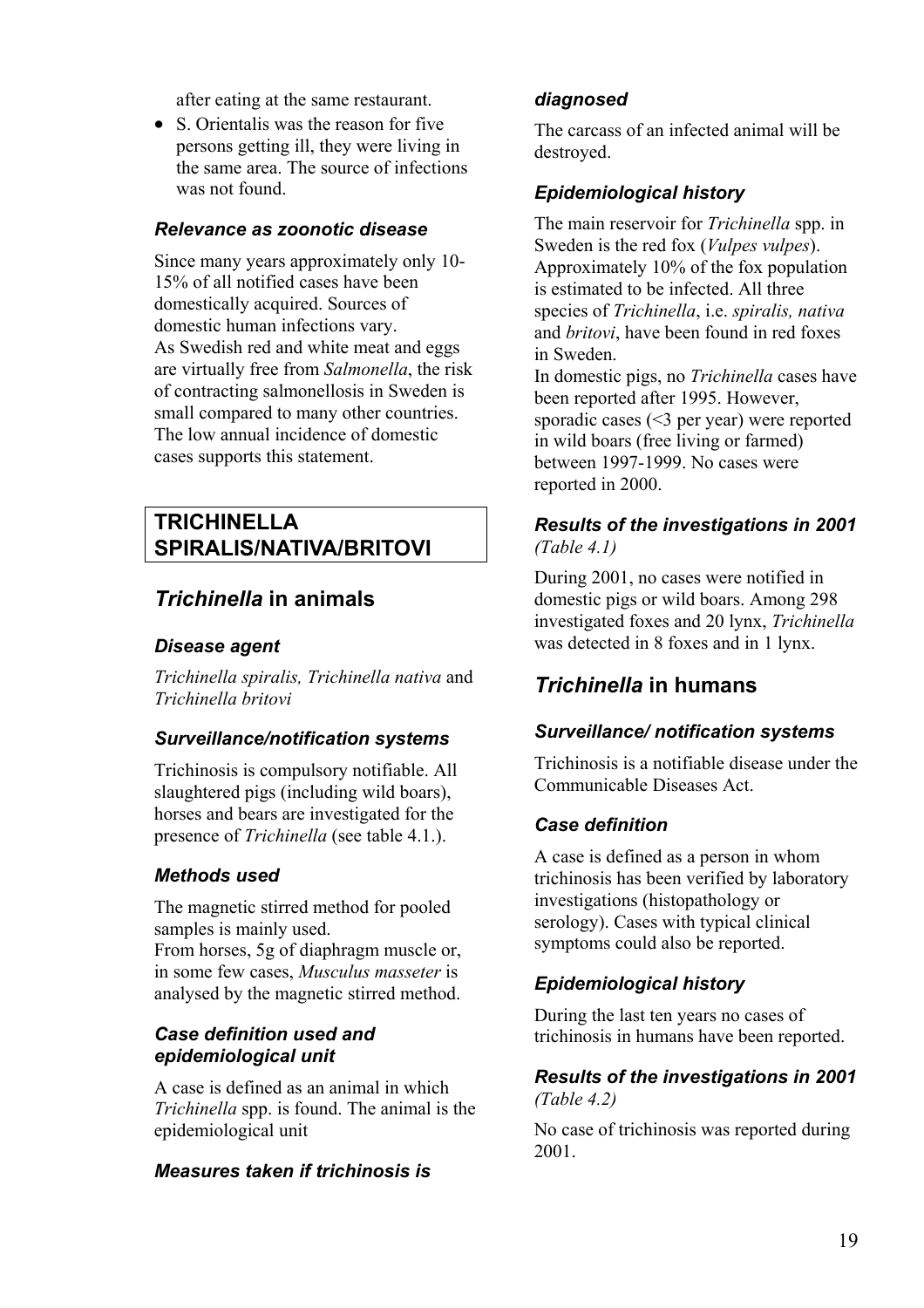# *Relevance as zoonotic disease*

The risk of obtaining trichinosis from domestic sources is negligible.

# **RABIES**

# **Rabies in animals**

# *Surveillance/notification systems*

Rabies is notifiable already on clinical suspicion in Sweden. Apart from this, there is no official surveillance system for rabies in animals, except the ordinary clinical surveillance performed by veterinarians. In addition, hunters are advised to notify the authorities of any animals they find which behave in such a way that rabies might be suspected.

# *Laboratory test for diagnosis*

Fluorescent antibody test (FAT) performed on smears from hippocampus or medulla oblongata and mouse inoculation test as a complementary test.

# *Vaccination policy*

Vaccination of animals is not allowed in Sweden except for dogs and cats that are brought out of the country.

#### *Measures taken in case of rabies diagnosis*

Should rabies occur, relevant measures to eradicate the disease would be taken.

# *Epidemiological history*

No case of rabies has occurred since 1886 and Sweden is recognised as free from rabies. Dogs and cats originating from EU and EFTA countries can enter the country after rabies vaccination and antibody titre control. Other dogs and cats entering the country have to be kept in quarantine for 4 months.

In 1987-89 and 1999 surveys were performed where sick or dead bats (n=200 and 75 respectively) were investigated for rabies, all were negative.

# **Rabies in animals**

#### *Results of the investigations in 2001 (Table 5.1)*

No cases of rabies occurred in animals in Sweden in 2001. 40 bats, 7 dogs, 2 cats, 1 fox and 1 raccoon were tested with negative result.

# **Rabies in humans**

# *Epidemiological history*

Rabies is a notifiable disease under the Communicable Diseases Act. During 2000 a young woman contracted rabies after a visit to Thailand where she had taken care of a wounded puppy, which later died. Before that no case of rabies had occurred since 1975 when a person contracted rabies after taking care of a puppy in India.

# *Results of the investigations in 2001*

No case of rabies in human was reported.

#### *Relevance as zoonotic disease*

As Sweden has been free from rabies in animals since 1886 and has strict import regulations, there is no domestic rabies threat to humans.

# **CAMPYLOBACTER (thermophilic)**

# *Campylobacter* **in animals**

# *Disease agent*

*Campylobacter jejuni* and *Campylobacter coli.*

#### *Surveillance/notification systems*

Infection with *Campylobacter* is not compulsory notifiable in animals. A system of monitoring exists only for broilers. It is an industry-led programme in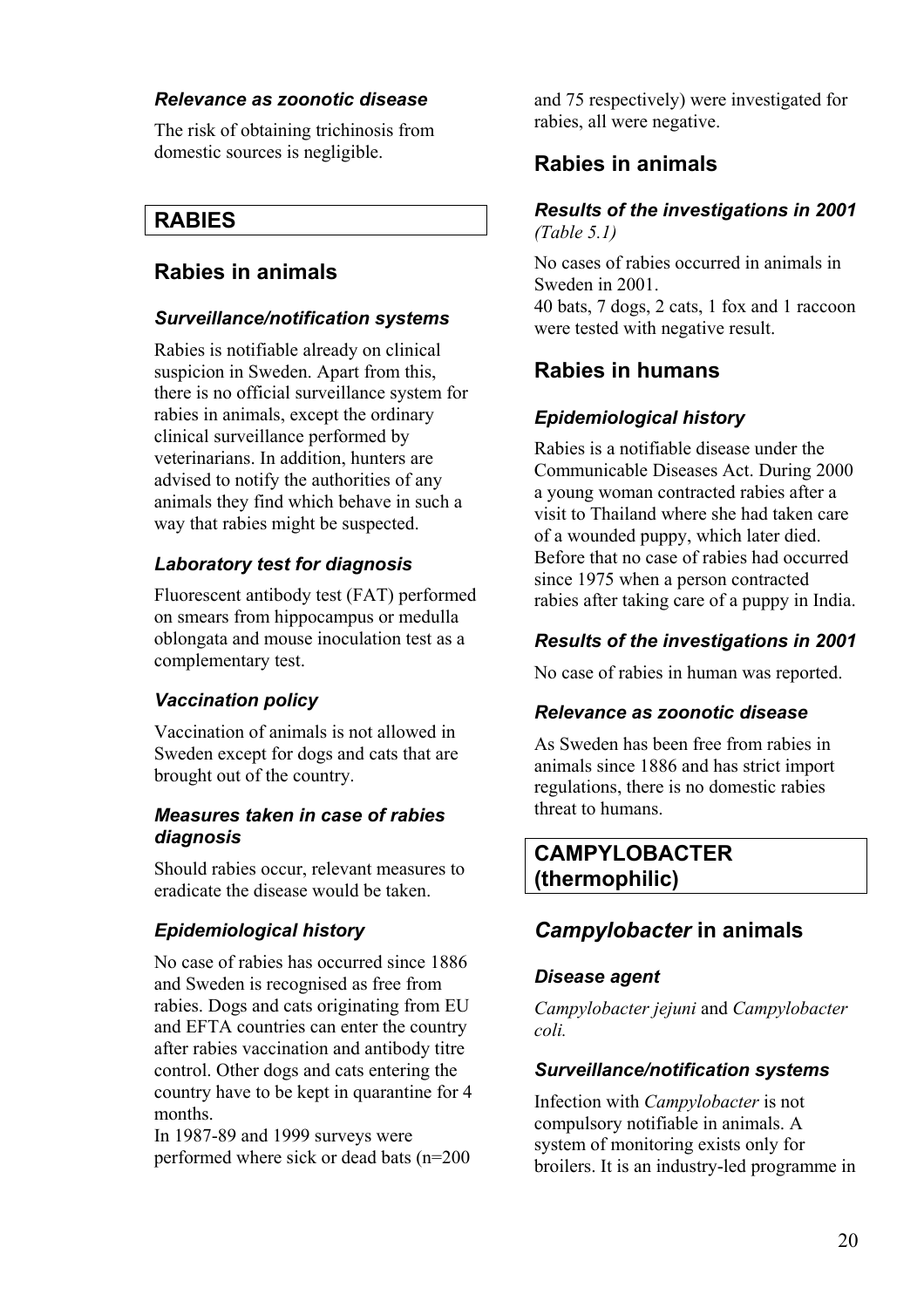which every flock sent for slaughter is examined for *Campylobacter* at the slaughterhouse. In July 1, 2001, a new, official *Campylobacter* programme replaced the former industry-led programme, introducing a more sampling intensive regime

# *Methods used*

Cloacal samples and neck skin samples are analysed for the presence of *Campylobacter* spp. by NMKL no 119 2<sup>ed</sup> 1990. Isolates are identified as *C. jejuni* / *C. coli* and no further characterisation such as serotyping or other subtyping methods are performed routinely.

# *Case definition used and epidemiological unit*

A case at herd level is defined as any cloacal sample from a slaughtered group, being positive for thermophilic *campylobacter*. The epidemiological unit is the slaughtered group. At animal level a case is defined as an animal from which thermophilic *Campylobacter* spp. has been isolated.

#### *Measures taken in case of Campylobacter isolation*

If a flock is found positive for *Campylobacter*, the owner of the flock should introduce hygienic measures in order to clear the barns, where the broilers are kept, from the infection. If *Campylobacter* is not found at the control at slaughter, the farmer gets more paid from some slaughter companies.

# *Epidemiological history*

From 1991 to June 2001, an industry led *Campylobacter* programme reduced the prevalence of *Campylobacter* positive flocks to less than 10%. In July 2001 a new, more sampling intensive, *Campylobacter* programme was initiated and an increased *Campylobacter* prevalence among flocks was detected (fig 2.). Reasons for this increase have not yet

been analysed, but may partly be due to increased sampling.

The prevalence varies between farms and some farms seem to be totally free. About one third of farms are free from *Campylobacter* all year round and the majority of those have been free for several years. A seasonal variation of *Campylobacter* infection in broiler flocks has been observed where higher prevalences have been found in late summer and early autumn.

# *Results of the investigations in 2001 (Table 6.1)*

As the sampling strategy changed from July 1 it is not possible to compare the figures from the first six months of the year with the figures from the last six months. During the first six months of 2001 2080 flocks were sampled, of those tested 193 positive (9.3%) for *Campylobacter*. During the last six months 2140 flocks were tested and 489 of those were positive  $(22.9\%)$ .

Another finding with the new programme was that not all tested samples from the flocks were positive, indicating that the within flock prevalence might be considerably lower than 100 % in a number of flocks.

# *Campylobacter* **in food**

# *Surveillance systems*

There is no official surveillance system for *Campylobacter* in food. From time to time, municipalities, the SLV and other research institutions initiate various *Campylobacter*  projects.

# *Methods used*

The NMKL 119:1990 2:nd ed. is used.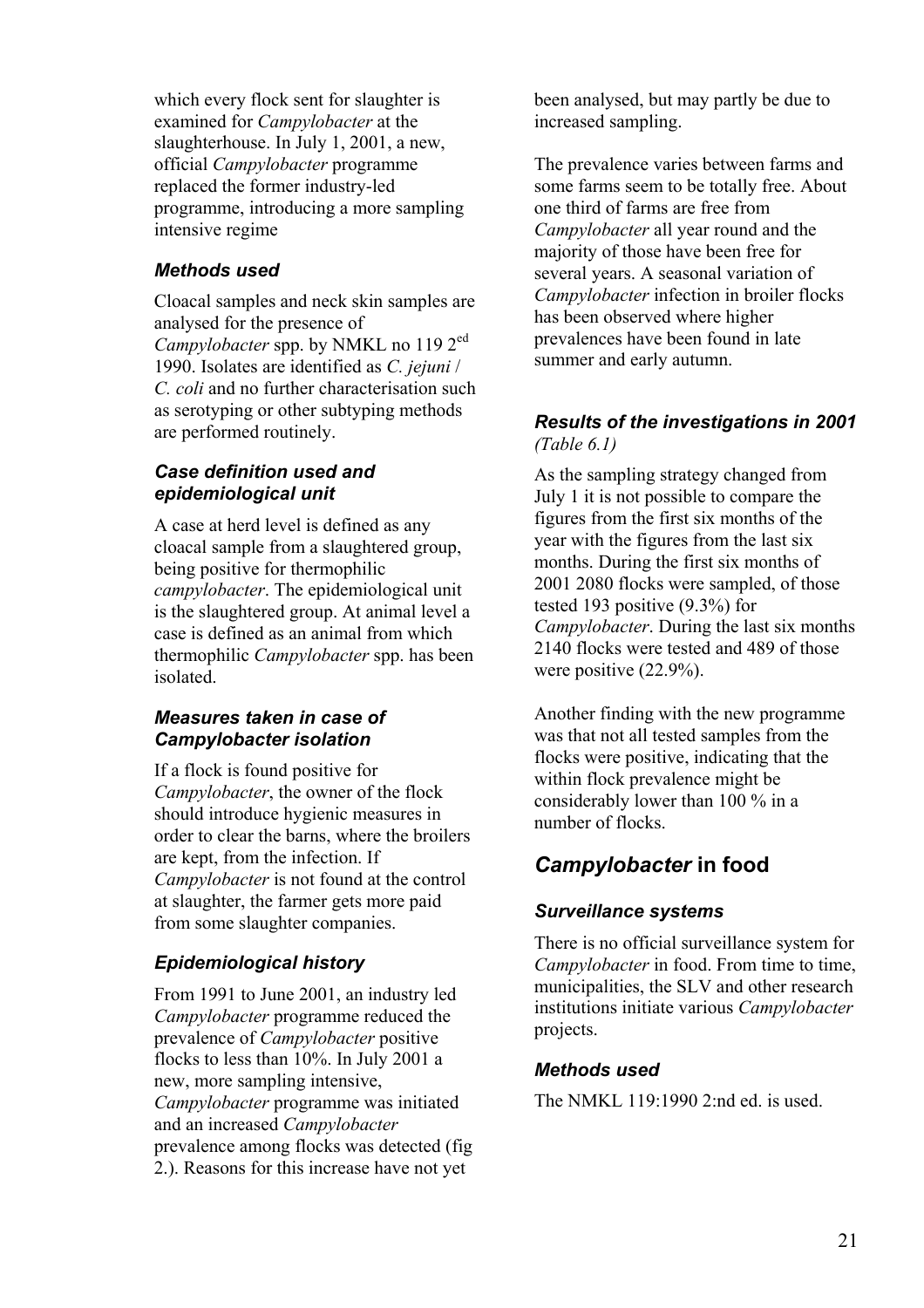# *Measures taken in case of campylobacter isolation*

No measures are taken in case of positive findings. Should an outbreak occur, the National Food Administration decides what action to take from case to case.

# *Results of the investigations in 2001 (Table 6.2)*

Sampling performed within the official control has been added up for 109 out of the 289 local municipalities. A total of 234 samples were collected (Table 6.2.). Fifteen of the samples were positive, all in poultry meat or products of poultry meat.

# *Campylobacter* **in humans**

# *Surveillance/ notification systems*

*Campylobacter* infection is notifiable under the Communicable Diseases Act. The surveillance is mainly based on passive case findings. Figures in this report are based on reports by physicians.

# *Case definition*

A case is defined as a person from whom *Campylobacter* spp. has been isolated.

# *Epidemiological history*

Infection with *Campylobacter* became notifiable in 1989. In the last ten years, the total number of reported *Campylobacter* infections<sup>5</sup> has varied between 4475–7845 and the domestic cases 1383–2832 (figure 2.2). The reason for the year-to-year variation in domestic cases is unknown.

# *Results of the investigations in 2001 (Tables 6.3.)*

The total number of cases of campylobacteriosis increased during 2001. A total of 8577 cases were reported, 7845 cases were reported by the physicians and

8392 by the laboratories. This is the largest figure ever reported.

Out of the cases reported by physicians approximately 62 % were infected abroad. In all, 2832 domestic cases (annual incidence 31.8/100 000) were reported along with 129 cases with unknown country of infection. The number of reported domestic infections has increased with nearly 400 cases from the year before. No outbreaks can explain the increase of domestic cases.

# *Relevance as zoonotic disease*

*Campylobacter* is the most common bacteria causing infectious diarrhoea in Sweden today. A significant part of the reported cases (30-45 %) is of domestic origin. The population etiological fractions are unknown and more epidemiological knowledge is needed about the disease in order to decrease the number of human cases.

# **LISTERIA MONOCYTOGENES**

# *Listeria* **in animals**

# *Disease agent*

# *Listeria monocytogenes*

# *Surveillance/ notification systems*

There is no specific surveillance system for listeriosis in animals and surveillance is based on clinical observations. Listeriosis is notifiable in all animals.

# *Methods used*

Histopathology, immunohistochemical methods and bacteriology.

# *Case definition used and epidemiological unit*

A case may be defined in three different ways: 1) a histopathological diagnosis in combination with clinical signs of listeriosis, 2) a positive bacteriological

 <sup>5</sup> Reports by physicians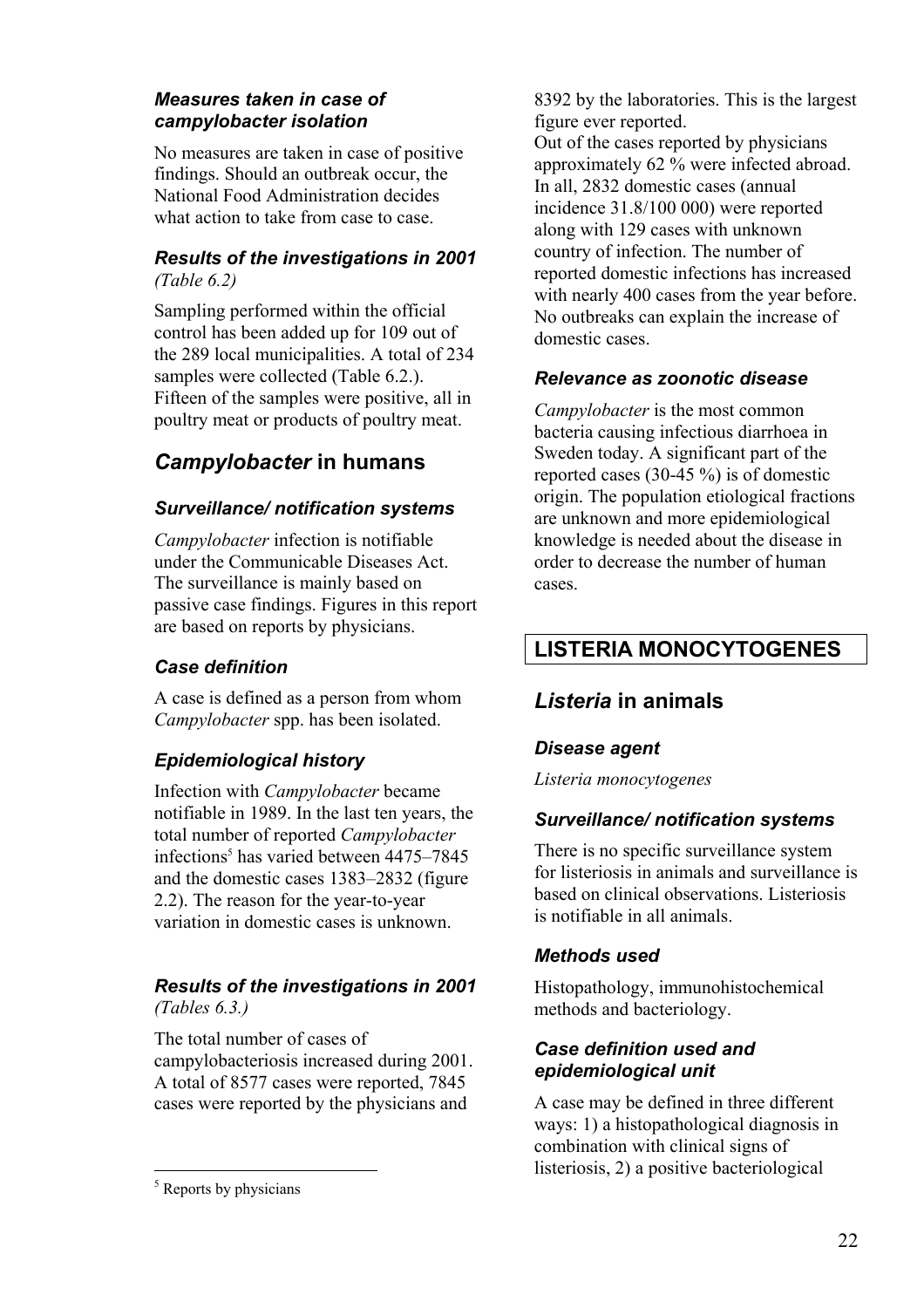result combined with a positive histopathological diagnosis, 3) a positive immunohistochemical result in combination with histological lesions. The animal is the epidemiological unit.

# *Measures taken if L. monocytogenes is isolated*

In a verified case of listeriosis, the SJV decides on a case-by-case basis, to investigate the herd and try to clarify the source of infection. When appropriate, the veterinary investigation is carried out in co-operation with local public health authorities.

# *Epidemiological history*

The situation has been stable over the years with approximately 10-20 cases annually. However, in 1999 and 2000 there was an increase in the number of reported cases (46 and 34, respectively). It is possible that as a consequence of a larger number of cattle and sheep that are autopsied due to TSE surveillance, a larger number of *Listeria* cases will also be identified.

# *Results of the investigations in 2001*

During 2001, 33 cases were notified and of those were 26 sheep, 5 cattle, 1 horse and 1 duck.

# *Listeria* **in food**

# *Surveillance/notification systems*

There is no officially co-ordinated surveillance system for *Listeria monocytogenes* in food. Surveillance is achieved by various projects initiated by municipalities, the SLV and other research institutions.

# *Methods used*

An in-house (SLV) method is used for the quantitative analysis and NMKL no 136 for the qualitative analysis.

# *Measures taken if L. monocytogenes is isolated*

*Listeria monocytogenes* found in food supposed not to be further heat-treated: If the number of bacteria exceeds the cut-off point (if in one sample out of five, more than 100 colonies/g or in two or more out of five samples 10 or more colonies/g are found) the food will be classified as not fit for human consumption and subsequently destroyed.

# *Results of the investigations in 2001*

During the year 2001 the SLV and the local municipalities performed a joint project with the purpose of studying the baseline prevalence of *Listeria monocytogenes* in different kinds of readyto-eat-foods. A total of 3600 samples have been analysed and out of those were 63 (1.7%) positive. A comparison between different kinds of products showed that fish products had the highest percentage (6.2%) of positive samples. These products also had the highest number of bacteria. This should be compared with 0.7% positive samples for meat products and cheese. The municipalities have also performed sampling of fresh products (see Table 7.1). These results show that 5 (9.3%) out of 54 samples of fresh fish were positive.

# Possible outbreak of gastrointestinal Listeriosis

An outbreak of febrile gastroenteritis was detected amongst consumers of on-site manufactured dairy products from a summer farm in Sweden. Forty-eight cases were identified. Their symptoms were short lived and included diarrhoea, fever, abdominal cramps and vomiting. A cohort study with 33 eaters of dairy product gave an attack rate of 52% and an association between the total amount of fresh cheese eaten and development of illness (*P*=0.07). Bacteriological analysis of the cheese samples revealed a heavy contamination with *L. monocytogenes* (range 3.0 x 10<sup>3</sup>- $6.3 \times 10^7$  cfu per gram). Molecular profiles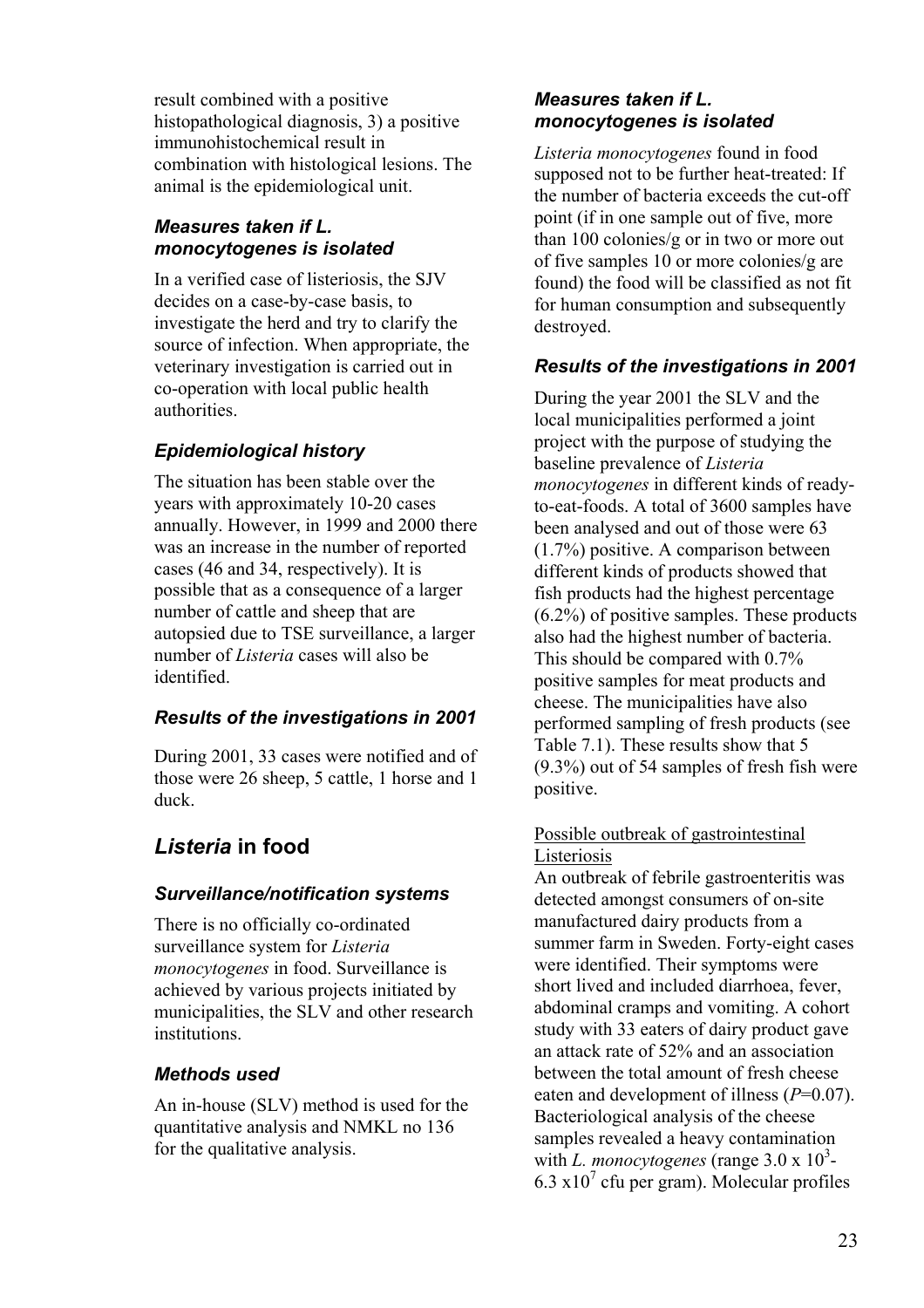for *L. monocytogenes* isolated from cheese and stool samples were identical. Results of both microbiological and epidemiological analyses point at *L. monocytogenes* as the most likely cause of this outbreak, which maybe more frequent than previously thought.

# *Listeria* **in humans**

# *Surveillance/ notification systems*

Invasive infections of listeriosis is a notifiable disease under the Communicable Diseases Act.

# *Case definition*

A case is defined as a person from whom *Listeria monocytogenes* has been isolated from a normally sterile site. Mother and child/foetus is regarded as one case.

# *Epidemiological history*

Approximately 25-35 cases<sup>6</sup> have been reported annually.

Normally, no single cases are observed outside the vulnerable groups (immunosuppressed persons, pregnant women and elderly). Single cases not known to belong to any risk group may occur.

#### *Results of the investigation in 2001 (Table 7.2.)*

The increase in the number of reported *Listeria* cases continued during 2001. A total of 67 cases were reported, compared with 53 reported cases during year 2000. Of the reported cases 34% are younger than 65 years of age.  $44 (66%)$  of the total number of cases were of domestic origin and in 2 of the cases the country of infection were not known. The domestic incidence was 0.8/100 000 inhabitants. Only one of the cases had an underlying disease. Five of the cases were pregnant women.

# *Relevance as zoonotic disease*

Foodborne transmission is believed to be more important than transmission from animals. Listeriosis has practically only been relevant as a zoonotic disease in immuno-suppressed people, pregnant women and elderly.

# **YERSINIA ENTEROCOLITICA**

# *Yersinia* **in animals**

No specific monitoring system exists for those *Yersinia* species considered as zoonotic agents. Yersiniosis is not notifiable in mammals.

# *Yersinia* **in food**

# *Surveillance systems*

There is no official surveillance system for *Yersinia* spp. in food. From time to time, projects concerning the baseline prevalence are initiated by municipalities, the SLV and other research institutions.

# *Methods used*

Bacteriological examination according to NMKL 117, 3<sup>rd</sup> ed, 1996 is performed. In addition a PCR, NMKL 163:1998, may also be used.

# *Measures taken if Yersinia enterocolitica is isolated*

When products that will not be exposed to further heat treatment are positive for pathogenic serotypes of *Yersinia enterocolitica*, they will be classified as not fit for human consumption and subsequently be destroyed.

 <sup>6</sup> Reports by physicians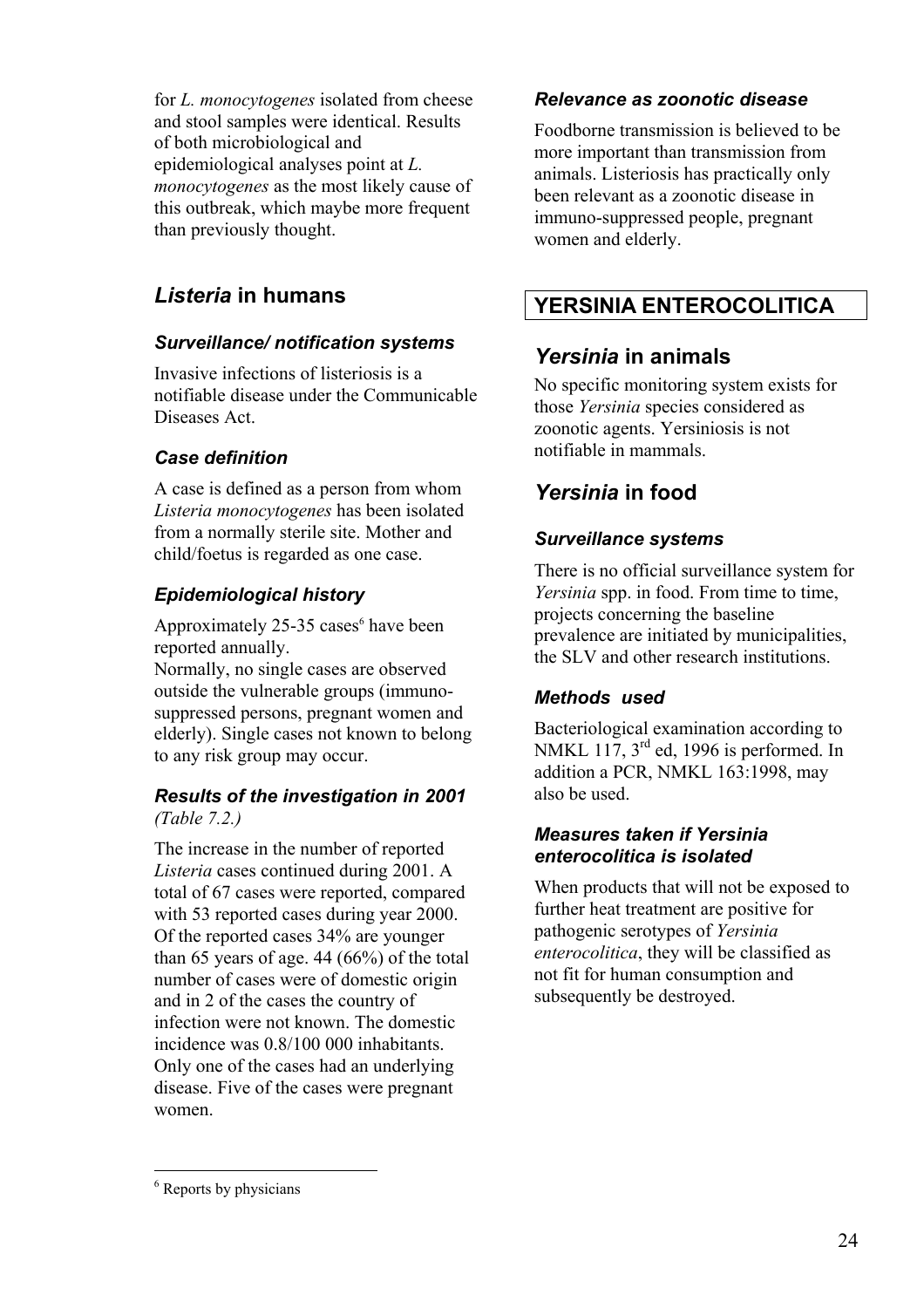# *Results of the investigations in 2001*

No investigations of *Yersinia enterocolitica* were reported in 2001.

# *Yersinia* **in humans**

# *Surveillance/ notification systems*

Yersiniosis is a notifiable disease under the Communicable Diseases Act. The figures of yersiniosis in this report are mainly based on reports by physicians<sup>7</sup>.

# *Case definition*

A case is defined as a person from whom pathogenic *Yersinia* spp. has been isolated.

# *Epidemiological history*

Prior to 1996, yersiniosis was only reported from laboratories. In the beginning of the 1990's, more than 1000 cases of yersiniosis where reported compared to 556 in 2001<sup>8</sup>. This decrease could be due to improved hygienic technique during slaughter of swine and/or less sampling for Y*ersinia* spp. in patients.

# *Results of the investigations in 2001 (Table 8.3.)*

During 2001, a total of 579 cases were reported, 519 reports from the physicians and 556 laboratory reports. Of the 519 cases reported from the physicians 389 (75 %) cases were of domestic origin and 27 had an unknown country of infection. The domestic incidence was 4.4/100 000 inhabitants.

# *Relevance as zoonotic disease*

A significant part (approximately 70 %) of the human infections are of domestic origin. To be able to decrease the number of cases, more knowledge is needed concerning the epidemiology of the disease.

# **ECHINOCOCCUS GRANULOSUS/ MULTILOCULARIS**

# *Echinococcus* **in animals**

# *Disease agent*

*Echinococcus granulosus* and *Echinococcus multilocularis* 

# *Surveillance/notification systems*

Echinococcosis is notifiable in Sweden. The only surveillance system in place is inspection at slaughter. However, in 2001 a survey was carried out in order to investigate the prevalence in the Swedish fox population.

# *Methods used*

The Copro Elisa-test and sedimentation is used to detect *Echinococcus* in foxes.

# *Measures taken if echinococcosis is diagnosed*

Offals from animals found infected with *Echinococcus* spp. will be destroyed.

# *Epidemiological history*

*Echinococcus multilocularis* This parasite has never been reported in Sweden.

#### *Echinococcus granulosus*

Sporadic cases occur in horses. Investigations have shown that they have been imported and probably were infected abroad.

In reindeer, *E. granulosus* was shown to be prevalent during the 1970s in Northern Sweden. At slaughter, approximately 2% were infected. Based on these findings the routines at meat inspection of reindeer were revised and organs not approved for consumption had to be destroyed. During 1986-1996 no case of *E. granulosus* was diagnosed in reindeer. In 1996-1997, 3

<sup>7</sup> See introduction

<sup>8</sup> Reports by laboratories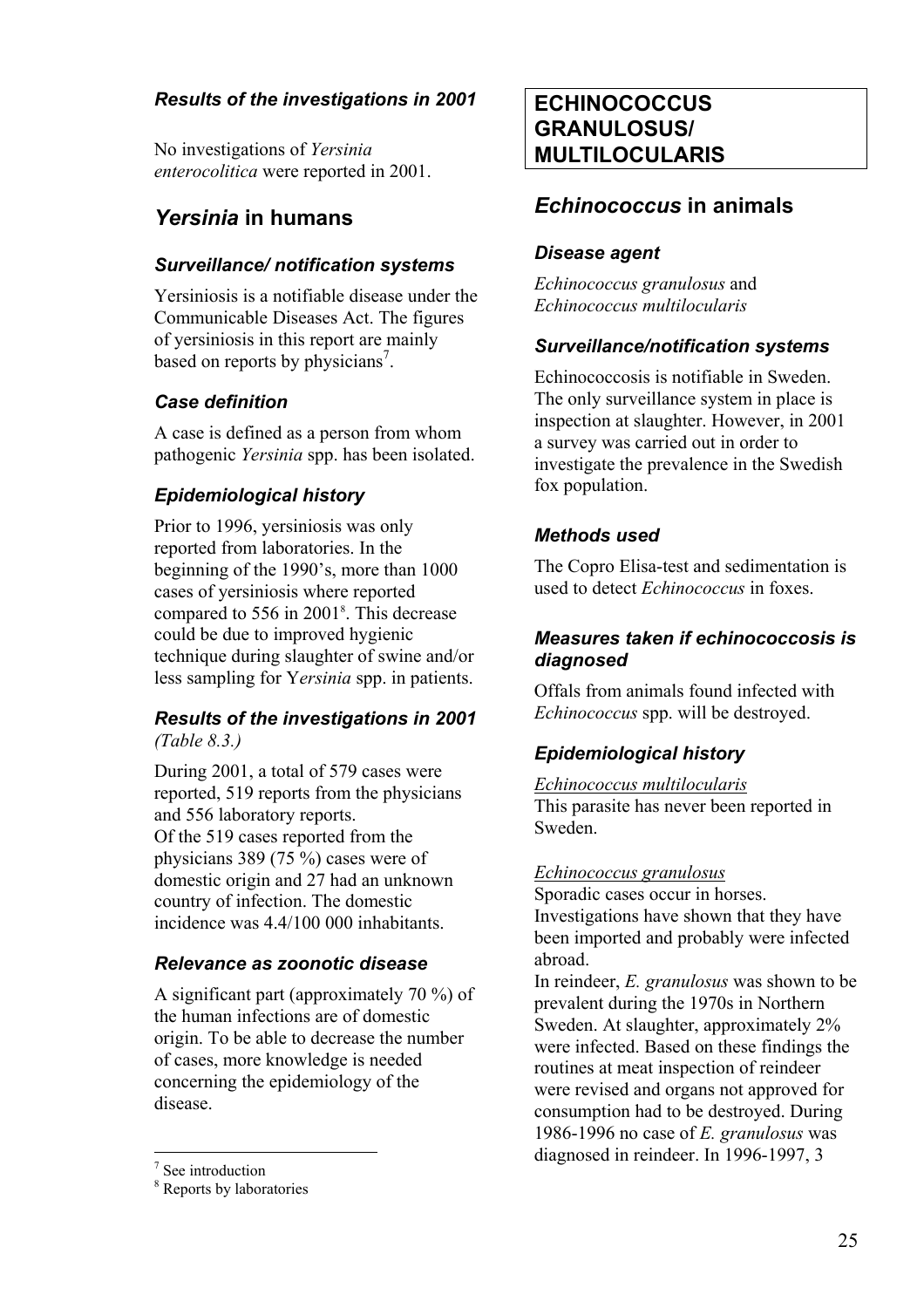cases were found and since then there have been no cases.

To prevent *E. multilocularis* to be introduced into the country, dogs that are brought in from other countries must be treated with praziquantel.

#### *Results of the investigations in 2001 (Table 9.1.)*

During 2001, no cases were detected during inspection at slaughter. A survey was done in the Swedish fox population in order to investigate if the parasite is occurring within the country, 300 foxes were tested and all were found negative.

# *Echinococcus* **in humans**

# *Surveillance/ notification systems*

Echinococcosis is not a notifiable disease under the Communicable Disease Act. Figures in this report are based on voluntary reports by laboratories.. 

# *Case definition used and epidemiological unit*

A case is defined as a person where echinococcosis has been verified by laboratory investigations (histopathology or serology).

# *Epidemiological history*

Notification of echinococcosis was initiated in 1994. Between 3 and 11 cases have been reported annually, all infected abroad.

#### *Results of the investigations in 2001 (Table 9.2)*

Eight cases were reported during 2001. All were infected abroad but it is not known in which countries they contracted the infection.

# *Relevance as zoonotic disease*

Currently none of the *Echinococcus* species represents any threat to humans in

Sweden. However, due to the spread of the tape worm (*E. multilocularis*) in other European countries, including findings of the parasite in Denmark the situation might change and an increased awareness is necessary.

# **TOXOPLASMA GONDII**

# *Toxoplasma* **in animals**

# *Disease agent*

*Toxoplasma gondii*

# *Surveillance/notification systems*

No specific surveillance system exists for toxoplasmosis in animals. Toxoplasmosis is not notifiable in animals.

# *Methods used*

Isolation of the agent in mice or cell culture, immunohistochemistry or serology.

# *Case definition used and. epidemiological unit*

A case is defined as an animal that is positive in any of the above mentioned tests. The animal is the epidemiological unit.

# *Epidemiological history*

Results of investigations performed during 1987 indicate that approximately 40 % of the cats, 23% of the dogs, 20% of the sheep and 1% of the horses in Sweden have antibodies against *Toxoplasma gondii*. Investigations performed in sheep showed that the prevalence increased with increasing age.

A serological study performed in 1999 on 807 slaughtered pigs showed that 3.3% of fattening pigs (n=695) and 17.3% of adult pigs (n=110) were seropositive.

An investigation performed between 1991 and 1999 showed that 84 (38 %) of 221 red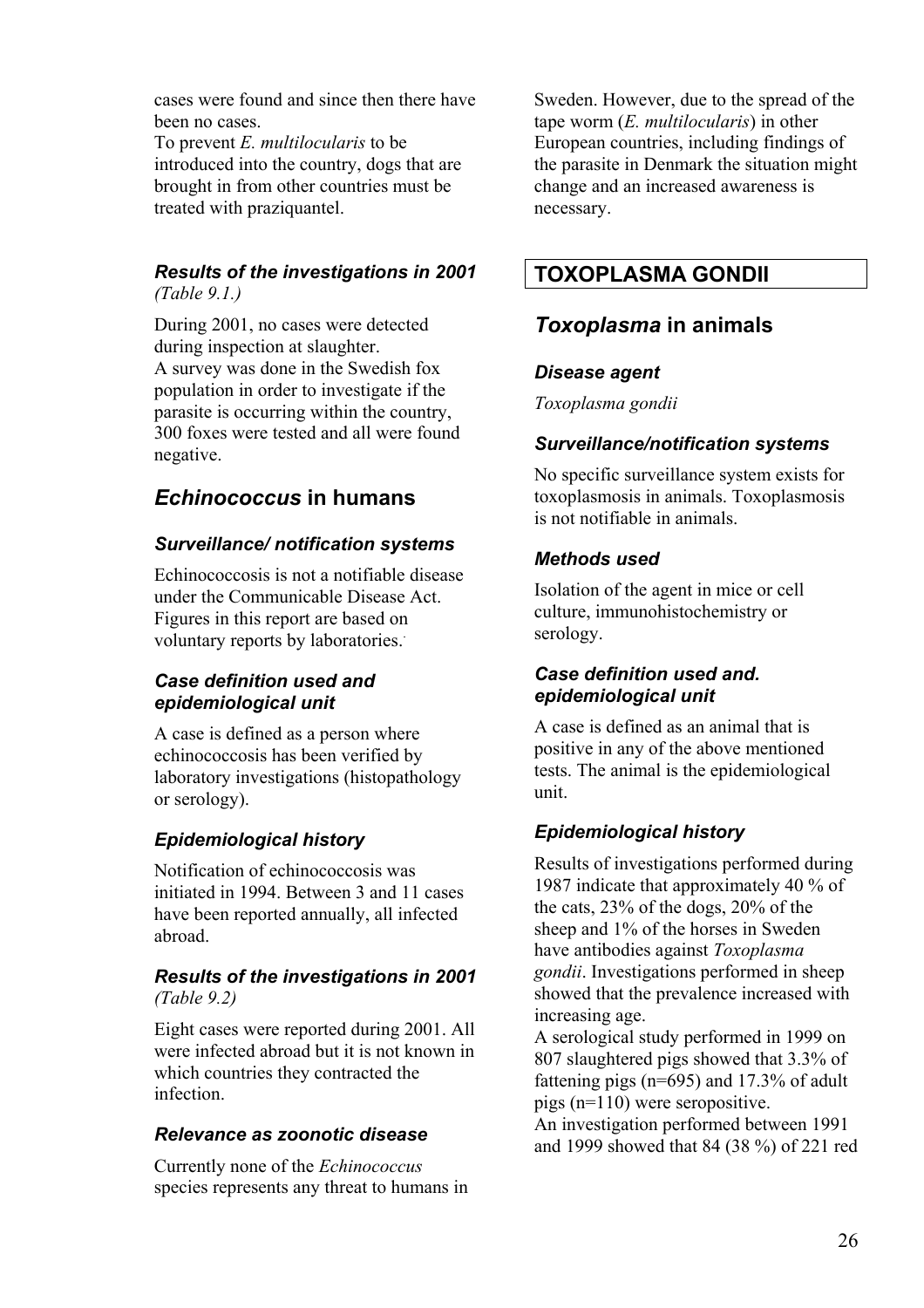foxes had antibodies against *Toxoplasma gondii*.

#### *Results of the investigations in 2001 (Table 10.1)*

During 2001, 84 animals were tested and of those were 13 cats, 7 sheep and 1 pig positive for *Toxoplasma gondii.*

# *Toxoplasma* **in humans**

# *Surveillance/ notification systems*

Toxoplasmosis is a notifiable disease under the Communicable Diseases Act. The figures of toxoplasmosis in this report are based on reports by physicians.

# *Case definition*

A case is defined as a person where toxoplasmosis has been verified by laboratory examination (through isolation, PCR-technique or serology).

# *Epidemiological history*

The true incidence of toxoplasmosis is unknown. Concerning the number of reported cases, the situation is stable, in the last 10 years between 4 to 18 cases have been reported annually<sup>9</sup>.

#### *Results of the investigations in 2001 (Table 10.2)*

During 2001, a total of 18 cases were reported. Of these, 1/3 of the cases were known to be of domestic origin, 1/3 were known to have been infected abroad and in 1/3 of the cases the country of infection were not known.

# *Relevance as zoonotic disease*

Clinical toxoplasmosis is most important in immuno-suppressed persons and in pregnant women. During pregnancy the infection can be transmitted to the foetus causing death or serious injury. However, more knowledge is needed concerning the most significant sources of infection in Sweden. The main source seems to be undercooked or raw meat.

# **VEROCYTOTOXIC** *E. COLI* **O157**

# **VTEC O157 in animals**

# *Disease agent*

Verotoxin-producing *Escherichia coli* serotype O157

# *Surveillance / notification system*

Since 1997, approximately 2000 faecal samples from cattle are collected annually at slaughter-houses and analysed for VTEC O157. If livestock contacts are reported in a human case of. *E. coli* O157 infection, the animals are investigated by bacteriological sampling. Any case of VTEC O157 with connection to a human case of enterohaemorrhagic disease is notifiable.

# *Methods used*

#### VTEC O157

Isolation of VTEC O157 strains are made after pre-enrichment in buffered peptone water followed by immuno-magnetic separation (IMS; Dynal), and culture on sorbitol MacConkey with cefixime and tellurit (CT-SMAC). Suspected colonies are confirmed by latex agglutination and biochemistry. A PCR method is used to identify genes for VT production and eaeA genes. In addition, certain isolates have been subtyped by use of PFGE.

#### VTEC non O157

Enrichment is done in buffered peptone water in 37º C for 6 hours. Plating out from enrichment broth to McConkey agar. Incubation overnight in 37º C. From McConkey agarplate colony material is harvested for PCR analysis, analysis for VT1 and VT2. If a sample is positive for VT genes, individual colonies from the McConkey agarplate are picked and

 <sup>9</sup> Reports by physicians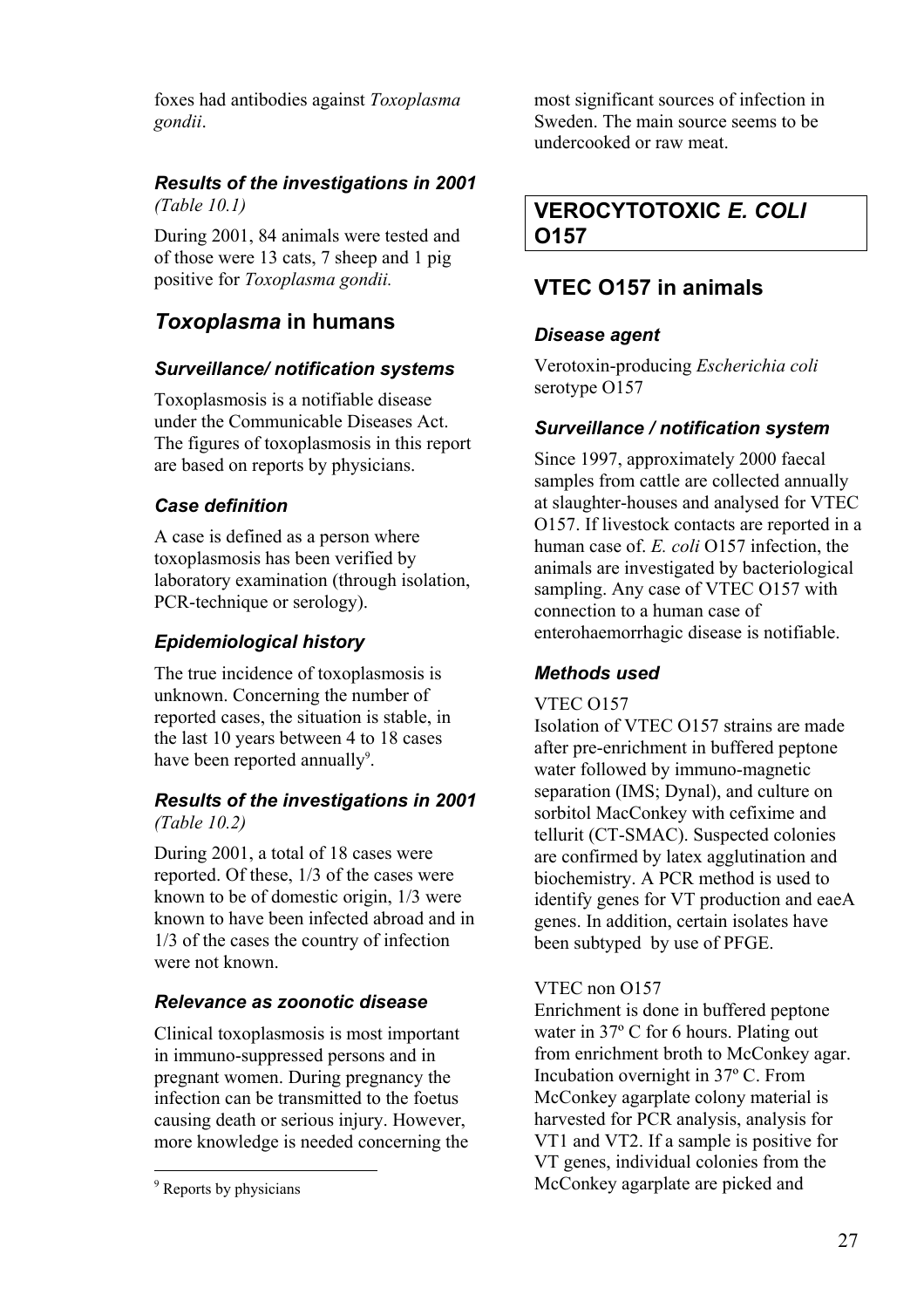analysed individually for verotoxin production.

#### *Case definition used and epidemiological unit*

A case is defined as an animal from which VTEC O157 is isolated. The herd is the epidemiological unit. Case definition for notification see "surveillance/notification system"

# *Epidemiological history*

In 1996, VTEC O157 was for the first time isolated in cattle in Sweden. Also, human infection with *E. coli* O157 was for the first time traced back to presence of VTEC O157 in a cattle herd. Restrictions were laid on the herd and surveillance was initiated. In October 1996, findings of VTEC O157 in cattle became notifiable. This changed in summer 1999 and since then only findings of VTEC O157 having a connection with a human case of EHEC is notifiable.

Previous slaughterhouse surveys have shown that 0.8 % (4/474) lambs and 0.9 % (1/109) sheep and 0.08% (2/2446) pigs were positive for VTEC O157. Routine slaughterhouse surveys among cattle since 1997 have shown that between 0.3% and 1.7 % of collected faecal samples were positive for VTEC O157 (figure 4). The lower prevalence figures observed during 1998 –2000 might reflect the smaller sample size analysed (1g vs 10g).

The number of cattle herds with suspected connection with human EHEC case and the number of herds where VTEC O157 have been identified in the herd(s) are detailed below:

| Year | Number of cattle | Herds where  |
|------|------------------|--------------|
|      | herds with       | VTEC 0157    |
|      | suspected        | was isolated |
|      | connection with  |              |
|      | human EHEC case  |              |
| 1996 |                  |              |
| 1997 | 8                |              |
| 1998 | 9                | 3            |
|      |                  |              |

| 2000 | $1*$<br>◡ | 1∗<br>ν |
|------|-----------|---------|
| м    | ↵         | ▃       |

\* Including one goat herd

Two of the herds were still considered infected with VTEC O157 at the end of 2001.

# *Results of the investigations in 2001 (Table 11.1)*

In the annual slaughterhouse surveillance, 1998 faecal samples were taken from cattle. Sampling was proportional to the number of cattle slaughtered at each slaughterhouse. Of these samples, 26 (1.3%) were positive for VTEC O157. As seen in previous years the prevalence is higher in young animals compared to adult animals. In barley-beef calves (7-9 months at slaughter) 4 of 76 (5.3%) were positive, in young bulls (12-18 months at slaughter) 19 out of 1327 (1.4%) and in adult cattle 3 of 527 (0.6%) were positive.

During 2001, VTEC O157 was isolated from cattle at 4 herds which were suspected to be connected with human cases of EHEC. In total six humans cases that were suspected of having contracted the disease from these four farms were investigated. In two cases children had been given unpasteurized milk from cows at two separate farms. On both these farms *E. coli* O157 was isolated both from the children and from the cows. From one of the herds, VTEC O157 was isolated from a filter at the entrance of the milk tank. This is the first time in Sweden that VTEC O157 have been isolated from milking equipment.

Three human EHEC cases (two children and one person of unknown age), where the humans had visited a sheep farm, a goat farm and a children zoo, were investigated. However, VTEC O157 was not isolated from animals at any of the farms.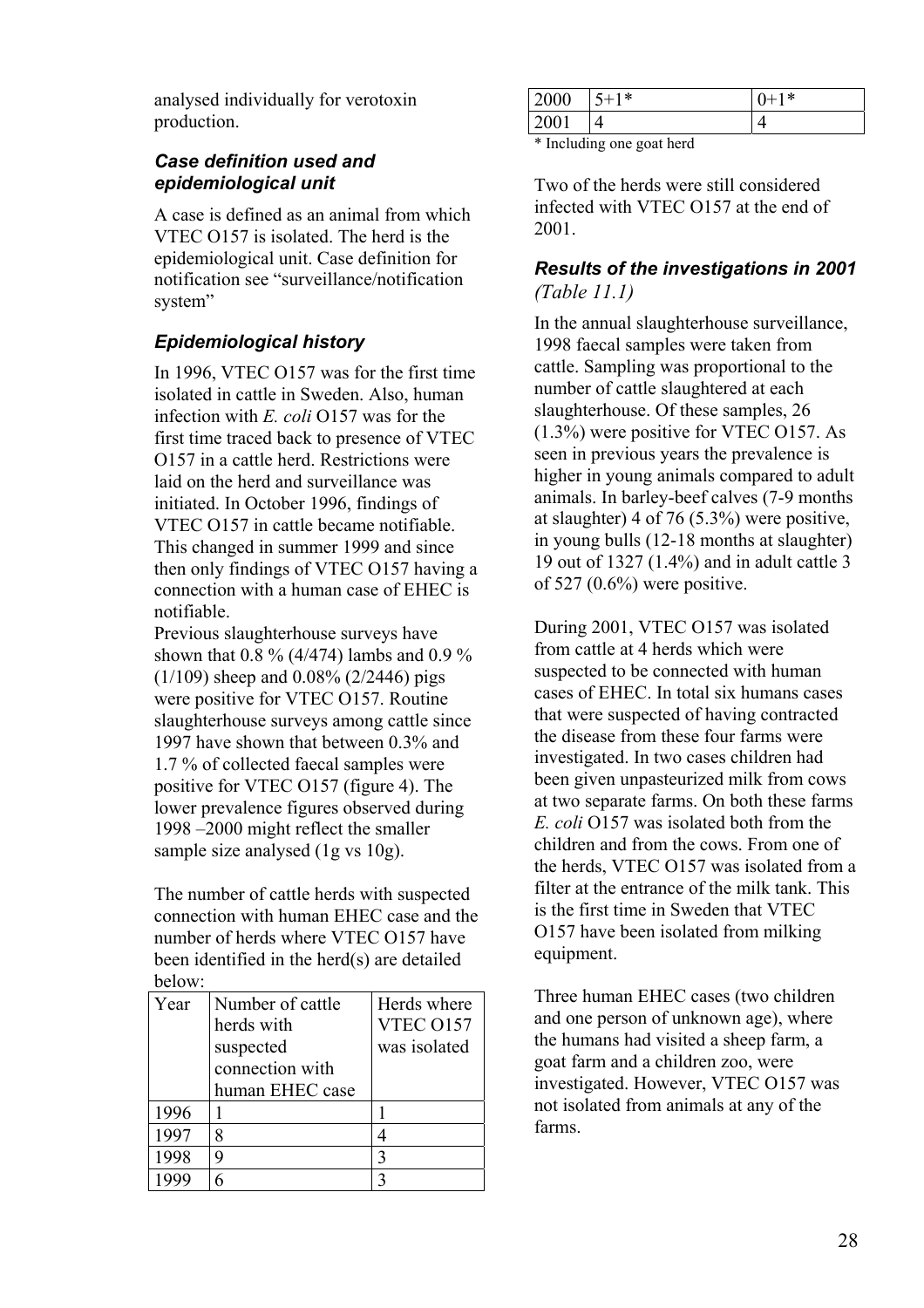# *Measures taken in infected herds with connection to clinical cases of EHEC in human*

There are established guidelines for the handling of infected herds with connection to cases of human disease. In short, the guidelines are as follows: Movement of live animals from the herd of origin requires that each animal, prior to movement has tested negative for VTEC O157. In the herd, samples are taken four times a year for bacteriological examination and hygiene recommendations and other measures are instituted. Animals sent to slaughter are examined for VTEC O157. Concerning measures taken for contaminated carcasses, see "*E. coli* O157 in food". The herd is considered to be free from the infection when faecal samples from all animals in the epidemiological unit (usually the herd) taken on two consecutive sampling with one month interval are negative.

# **VTEC O157 in food**

# *Surveillance systems*

There is no routine surveillance system for VTEC O157 in food in Sweden. On a voluntary basis, bacteriological examination for VTEC O157 is performed on slaughtered cattle and sheep originating from infected herds. Also, the slaughter companies carry out routine sampling at slaughterhouses on a voluntary basis.

# *Methods used*

Isolation of *E. coli* O157 strains is made according to NMKL 164. A PCR method is used to identify genes for VT-production and *eae*A genes.

# *Measures in case of positive findings*

If VTEC O157 is found in food, SLV will take necessary action, on a case to case basis, to ensu re that contaminated food

will not reach the consumer. When there is a clear epidemiological connection to human cases of EHEC caused by an infection with VTEC O157, it is recommended that the animals from that holding should be slaughtered last in the day. All carcasses should be swabbed for VTEC O157 and the carcasses retained pending results. In case of positive findings the carcasses will be destined for heat-treated products. The abattoirs should be thoroughly cleaned and disinfected after such slaughter.

# *Epidemiological history*

Until 1999 VTEC O157 had not been identified in food in Sweden. One positive sample was found in imported meat in 1996.

# *Results of investigations in 2001*

No information is available about the occurrence of VTEC in food, due to insufficient reporting.

# **EHEC in humans**

# *Surveillance/ notification systems*

Since the first of January 1996, enterohaemorragic *E. coli* O157 is a notifiable disease under the Communicable Diseases Act. Any case where *E. coli* O157 has been isolated, including subclinically infected people, is reported. HUS (haemorrhagic uremic syndrome) is not notifiable in Sweden. Other serotypes of verotocytotoxic E. coli than O157 is reportable on a voluntary basis. Figures of *E. coli* O157 in this report are based on reports by phycisians.

# *Case definition used*

A case is defined as a person from whom *E. coli* O157 has been isolated.

# *Epidemiological history*

During the autumn of 1995, and the first weeks of 1996, an *E. coli* O157 outbreak occurred in Sweden with about 120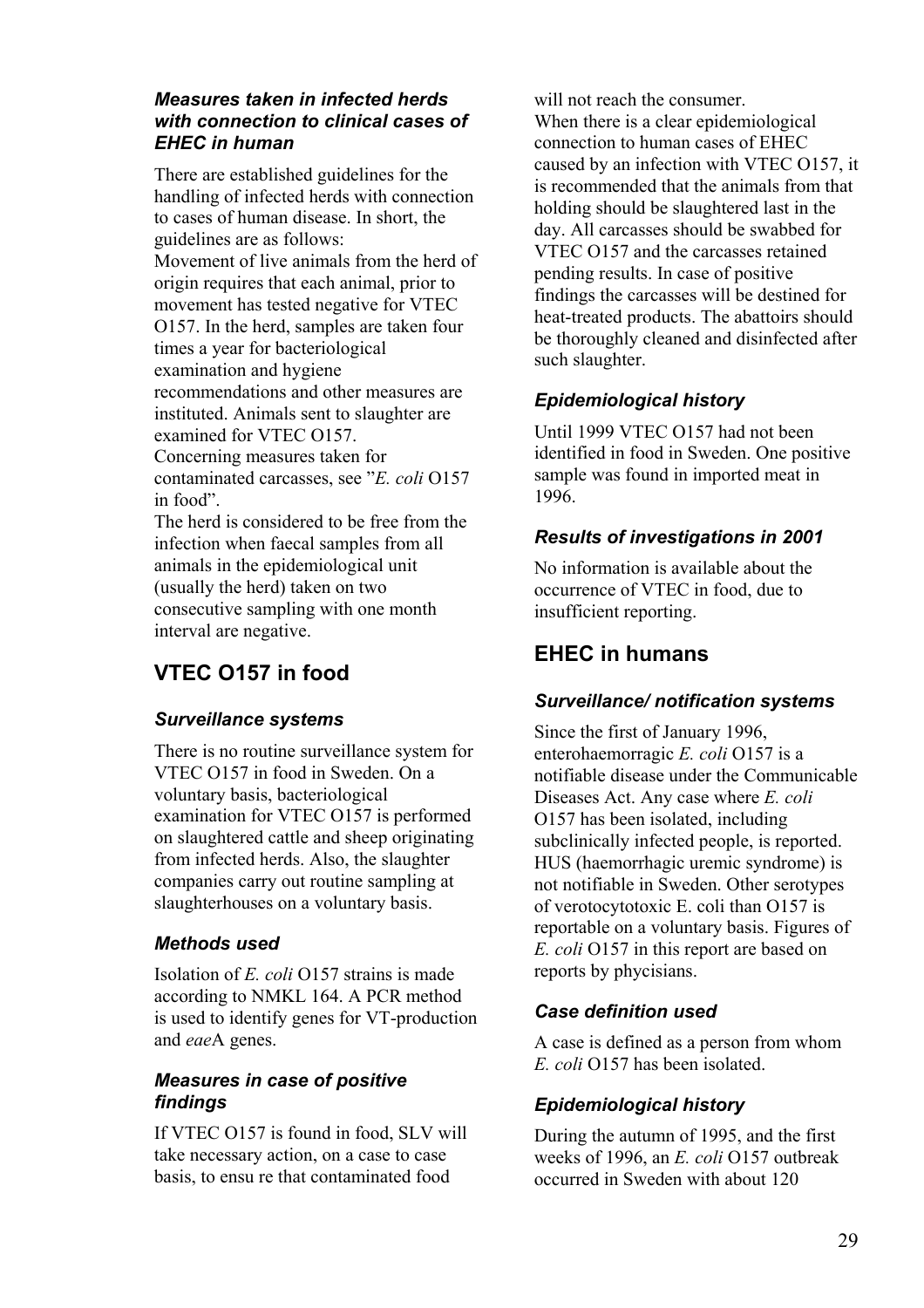confirmed cases. This increased the awareness of *E. coli* O157 and today most people with haemorrhagic diarrhoea will be investigated for the presence of this pathogen. The number of human cases varied between 59-97 during 1998-2000.

#### *Results of the investigations in 2001 (Table 11.3.)*

During 2001, a total of 95 cases were reported. Of them 90 cases were reports from the physicians. 63 (70 %) of the cases reported by physicians were of domestic origin and 27 (30 %) were infected abroad. The domestic incidence was 0.7/100 000 inhabitants. This is approximately the same amount of cases as reported in 2000. No outbreaks were reported during 2001.

Six cases of HUS due to *E. coli* O157 and three cases of HUS due to non O157 were reported. The true number of cases of HUS is unknown, as there is no mandatory reporting system for HUS in Sweden.

#### *Relevance as zoonotic disease*

VTEC O157 is a serious zoonotic infection. It cannot be excluded that large outbreaks may occur in the future. Compared with other food borne infections, infection with VTEC O157 could be very serious, especially in young children developing HUS. Much research still has to be performed before it will be possible to determine whether an efficient strategy for controlling VTEC O157 in the primary production can be implemented. As a prophylactic measure, it has been recommended that groups of young children (< 5 years of age) should not visit cattle farms and hygiene recommendations have been issued for other visitors. As most research has focused on serotype O157 less is known about other serotypes. Although it is known that other serotypes causes a significant part of the EHEC cases in Sweden very little is known concerning the true occurrence of these serotypes in

animals, food and humans and their zoonotic impact.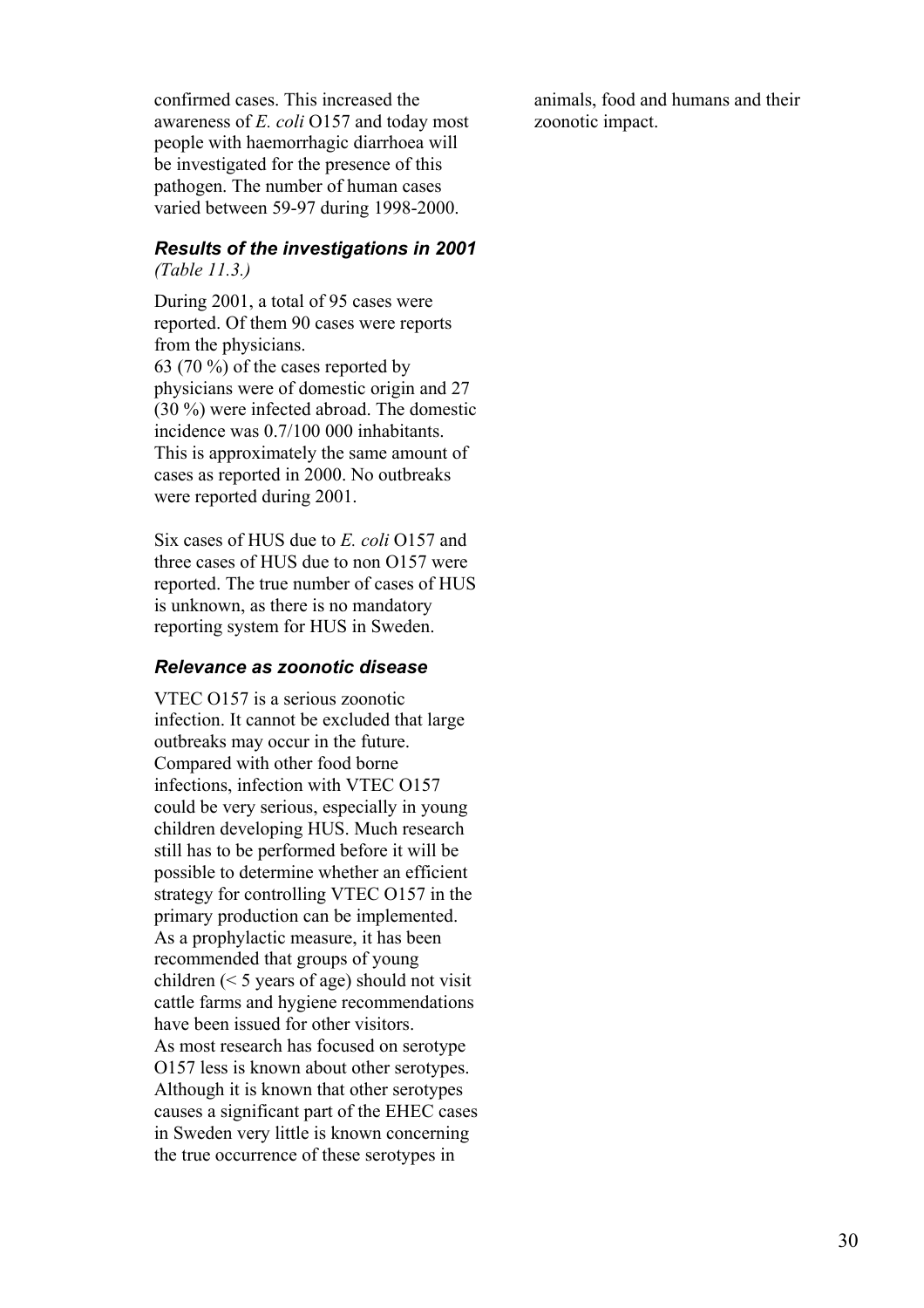# **Tables for Reporting on Trends and Sources of Zoonotic Agents**

**in animals, feedingstuffs, food and man in the EU 2001**

| Sweden                               |  |  |  |
|--------------------------------------|--|--|--|
|                                      |  |  |  |
|                                      |  |  |  |
|                                      |  |  |  |
|                                      |  |  |  |
| <b>National Veterinary Institute</b> |  |  |  |

Definitions are given in the Manual for Reporting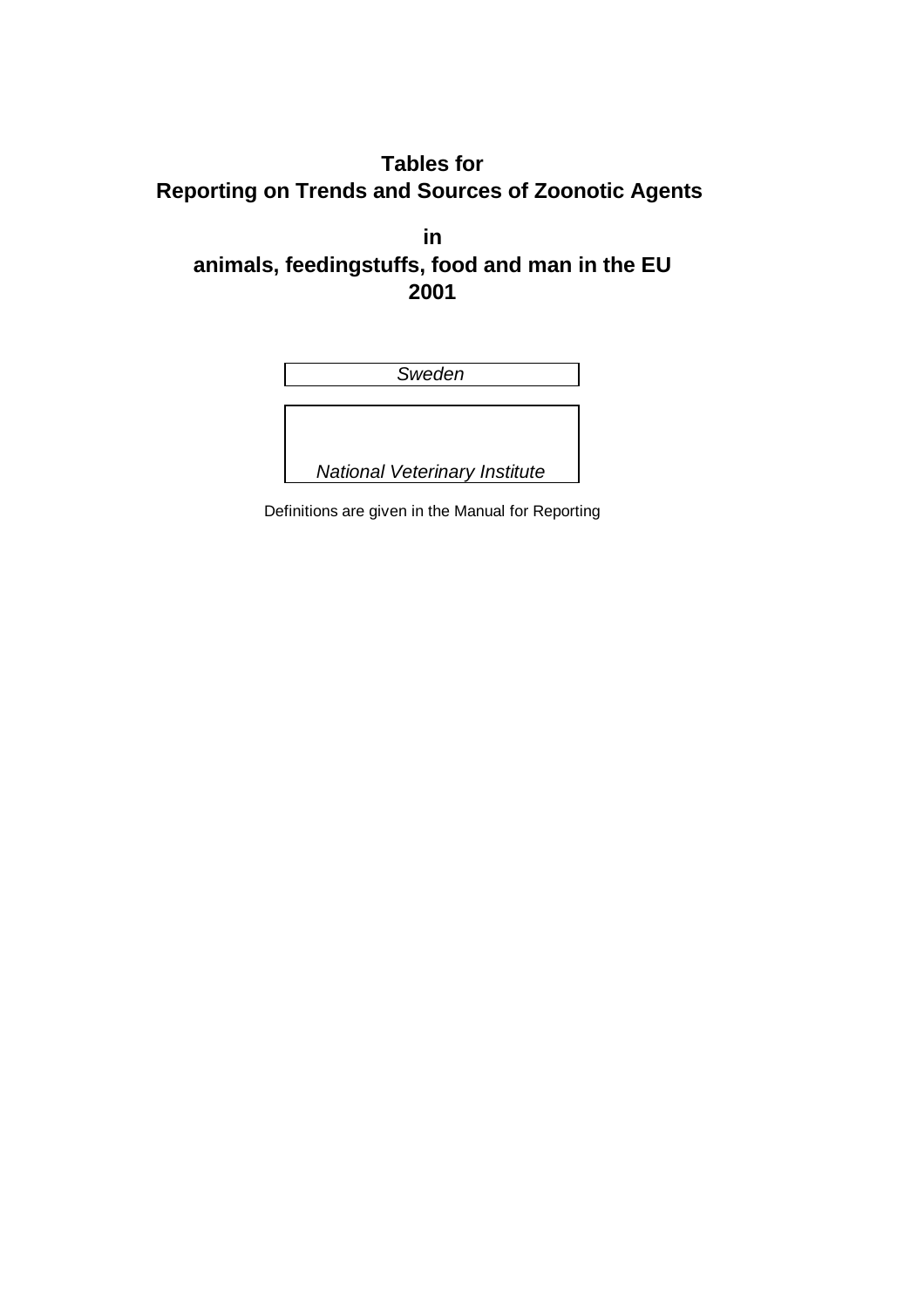| Sweden                                                                                                                                                                                                  | Content                                                                                                                                                                                                                                                                                                                                                                                                                                                                                                                                                                                                                                                                                                                                                                                                                                                                                                                                                                                                                                                                                                                                             |                                                  |                                                               |
|---------------------------------------------------------------------------------------------------------------------------------------------------------------------------------------------------------|-----------------------------------------------------------------------------------------------------------------------------------------------------------------------------------------------------------------------------------------------------------------------------------------------------------------------------------------------------------------------------------------------------------------------------------------------------------------------------------------------------------------------------------------------------------------------------------------------------------------------------------------------------------------------------------------------------------------------------------------------------------------------------------------------------------------------------------------------------------------------------------------------------------------------------------------------------------------------------------------------------------------------------------------------------------------------------------------------------------------------------------------------------|--------------------------------------------------|---------------------------------------------------------------|
| Table<br>1.1.1.<br>1.1.2.<br>1.1.3.<br>1.2.                                                                                                                                                             | Bovine tuberculosis, 2001<br>Tuberculosis in farmed deer, 2001<br>Tuberculosis in animals, 2001<br>Bovine tuberculosis in man, 2001                                                                                                                                                                                                                                                                                                                                                                                                                                                                                                                                                                                                                                                                                                                                                                                                                                                                                                                                                                                                                 |                                                  |                                                               |
| 2.1.1.<br>2.1.2.<br>2.1.3.<br>2.2.<br>2.3.                                                                                                                                                              | Bovine brucellosis, 2001<br>Ovine and caprine brucellosis, 2001<br>Brucellosis in animals, 2001<br>Brucella sp. in food, 2001<br>(no data available)<br>Brucellosis in man, 2001                                                                                                                                                                                                                                                                                                                                                                                                                                                                                                                                                                                                                                                                                                                                                                                                                                                                                                                                                                    |                                                  |                                                               |
| 3.1.1.<br>3.1.2.<br>3.1.3.<br>3.1.4.<br>3.2.1.<br>3.2.2.<br>3.2.3.<br>3.2.4.<br>3.2.4.1.<br>$3.2.5.1$ .<br>3.2.5.2.<br>3.2.5.3.<br>3.2.5.4.<br>3.2.6.<br>3.3.1.<br>3.3.2.<br>3.3.3.<br>3.4.1.<br>3.4.2. | Salmonella sp. in feed material of animal origin, 2001<br>Salmonella sp. in feed material of vegetable origin, 2001<br>Salmonella sp. in compound feedingstuffs, 2001<br>Salmonella serotypes isolate in the feed control 2001.<br>Salmonella sp. in poultry breeding flocks (Gallus gallus), 2001<br>Salmonella sp. in other commercial poultry, 2001<br>Salmonella sp. in non-commercial poultry and birds, 2001<br>Salmonella sp. in animals (non poultry), 2001<br>Salmonella in cattle and pigs, results of surveillance at slaughterhouses, 2001<br>Antimicrobial susceptibility testing of Salmonella, 2001<br>Antimicrobial susceptibility testing of S.Enteritidis, 2001<br>Antimicrobial susceptibility testing of S. Typhimurium, 2001<br>Antimicrobial susceptibility testing of other Salmonella serotypes, 2001<br>Breakpoints for antibiotic resistance testing of Salmonella, 2001<br>Salmonella sp. in meat and meat products, 2001<br>Salmonella sp. in other food, 2001<br>Salmonella in 28 consignments from EU countries into Sweden, 2001<br>Salmonellosis in man, 2001<br>Salmonellosis in man - seasonal distribution, 2001 | (data not available)                             |                                                               |
| 4.1.<br>4.2.                                                                                                                                                                                            | Trichinella in animals, 2001<br>Trichinellosis in man, 2001                                                                                                                                                                                                                                                                                                                                                                                                                                                                                                                                                                                                                                                                                                                                                                                                                                                                                                                                                                                                                                                                                         |                                                  |                                                               |
| 5.1.                                                                                                                                                                                                    | Rabies in animals, 2001                                                                                                                                                                                                                                                                                                                                                                                                                                                                                                                                                                                                                                                                                                                                                                                                                                                                                                                                                                                                                                                                                                                             |                                                  |                                                               |
| 6.1.<br>6.2.<br>6.3.                                                                                                                                                                                    | Thermophilic Campylobacter sp. in animals, 2001<br>Thermophilic Campylobacter sp. in food, 2001<br>Campylobacteriosis in man, 2001                                                                                                                                                                                                                                                                                                                                                                                                                                                                                                                                                                                                                                                                                                                                                                                                                                                                                                                                                                                                                  |                                                  |                                                               |
| 7.1.<br>7.2.                                                                                                                                                                                            | Listeria monocytogenes in food, 2001<br>Listeriosis in man, 2001                                                                                                                                                                                                                                                                                                                                                                                                                                                                                                                                                                                                                                                                                                                                                                                                                                                                                                                                                                                                                                                                                    |                                                  |                                                               |
| 8.1.<br>8.2.<br>8.3.                                                                                                                                                                                    | Yersinia enterocolitica in animals, 2001<br>Yersinia enterocolitica in food, 2001<br>Yersiniosis in man, 2001                                                                                                                                                                                                                                                                                                                                                                                                                                                                                                                                                                                                                                                                                                                                                                                                                                                                                                                                                                                                                                       | (disease not notifiable)<br>(data not available) |                                                               |
| 9.1.<br>9.2.                                                                                                                                                                                            | Echinococcus sp. in animals, 2001<br>Echinococcosis in man, 2001                                                                                                                                                                                                                                                                                                                                                                                                                                                                                                                                                                                                                                                                                                                                                                                                                                                                                                                                                                                                                                                                                    |                                                  |                                                               |
| 10.1.<br>10.2.                                                                                                                                                                                          | Toxoplasma gondii in animals, 2001<br>Toxoplasmosis in man, 2001                                                                                                                                                                                                                                                                                                                                                                                                                                                                                                                                                                                                                                                                                                                                                                                                                                                                                                                                                                                                                                                                                    |                                                  |                                                               |
| 11.1.<br>11.2.<br>11.3.                                                                                                                                                                                 | Verocytotoxic Escherichia coli (VTEC) in animals, 2001<br>Verocytotoxic Escherichia coli (VTEC) in food, 2001<br>Verocytotoxic Escherichia coli (VTEC) infections in man, 2001                                                                                                                                                                                                                                                                                                                                                                                                                                                                                                                                                                                                                                                                                                                                                                                                                                                                                                                                                                      | (data not available)                             |                                                               |
| 12.1.                                                                                                                                                                                                   | Demographic data                                                                                                                                                                                                                                                                                                                                                                                                                                                                                                                                                                                                                                                                                                                                                                                                                                                                                                                                                                                                                                                                                                                                    |                                                  |                                                               |
| Graphs<br>1.<br>1.2.<br>1.3.<br>1.4.<br>1.5.                                                                                                                                                            | No. of notified cases of Salmonella                                                                                                                                                                                                                                                                                                                                                                                                                                                                                                                                                                                                                                                                                                                                                                                                                                                                                                                                                                                                                                                                                                                 | Broiler<br>Layer<br>Cattle<br>Pigs<br>Humans     | 1968-2001<br>1968-2001<br>1968-2001<br>1968-2001<br>1980-2001 |
| 1.6.<br>1.7.<br>1.8.                                                                                                                                                                                    | Salmonella surveillance at slaughterhouses (lymphnode samples)                                                                                                                                                                                                                                                                                                                                                                                                                                                                                                                                                                                                                                                                                                                                                                                                                                                                                                                                                                                                                                                                                      | Cattle<br>Adult pigs<br>Fattening pigs           | 1996-2001<br>1996-2001<br>1996-2001                           |
| 1.9.<br>1.10.<br>1.11.                                                                                                                                                                                  | Salmonella surveillance at slaughterhouses (swab samples)                                                                                                                                                                                                                                                                                                                                                                                                                                                                                                                                                                                                                                                                                                                                                                                                                                                                                                                                                                                                                                                                                           | Cattle<br>Adult pigs<br>Fattening pigs           | 1996-2001<br>1996-2001<br>1996-2001                           |
| 1.12.                                                                                                                                                                                                   | Salmonella sureveillance at slaughterhouses (neck skin samples)                                                                                                                                                                                                                                                                                                                                                                                                                                                                                                                                                                                                                                                                                                                                                                                                                                                                                                                                                                                                                                                                                     | Poultry                                          | 1996-2001                                                     |
| 1.13.<br>1.14.                                                                                                                                                                                          | Salmonella sureveillance at cutting plants (supervised by the NFA)                                                                                                                                                                                                                                                                                                                                                                                                                                                                                                                                                                                                                                                                                                                                                                                                                                                                                                                                                                                                                                                                                  | Beef, pork<br>Poultry                            | 1996-2001<br>1996-2001                                        |
| 2.<br>2.1.                                                                                                                                                                                              | No. of Campylobacter positive flocks per year<br>No. of Campylobacter cases in humans, notified by physicians                                                                                                                                                                                                                                                                                                                                                                                                                                                                                                                                                                                                                                                                                                                                                                                                                                                                                                                                                                                                                                       | <b>Broiler</b><br>Humans                         | 1992-2001<br>1997-2001                                        |
| 3.                                                                                                                                                                                                      | No.of Listeria cases in humans, notified by physicians                                                                                                                                                                                                                                                                                                                                                                                                                                                                                                                                                                                                                                                                                                                                                                                                                                                                                                                                                                                                                                                                                              | Humans                                           | 1997-2001                                                     |
| 4.<br>4.2.                                                                                                                                                                                              | No. and percentage VTEC O157 positive faecal samples<br>No. and percentage VTEC O157 positive swab samples                                                                                                                                                                                                                                                                                                                                                                                                                                                                                                                                                                                                                                                                                                                                                                                                                                                                                                                                                                                                                                          | Cattle<br>Cattle                                 | 1996-2001<br>1996-2001                                        |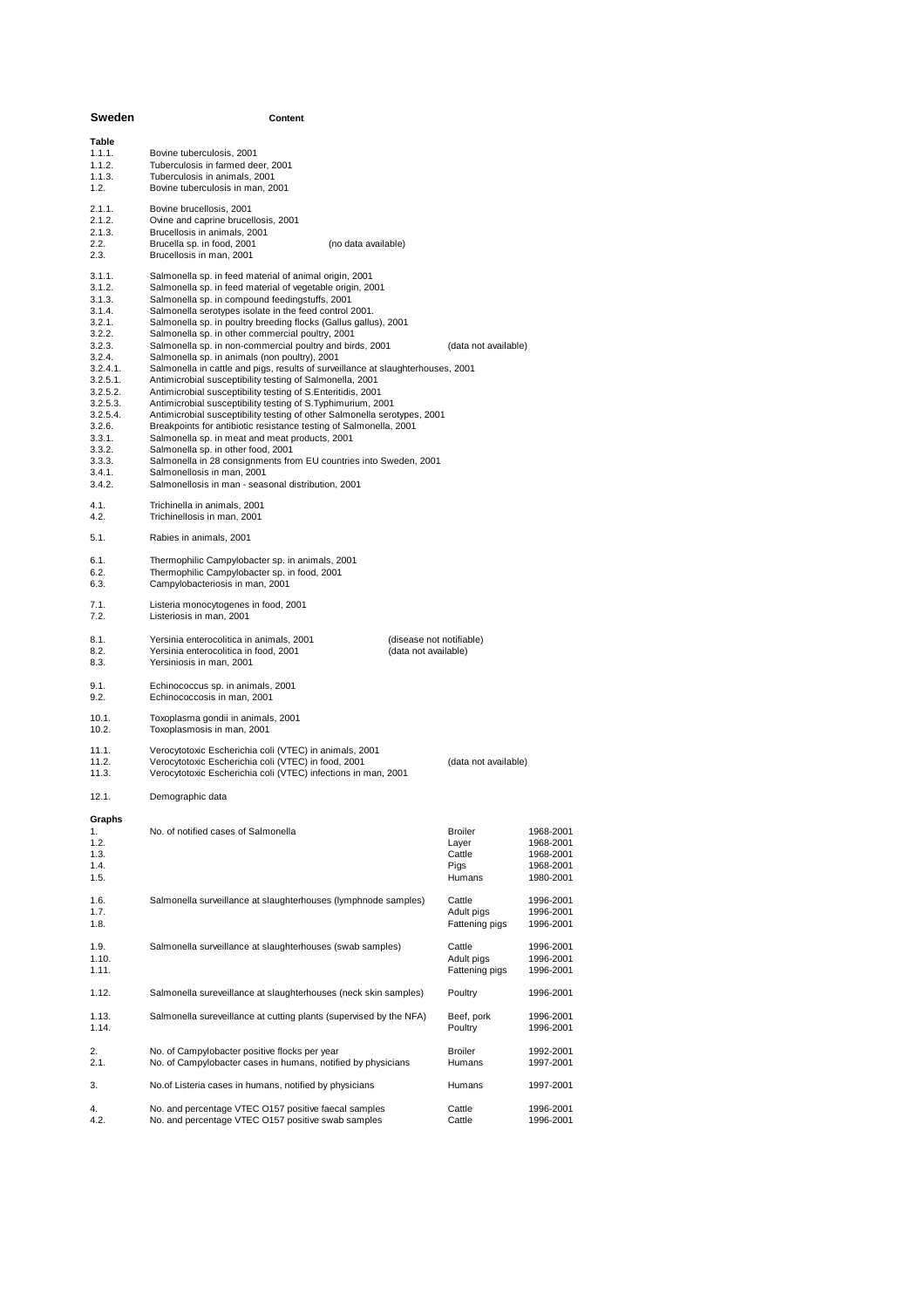# **Sweden Region:**

| <b>MANDATORY</b>                                                    | <b>CATTLE</b>           |                                              |                                            |
|---------------------------------------------------------------------|-------------------------|----------------------------------------------|--------------------------------------------|
| Number of herds under<br>official control:                          | All herds               | Number of animals<br>under official control: | All animals                                |
|                                                                     | OTF bovine herds        | OTF bovine herds with<br>status suspended    | Bovine herds infected<br>with tuberculosis |
| Notification at year end (a):                                       | All herds               | 0                                            | 0                                          |
| New cases notified during<br>the year (b):                          |                         | $\Omega$                                     | 0                                          |
|                                                                     | Units tested            | Units suspected                              | Units positive                             |
| Routine tuberculin test (c) -<br>data concerning herds:             | All herds OTF           | $\Omega$                                     | O                                          |
| Routine tuberculin test (c) -<br>data concerning animals:           | All herds OTF           | $\Omega$                                     | $\overline{0}$                             |
|                                                                     | Animals slaughtered     | Animals suspected                            | Animals positive                           |
| Routine post-mortem<br>examination (d):                             | All slaughtered animals | 4                                            | 0                                          |
|                                                                     |                         | <b>Herds suspected</b>                       | Herds confirmed                            |
| Follow up of suspected cases in post-mortem<br>examination (e):     |                         | $\Omega$                                     | 0                                          |
| Follow-up investigation of suspected cases:<br>trace, contacts (f): |                         | 0                                            | 0                                          |
|                                                                     | Animals tested          | Animals suspected                            | Animals positive                           |
| Other routine investigations:<br>exports(g):                        | n.a.                    | 0                                            | 0                                          |
| Other routine investigations:<br>tests at AI stations (h):          | n.a.                    | $\overline{2}$                               | 0                                          |
|                                                                     | All animals             | <b>Positives</b>                             | Contacts                                   |
| Animals destroyed (i):                                              | 0                       | $\Omega$                                     | $\Omega$                                   |
| Animals slaughtered (j):                                            | $\Omega$                | $\Omega$                                     | 0                                          |
| <b>VOLUNTARY</b>                                                    | <b>CATTLE</b>           |                                              |                                            |
|                                                                     | Animals tested          | Animals suspected                            | Animals positive                           |
| Other investigations:<br>imports (k):                               | All imported animals    | $\Omega$                                     | 0                                          |
|                                                                     | Herds tested            | Herds suspected                              | Herds positive                             |
| Other investigations:<br>farms at risk (I):                         | n.a.                    | $\Omega$                                     | 0                                          |
|                                                                     | Samples tested          | M. bovis isolated                            |                                            |
| Bacteriological<br>examination (m):                                 | $4^*$                   | 0                                            |                                            |

\* Direct smears (n=4), culture (n=1)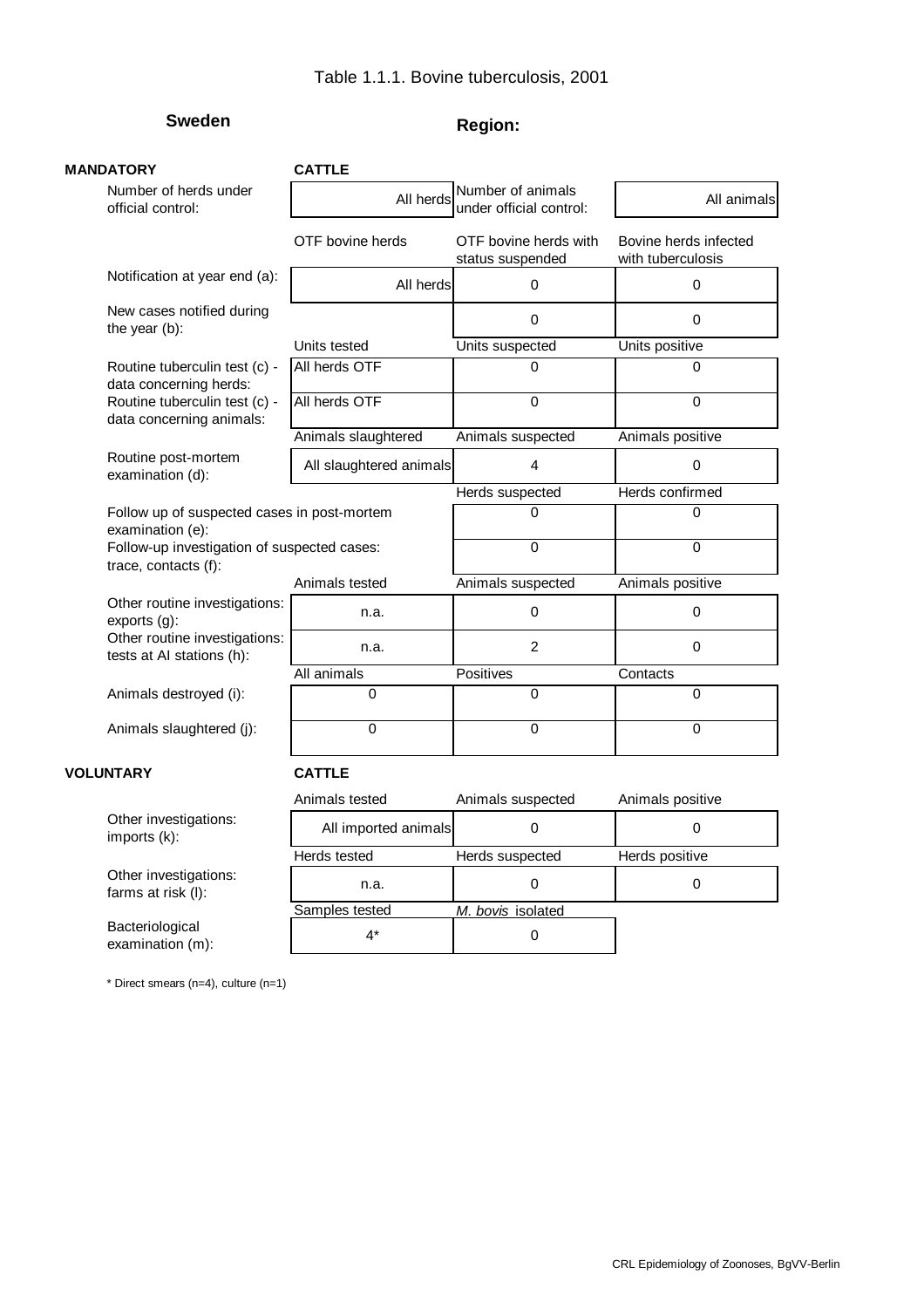# **Sweden**

| <b>MANDATORY</b>                                                    | <b>FARMED DEER</b>  |                                              |                                     |
|---------------------------------------------------------------------|---------------------|----------------------------------------------|-------------------------------------|
| Number of herds under<br>official control:                          | all herds *         | Number of animals<br>under official control: | all animals **                      |
|                                                                     | "OTF" herds         | "OTF" herds with status<br>suspended         | Herds infected with<br>tuberculosis |
| Notification at year end (a):                                       | 432                 | 0                                            | 0                                   |
| New cases notified during<br>the year (b):                          |                     |                                              | $\Omega$                            |
|                                                                     | Units tested        | Units suspected                              | Units positive                      |
| Routine tuberculin test (c) -<br>data concerning herds:             | 21                  | 0                                            | 0                                   |
| Routine tuberculin test (c) -<br>data concerning animals:           | 1350                | $\overline{2}$                               | 0                                   |
|                                                                     | Animals slaughtered | Animals suspected                            | Animals positive                    |
| Routine post-mortem<br>examination (d):                             | 3942                | $\mathbf 0$                                  | 0                                   |
|                                                                     |                     | Herds suspected                              | Herds confirmed                     |
| Follow up of suspected cases in post-mortem<br>examination (e):     |                     | 0                                            | 0                                   |
| Follow-up investigation of suspected cases:<br>trace, contacts (f): |                     | $\overline{0}$                               | 0                                   |
|                                                                     | Herds tested        | Herds suspected                              | Herds positive                      |
| Other routine investigations:<br>exports(g):                        | $\Omega$            | $\Omega$                                     | 0                                   |
| Other routine investigations:<br>tests at AI stations (h):          | $\mathbf 0$         | $\mathbf 0$                                  | 0                                   |
|                                                                     | All animals         | Positives                                    | Contacts                            |
| Animals destroyed (i):                                              | 0                   | $\mathbf 0$                                  | 0                                   |
| Animals slaughtered (j):                                            | $\mathbf 0$         | $\mathbf 0$                                  | 0                                   |
| <b>VOLUNTARY</b>                                                    | <b>FARMED DEER</b>  |                                              |                                     |
|                                                                     | Animals tested      | Animals suspected                            | Animals positive                    |
| Other investigations:<br>imports (k):                               | $\pmb{0}$           | 0                                            | 0                                   |
|                                                                     | Herds tested        | Herds suspected                              | Herds positive                      |
| Other investigations:<br>farms at risk (I):                         | 0                   | 0                                            | 0                                   |
|                                                                     | Samples tested      | M. bovis isolated                            |                                     |
|                                                                     | $20***$             | 0                                            |                                     |

\* 578 herds

\*\*13023 fallow deer and 4487 red deer

\*\*\*direct smear (n=20), culture (n=6)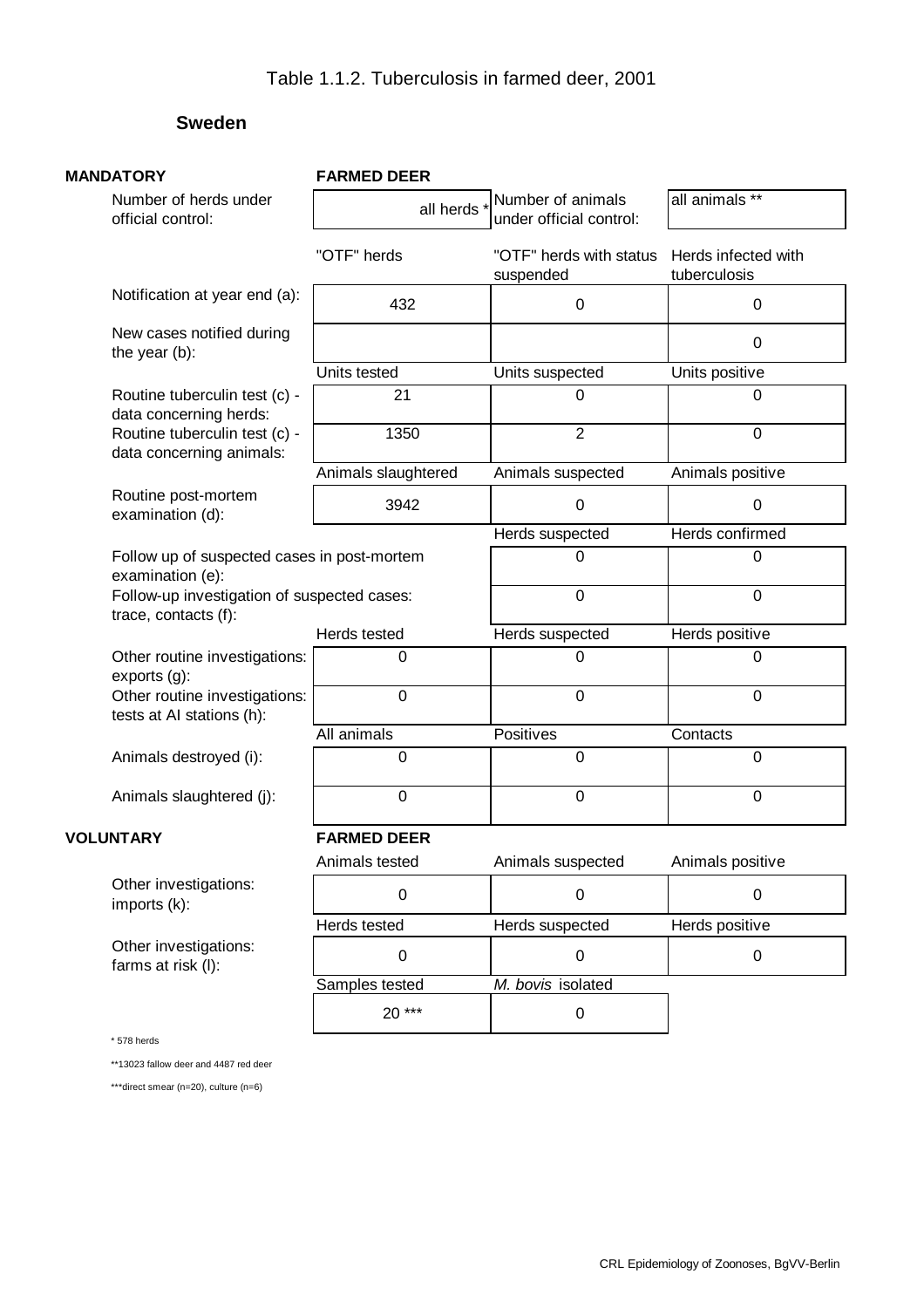# Table 1.1.3. Tuberculosis in animals, 2001

# **Sweden**

| <b>Animal species</b> | of information<br>Source | Remarks | Epidemiological unit | Units tested   | Units positive | M. bovis | M. tuberculosis  |
|-----------------------|--------------------------|---------|----------------------|----------------|----------------|----------|------------------|
| <b>Sheep</b>          | SVA, SJV                 | A)      | animal               |                | 0              |          |                  |
| <b>Pigs</b>           | SVA, SJV                 | A)      | animal               | 36             | 0              |          |                  |
| Horse                 | SVA, SJV                 | A, B    | animal               | 3              | 0              |          |                  |
| <b>Dog</b>            | SVA, SJV                 | A)      | animal               | 6              | 0              |          |                  |
| wild-life             | SVA, SJV                 | A)      | animal               | $\overline{7}$ | 0              |          |                  |
| Zoo animals           |                          |         |                      |                |                |          |                  |
| elephant              | SVA, SJV                 | A)      | animal               | 5              | $\overline{2}$ |          | $\boldsymbol{2}$ |
| rhinoceros            | SVA, SJV                 | A)      | animal               | 3              | 0              |          |                  |
| other                 | SVA, SJV                 | A)      | animal               | $\overline{2}$ | 0              |          |                  |

A) meat inspection of all slaughtered animals

B) autopsy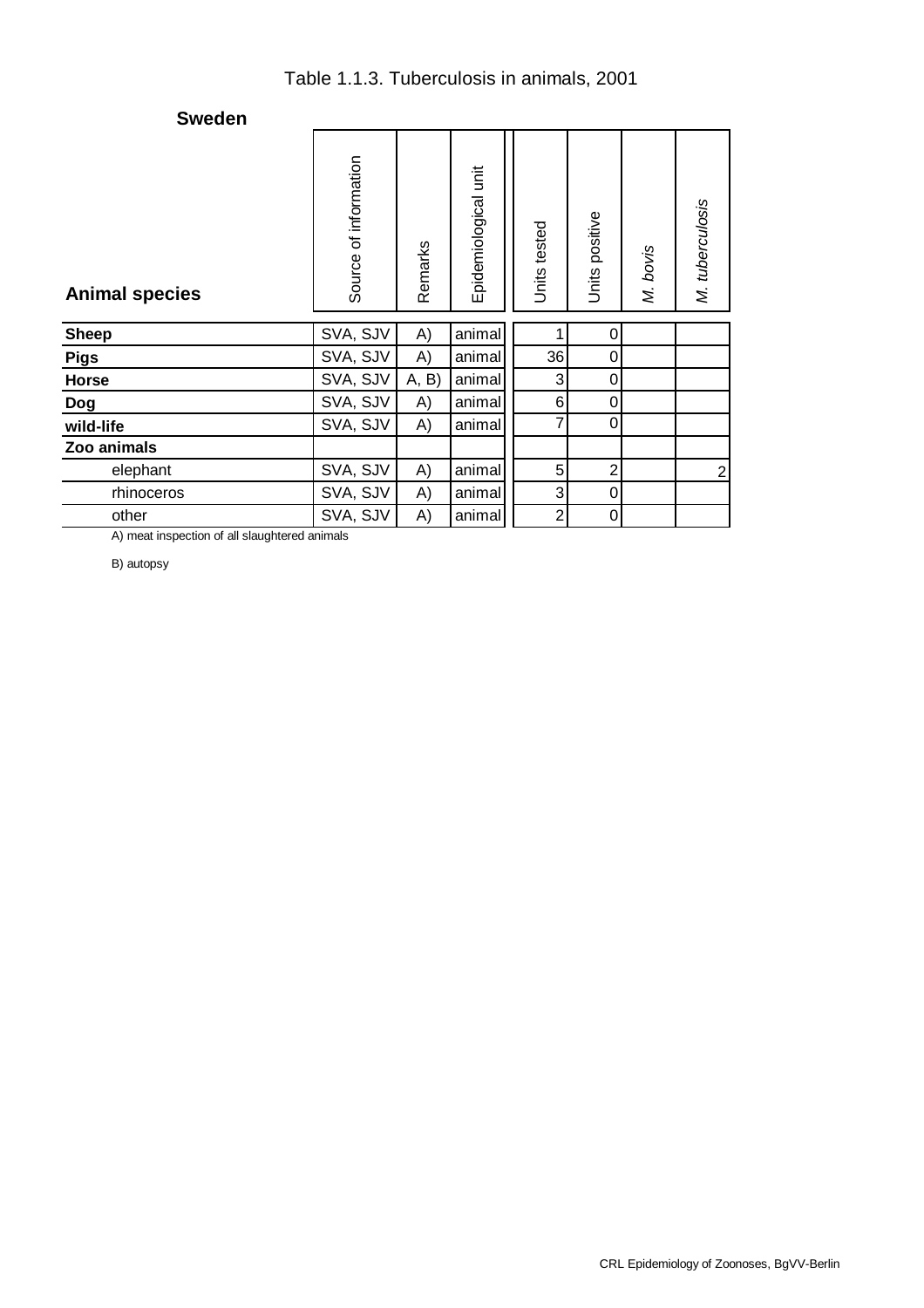| <b>Sweden</b>                  | <b>Cases</b> | Inc. | Autochtone<br>cases | Inc. | Imported<br>cases | Inc. |
|--------------------------------|--------------|------|---------------------|------|-------------------|------|
| <b>Tuberculosis</b>            |              |      |                     |      |                   |      |
| M. bovis                       | 5            | 1.0  | 3                   | 0.6  | 2                 | 0.4  |
| M. tuberculosis                |              |      |                     |      |                   |      |
|                                |              |      |                     |      |                   |      |
| Reactivation of previous cases |              |      |                     |      |                   |      |
|                                |              |      |                     |      |                   |      |
|                                |              |      |                     |      |                   |      |
|                                |              |      |                     |      |                   |      |

| Table 1.2. Bovine tuberculosis in man, 2001 |  |
|---------------------------------------------|--|
|---------------------------------------------|--|

|                    | Tuberculosis due to M. bovis |   |   |
|--------------------|------------------------------|---|---|
| Age group          | All                          | м |   |
| $<$ 1 year         |                              |   |   |
| 1 to 4 years       |                              |   |   |
| 5 to 14 years      |                              |   |   |
| 15 to 24 years     |                              |   |   |
| 25 to 44 years     |                              |   |   |
| 45 to 64 years     |                              |   |   |
| 65 years and older |                              | 3 |   |
| Age unknown        |                              |   |   |
| All age groups     |                              | 3 | 2 |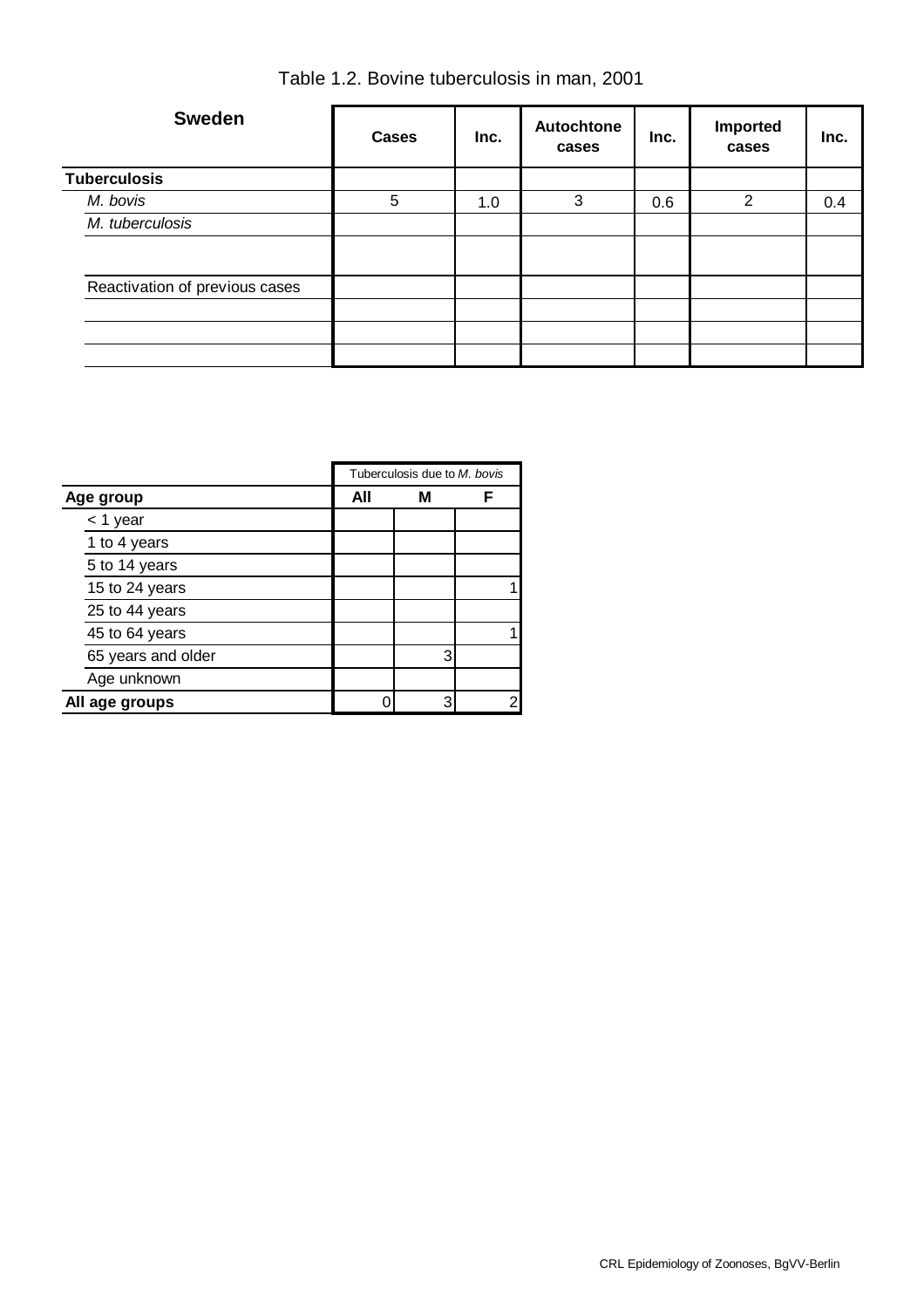# **Sweden Region: Region:**

| <b>MANDATORY</b> |                                                                     | <b>CATTLE</b>                        |                                              |                                           |
|------------------|---------------------------------------------------------------------|--------------------------------------|----------------------------------------------|-------------------------------------------|
|                  | Number of herds under<br>official control:                          | All herds                            | Number of animals<br>under official control: | All animals                               |
|                  |                                                                     | OBF bovine herds                     | OBF bovine herds with<br>status suspended    | Bovine herds infected<br>with brucellosis |
|                  | Animals tested<br>Notification at year end (a):                     | All herds                            | 0                                            | 0                                         |
|                  | New cases notified during<br>the year (b):                          |                                      | 0                                            | $\mathbf 0$                               |
|                  |                                                                     | Animals tested                       | Animals suspected                            | Animals positive                          |
|                  | Notification of clinical cases,<br>including abortions (c):         | $\overline{2}$                       | $\overline{2}$                               | 0                                         |
|                  |                                                                     | Units tested                         | Units suspected                              | Units positive                            |
|                  | Routine testing (d) -<br>data concerning herds:                     | 3000*                                | $\pmb{0}$                                    | 0                                         |
|                  | Routine testing (d) -<br>data concerning animals:                   | $\boldsymbol{0}$                     | $\pmb{0}$                                    | $\pmb{0}$                                 |
|                  |                                                                     |                                      | Herds suspected                              | Herds confirmed                           |
|                  | Follow-up investigation of suspected cases:<br>trace, contacts (e): |                                      | 0                                            | $\mathbf 0$                               |
|                  |                                                                     | Animals tested                       | Animals suspected                            | Animals positive                          |
|                  | Other routine investigations:<br>exports (f):                       | 1018**                               | 0                                            | 0                                         |
|                  | Other routine investigations:<br>tests at AI stations (g):          | All animals at AI stations<br>tested | 0                                            | 0                                         |
|                  |                                                                     | All animals                          | Positives                                    | Contacts                                  |
|                  | Animals destroyed (h):                                              | 0                                    | 0                                            | $\mathbf 0$                               |
|                  | Animals slaughtered (i):                                            | 0                                    | 0                                            | $\mathbf 0$                               |
|                  | <b>VOLUNTARY</b>                                                    | <b>CATTLE</b>                        |                                              |                                           |
|                  |                                                                     | Animals tested                       | Animals suspected                            | Animals positive                          |
|                  | Other investigations:<br>imports (j):                               | 0                                    | 0                                            | 0                                         |
|                  |                                                                     | Herds tested                         | Herds suspected                              | Herds positive                            |
|                  | Other investigations:<br>farms at risk (k):                         | $\mathbf 0$                          | 0                                            | $\pmb{0}$                                 |
|                  |                                                                     | Samples tested                       | <b>Brucella isolated</b>                     |                                           |
|                  | Bacteriological<br>examination (I):                                 | 0                                    | $\Omega$                                     |                                           |
|                  |                                                                     |                                      |                                              |                                           |

\* bulk tank milk

\*\*including breeding animals, export, import and other routine investigations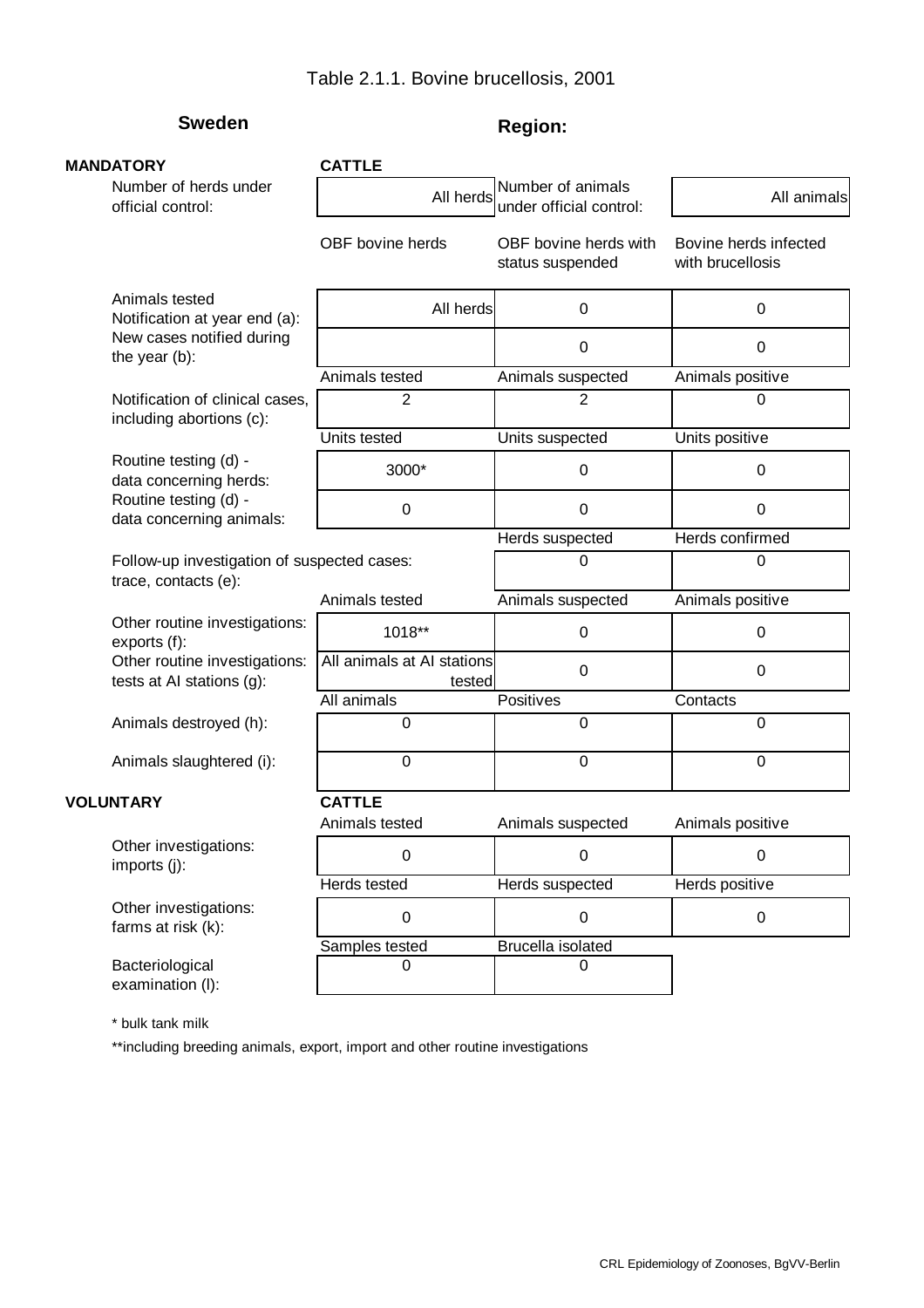# **Sweden Region: Region:**

| <b>MANDATORY</b> |                                                                     | <b>SHEEP AND GOATS</b>            |                                                            |                                                            |
|------------------|---------------------------------------------------------------------|-----------------------------------|------------------------------------------------------------|------------------------------------------------------------|
|                  | Number of holdings under<br>official control:                       | All holdings                      | Number of animals<br>under official control:               | All animals                                                |
|                  |                                                                     | OBF ovine and caprine<br>holdings | OBF ovine and caprine<br>holdings with status<br>suspended | Ovine and caprine<br>holdings infected with<br>brucellosis |
|                  | Notification at year end (a):                                       | All holdings                      | $\mathbf 0$                                                | $\mathbf 0$                                                |
|                  | New cases notified during<br>the year (b):                          | 0                                 | 0                                                          | $\mathbf 0$                                                |
|                  |                                                                     | Animals tested                    | Animals suspected                                          | Animals positive                                           |
|                  | Notification of clinical cases,<br>including abortions (c):         | 0                                 | $\Omega$                                                   | $\Omega$                                                   |
|                  |                                                                     | Units tested                      | Units suspected                                            | Units positive                                             |
|                  | Routine testing (d) -<br>data concerning holdings:                  | 400*                              | 0                                                          | $\Omega$                                                   |
|                  | Routine testing (d) -<br>data concerning animals:                   | 10075**                           | $\overline{0}$                                             | $\overline{0}$                                             |
|                  |                                                                     |                                   | Holdings suspected                                         | Holdings confirmed                                         |
|                  | Follow-up investigation of suspected cases:<br>trace, contacts (e): |                                   | $\Omega$                                                   | $\Omega$                                                   |
|                  |                                                                     | Animals tested                    | Animals suspected                                          | Animals positive                                           |
|                  | Other routine investigations:<br>exports (f):                       | 0                                 | 0                                                          | $\Omega$                                                   |
|                  |                                                                     | All animals                       | Positives                                                  | Contacts                                                   |
|                  | Animals destroyed (g):                                              |                                   |                                                            |                                                            |
|                  | Animals slaughtered (h):                                            |                                   |                                                            |                                                            |
|                  | <b>VOLUNTARY</b>                                                    | <b>SHEEP AND GOATS</b>            |                                                            |                                                            |
|                  |                                                                     | Animals tested                    | Animals suspected                                          | Animals positive                                           |
|                  | Other investigations:<br>imports (i):                               | $103***$                          | 0                                                          | $\Omega$                                                   |
|                  |                                                                     | <b>Holdings tested</b>            | <b>Holdings suspected</b>                                  | <b>Holdings positive</b>                                   |
|                  | Other investigations:<br>holdings at risk (j):                      | 0                                 | 0                                                          | 0                                                          |
|                  |                                                                     | Samples tested                    | Brucella isolated                                          |                                                            |
|                  | Bacteriological<br>examination (k):                                 | 0                                 | $\mathbf 0$                                                |                                                            |
|                  |                                                                     |                                   |                                                            |                                                            |

\* Estimated number of tested flocks

\*\* 9900 sheep, 175 goats

\*\*\* including export, import and other investigations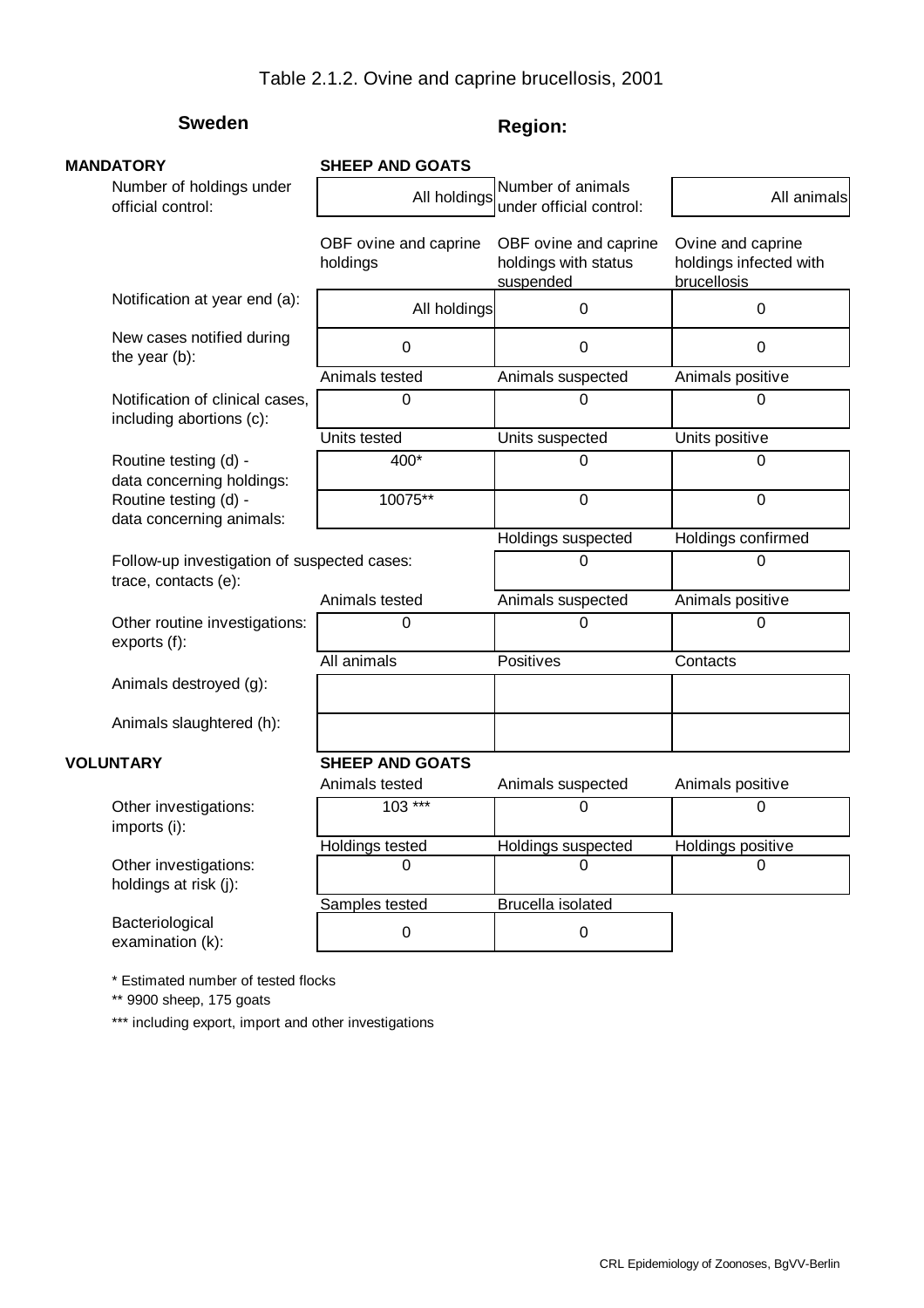# Table 2.1.3. Brucellosis in animals, 2001

### **Sweden**

| <b>Animal species</b> | of information<br>Source | Remarks | Epidemiological unit | Units tested | Units positive | melitensis<br>B. | abortus<br>B. | suis<br>B. |
|-----------------------|--------------------------|---------|----------------------|--------------|----------------|------------------|---------------|------------|
| <b>Pigs</b>           | <b>SVA</b>               | survey  | Animal               | 3000         | 0              |                  |               |            |
| <b>Pigs</b>           | <b>SVA</b>               | A)      | Animal               | 2057         | 0              |                  |               |            |
| Wildboar              | <b>SVA</b>               | A)      | Animal               | 72           | 0              |                  |               |            |
| <b>Others</b>         |                          |         |                      |              |                |                  |               |            |
| Dogs                  | <b>SVA</b>               | A)      | Animal               | 68           | $\pmb{0}$      |                  |               |            |
| Reindeer              | <b>SVA</b>               | A)      | Animal               | 20           | 0              |                  |               |            |
| <b>Others</b>         | <b>SVA</b>               | A)      | Animal               | 44           | 0              |                  |               |            |

A) Routine sample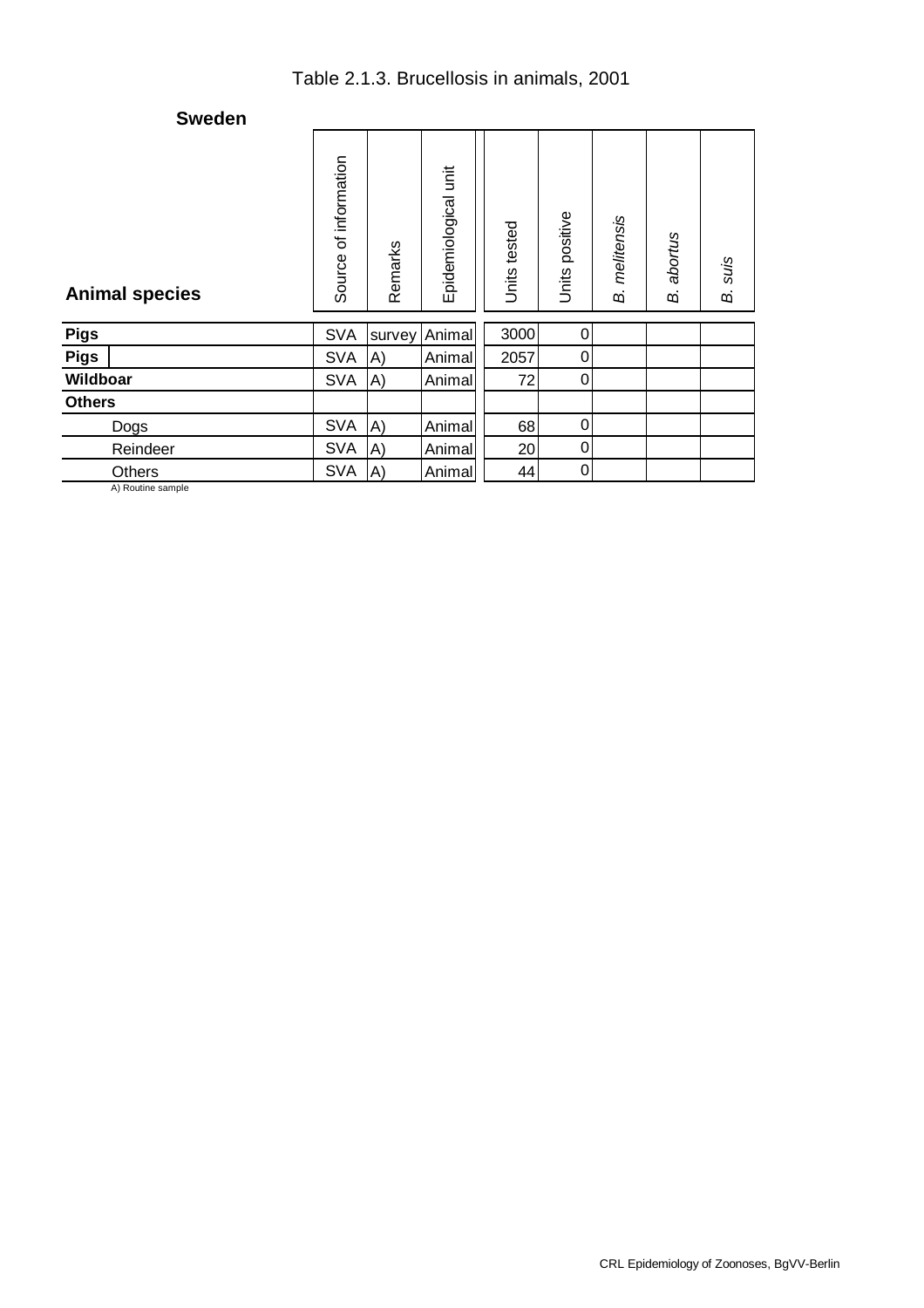Table 2.3. Brucellosis in man, 2001

| <b>Sweden</b>        | <b>Cases</b> | Inc. | <b>Autochtone</b><br>cases | Inc. | <b>Imported cases</b> | Inc. |
|----------------------|--------------|------|----------------------------|------|-----------------------|------|
| <b>Brucellosis</b>   |              |      |                            |      |                       |      |
| B. abortus           | n.a.         |      |                            |      |                       |      |
| <b>B.</b> melitensis | n.a.         |      |                            |      |                       |      |
| B. suis              | n.a.         |      |                            |      |                       |      |
|                      |              |      |                            |      |                       |      |
| occupational cases   | 0            |      |                            |      |                       |      |
|                      |              |      |                            |      |                       |      |
|                      |              |      |                            |      |                       |      |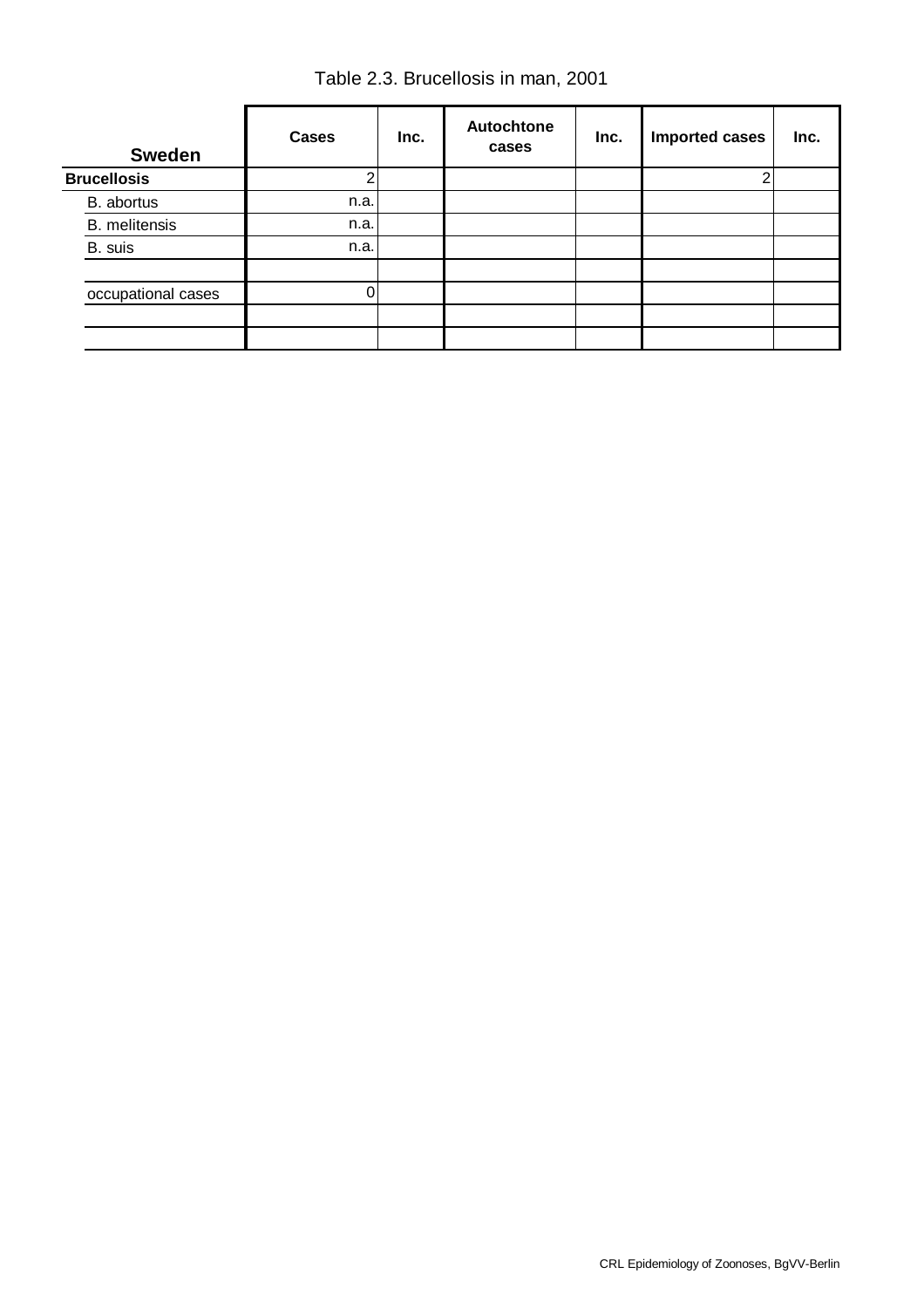| <b>Categories</b>           | Source of information | Remarks  | Epidemiological unit | ample weight<br>$\omega$ | Units tested | positive<br>Units | Enteritidis<br>S | Typhimurium<br>$\infty$ |                   |  |
|-----------------------------|-----------------------|----------|----------------------|--------------------------|--------------|-------------------|------------------|-------------------------|-------------------|--|
| <b>Milk products</b>        | SJV                   | $d^*$ ,e |                      |                          | n.a.         | 0                 |                  |                         |                   |  |
| <b>Land animal products</b> |                       |          |                      |                          |              |                   |                  |                         |                   |  |
| Meat meal                   | SJV                   | ۰        |                      |                          |              | ۰                 |                  |                         |                   |  |
| Meat and bone meal          | SJV                   | b,c,d    | sample               |                          | 1044         | 0                 |                  |                         |                   |  |
| Bone meal                   | SJV                   | b,c,d    | sample               |                          | 320          | 1                 |                  |                         | See table 3.1.4.a |  |
| Greaves                     | SJV                   | b,c,d    | sample               |                          | 446          | 1                 |                  |                         | See table 3.1.4.a |  |
| Poultry offal meal          | SJV                   | e        |                      |                          | n.a.         | $\mathbf 0$       |                  |                         |                   |  |
| Feather meal                | SJV                   | e        |                      |                          | n.a.         | $\mathbf 0$       |                  |                         |                   |  |
| Blood meal                  | SJV                   | ۰        |                      |                          |              | ۰                 |                  |                         |                   |  |
| Animal fat                  | SJV                   | C        |                      |                          | n.a.         | 0                 |                  |                         |                   |  |

# **Fish, other marine animals, their products and by-products, other fish-products**

| Fish meal           | SJV | b,c,d | sample | 321  | ັ                        |  |  |  |
|---------------------|-----|-------|--------|------|--------------------------|--|--|--|
| Fish oil            | SJV | c,d   |        | n.a. |                          |  |  |  |
| Fish silage         | SJV |       |        |      | $\overline{\phantom{a}}$ |  |  |  |
| Other fish products | SJV |       |        |      | -                        |  |  |  |

#### **Others**

| Hemoglobin            | SJV        | b.c.d | I sample l |      | -  |  |                   |  |
|-----------------------|------------|-------|------------|------|----|--|-------------------|--|
| Hemoglobinpowder      | SJV        | b.c.d | samplel    | 192  |    |  |                   |  |
| Protein meal**        | SJV        | b.c.d | samplel    | 1297 |    |  |                   |  |
| Meat silage           | SJV        | b.d   | sample     | 15   |    |  |                   |  |
| Environmental samples | <b>SJV</b> | a,c   | sample     | 1449 | 51 |  | See table 3.1.4.b |  |

a) Compulsory sampling (national requirements) b) Compulsory sampling (EU requirements)

c) Voluntary sampling d) Production

e) Import

\* Approved food plant

\*\* Greavemeal added with protein residues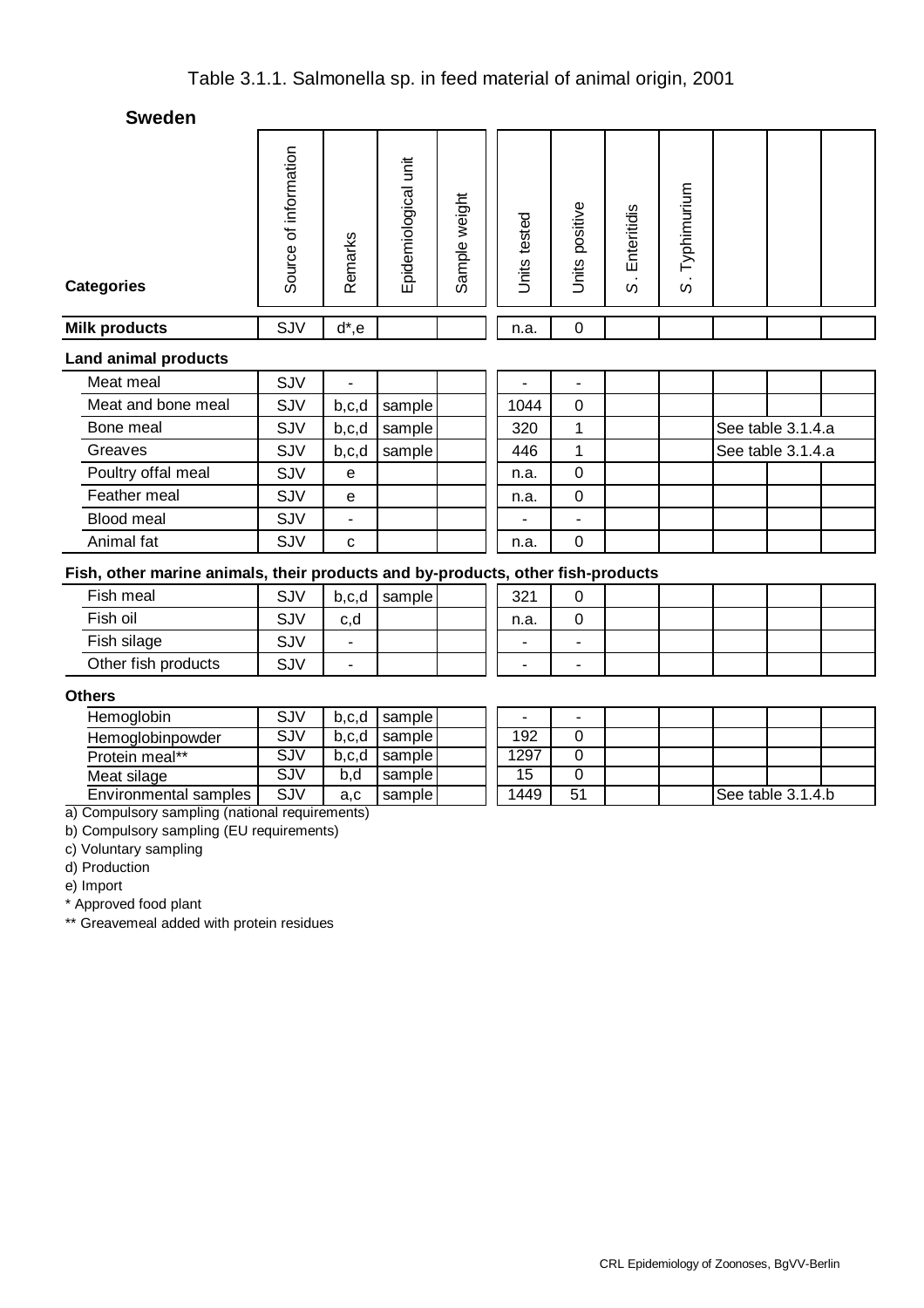| <b>Categories</b>                                     | Source of information | Remarks                  | Epidemiological unit | Sample weight | Units tested | Units positive | Enteritidis<br>$\infty$ | S. Typhimurium |                   |  |
|-------------------------------------------------------|-----------------------|--------------------------|----------------------|---------------|--------------|----------------|-------------------------|----------------|-------------------|--|
| Cereal grains, their products and by-products         |                       |                          |                      |               |              |                |                         |                |                   |  |
| Barley (and derived)                                  | SJV                   | С                        |                      |               | n.a.         | 0              |                         |                |                   |  |
| Wheat (and derived)                                   | SJV                   | C                        |                      |               | n.a.         | $\mathbf 0$    |                         |                |                   |  |
| Maize                                                 | SJV                   | $\mathbf C$              |                      |               | n.a.         | 0              |                         |                |                   |  |
| Maize (derived)                                       | SJV                   | c,e                      | sample               |               | n.a.         | 5              |                         |                | See table 3.1.4.c |  |
| Other                                                 | SJV                   |                          |                      |               |              | $\blacksquare$ |                         |                |                   |  |
| Oil seeds, oil fruits, their products and by-products |                       |                          |                      |               |              |                |                         |                |                   |  |
| Groundnut derived                                     | SJV                   |                          |                      |               |              |                |                         |                |                   |  |
| Rape seed derived                                     | SJV                   | $a,c,e^*$                | sample               |               | n.a.         | $\overline{7}$ |                         |                | See table 3.1.4.c |  |
| Palm kernel derived                                   | SJV                   | a,c,e                    | sample               |               | n.a.         | 3              |                         |                | See table 3.1.4.c |  |
| Soya (bean) derived                                   | SJV                   | a,c,e                    | sample               |               | n.a.         | 37             |                         |                | See table 3.1.4.c |  |
| Cotton seed derived                                   | SJV                   |                          |                      |               |              |                |                         |                |                   |  |
| Sunflower seed derived                                | SJV                   | $\mathbf C$              |                      |               | n.a.         | 0              |                         |                |                   |  |
| Linseed derived                                       | SJV                   | С                        |                      |               | n.a.         | $\pmb{0}$      |                         |                |                   |  |
| Other oil seeds derived                               | SJV                   |                          |                      |               |              |                |                         |                |                   |  |
| <b>Other materials</b>                                |                       |                          |                      |               |              |                |                         |                |                   |  |
| Legume seeds,                                         | SJV                   | C                        |                      |               | n.a.         | 0              |                         |                |                   |  |
| Tubers, roots,                                        | SJV                   | С                        |                      |               | n.a.         | 0              |                         |                |                   |  |
| Other seeds and fruits                                | SJV                   | C                        |                      |               | n.a.         | 0              |                         |                |                   |  |
| Forages and roughage                                  | SJV                   | С                        |                      |               | n.a.         | 0              |                         |                |                   |  |
| Other plants,                                         | SJV                   | $\overline{\phantom{a}}$ |                      |               |              |                |                         |                |                   |  |
| Other sampling                                        |                       |                          |                      |               |              |                |                         |                |                   |  |
| Environmental samples                                 |                       |                          |                      |               |              |                |                         |                |                   |  |
| from wheat storage plant.<br>Environmental samples    | SJV                   | a                        | sample               |               | 158          | 0              |                         |                |                   |  |
| rape seed processing plant                            | SJV                   | a,c                      | sample               |               | 735          | 0              |                         |                |                   |  |
| Rape seed direved samples                             |                       |                          |                      |               |              |                |                         |                |                   |  |
| from national processing pla                          | SJV                   | a,c                      | sample               |               | 957          | $\pmb{0}$      |                         |                |                   |  |

a) Compulsory sampling (national requirements)

b) Compulsory sampling (EU requirements)

c) Voluntary sampling

d) Production

e) Import

\* The samples from the national processing plant are reported seperately below.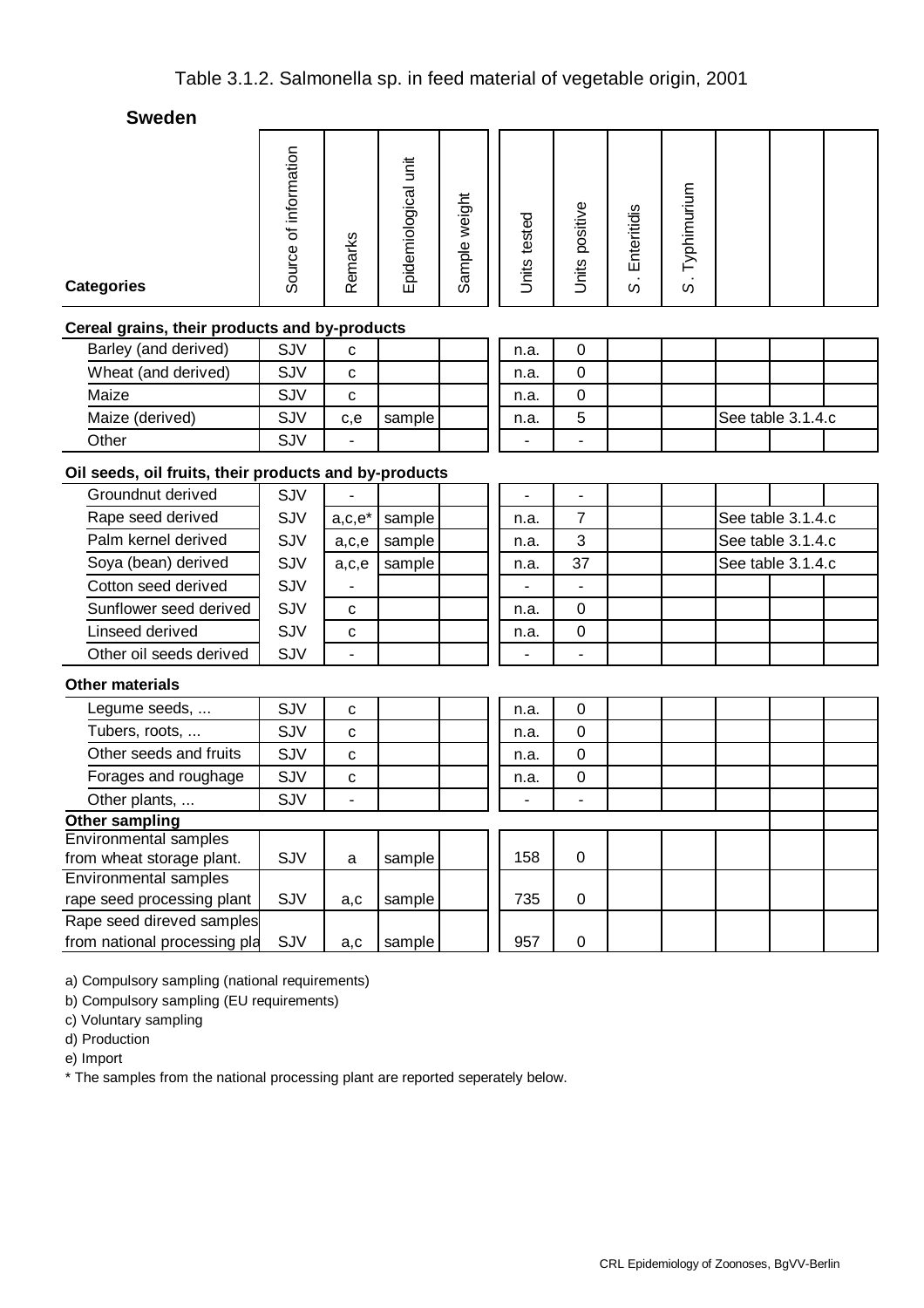| <b>Categories</b>              | Source of information | Remarks     | Epidemiological unit | Sample weight | Units tested | Units positive | S. Enteritidis | S. Typhimurium | Other serotypes |                   |  |
|--------------------------------|-----------------------|-------------|----------------------|---------------|--------------|----------------|----------------|----------------|-----------------|-------------------|--|
| <b>Cattle</b>                  |                       |             |                      |               |              |                |                |                |                 |                   |  |
| Process control                | SJV                   | a,c,f       |                      |               | f            | $\mathsf f$    |                |                |                 |                   |  |
| Final product                  | SJV                   | C           |                      |               | n.a.         | $\mathbf 0$    |                |                |                 |                   |  |
| <b>Pigs</b>                    |                       |             |                      |               |              |                |                |                |                 |                   |  |
| Process control                | SJV                   | a,c,f       |                      |               | $\mathsf{f}$ | $\mathsf f$    |                |                |                 |                   |  |
| Final product                  | SJV                   | $\mathbf c$ |                      |               | n.a.         | $\mathbf 0$    |                |                |                 |                   |  |
| <b>Poultry</b>                 |                       |             |                      |               |              |                |                |                |                 |                   |  |
| <b>Poultry (not specified)</b> |                       |             |                      |               |              |                |                |                |                 |                   |  |
| Process control                | SJV                   | a,c,f       |                      |               | f            | $\mathsf f$    |                |                |                 |                   |  |
| Final product                  | SJV                   | c           |                      |               | n.a.         | $\overline{0}$ |                |                |                 |                   |  |
| <b>Poultry - Breeders</b>      |                       |             |                      |               |              |                |                |                |                 |                   |  |
| Process control                | SJV                   | a,c,f       |                      |               | f            | $\mathsf f$    |                |                |                 |                   |  |
| Final product                  | SJV                   | C           |                      |               | n.a.         | $\mathbf 0$    |                |                |                 |                   |  |
| <b>Poultry - Layers</b>        |                       |             |                      |               |              |                |                |                |                 |                   |  |
| Process control                | SJV                   | a,c,f       |                      |               | f            | f              |                |                |                 |                   |  |
| Final product                  | SJV                   | C           |                      |               | n.a.         | $\overline{0}$ |                |                |                 |                   |  |
| <b>Poultry - Broiler</b>       |                       |             |                      |               |              |                |                |                |                 |                   |  |
| Process control                | SJV                   | a,c,f       |                      |               | f            | f              |                |                |                 |                   |  |
| Final product                  | SJV                   | C           |                      |               | n.a.         | $\mathbf 0$    |                |                |                 |                   |  |
| Pet food                       |                       |             |                      |               |              |                |                |                |                 |                   |  |
| Dog snacks (pigs               |                       |             |                      |               |              |                |                |                |                 |                   |  |
| ears, chewing bones)           | SJV                   | b,c         | sample               |               | n.a.         | n.a.           |                |                |                 | See table 3.1.4.f |  |
| <b>Other</b>                   |                       |             |                      |               |              |                |                |                |                 |                   |  |
| <b>Environmental control</b>   | <b>SJV</b>            |             |                      |               |              |                |                |                |                 |                   |  |
| in feed mills                  | $\overline{SJV}$      | a,c,g       | sample               |               | 7974         | 26             |                |                |                 | See table 3.1.4.d |  |
| Compound feedingstuffs         |                       |             |                      |               |              |                |                |                |                 |                   |  |
| for livestock animals          | SJV                   | $\mathbf C$ | sample               |               | 242          | 1              |                |                |                 | See table 3.1.4.e |  |

a) Compulsory sampling (national requirements)

b) Compulsory sampling (EU requirements)

c) Voluntary sampling

d) Production

e) Import

f) Included in the environmental control presented under "Other".

g) Contains also followup samples due to positive findings.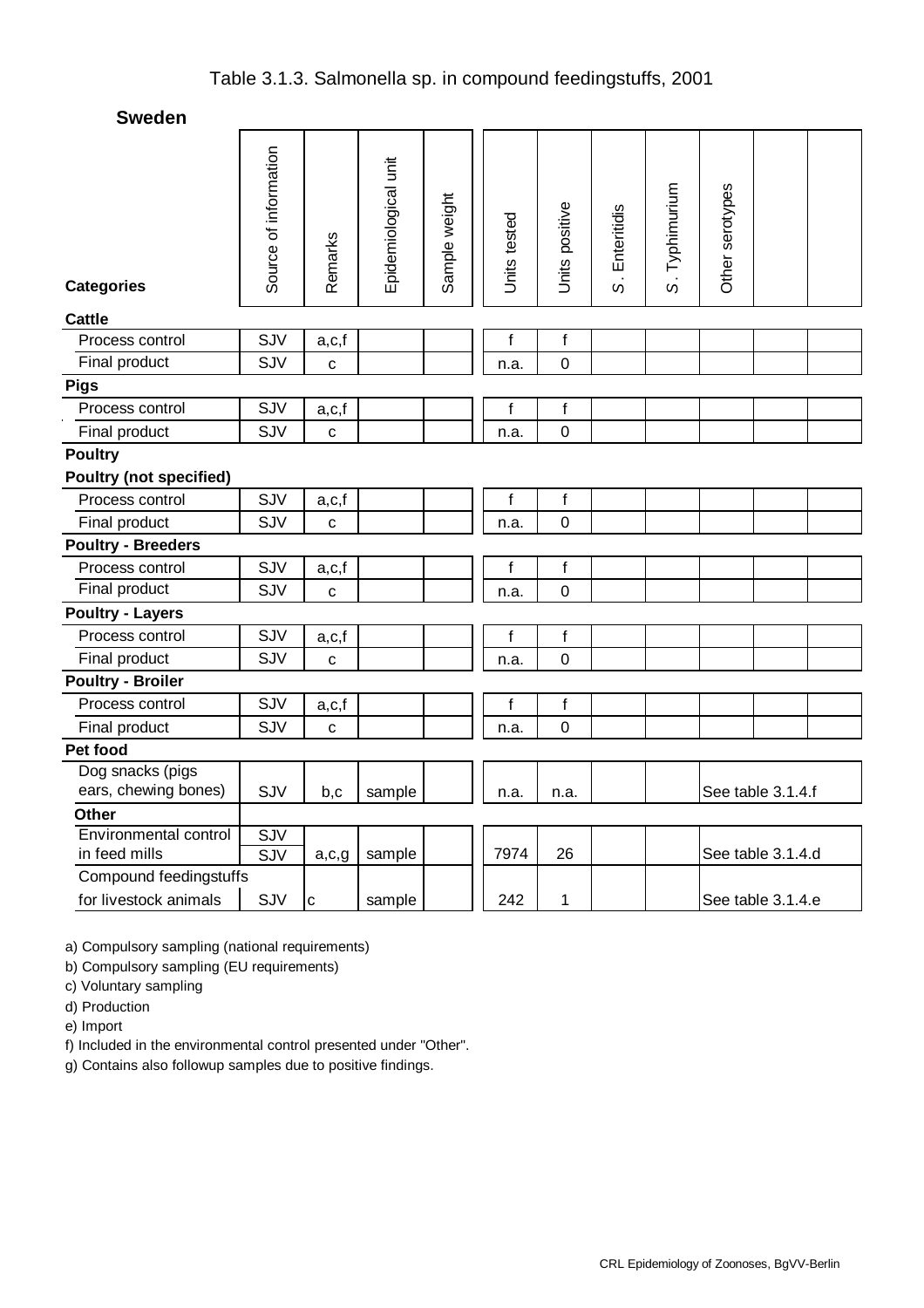#### **Table 3.1.4.** *Salmonella* **serotypes isolated in the feed control 2001**

Sorted according to serotype.

material of animal origin **notational state of animal origin** samples from feed mills

| After heat treatment |                 | Serotype    | No. of isolates |
|----------------------|-----------------|-------------|-----------------|
| Serotype             | No. of isolates | S. Agona    |                 |
| S. Montevideo        |                 | S. Bredeney |                 |
| S. Senftenberg       |                 | S. Carrau   |                 |
| Total                |                 | S. Cubana   | $\mathcal{L}$   |

**b. Salmonella serotypes detected in environmental** samples from processing plants producing feed material of animal origin

| Serotype       | No. of isolates | S. Rissen      |    |
|----------------|-----------------|----------------|----|
| S. Agona       | 13              | S. Senftenberg |    |
| S. Bredeney    | 6               | S. Tennessee   |    |
| S. Give        |                 | S. Worthington |    |
| S. Mbandaka    | 23              | S. Yoruba      | 3  |
| S. Montevideo  | 3               | Unknown        |    |
| S. Senftenberg | 5               | Total          | 26 |
| Total          | 51              |                |    |

#### **c. Salmonella serotypes detected in feed raw feedingstuff for livestock animals material of vegetable origin**

|                |                 | o. vanv              |                                               |
|----------------|-----------------|----------------------|-----------------------------------------------|
| Serotype       | No. of isolates | Total                | 1                                             |
| S. Adelaide    |                 |                      |                                               |
| S. Agona       | 3               |                      |                                               |
| S. Anatum      |                 |                      | f. Salmonella serotypes detected in dog snack |
| S. Cabanai     |                 |                      |                                               |
| S. Cubana      | 3               | After heat treatment |                                               |
| S. Derby       |                 | Serotype             | No. of isolates                               |
| S. Havana      | 4               | S. Derby             | 1.                                            |
| S. Infantis    | 2               | S. Infantis          | 1                                             |
| S. Lexington   | 2               | Total                | $\overline{2}$                                |
| S. Livingstone | 3               |                      |                                               |
| S. Mbandaka    | 8               |                      |                                               |
| S. Menston     |                 |                      |                                               |
| S. Oukam       |                 |                      |                                               |
| S. Poona       |                 |                      |                                               |
| S. Putten      | 2               |                      |                                               |
| S. Senftenberg | 6               |                      |                                               |
| S. Subspieces  | 2               |                      |                                               |
| S. Tenessee    | 5               |                      |                                               |
| S. Yoruba      | 4               |                      |                                               |
| Not sero typed |                 |                      |                                               |
| Total          | 52              |                      |                                               |
|                |                 |                      |                                               |

# a. Salmonella serotypes detected in feed raw **d. Salmonella serotypes detected in environmental**

| Serotype       | No. of isolates |
|----------------|-----------------|
| S. Agona       | 1               |
| S. Bredeney    | 1               |
| S. Carrau      | 1               |
| S. Cubana      | 2               |
| S. Duesseldorf | 1               |
| S. Havana      | 1               |
| S. Infantis    | 1               |
| S. Lexington   | 2               |
| S. Mbandaka    | 6               |
| S. Meleagridis | 2               |
| S. Rissen      | 1               |
| S. Senftenberg | 1               |
| S. Tennessee   | 1               |
| S. Worthington | 1               |
| S. Yoruba      | 3               |
| Unknown        | 1               |
| Total          | 26              |

# **e. Salmonella serotypes detected in compound**

| Serotype | No. of isolates |
|----------|-----------------|
| S. Cerro |                 |
| Total    |                 |

#### f. Salmonella serotypes detected in dog snacks

| After heat treatment |                 |
|----------------------|-----------------|
| Serotype             | No. of isolates |
| S. Derby             |                 |
| S. Infantis          |                 |
| Total                |                 |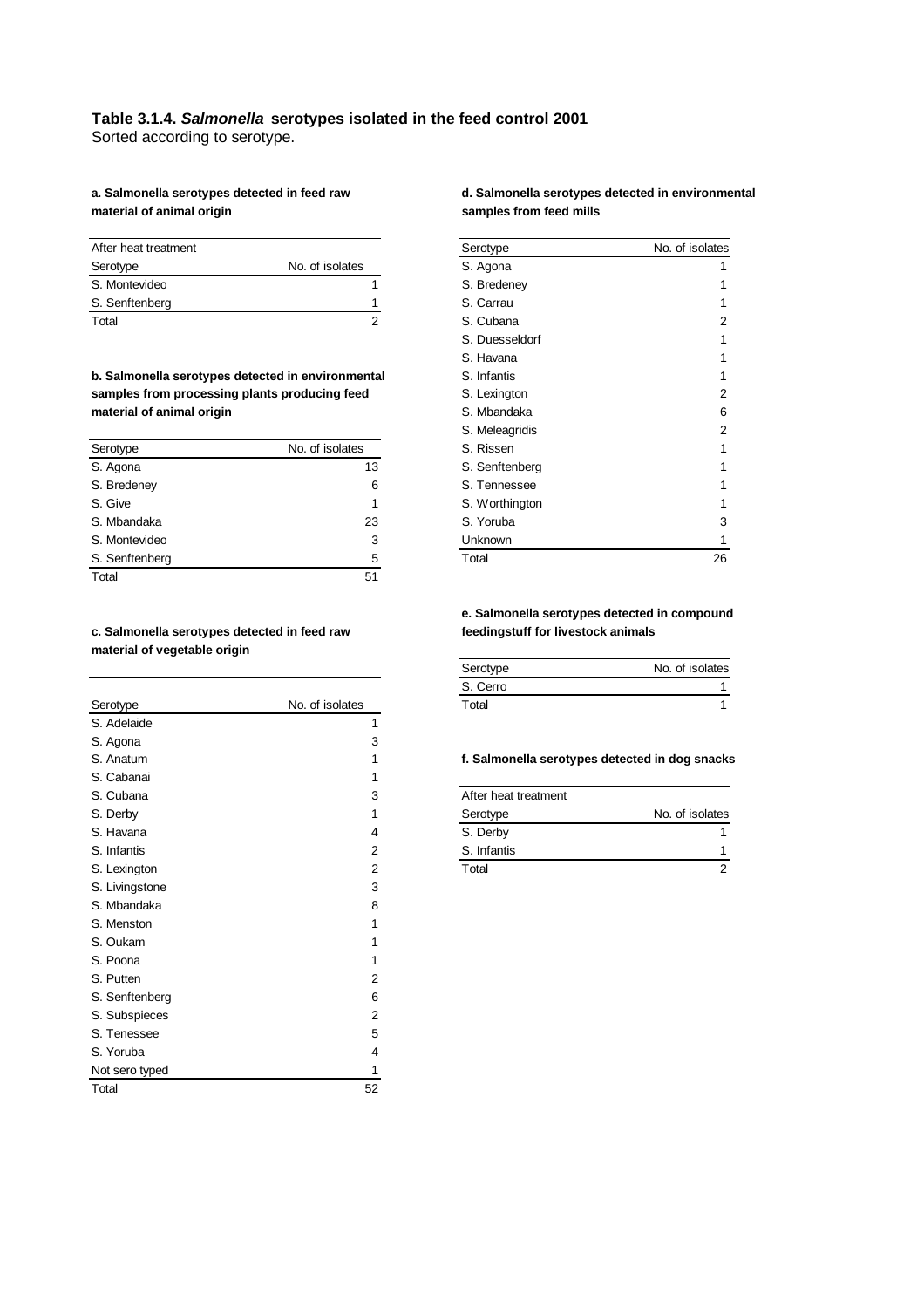# Table 3.2.1. Salmonella sp. in poultry breeding flocks (Gallus gallus), 2001

#### **Sweden**

| Source of information |         | Flocks tested | Flocks positive | S. Enteritidis | Typhimurium         |  |  |
|-----------------------|---------|---------------|-----------------|----------------|---------------------|--|--|
|                       | Remarks |               |                 |                | $\dot{\mathcal{S}}$ |  |  |

### **Egg production line**

Breeding flocks

| Elite                | SJV | A  |                 |  |  |  |  |
|----------------------|-----|----|-----------------|--|--|--|--|
| Grandparents         | SJV | B) | 3               |  |  |  |  |
| Parents              | SJV |    |                 |  |  |  |  |
| Day-old chicks       | SJV | B) | 9               |  |  |  |  |
| Rearing flocks       | SJV | B) | 9               |  |  |  |  |
| Productive period    | SJV | B) | 13 <sub>1</sub> |  |  |  |  |
| Parents, unspecified |     |    |                 |  |  |  |  |
|                      |     |    |                 |  |  |  |  |

### **Meat production line**

Breeding flocks

| Elite                | SJV | A)          |     |   |  |  |  |
|----------------------|-----|-------------|-----|---|--|--|--|
| Grandparents         | SJV | B, C        | 15  | υ |  |  |  |
| Parents              | SJV |             |     |   |  |  |  |
| Day-old chicks       | SJV | $B)$ , $C)$ | 89  |   |  |  |  |
| Rearing flocks       | SJV | $B)$ , $C)$ | 95  |   |  |  |  |
| Productive period    | SJV | $B)$ , $C)$ | 107 |   |  |  |  |
| Parents, unspecified |     |             |     |   |  |  |  |

### **Production line, not specified**

Breeding flocks

| Elite                |  |  |  |  |  |
|----------------------|--|--|--|--|--|
| Grandparents         |  |  |  |  |  |
| Parents              |  |  |  |  |  |
| Day-old chicks       |  |  |  |  |  |
| Rearing flocks       |  |  |  |  |  |
| Productive period    |  |  |  |  |  |
| Parents, unspecified |  |  |  |  |  |

A) There are no elite breeding herds in Sweden

B) Number of flocks tested. The number of times each flock is sampled is specified in the Swedish salmonella control programme.

C) Data from 4 out of 6 farms are included.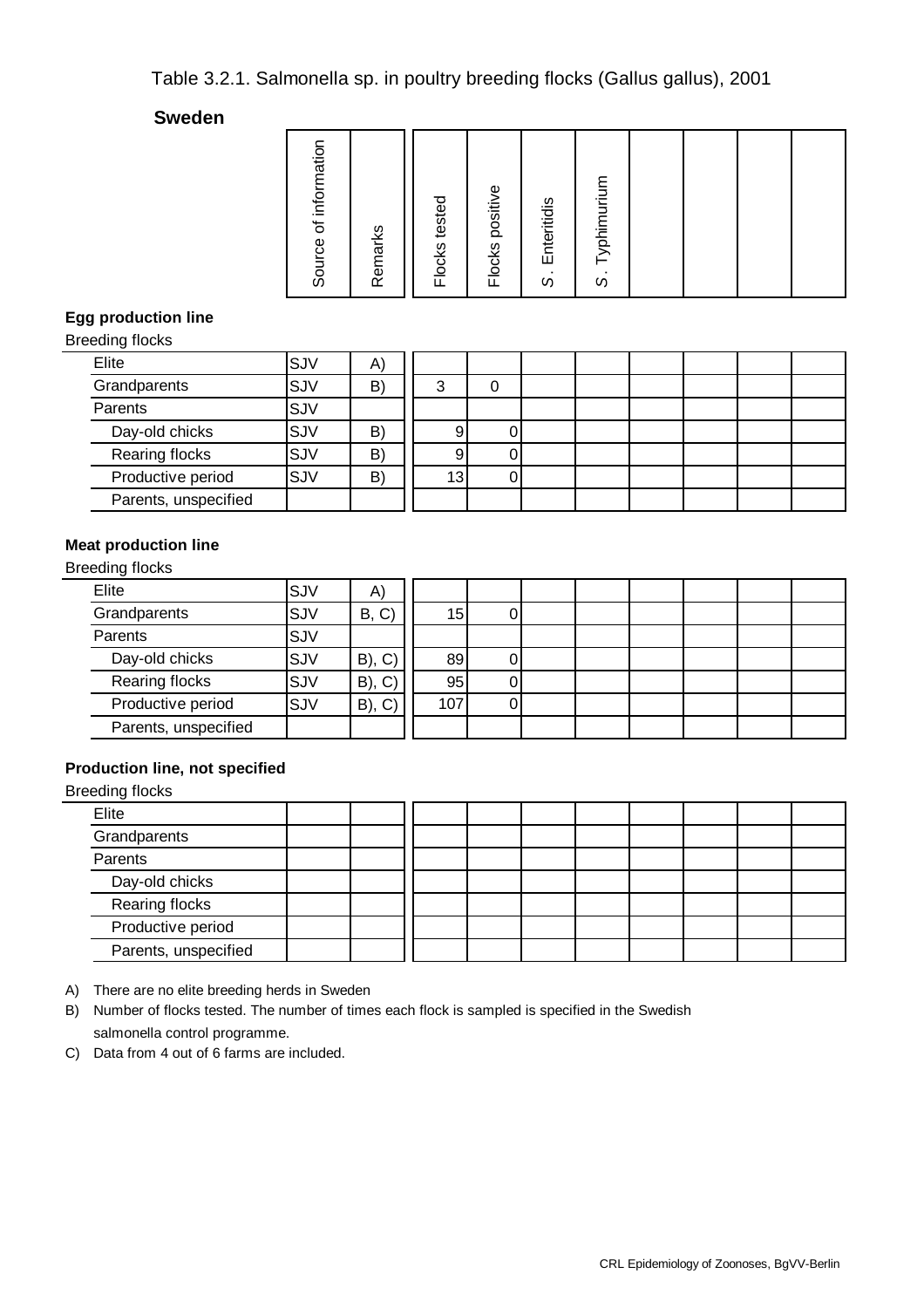| <b>Animal species</b>             | Source of information | Remarks | Flocks tested | Flocks positive | Enteritidis<br>$\ddot{\circ}$ | S. Typhimurium |                                       |  |  |  |
|-----------------------------------|-----------------------|---------|---------------|-----------------|-------------------------------|----------------|---------------------------------------|--|--|--|
| <b>Fowl (Gallus gallus)</b>       |                       |         |               |                 |                               |                |                                       |  |  |  |
| <b>Layers</b>                     |                       |         |               |                 |                               |                |                                       |  |  |  |
| Day-old chicks                    | SJV                   |         | $\mathbf 0$   |                 |                               |                |                                       |  |  |  |
| Rearing period                    | SJV                   |         | 251           | $\mathbf 0$     |                               |                |                                       |  |  |  |
| Productive flocks                 | SJV                   |         | 866           | 5               |                               |                | S. Livingstone (3), S. Pullorum (2) * |  |  |  |
| Layers, unspecified               |                       |         |               |                 |                               |                |                                       |  |  |  |
| <b>Broilers</b>                   |                       |         |               |                 |                               |                |                                       |  |  |  |
| Day-old chicks                    |                       |         |               |                 |                               |                |                                       |  |  |  |
| Rearing period                    | <b>SPMA</b>           |         | 3144          | 3               |                               | 1              | S. Soerena (1), S. Rissen (1),        |  |  |  |
|                                   |                       |         |               |                 |                               |                | S. Typhimurium (1)                    |  |  |  |
| Broilers, unspecified             |                       |         |               |                 |                               |                |                                       |  |  |  |
| Fowl (Gallus gallus), unspecified |                       |         |               |                 |                               |                |                                       |  |  |  |
| Day-old chicks                    |                       |         |               |                 |                               |                |                                       |  |  |  |
| Rearing period                    |                       |         |               |                 |                               |                |                                       |  |  |  |
| Productive flocks                 |                       |         |               |                 |                               |                |                                       |  |  |  |
| Fowl, unspecified                 |                       |         |               |                 |                               |                |                                       |  |  |  |
| <b>Ducks</b>                      |                       |         |               |                 |                               |                |                                       |  |  |  |
| <b>Breeders</b>                   |                       |         |               |                 |                               |                |                                       |  |  |  |
| Productive flocks                 |                       |         |               |                 |                               |                |                                       |  |  |  |
| Ducks, unspecified                | SJV                   |         | n.a           |                 |                               |                |                                       |  |  |  |
| Geese                             |                       |         |               |                 |                               |                |                                       |  |  |  |
| <b>Breeders</b>                   |                       |         |               |                 |                               |                |                                       |  |  |  |
| Productive flocks                 | SJV                   |         | n.a           | 1               |                               | 1              |                                       |  |  |  |
| Geese, unspecified                |                       |         |               |                 |                               |                |                                       |  |  |  |
| <b>Turkeys</b>                    |                       |         |               |                 |                               |                |                                       |  |  |  |
| <b>Breeders</b>                   | <b>SPMA</b>           | A)      | $\,6$         |                 |                               |                |                                       |  |  |  |
| Productive flocks                 | <b>SPMA</b>           |         | 4             |                 |                               |                |                                       |  |  |  |
| Turkeys, unspecified              | <b>SPMA</b>           |         | 202           | $\overline{2}$  |                               | 1              | S. San Diego (1), S. Typhimurium (1)  |  |  |  |

SPMA=Swedish Poultry Meat Association

A) 2 flocks day-old chicks, 4 rearing flocks

\* S. Pullorum detected in two small hobby flocks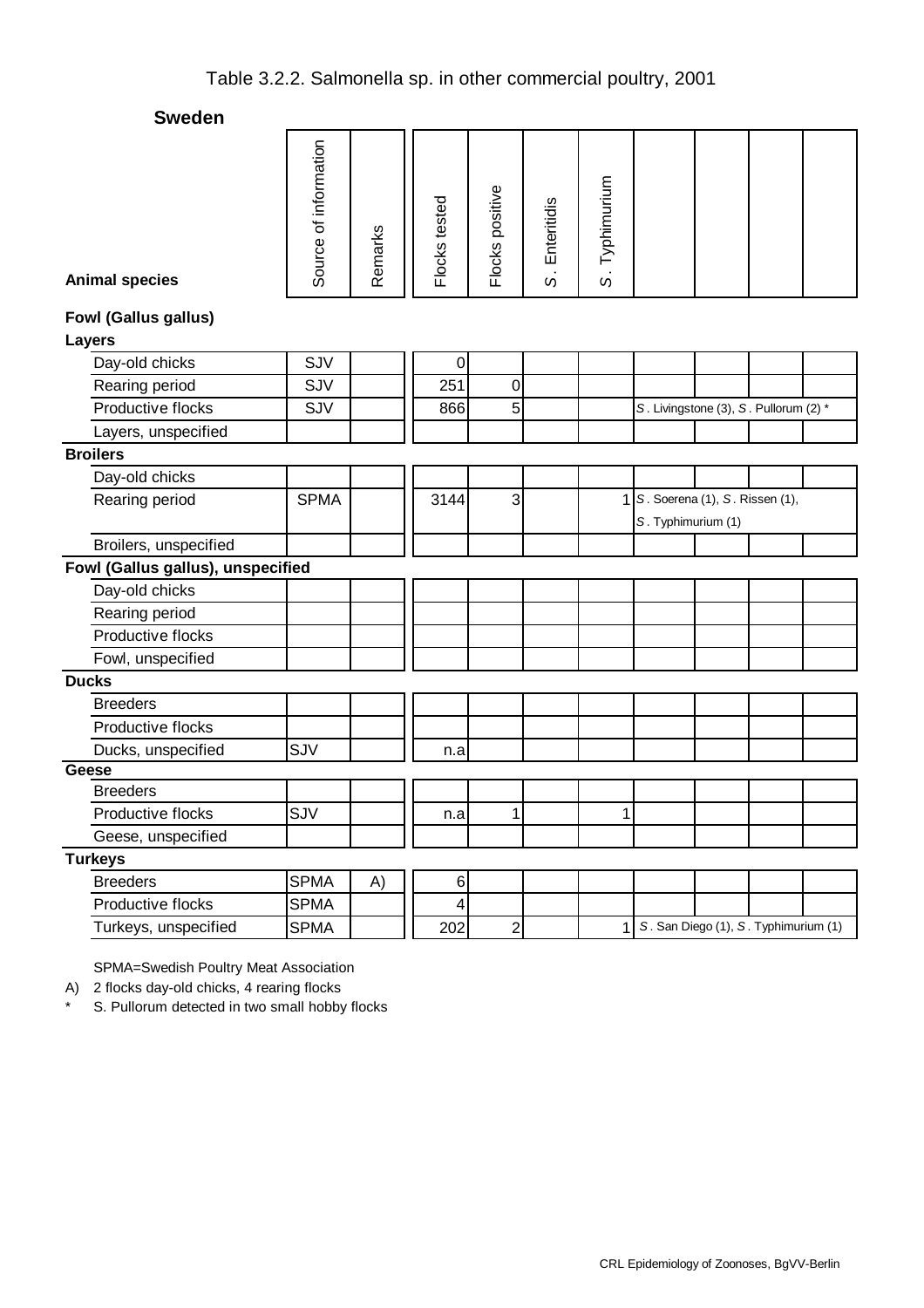| <b>Animal species</b> | Source of information | Remarks | Epidemiological unit | Units tested | Units positive | Enteritidis<br>$\dot{\infty}$ | Typhimurium<br>$\dot{\circ}$ | Dublin<br>တဲ | Livingstone<br>ω, | Bovismorbificans<br>ωj |  |
|-----------------------|-----------------------|---------|----------------------|--------------|----------------|-------------------------------|------------------------------|--------------|-------------------|------------------------|--|
| <b>Cattle</b>         | SJV                   |         | herd                 |              | $\bf8$         |                               | 1                            | 7            |                   |                        |  |
| <b>Sheep</b>          | SJV                   |         | animal               | $\star$      | 0              |                               |                              |              |                   |                        |  |
| Goats                 | SJV                   |         | animal               | $\star$      | $\mathsf 0$    |                               |                              |              |                   |                        |  |
| <b>Pigs</b>           |                       |         |                      |              |                |                               |                              |              |                   |                        |  |
| <b>Breeding herds</b> | SJV                   |         | herd                 | $\star$      | 0              |                               |                              |              |                   |                        |  |
| Fattening pigs        | SJV                   |         | herd                 | $\star$      | $\mathbf 0$    |                               |                              |              |                   |                        |  |
| Pigs, unspecified     | SJV                   |         | herd                 |              | $\mathbf 0$    |                               |                              |              |                   |                        |  |
| <b>Solipeds</b>       |                       |         | herd                 | $\star$      | 3              |                               | $\overline{2}$               |              | $\mathbf{1}$      |                        |  |
| Other                 |                       |         |                      |              |                |                               |                              |              |                   |                        |  |
| Cats                  | SJV                   |         | animal               | n.a.         | 11             |                               | 10                           |              | $\mathbf{1}$      |                        |  |
| Dogs                  | SJV                   |         | animal               | n.a.         | $\overline{c}$ | 1                             |                              |              |                   | 1                      |  |
| Reptiles              | SJV                   |         | animal               |              | 17             |                               |                              |              |                   |                        |  |
|                       |                       |         |                      |              |                |                               |                              |              |                   |                        |  |
|                       |                       |         |                      |              |                |                               |                              |              |                   |                        |  |
|                       |                       |         |                      |              |                |                               |                              |              |                   |                        |  |
|                       |                       |         |                      |              |                |                               |                              |              |                   |                        |  |
|                       |                       |         |                      |              |                |                               |                              |              |                   |                        |  |
|                       |                       |         |                      |              |                |                               |                              |              |                   |                        |  |

\* see text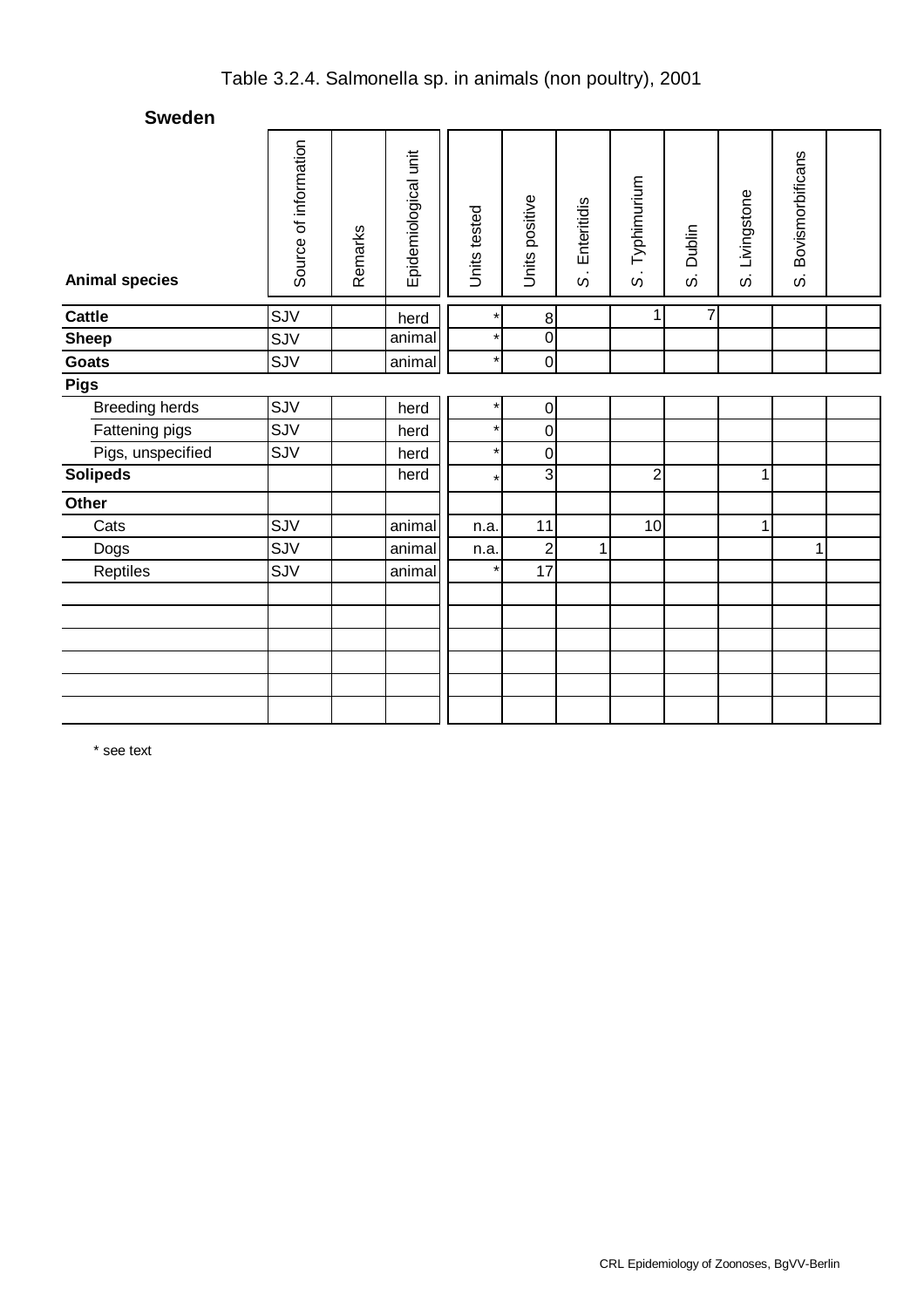#### **Table 3.2.4.1. Salmonella in cattle and pigs, results of surveillance at slaughterhouses, 2001.**

| Animal species | Place of<br>sampling | sample | Type of Sampling<br>unit | No of<br>samples | Sero and phage<br>type | No. of<br>isolates | Phage<br>type | Salmonella<br>reisolated in |
|----------------|----------------------|--------|--------------------------|------------------|------------------------|--------------------|---------------|-----------------------------|
|                |                      | ∗      |                          | (no. pos)        |                        |                    |               | the herd of                 |
|                |                      |        |                          |                  |                        |                    |               | origin                      |
| Cattle         | major sl.h.          | ln.    | animal                   | 2990(1)          | S. Dublin              | 1                  |               | $\bf{l}$                    |
|                | minor sl.h.          | ln.    | animal                   | 255(0)           |                        |                    |               |                             |
|                | major sl.h.          | swabs  | animal                   | 2982(0.3)        | S. Typhimurium         | $0.3**$            | 40            | $\mathbf{0}$                |
|                | minor sl.h.          | swabs  | animal                   | 261(0)           |                        |                    |               |                             |
| Adult pigs     | major sl.h.          | ln.    | animal                   | 3122(3)          | S. Mendoza             | 1                  |               | $\mathbf{0}$                |
|                |                      |        |                          |                  | S. Typhimurium         | 2                  | 40            | 2                           |
|                | minor sl.h.          | ln.    | animal                   | 189(2)           | S. Typhimurium         | $\overline{2}$     | 40,           | $\overline{c}$              |
|                |                      |        |                          |                  |                        |                    | $40 + 41$     |                             |
|                | major sl.h.          | swabs  | animal                   | 3149(0.3)        | S. Typhimurium         | $0.3**$            | 40            | $\mathbf{0}$                |
|                | minor sl.h.          | swabs  | animal                   | 187(0)           |                        |                    |               |                             |
| Fattening pigs | major sl.h.          | ln.    | animal                   | 2976 (3)         | S. Typhimurium         | $\mathbf{1}$       | 120           | $\boldsymbol{0}$            |
|                |                      |        |                          |                  |                        |                    |               |                             |
|                |                      |        |                          |                  | S. Typhimurium         | 1                  | 40            | 1                           |
|                |                      |        |                          |                  | S. Typhimurium         | 1                  | NT            | $\mathbf{0}$                |
|                | minor sl.h.          | ln.    | animal                   | 260(1)           |                        |                    |               |                             |
|                | major sl.h.          | swabs  | animal                   | 2979 (0.3)       | S. Typhimurium         | $0.3**$            | 40            | $\mathbf{0}$                |
|                | minor sl.h.          | swabs  | animal                   | 263(0)           |                        |                    |               |                             |

Number of animals/herds sampled for Salmonella according to the Salmonella control programme.

\* Sampling specified in the Swedish salmonella control programme (Com. Dec 95/50/EC).

major sl.h.= major slaughter houses, minor sl.h.= minor slaughter houses

ln.: sample including at least 5 lymphnodes; f.s.: feacal sample; swab: swab sample of the carcass

\*\* One pooled sample (swabs from cattle and pigs) was positive, Salmonella was never reisolated from the individual samples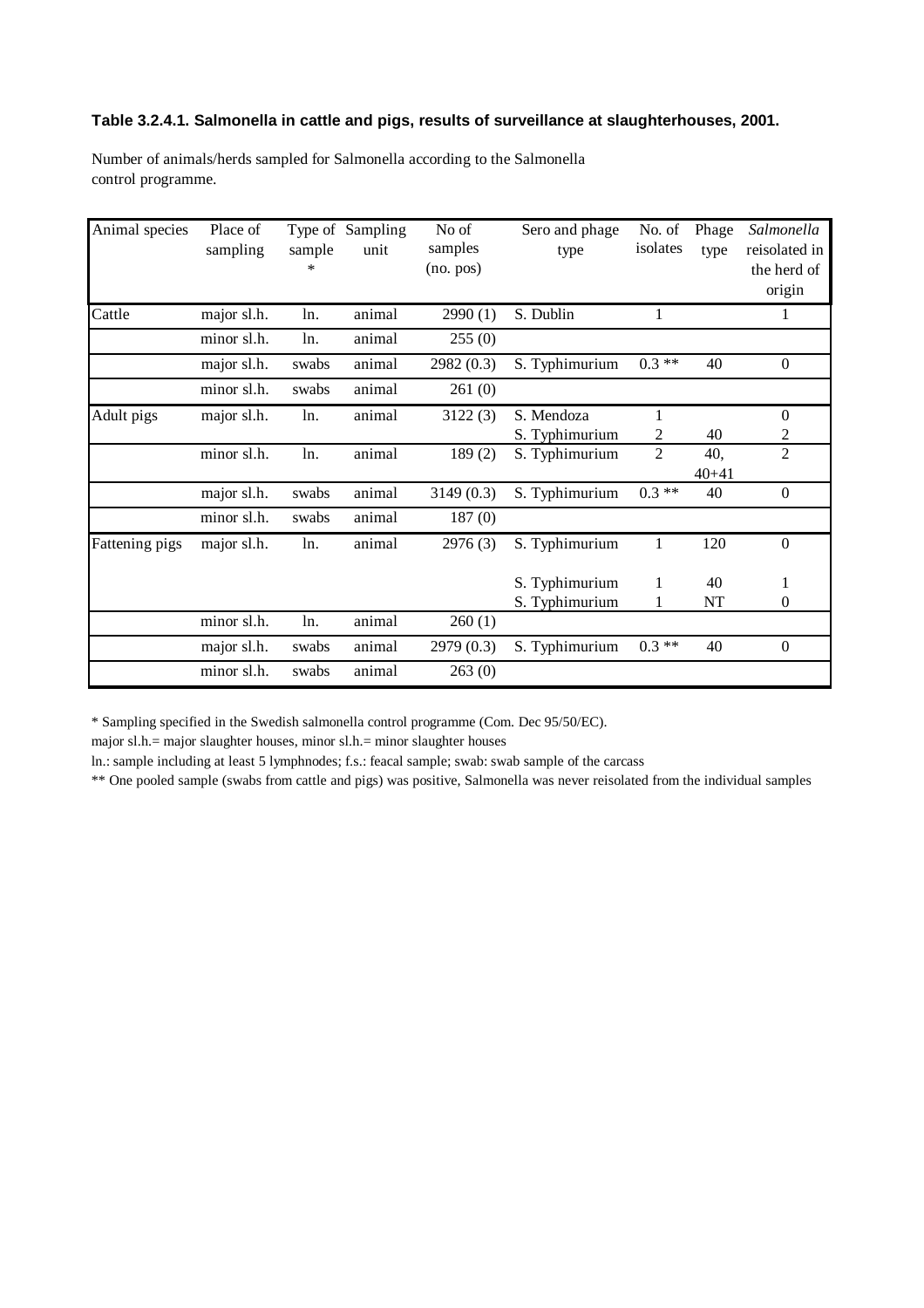| <b>Sweden</b>                                                                           |                  | Salmonella spp. |                  |            |                |            |                     |       |              |                    |
|-----------------------------------------------------------------------------------------|------------------|-----------------|------------------|------------|----------------|------------|---------------------|-------|--------------|--------------------|
|                                                                                         | Cattle           |                 |                  | Pigs       |                | Poultry*   | Other <sup>**</sup> |       |              | Other<br>(specify) |
| Isolates out of a monitoring<br>programme (Yes / no)<br>Number of isolates available in | <b>YES</b>       |                 |                  | <b>YES</b> |                | <b>YES</b> | <b>YES</b>          |       |              |                    |
| the laboratory                                                                          | $\boldsymbol{9}$ |                 |                  | 9          |                | 11         |                     | 16    |              |                    |
| Antimicrobials:                                                                         | N                | %R              | $\mathsf{N}$     | %R         | N              | %R         | $\mathsf{N}$        | %R    | $\mathsf{N}$ | %R                 |
| Tetracycline                                                                            | $\boldsymbol{9}$ | 0,00            | 9                | 0,00       | $\mathbf 0$    | 0,00       | 16                  | 13,00 |              |                    |
| Chloramphenicol                                                                         | $\boldsymbol{9}$ | 0,00            | 9                | 0,00       | $\mathbf 0$    | 0,00       | 16                  | 13,00 |              |                    |
| Florfenicol                                                                             | 9                | 0,00            | 9                | 0,00       | $\mathbf 0$    | 0,00       | 16                  | 13,00 |              |                    |
| ß-Lactam                                                                                |                  |                 |                  |            |                |            |                     |       |              |                    |
| Ampicillin                                                                              | $\boldsymbol{9}$ | 0,00            | $\boldsymbol{9}$ | 0,00       | $\mathbf 0$    | 0,00       | 16                  | 13,00 |              |                    |
| 3rd generation cephalosporin                                                            |                  |                 |                  |            |                |            |                     |       |              |                    |
| ceftiofur                                                                               | $9\,$            | 0,00            | 9                | 0,00       | $\mathbf 0$    | 0,00       | 16                  |       |              |                    |
| Fluoroquinolones                                                                        |                  |                 |                  |            |                |            |                     |       |              |                    |
| Ciprofloxacin                                                                           | <b>ND</b>        |                 | <b>ND</b>        |            | <b>ND</b>      |            | <b>ND</b>           |       |              |                    |
| Enrofloxacin                                                                            | 9                | 0,00            | 9                | 0,00       | $\mathbf 0$    | 0,00       | 16                  |       |              |                    |
| Quinolones                                                                              |                  |                 |                  |            |                |            |                     |       |              |                    |
| Nalidixic acid                                                                          | 9                | 0,00            | 9                | 0,00       | $\mathbf 0$    | 0,00       | 16                  |       |              |                    |
| Sulfonamides                                                                            |                  |                 |                  |            |                |            |                     |       |              |                    |
| Trimethoprim / Sulfonamide                                                              | <b>ND</b>        |                 | <b>ND</b>        |            | <b>ND</b>      |            | <b>ND</b>           |       |              |                    |
| Trimethoprim                                                                            | 9                | 0,00            | 9                | 0,00       | $\mathbf 0$    | 0,00       | 16                  |       |              |                    |
| Sulfonamide                                                                             | 9                | 0,00            | 9                | 0,00       | $\overline{0}$ | 0,00       | 16                  | 13,00 |              |                    |
| Aminoglycosides                                                                         |                  |                 |                  |            |                |            |                     |       |              |                    |
| Streptomycin                                                                            | $\boldsymbol{9}$ | 0,00            | 9                | 0,00       | $\pmb{0}$      | 0,00       | 16                  | 13,00 |              |                    |
| Gentamycin                                                                              | 9                | 0,00            | 9                | 0,00       | $\mathbf 0$    | 0,00       | 16                  |       |              |                    |
| Neomycin                                                                                | $\boldsymbol{9}$ | 0,00            | 9                | 0,00       | $\pmb{0}$      | 0,00       | 16                  |       |              |                    |
| Kanamycin                                                                               | <b>ND</b>        |                 | <b>ND</b>        |            | <b>ND</b>      |            | <b>ND</b>           |       |              |                    |
|                                                                                         |                  |                 |                  |            |                |            |                     |       |              |                    |
| Number of multiresistant isolates                                                       |                  |                 |                  |            |                |            |                     |       |              |                    |
| fully sensitive                                                                         | $\boldsymbol{9}$ | 100,00          | 9                | 100,00     | 11             | 100,00     | 14                  | 88,00 |              |                    |
| resistant to 1 antimicrobial                                                            | $\pmb{0}$        | 0,00            | $\pmb{0}$        | 0,00       | $\pmb{0}$      | 0,00       | $\pmb{0}$           | 0,00  |              |                    |
| resistant to 2 antimicrobials                                                           | $\pmb{0}$        | 0,00            | $\mathsf 0$      | 0,00       | $\pmb{0}$      | 0,00       | $\pmb{0}$           | 0,00  |              |                    |
| resistant to 3 antimicrobials                                                           | $\pmb{0}$        | 0,00            | $\mathbf 0$      | 0,00       | $\mathbf 0$    | 0,00       | $\pmb{0}$           | 0,00  |              |                    |
| resistant to 4 antimicrobials                                                           | $\pmb{0}$        | 0,00            | $\pmb{0}$        | 0,00       | $\pmb{0}$      | 0,00       | $\pmb{0}$           | 0,00  |              |                    |
| resistant to >4 antimicrobials                                                          | $\pmb{0}$        | 0,00            | $\pmb{0}$        | 0,00       | $\pmb{0}$      | 0,00       | $\overline{2}$      | 13,00 |              |                    |

\* includes all poultry

\*\* includes isolates from 12 cats, 2 dogs and 2 horses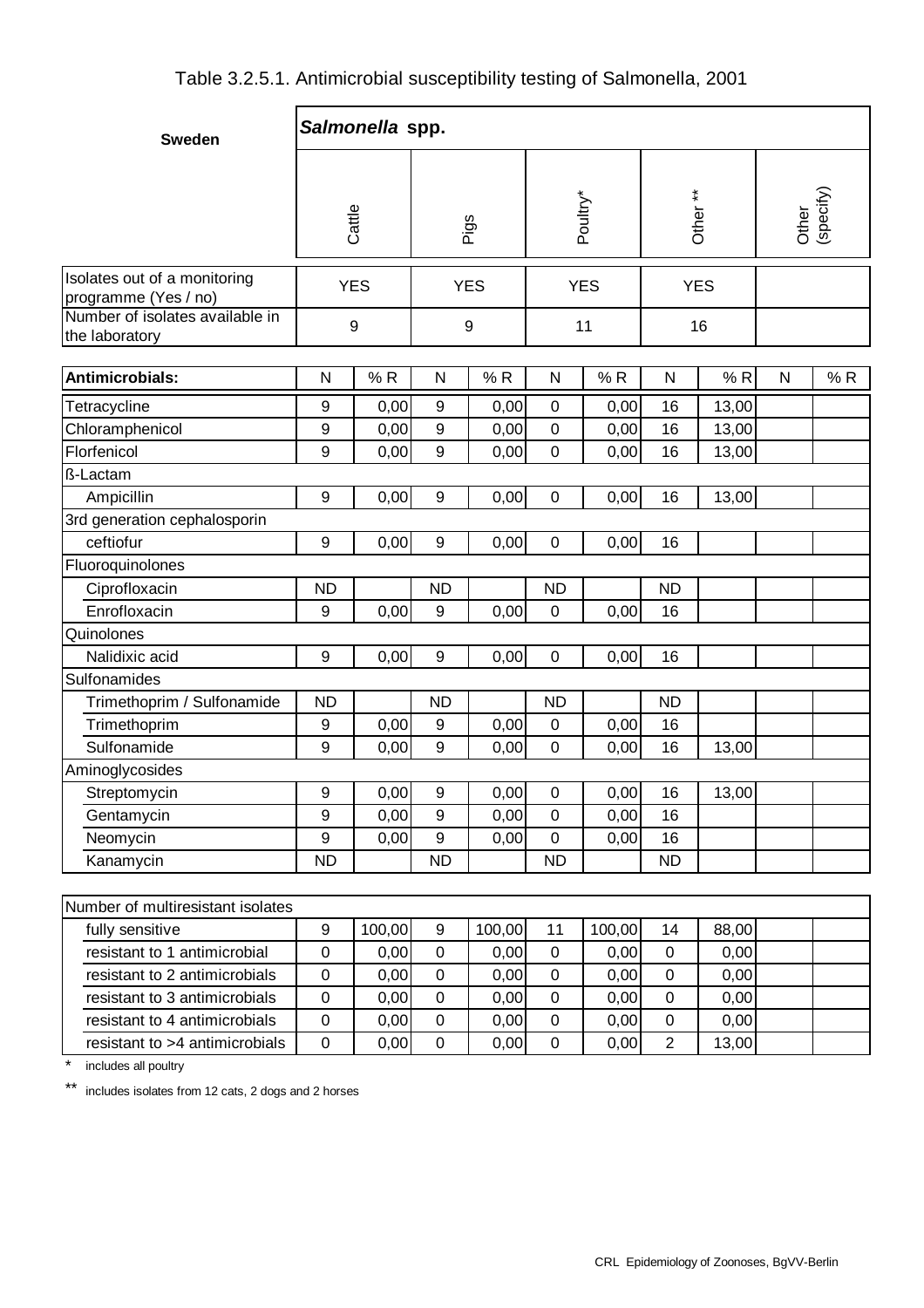| <b>Sweden</b>                                                                           | <b>S.Enteritidis</b> |    |           |      |             |    |              |        |                    |    |  |  |  |
|-----------------------------------------------------------------------------------------|----------------------|----|-----------|------|-------------|----|--------------|--------|--------------------|----|--|--|--|
|                                                                                         | Cattle               |    |           | Pigs | Poultry*    |    | Other**      |        | Other<br>(specify) |    |  |  |  |
| Isolates out of a monitoring<br>programme (Yes / no)<br>Number of isolates available in | $\pmb{0}$            |    | $\pmb{0}$ |      | $\mathbf 0$ |    | 1            |        |                    |    |  |  |  |
| the laboratory                                                                          |                      |    |           |      |             |    |              |        |                    |    |  |  |  |
| Antimicrobials:                                                                         | ${\sf N}$            | %R | ${\sf N}$ | %R   | ${\sf N}$   | %R | ${\sf N}$    | %R     | ${\sf N}$          | %R |  |  |  |
| Tetracycline                                                                            |                      |    |           |      |             |    | 1            | 0,00   |                    |    |  |  |  |
| Chloramphenicol                                                                         |                      |    |           |      |             |    | 1            | 0,00   |                    |    |  |  |  |
| Florfenicol                                                                             |                      |    |           |      |             |    | 1            | 0,00   |                    |    |  |  |  |
| ß-Lactam                                                                                |                      |    |           |      |             |    |              |        |                    |    |  |  |  |
| Ampicillin                                                                              |                      |    |           |      |             |    | 1            | 0,00   |                    |    |  |  |  |
| 3rd generation cephalosporin                                                            |                      |    |           |      |             |    |              |        |                    |    |  |  |  |
| ceftiofur                                                                               |                      |    |           |      |             |    | 1            | 0,00   |                    |    |  |  |  |
| Fluoroquinolones                                                                        |                      |    |           |      |             |    |              |        |                    |    |  |  |  |
| Ciprofloxacin                                                                           |                      |    |           |      |             |    | <b>ND</b>    |        |                    |    |  |  |  |
| Enrofloxacin                                                                            |                      |    |           |      |             |    | 1            | 0,00   |                    |    |  |  |  |
| Quinolones                                                                              |                      |    |           |      |             |    |              |        |                    |    |  |  |  |
| Nalidixic acid                                                                          |                      |    |           |      |             |    | $\mathbf{1}$ | 0,00   |                    |    |  |  |  |
| Sulfonamides                                                                            |                      |    |           |      |             |    |              |        |                    |    |  |  |  |
| Trimethoprim / Sulfonamide                                                              |                      |    |           |      |             |    | <b>ND</b>    |        |                    |    |  |  |  |
| Trimethoprim                                                                            |                      |    |           |      |             |    | 1            | 0,00   |                    |    |  |  |  |
| Sulfonamide                                                                             |                      |    |           |      |             |    | 1            | 0,00   |                    |    |  |  |  |
| Aminoglycosides                                                                         |                      |    |           |      |             |    |              |        |                    |    |  |  |  |
| Streptomycin                                                                            |                      |    |           |      |             |    | 1            | 0,00   |                    |    |  |  |  |
| Gentamycin                                                                              |                      |    |           |      |             |    | $\mathbf 1$  | 0,00   |                    |    |  |  |  |
| Neomycin                                                                                |                      |    |           |      |             |    | 1            | 0,00   |                    |    |  |  |  |
| Kanamycin                                                                               |                      |    |           |      |             |    | <b>ND</b>    |        |                    |    |  |  |  |
|                                                                                         |                      |    |           |      |             |    |              |        |                    |    |  |  |  |
| Number of multiresistant isolates                                                       |                      |    |           |      |             |    |              |        |                    |    |  |  |  |
| fully sensitive                                                                         |                      |    |           |      |             |    | $\mathbf 1$  | 100,00 |                    |    |  |  |  |
| resistant to 1 antimicrobial                                                            |                      |    |           |      |             |    | 0            | 0,00   |                    |    |  |  |  |
| resistant to 2 antimicrobials                                                           |                      |    |           |      |             |    | $\pmb{0}$    | 0,00   |                    |    |  |  |  |
| resistant to 3 antimicrobials                                                           |                      |    |           |      |             |    | $\pmb{0}$    | 0,00   |                    |    |  |  |  |

resistant to 4 antimicrobials **1 0 0,00** resistant to >4 antimicrobials **0** 0,00

\* includes all poultry

\*\* includes 1 isolate from a dog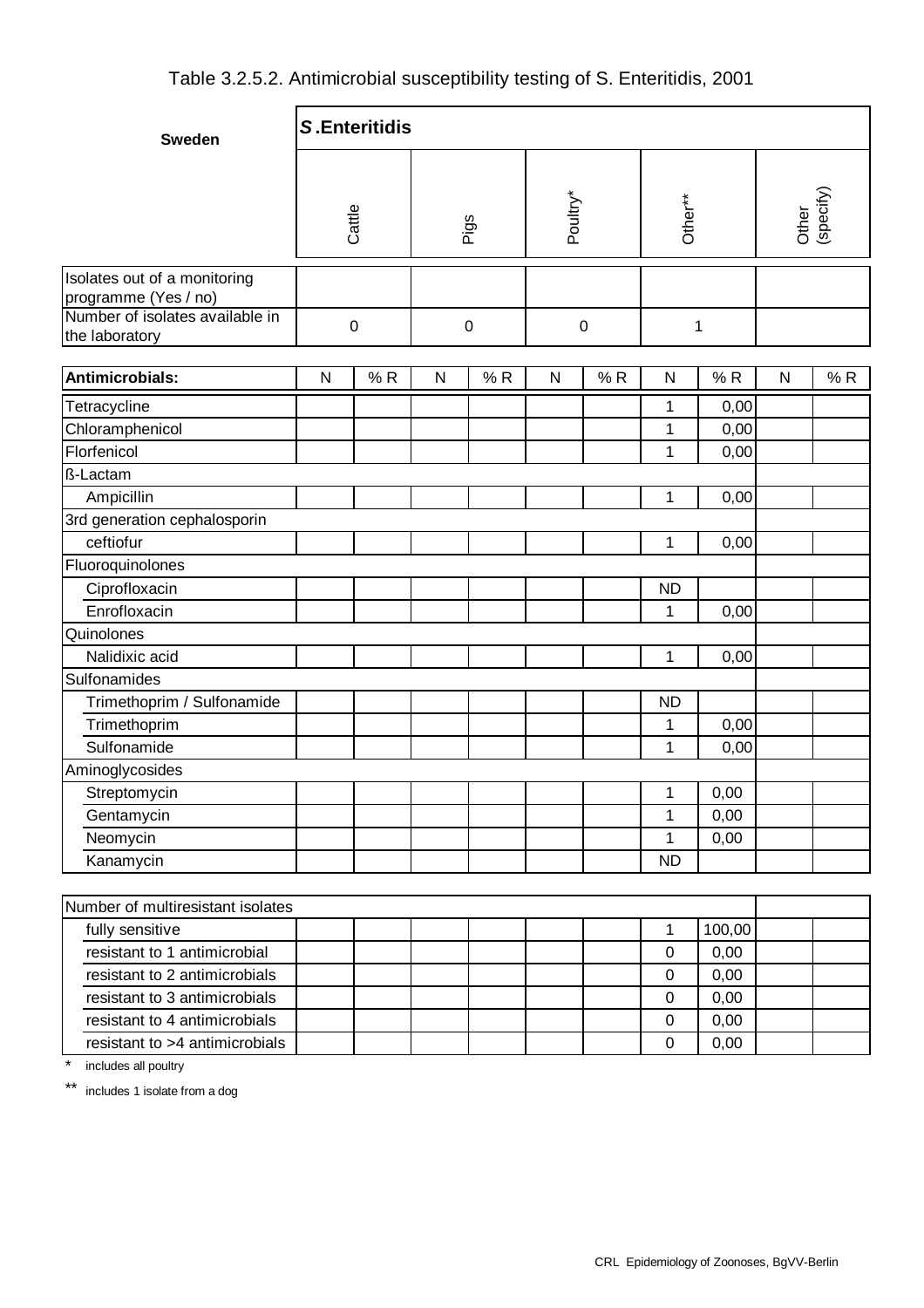| Table 3.2.5.3. Antimicrobial susceptibility testing of S. Typhimurium, 2001 |
|-----------------------------------------------------------------------------|
|-----------------------------------------------------------------------------|

| <b>Sweden</b>                                                                           | S.Typhimurium    |        |             |        |                      |        |                   |       |                    |     |  |
|-----------------------------------------------------------------------------------------|------------------|--------|-------------|--------|----------------------|--------|-------------------|-------|--------------------|-----|--|
|                                                                                         | Cattle           |        |             | Pigs   | Poultry*             |        | Other**           |       | Other<br>(specify) |     |  |
| Isolates out of a monitoring<br>programme (Yes / no)<br>Number of isolates available in | 1                |        |             | 8      |                      | 3      |                   | 12    |                    |     |  |
| the laboratory                                                                          |                  |        |             |        |                      |        |                   |       |                    |     |  |
| Antimicrobials:                                                                         | $\mathsf{N}$     | %R     | N           | %R     | N                    | %R     | N                 | %R    | N                  | % R |  |
| Tetracycline                                                                            | 1                | 0,00   | 8           | 0,00   | 3                    | 0,00   | 12                | 17,00 |                    |     |  |
| Chloramphenicol                                                                         | 1                | 0,00   | 8           | 0,00   | 3                    | 0,00   | 12                | 17,00 |                    |     |  |
| Florfenicol                                                                             | 1                | 0,00   | 8           | 0,00   | 3                    | 0,00   | 12                | 17,00 |                    |     |  |
| ß-Lactam                                                                                |                  |        |             |        |                      |        |                   |       |                    |     |  |
| Ampicillin                                                                              | 1                | 0,00   | 8           | 0,00   | 3                    | 0,00   | 12                | 17,00 |                    |     |  |
| 3rd generation cephalosporin                                                            |                  |        |             |        |                      |        |                   |       |                    |     |  |
| eg. Cefotaxim                                                                           | 1                | 0,00   | 8           | 0,00   | 3                    | 0,00   | 12                | 0,00  |                    |     |  |
| Fluoroquinolones                                                                        |                  |        |             |        |                      |        |                   |       |                    |     |  |
| Ciprofloxacin                                                                           | <b>ND</b>        |        | <b>ND</b>   |        | <b>ND</b>            |        | <b>ND</b><br>0,00 |       |                    |     |  |
| Enrofloxacin                                                                            | 1                | 0,00   | 8           | 0,00   | 3<br>0,00            |        | 12<br>0,00        |       |                    |     |  |
| Quinolones                                                                              |                  |        |             |        |                      |        |                   |       |                    |     |  |
| Nalidixic acid                                                                          | 1                | 0,00   | 8<br>0,00   |        | $\mathbf{3}$<br>0,00 |        | 12<br>0,00        |       |                    |     |  |
| Sulfonamides                                                                            |                  |        |             |        |                      |        |                   |       |                    |     |  |
| Trimethoprim / Sulfonamide                                                              | <b>ND</b>        |        | <b>ND</b>   |        | <b>ND</b>            |        | <b>ND</b>         | 0,00  |                    |     |  |
| Trimethoprim                                                                            | 1                | 0,00   | 8           | 0,00   | 3                    | 0,00   | 12                | 0,00  |                    |     |  |
| Sulfonamide                                                                             | 1                | 0,00   | 8           | 0,00   | 3                    | 0,00   | 12                | 17,00 |                    |     |  |
| Aminoglycosides                                                                         |                  |        |             |        |                      |        |                   |       |                    |     |  |
| Streptomycin                                                                            | 1                | 0,00   | 8           | 0,00   | 3                    | 0,00   | 12                | 17,00 |                    |     |  |
| Gentamycin                                                                              | 1                | 0,00   | 8           | 0,00   | 3                    | 0,00   | 12                | 0,00  |                    |     |  |
| Neomycin                                                                                | 1                | 0,00   | 8           | 0,00   | 3                    | 0,00   | 12                | 0,00  |                    |     |  |
| Kanamycin                                                                               | <b>ND</b>        |        | <b>ND</b>   |        | <b>ND</b>            |        | <b>ND</b>         | 0,00  |                    |     |  |
|                                                                                         |                  |        |             |        |                      |        |                   |       |                    |     |  |
| Number of multiresistant isolates                                                       |                  |        |             |        |                      |        |                   |       |                    |     |  |
| fully sensitive                                                                         | 1                | 100,00 | $\, 8$      | 100,00 | 3                    | 100,00 | 10                | 83,00 |                    |     |  |
| resistant to 1 antimicrobial                                                            | $\mathbf 0$      | 0,00   | $\mathbf 0$ | 0,00   | $\mathbf 0$          | 0,00   | $\mathbf 0$       | 0,00  |                    |     |  |
| resistant to 2 antimicrobials                                                           | $\mathbf 0$      | 0,00   | $\pmb{0}$   | 0,00   | $\pmb{0}$            | 0,00   | $\pmb{0}$         | 0,00  |                    |     |  |
| resistant to 3 antimicrobials                                                           | $\mathbf 0$      | 0,00   | $\mathbf 0$ | 0,00   | $\mathbf 0$          | 0,00   | $\pmb{0}$         | 0,00  |                    |     |  |
| resistant to 4 antimicrobials                                                           | $\mathbf 0$      | 0,00   | $\pmb{0}$   | 0,00   | $\pmb{0}$            | 0,00   | $\pmb{0}$         | 0,00  |                    |     |  |
| resistant to >4 antimicrobials                                                          | $\mathbf 0$      | 0,00   | $\pmb{0}$   | 0,00   | $\mathbf 0$          | 0,00   | $2***$            | 17,00 |                    |     |  |
| Number of multiresistant DT104                                                          |                  |        |             |        |                      |        |                   |       |                    |     |  |
|                                                                                         |                  |        |             |        |                      |        |                   |       |                    |     |  |
| with penta resistance<br>resistant to other                                             | $\boldsymbol{0}$ |        | $\mathbf 0$ |        | $\pmb{0}$            |        | $\mathbf 1$       |       |                    |     |  |
| antimicrobials                                                                          |                  |        |             |        |                      |        |                   |       |                    |     |  |

\* includes all poultry; \*\* includes isolates from 11 cats and 1 horse. \*\*\* One DT104 and one DT 120, from cats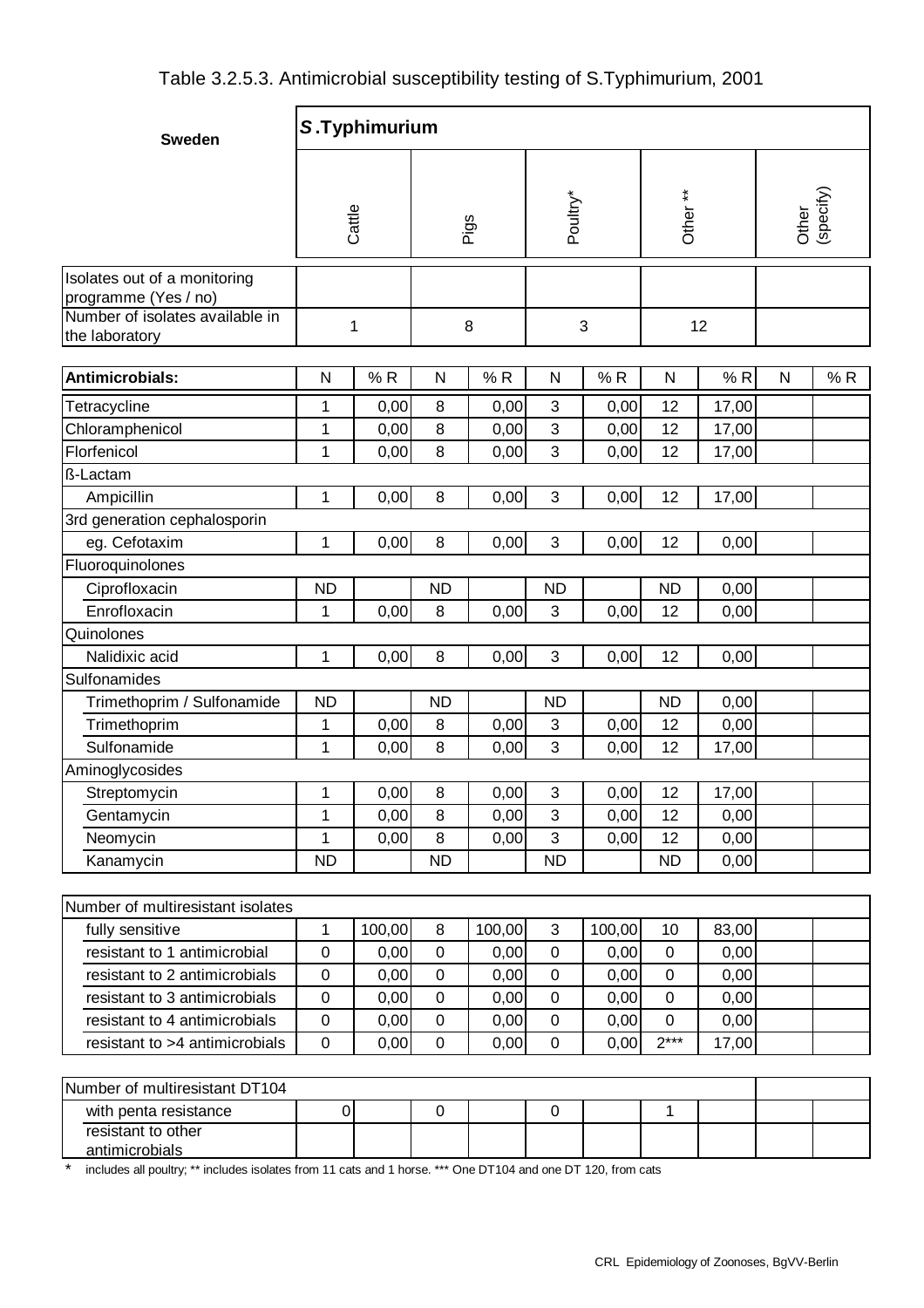| Table 3.2.5.4. Antimicrobial susceptibility testing of Salmonella, 2001 |  |  |  |
|-------------------------------------------------------------------------|--|--|--|
|-------------------------------------------------------------------------|--|--|--|

| <b>Sweden</b>                                        | other serotypes |                     |              |            |             |            |            |        |              |                    |  |  |
|------------------------------------------------------|-----------------|---------------------|--------------|------------|-------------|------------|------------|--------|--------------|--------------------|--|--|
|                                                      |                 | Cattle <sup>*</sup> |              | Pigs**     | Poultry *** |            | Other****  |        |              | Other<br>(specify) |  |  |
| Isolates out of a monitoring<br>programme (Yes / no) |                 | <b>YES</b>          |              | <b>YES</b> |             | <b>YES</b> | <b>YES</b> |        |              |                    |  |  |
| Number of isolates available in<br>the laboratory    | 8               |                     |              | 1          |             | 8          |            | 3      |              |                    |  |  |
| Antimicrobials:                                      | ${\sf N}$       | %R<br>${\sf N}$     |              | %R         | ${\sf N}$   | %R         | N          | %R     | $\mathsf{N}$ | %R                 |  |  |
| Tetracycline                                         | 8               | 0,00                | 1            | 0,00       | 8           | 0,00       | 3          | 0,00   |              |                    |  |  |
| Chloramphenicol                                      | 8               | 0,00                | 1            | 0,00       | 8           | 0,00       | 3          | 0,00   |              |                    |  |  |
| Florfenicol                                          | 8               | 0,00                | 1            | 0,00       | 8           | 0,00       | 3          | 0,00   |              |                    |  |  |
| ß-Lactam                                             |                 |                     |              |            |             |            |            |        |              |                    |  |  |
| Ampicillin                                           | $\, 8$          | 0,00                | 1            | 0,00       | 8           | 0,00       | 3          | 0,00   |              |                    |  |  |
| 3rd generation cephalosporin                         |                 |                     |              |            |             |            |            |        |              |                    |  |  |
| eg. Cefotaxim                                        | $\, 8$          | 0,00                | 1            | 0,00       | 8           | 0,00       | 3          | 0,00   |              |                    |  |  |
| Fluoroquinolones                                     |                 |                     |              |            |             |            |            |        |              |                    |  |  |
| Ciprofloxacin                                        | <b>ND</b>       |                     | <b>ND</b>    |            | <b>ND</b>   |            | <b>ND</b>  |        |              |                    |  |  |
| Enrofloxacin                                         | 8               | 0,00                | 1            | 0,00       | 8           | 0,00       | 3          | 0,00   |              |                    |  |  |
| Quinolones                                           |                 |                     |              |            |             |            |            |        |              |                    |  |  |
| Nalidixic acid                                       | $\, 8$          | 0,00                | 1            | 0,00       | 8           | 0,00       | 3          | 0,00   |              |                    |  |  |
| Sulfonamides                                         |                 |                     |              |            |             |            |            |        |              |                    |  |  |
| Trimethoprim / Sulfonamide                           | <b>ND</b>       |                     | <b>ND</b>    |            | <b>ND</b>   |            | <b>ND</b>  |        |              |                    |  |  |
| Trimethoprim                                         | 8               | 0,00                | 1            | 0,00       | 8           | 0,00       | 3          | 0,00   |              |                    |  |  |
| Sulfonamide                                          | 8               | 0,00                | 1            | 0,00       | 8           | 0,00       | 3          | 0,00   |              |                    |  |  |
| Aminoglycosides                                      |                 |                     |              |            |             |            |            |        |              |                    |  |  |
| Streptomycin                                         | 8               | 0,00                | $\mathbf{1}$ | 0,00       | 8           | 0,00       | 3          | 0,00   |              |                    |  |  |
| Gentamycin                                           | $\, 8$          | 0,00                | 1            | 0,00       | 8           | 0,00       | 3          | 0,00   |              |                    |  |  |
| Neomycin                                             | $\, 8$          | 0,00                | 1            | 0,00       | 8           | 0,00       | 3          | 0,00   |              |                    |  |  |
| Kanamycin                                            | <b>ND</b>       |                     | <b>ND</b>    |            | <b>ND</b>   |            | <b>ND</b>  |        |              |                    |  |  |
| Number of multiresistant isolates                    |                 |                     |              |            |             |            |            |        |              |                    |  |  |
| fully sensitive                                      | 8               | 100,00              | $\mathbf{1}$ | 100,00     | 8           | 100,00     | 3          | 100,00 |              |                    |  |  |
| resistant to 1 antimicrobial                         | $\mathbf 0$     | 0,00                | $\pmb{0}$    | 0,00       | $\pmb{0}$   | 0,00       | $\pmb{0}$  | 0,00   |              |                    |  |  |
| resistant to 2 antimicrobials                        | $\pmb{0}$       | 0,00                | $\mathbf 0$  | 0,00       | $\mathsf 0$ | 0,00       | $\pmb{0}$  | 0,00   |              |                    |  |  |

resistant to 3 antimicrobials 0 0,00 0 0,00 0 0,00 0 0,00 resistant to 4 antimicrobials 0 0,00 0 0,00 0 0,00 0 0,00 resistant to >4 antimicrobials  $\begin{vmatrix} 0 & 0 & 0 \\ 0 & 0 & 0 \end{vmatrix}$  0,00 0 0,00 0 0,00 0 0,00

includes 7 Dublin and 1 S. subspecies I

\*\* includes 1 Mendoza

\*\*\* includes 4 Livingstone, 1 Riessen, 1 San-Diego and 2 S. species

\*\*\*\* includes 1 Bovismorbificans and 2 Livingstone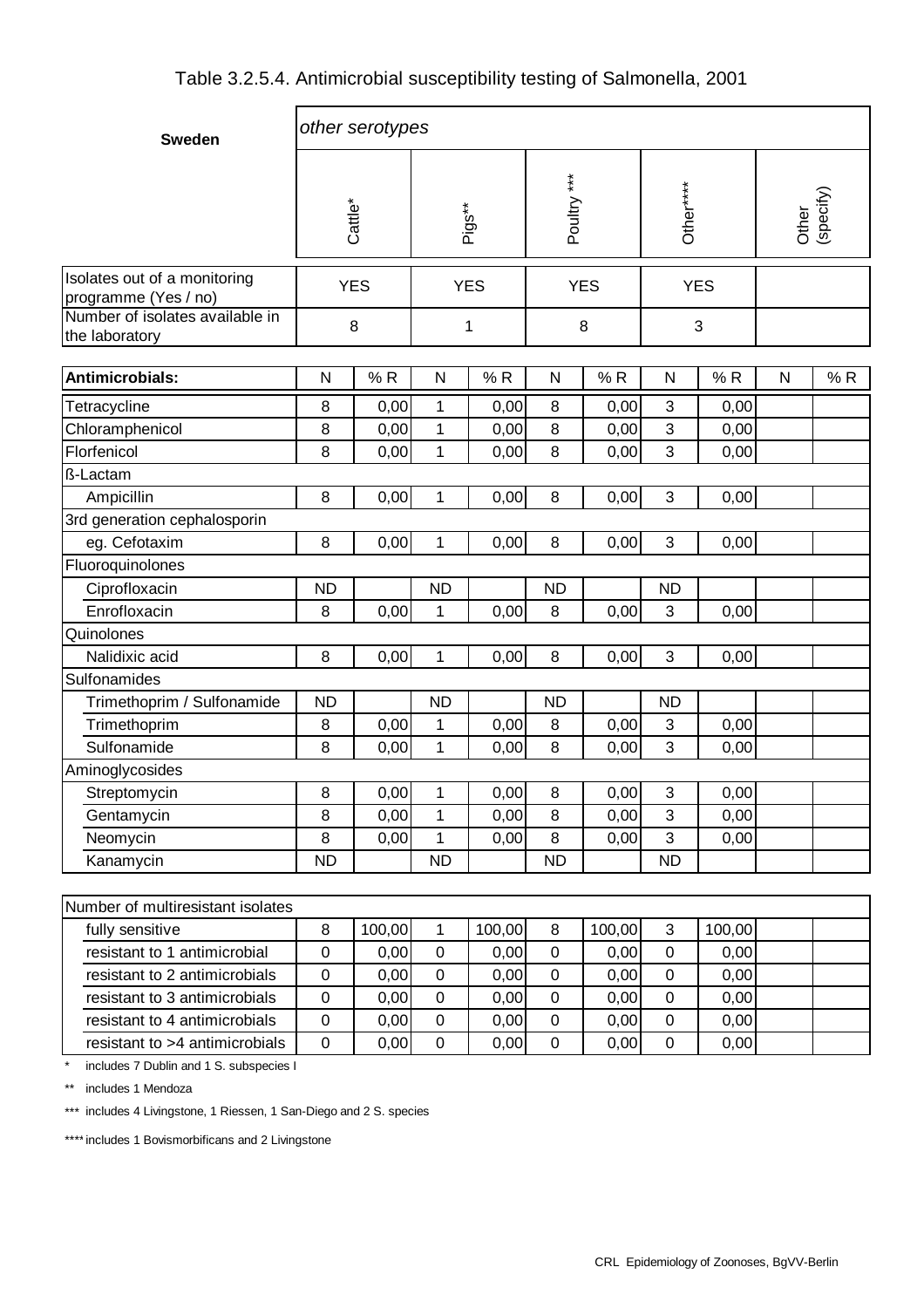|               | please tick<br>or write |
|---------------|-------------------------|
| <b>Sweden</b> |                         |

#### **Test method used**

| Agar diffusion                    |   |
|-----------------------------------|---|
| Agar dilution                     |   |
| <b>Broth dilution</b>             |   |
| <b>Standards used for testing</b> |   |
| <b>NCCLS</b>                      | x |
|                                   |   |
|                                   |   |
|                                   |   |

## **Is the testing procedure**

### **subject to quality control**

**(Yes/No):** YES

| <b>Breakpoints used</b>      | Breakpoint µg/ml |
|------------------------------|------------------|
|                              | <b>Resistant</b> |
| Tetracycline                 | >8               |
| Chloramphenicol              | >8               |
| Florfenicol                  | $>16$            |
| ß-Lactam                     |                  |
| Ampicillin                   | >2               |
| 3rd generation cephalosporin |                  |
| ceftiofur                    | >2               |
| Fluoroquinolones             |                  |
| Ciprofloxacin                | <b>ND</b>        |
| Enrofloxacin                 | >0.5             |
| Quinolones                   |                  |
| Nalidixic acid               | $>16$            |
| Sulfonamides                 |                  |
| Sulfonamide/TMP              | <b>ND</b>        |
| TMP                          | >8               |
| Sulfonamide                  | >256             |
| Aminoglycosides              |                  |
| Streptomycin                 | >32              |
| Gentamycin                   | >8               |
| Neomycin                     | >32              |
| Kanamycin                    | <b>ND</b>        |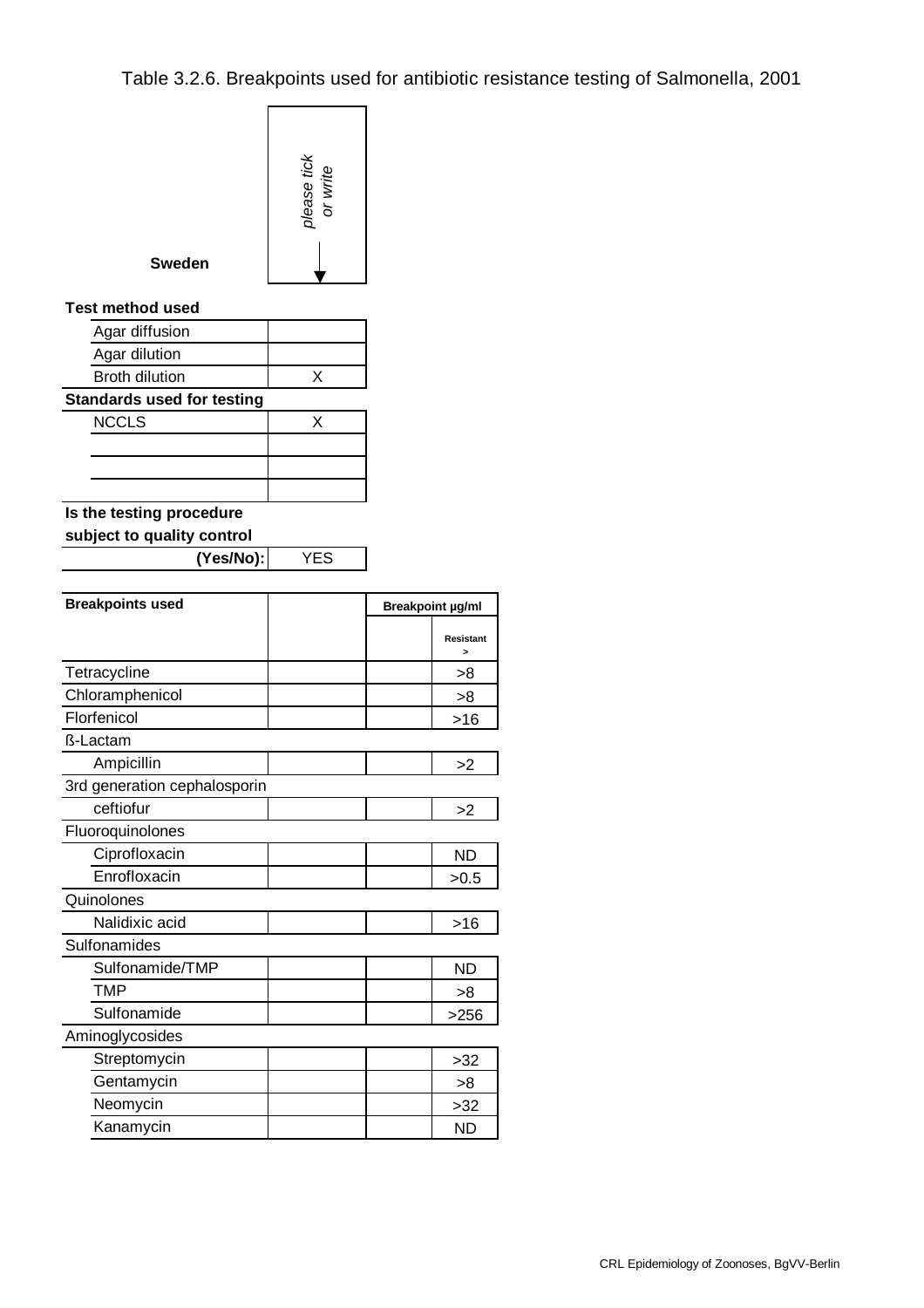| <b>Categories</b>                                     | Source of information | Remarks | Epidemiological unit | Sample weight | Units tested | Units positive   |  |
|-------------------------------------------------------|-----------------------|---------|----------------------|---------------|--------------|------------------|--|
| <b>Raw meat</b><br>Beef and veal                      |                       |         |                      |               |              |                  |  |
| at slaughterhouse                                     |                       | A)      |                      |               |              |                  |  |
| at retail level                                       | <b>SLV</b>            | B)      | sample               | 25            | 2 4 9 0      | 13               |  |
| Pork                                                  |                       |         |                      |               |              |                  |  |
| at slaughterhouse                                     |                       | A)      |                      |               |              |                  |  |
| at retail level                                       |                       |         |                      |               |              |                  |  |
| Beef and Pork                                         |                       |         |                      |               |              |                  |  |
| at cutting plant                                      | <b>SLV</b>            | D)      | sample               | 25            | 4 3 1 1      | $\mathbf 0$      |  |
| Poultry                                               |                       |         |                      |               |              |                  |  |
| at slaughterhouse                                     | <b>SLV</b>            | E)      | animal               | 25            | 4 2 4 3      | $\boldsymbol{0}$ |  |
| at cutting plant                                      | <b>SLV</b>            | D)      | sample               | 25            | 1121         | $\mathbf 0$      |  |
| at retail level                                       | <b>SLV</b>            | B)      | sample               | 25            | 179          | $\overline{2}$   |  |
| Other meat                                            |                       |         |                      |               |              |                  |  |
| at slaughterhouse                                     |                       |         |                      |               |              |                  |  |
| at cutting plant                                      | <b>SLV</b>            | F)      | sample               | 25            | 1819         | 1                |  |
| at retail level                                       | <b>SLV</b>            | B) C)   | sample               | 25            | 12           | 0                |  |
|                                                       |                       |         |                      |               |              |                  |  |
|                                                       |                       |         |                      |               |              |                  |  |
| <b>Minced meat</b>                                    |                       |         |                      |               |              |                  |  |
| <b>Meat products</b><br>Beef and veal - meat products |                       |         |                      |               |              |                  |  |
| at slaughterhouse                                     |                       |         |                      |               |              |                  |  |
| at processing plant                                   |                       |         |                      |               |              |                  |  |
| at retail level                                       | <b>SLV</b>            | B)      | sample               | 25            | 1003         | 1                |  |
| Pork - meat products                                  |                       |         |                      |               |              |                  |  |
| at slaughterhouse                                     |                       |         |                      |               |              |                  |  |
| at processing plant                                   |                       |         |                      |               |              |                  |  |
| at retail level                                       |                       |         |                      |               |              |                  |  |
| Poultry - meat products                               |                       |         |                      |               |              |                  |  |
| at slaughterhouse                                     |                       |         |                      |               |              |                  |  |
| at processing plant                                   |                       |         |                      |               |              |                  |  |
| at retail level                                       | <b>SLV</b>            | B)      | sample               | 25            | 113          | $\overline{2}$   |  |
| Other animals - meat products                         |                       |         |                      |               |              |                  |  |
| at slaughterhouse                                     |                       |         |                      |               |              |                  |  |
| at processing plant<br>at retail level                | <b>SLV</b>            | B) C)   | sample               | 25            | 11           | 0                |  |

B) Official control at 109 local municipalities

C) Meat from wild animals

D) 1 to 5 samples are pooled to 25 gram

E) 1 to 10 samples (neck skins) collected at the same slaughterhouse may be pooled to 25 gram

F) Beef/pork/poultry, cutting plants supervised by local authorities

\* Information about isolated serotypes is not available.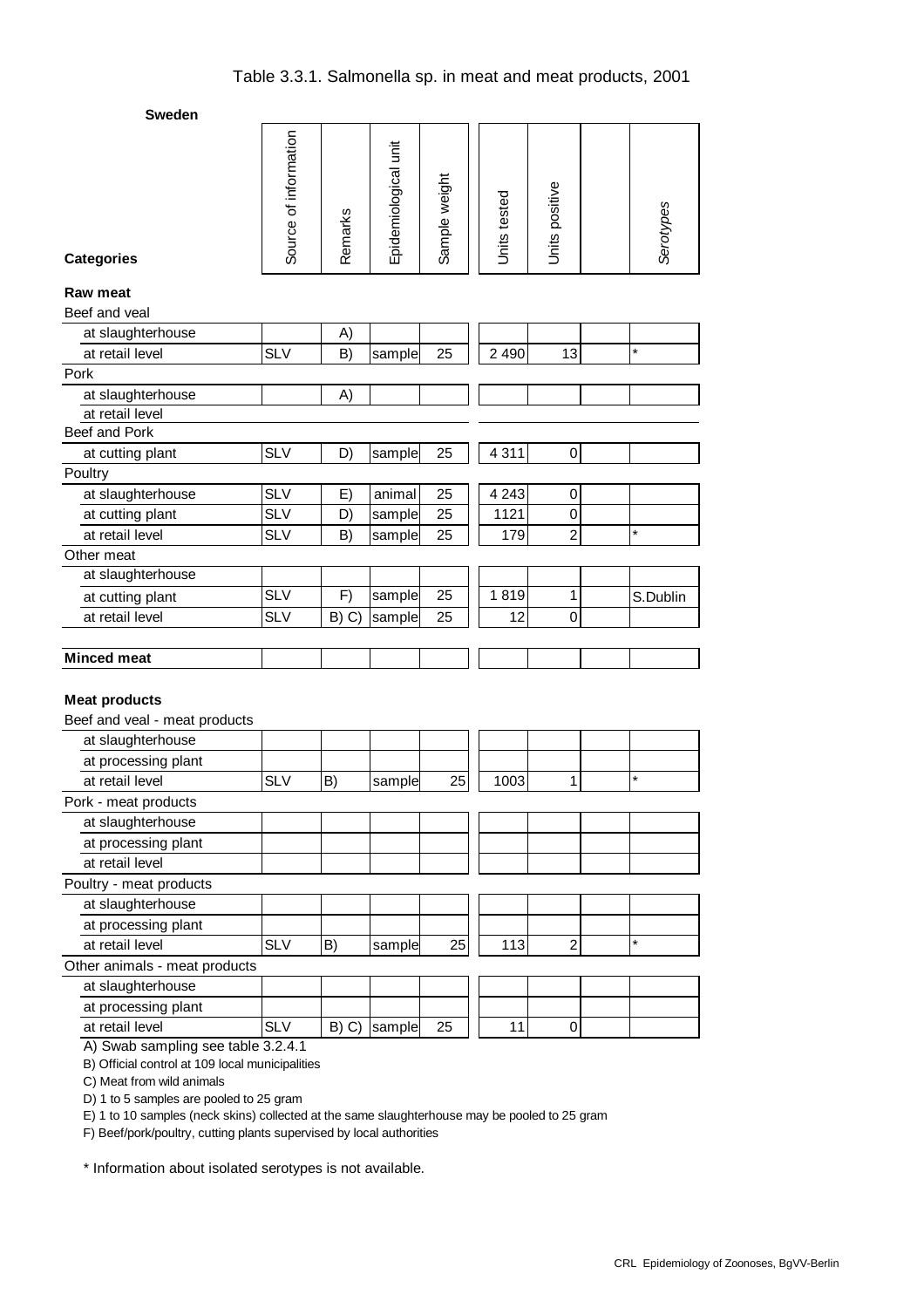| " " " " " " " " "          |                       |         |                       |                  |                 |                   |                            |                   |  |  |
|----------------------------|-----------------------|---------|-----------------------|------------------|-----------------|-------------------|----------------------------|-------------------|--|--|
| <b>Categories</b>          | Source of information | Remarks | İä<br>Epidemiological | weight<br>Sample | tested<br>Units | positive<br>Units | Enteritidis<br>$\sim$<br>S | Typhimurium<br>S, |  |  |
| Milk and milk products     |                       |         |                       |                  |                 |                   |                            |                   |  |  |
| Milk, raw                  | <b>SLV</b>            | A)      | sample                | 25               | 28              | $\mathbf 0$       |                            |                   |  |  |
| Ready to eat milk products | <b>SLV</b>            | A)      | sample                | 25               | 160             | 4                 |                            |                   |  |  |
| Other milk products        | <b>SLV</b>            | A)      | sample                | 25               | 250             | 1                 |                            |                   |  |  |
|                            |                       |         |                       |                  |                 |                   |                            |                   |  |  |
|                            |                       |         |                       |                  |                 |                   |                            |                   |  |  |
|                            |                       |         |                       |                  |                 |                   |                            |                   |  |  |

#### **Eggs and egg products**

| --<br>---            |     |    |        |    |    |  |  |  |
|----------------------|-----|----|--------|----|----|--|--|--|
| Table eggs           |     |    |        |    |    |  |  |  |
| Egg preperations     |     |    |        |    |    |  |  |  |
| Egg and egg products | SL۱ | Ά, | sample | 25 | 54 |  |  |  |
|                      |     |    |        |    |    |  |  |  |

#### **Fish and fish products**

| Fish and fish products          | <b>SLV</b> | A) | Isample | 25 | 517 |  |  |  |
|---------------------------------|------------|----|---------|----|-----|--|--|--|
| Seafood and seafood<br>products | <b>SLV</b> | A) | Isample | 25 | 370 |  |  |  |
|                                 |            |    |         |    |     |  |  |  |

#### **Other food**

| Soups, sauces, fat     | <b>SLV</b> | A) | sample  | 25 | 467  | O  |  |  |  |
|------------------------|------------|----|---------|----|------|----|--|--|--|
| Fruits and vegatables  | <b>SLV</b> | A) | sample  | 25 | 926  |    |  |  |  |
| Ice cream and desserts | <b>SLV</b> | A) | sample  | 25 | 662  | 0  |  |  |  |
| Ready to eat foods     | <b>SLV</b> | A) | sample  | 25 | 3473 |    |  |  |  |
| Species and herbs      | <b>SLV</b> | A) | samplel | 25 | 64   | 6  |  |  |  |
| Other                  | SLV B)     | A) | samplel | 25 | 842  | 24 |  |  |  |

A) Official control by 109 local municipalities

B) All units tested are not reported

Information about isolated serotypes is not available.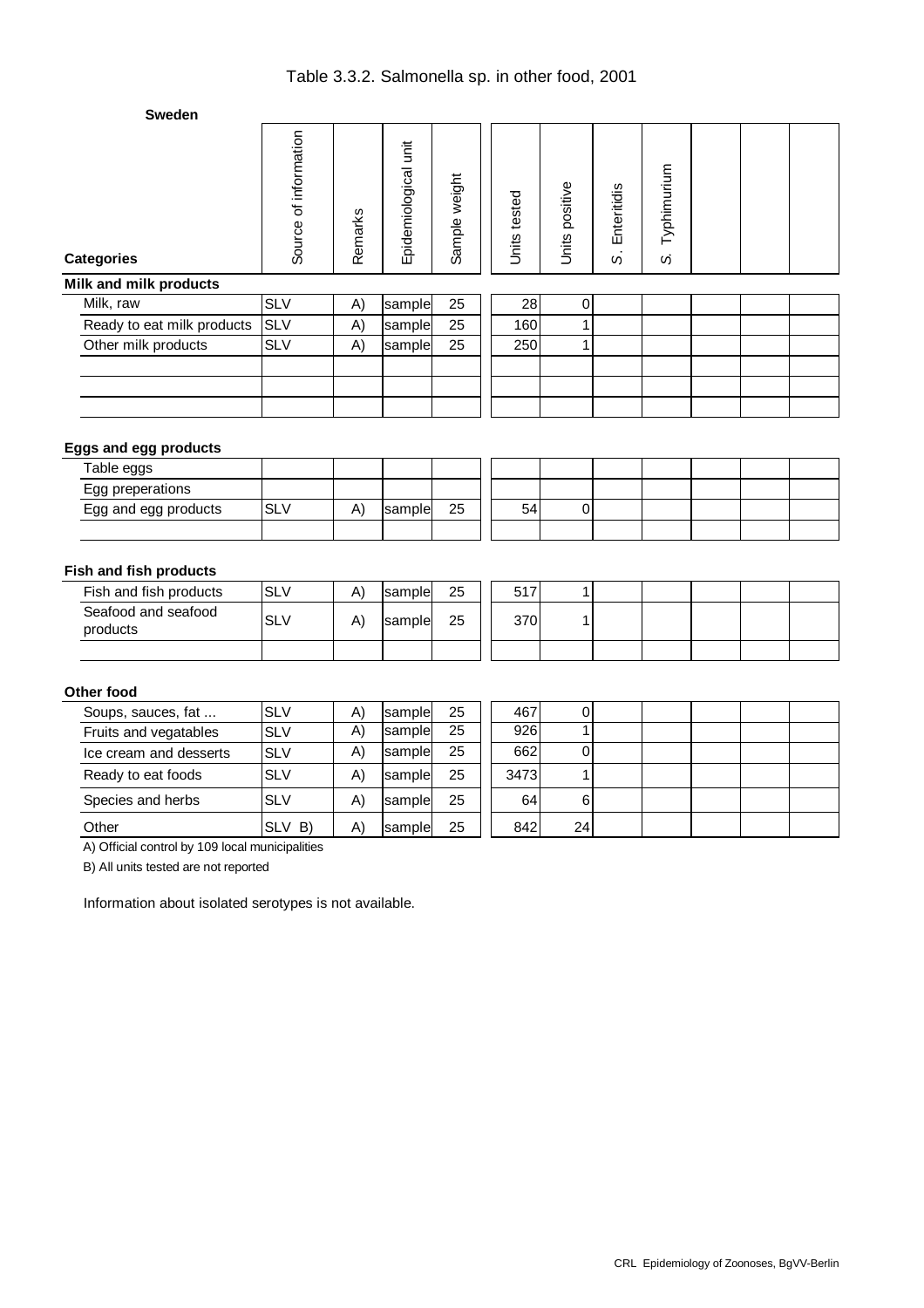| Country                           | Type of consignment               | Salmonella serotypes  |
|-----------------------------------|-----------------------------------|-----------------------|
| France (via the Netherlands)      | Duckbreast                        | S. Hadar              |
| Brazil (via the Netherlands)      | Chicken fillet                    | S. Enteritidis        |
| Denmark                           | Pork tenderloin                   | S. Typhimurium        |
| Thailand via Denmark              | Frozen chickenbreast              | S. Schwarzengrund     |
| Denmark                           | Frozen beeftrimmings              | $S$ . Dublin          |
| Denmark                           | Pork tenderloin                   | S. Derby              |
| Denmark                           | Pork tenderloin                   | S. subspecies 1       |
| The Netherlands                   | n.a.                              | unknown specie        |
| France (via Denmark)              | Duckbreast                        | unknown specie        |
| France                            | Turkey breast                     | S. Kottbus            |
| Germany                           | Frozeb beeftrimmings              | S. Typhimurium DT 104 |
| Spain                             | Beefmeat for Kebab                | S. Altona             |
| Denmark                           | Pork tenderloin                   | S. subspec 1          |
| Germany                           | Pork meat                         | S. Typhimurium        |
| The Netherlands                   | Frozen marinated<br>chickenfillet | S. Enteritidis DT 4   |
| Thailand (via the<br>Netherlands) | Frozen chickenfillet              | S. Enteritidis DT 4   |
| Denmark                           | Pork tenderloin                   | S. Typhimurium        |
| Denmark                           | Ham                               | $S.$ typhimurium      |
| France (via Denmark)              | Duckbreast                        | $S.$ Hadar $(2)$      |
|                                   |                                   | $S.$ Anatum $(3)$     |
|                                   |                                   | S. Saintpaul          |
| France (via Denmark)              | Duck breast                       | unknown specie        |
| France                            | Quail filled with gooseliver      | unknown specie        |
| Italy                             | Frozen pork tenderloin            | S. Bovismorbificans   |
| Germany                           | Frozen pork meat (head) in        | $S$ . London $(2)$    |
|                                   | blocks                            | S. Typhimurium (1)    |
| The Netherlands                   | Frozen chickenfillet              | S. Enteritidis DT 4   |
| Germany                           | Beef meat                         | S. Typhimurium        |
| Spain                             | Fresh frozen porkmeat             | $S.$ Rissen $(2)$     |
|                                   |                                   | S. Brandenburg        |
| Spain                             | Fresh frozen porkmeat             | S. Rissen             |
|                                   |                                   | S. Derby              |
| Denmark                           | Beef trimmings                    | S. Montevideo         |

**Table 3.3.3. Salmonella in 28 consignments from EU countries into Sweden, 2001**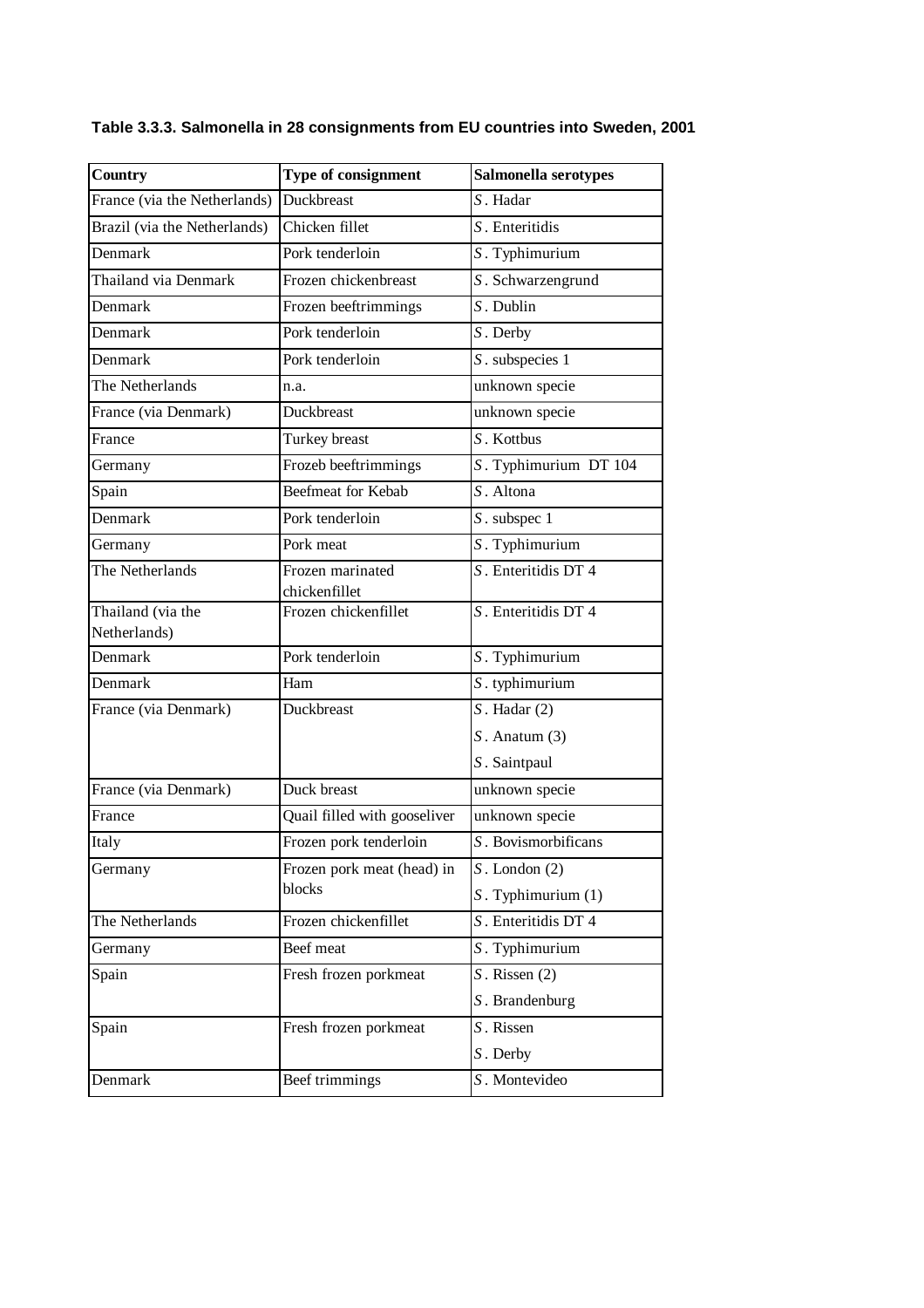| <b>Sweden</b>        | <b>Cases</b> | <b>Autochtone</b><br>Inc.<br>Inc.<br>cases |     |     | Imported<br>cases | Inc. | <b>Unknown</b><br>status |
|----------------------|--------------|--------------------------------------------|-----|-----|-------------------|------|--------------------------|
| <b>Salmonellosis</b> | 4508         | 50.6                                       | 668 | 7.5 | 3830              | 43,0 | 10                       |
| S. Enteritidis       | 2255         | 25.3                                       | 137 | 1.6 | 2118              | 2.4  |                          |
| S.Typhimurium        | 535          | 6                                          | 277 | 3.1 | 258               | 2.9  |                          |
| of these: DT 104     |              |                                            |     |     |                   |      |                          |
| other serotypes      |              |                                            |     |     |                   |      |                          |
|                      |              |                                            |     |     |                   |      |                          |
|                      |              |                                            |     |     |                   |      |                          |
|                      |              |                                            |     |     |                   |      |                          |

Table 3.4.1. Salmonellosis in man, 2001

|                   | <b>Salmonella sp.</b> S. Enteritidis S. Typhimurium |      |  |   |                                                  |         |
|-------------------|-----------------------------------------------------|------|--|---|--------------------------------------------------|---------|
| <b>Outbreaks</b>  | Outbr.                                              |      |  |   | Cases   Outbr.   Cases   Outbr.   Cases   Outbr. | Cases I |
| All outbreaks     |                                                     | 141I |  |   | 106                                              | 35      |
| General outbreaks |                                                     | 141I |  | ົ | 106                                              | 35      |
| Family outbreaks  |                                                     |      |  |   |                                                  |         |

|                    | Salmonellosis |     |     |                 | S. Enteritidis  |    | S. Typhimurium |     |                |
|--------------------|---------------|-----|-----|-----------------|-----------------|----|----------------|-----|----------------|
| Age group          | All           | М   | F   | All             | M               | F  | All            | М   | F              |
| $<$ 1 year         | 8             | 4   | 4   |                 |                 |    | 5              |     | 3              |
| 1 to 4 years       | 91            | 54  | 37  | 19              | 10              | 9  | 44             | 27  | 17             |
| 5 to 14 years      | 91            | 49  | 42  | 19              | 12              |    | 44             | 24  | 20             |
| 15 to 24 years     | 76            | 36  | 40  | 13 <sub>1</sub> | 6               |    | 30             |     | 13             |
| 25 to 44 years     | 164           | 80  | 84  | 35              | 17              | 18 | 76             | 36  | 40             |
| 45 to 64 years     | 143           | 70  | 73  | 29              | 13 <sub>1</sub> | 16 | 49             | 24  | 25             |
| 65 years and older | 95            | 42  | 53  | 21              | 11              | 10 | 29             | 15  | 14             |
| Age unknown        | 0             | 0   | 0   |                 |                 |    |                |     | $\overline{0}$ |
| All age groups     | 668           | 335 | 333 | 137             | 70              | 67 | 277            | 145 | 132            |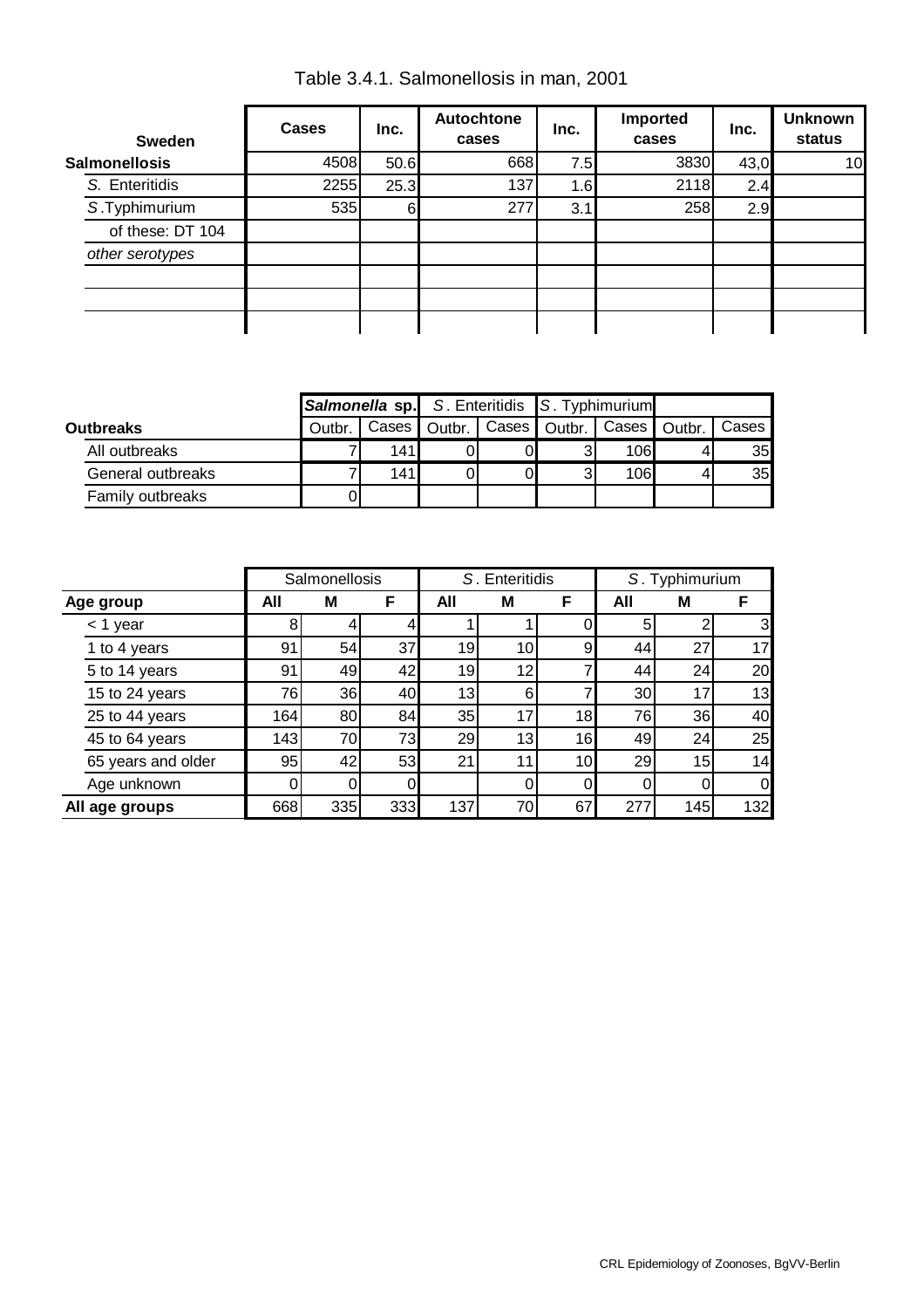# Table 3.4.2. Salmonellosis in man - seasonal distribution, 2001

#### **Sweden**

|              | Salmonella sp. | S. Enteritidis | S. Typhimurium  |
|--------------|----------------|----------------|-----------------|
| <b>Month</b> | Cases          | Cases          | Cases           |
| January      | 33             | 11             | 8               |
| February     | 29             | 5              | 9               |
| March        | 46             | 6              | 25              |
| April        | 48             | 4              | 26              |
| May          | 62             | 14             | 29              |
| June         | 53             | 10             | 29              |
| July         | 87             | 19             | 45              |
| August       | 112            | 29             | 42              |
| September    | 63             | 11             | 26              |
| October      | 66             | 17             | 26              |
| November     | 43             | 7              | 7               |
| December     | 26             | 4              | $5\overline{)}$ |
| not known    | O              | 0              | $\overline{0}$  |
| Total        | 668            | 137            | 277             |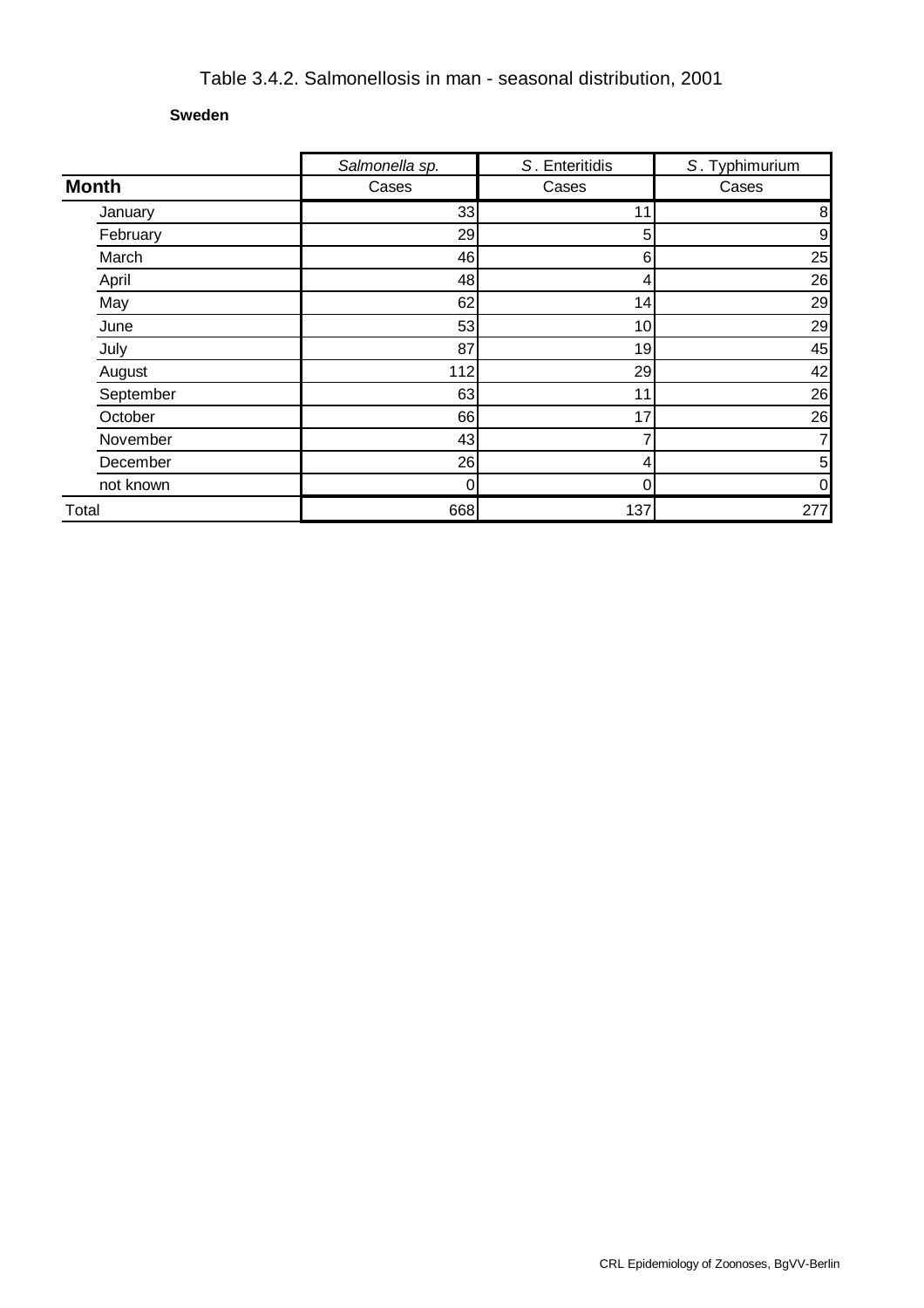| <b>Animal species</b> | Source of information | Remarks | Epidemiological unit | Animals tested | Animals positive |
|-----------------------|-----------------------|---------|----------------------|----------------|------------------|
| <b>Pigs</b>           | <b>SVA</b>            |         | animal               | $\star$        | 0                |
| <b>Solipeds</b>       | <b>SVA</b>            |         | animal               | $\star$        | 0                |
| <b>Wild boars</b>     | <b>SVA</b>            |         | animal               | $\star$        | 0                |
| <b>Foxes</b>          | <b>SVA</b>            |         | animal               | 298            | 8                |
| <b>Other Wildlife</b> |                       |         |                      |                |                  |
| Bear                  | <b>SVA</b>            |         | animal               | 9              | 0                |
| Lynx                  | <b>SVA</b>            |         | animal               | 20             |                  |
| Badger                | <b>SVA</b>            |         | animal               | 1              | $\mathbf 0$      |
|                       |                       |         |                      |                |                  |
|                       |                       |         |                      |                |                  |

\* All slaughtered animals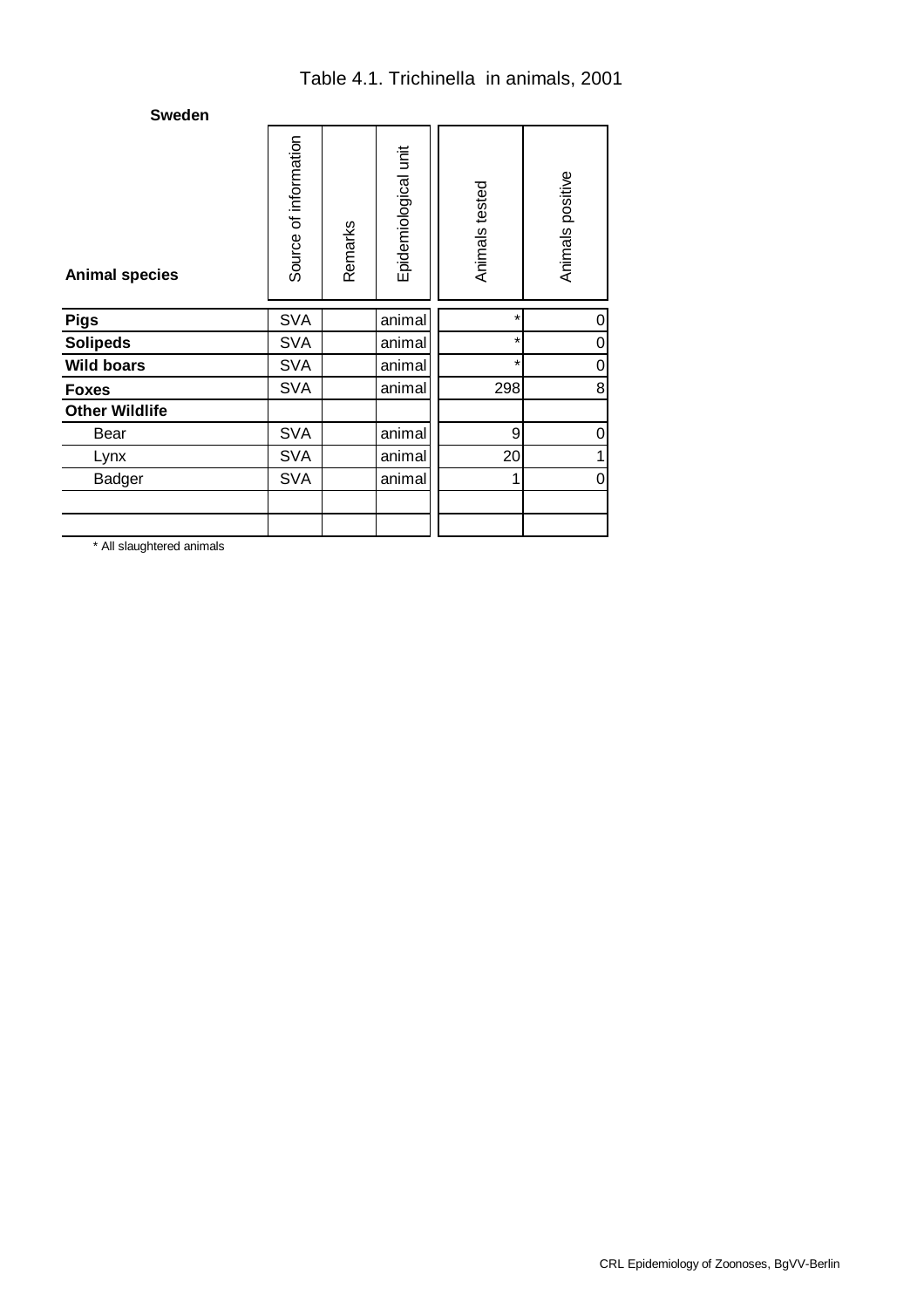Table 4.2. Trichinellosis in man, 2001

| Sweden                | <b>Cases</b> | Inc. | <b>Autochtone</b><br>cases | Inc. | <b>Imported cases</b> | Inc. |
|-----------------------|--------------|------|----------------------------|------|-----------------------|------|
| <b>Trichinellosis</b> |              |      |                            |      |                       |      |
|                       |              |      |                            |      |                       |      |
|                       |              |      |                            |      |                       |      |

|                   |                  | Trichinellosis |                  |       |
|-------------------|------------------|----------------|------------------|-------|
| <b>Outbreaks</b>  | <b>Outbreaks</b> | Cases          | <b>Outbreaks</b> | Cases |
| All outbreaks     |                  |                |                  |       |
| General outbreaks |                  |                |                  |       |
| Family outbreaks  |                  |                |                  |       |

|                    |     | Trichinellosis |   |     |   |   |     |   |                |
|--------------------|-----|----------------|---|-----|---|---|-----|---|----------------|
| Age group          | All | M              | F | All | M | F | All | M |                |
| $<$ 1 year         |     |                |   |     |   |   |     |   |                |
| 1 to 4 years       |     |                |   |     |   |   |     |   |                |
| 5 to 14 years      |     |                |   |     |   |   |     |   |                |
| 15 to 24 years     |     |                |   |     |   |   |     |   |                |
| 25 to 44 years     |     |                |   |     |   |   |     |   |                |
| 45 to 64 years     |     |                |   |     |   |   |     |   |                |
| 65 years and older |     |                |   |     |   |   |     |   |                |
| Age unknown        |     |                |   |     |   |   |     |   |                |
| All age groups     |     |                | 0 | 0   |   |   |     |   | $\overline{0}$ |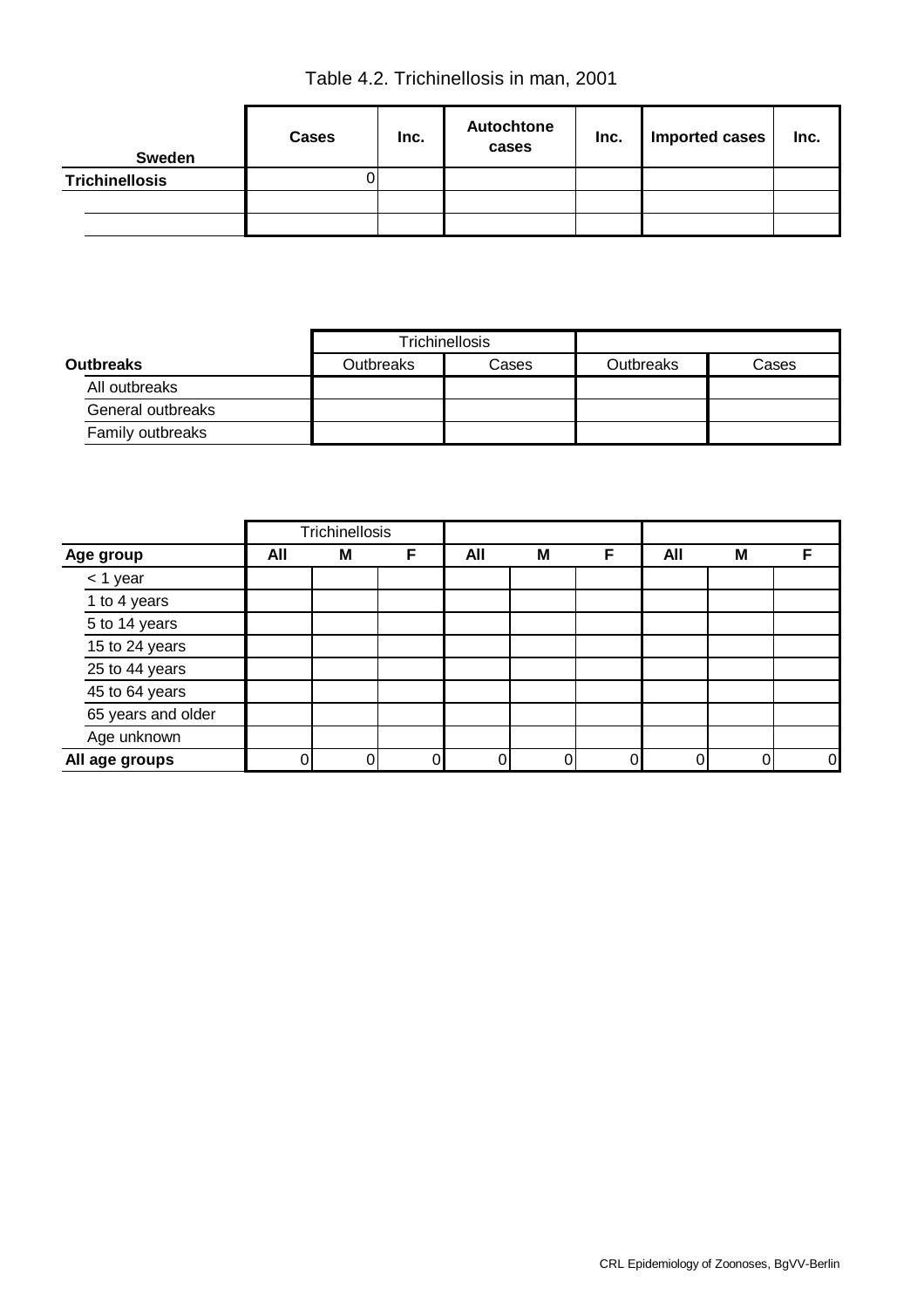| <b>Sweden</b>         |                       |         |                |                  |  |
|-----------------------|-----------------------|---------|----------------|------------------|--|
| <b>Animal species</b> | Source of information | Remarks | Animals tested | Animals positive |  |
| <b>Cattle</b>         | <b>SVA</b>            |         | 0              |                  |  |
| <b>Sheep</b>          | <b>SVA</b>            |         | 0              |                  |  |
| <b>Goats</b>          | <b>SVA</b>            |         | 0              |                  |  |
| <b>Pigs</b>           | <b>SVA</b>            |         | 0              |                  |  |
| <b>Solipeds</b>       | <b>SVA</b>            |         | 0              |                  |  |
| Wildlife, all         |                       |         |                |                  |  |
| <b>Bats</b>           | SVA, SJV              |         | 40             | 0                |  |
| Foxes                 | SVA, SJV              |         | 1              | 0                |  |
| Other wildlife        | SVA, SJV              |         | 1              | 0                |  |
| <b>Dogs</b>           | SVA, SJV              |         | $\overline{7}$ | 0                |  |
| Cats                  | SVA, SJV              |         | $\overline{2}$ | 0                |  |
| Other pets            | <b>SVA</b>            |         |                |                  |  |
| <b>Others</b>         | <b>SVA</b>            |         |                |                  |  |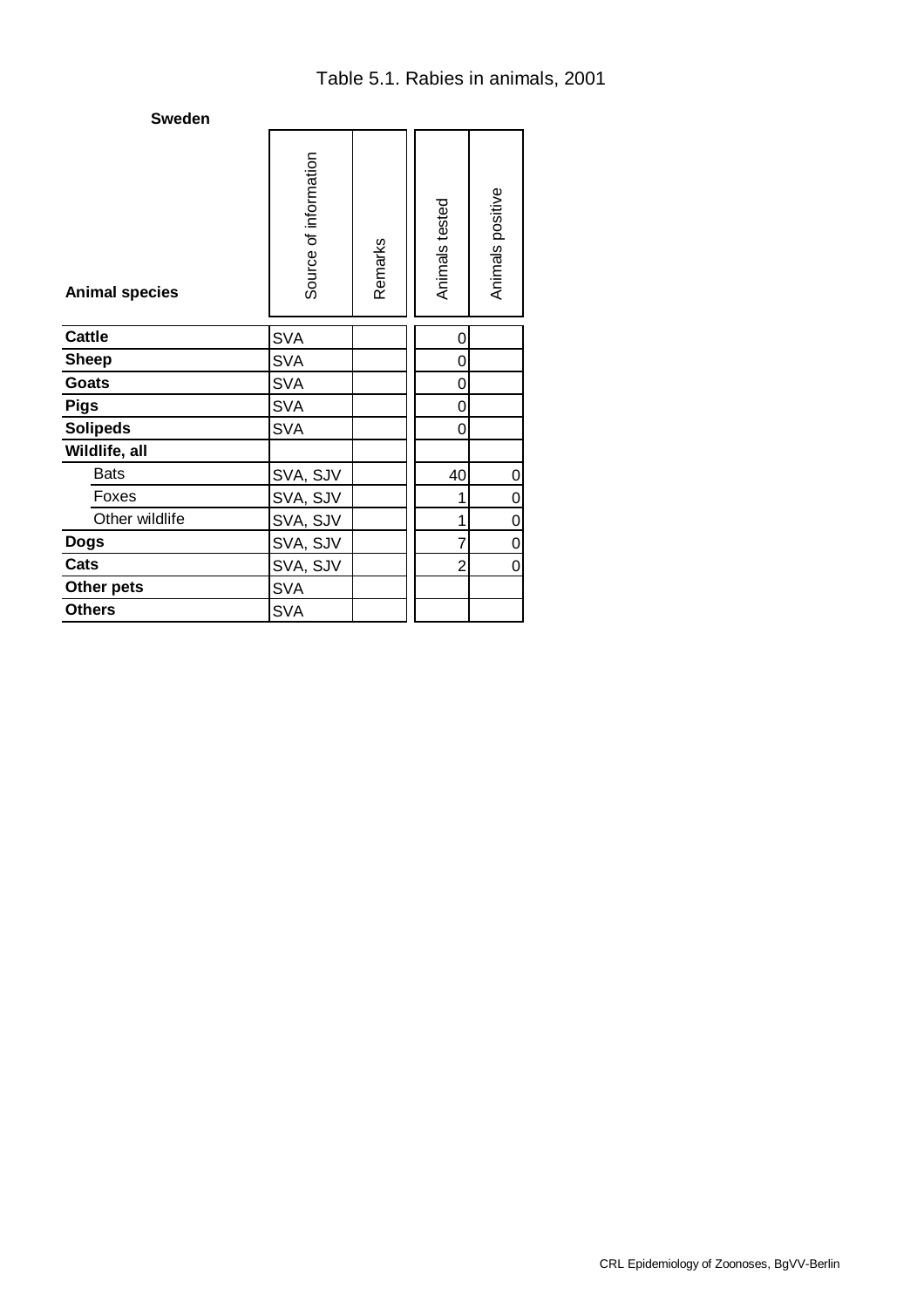## Table 6.1. Thermophilic Campylobacter sp. in animals, 2001

**Sweden**

| <b>Animal species</b>             | Source of information | Remarks                  | Epidemiological unit | Units tested | Sp.<br>Campylobacter<br>Thermophilic | C. jejuni | C. coli | C. lari | C. upsaliensis |
|-----------------------------------|-----------------------|--------------------------|----------------------|--------------|--------------------------------------|-----------|---------|---------|----------------|
| <b>Cattle</b>                     |                       |                          |                      |              |                                      |           |         |         |                |
| Dairy cows                        |                       |                          |                      |              |                                      |           |         |         |                |
| Others                            |                       |                          |                      |              |                                      |           |         |         |                |
| <b>Sheep</b>                      |                       |                          |                      |              |                                      |           |         |         |                |
| <b>Goats</b>                      |                       |                          |                      |              |                                      |           |         |         |                |
| <b>Pigs</b>                       |                       |                          |                      |              |                                      |           |         |         |                |
| <b>Solipeds</b>                   |                       |                          |                      |              |                                      |           |         |         |                |
| Poultry, total                    |                       |                          |                      |              |                                      |           |         |         |                |
| Broilers - farm level             |                       |                          |                      |              |                                      |           |         |         |                |
| Broilers - slaughterhouse SVA, A) |                       | $\left  B \right\rangle$ | flock                | 4220         | 682                                  |           |         |         |                |
| Other poultry                     |                       |                          |                      |              |                                      |           |         |         |                |
| <b>Dogs</b>                       |                       |                          |                      |              |                                      |           |         |         |                |
| Cats                              |                       |                          |                      |              |                                      |           |         |         |                |
| Wildlife                          |                       |                          |                      |              |                                      |           |         |         |                |
| <b>Others</b>                     |                       |                          |                      |              |                                      |           |         |         |                |
|                                   |                       |                          |                      |              |                                      |           |         |         |                |
|                                   |                       |                          |                      |              |                                      |           |         |         |                |
|                                   |                       |                          |                      |              |                                      |           |         |         |                |
|                                   |                       |                          |                      |              |                                      |           |         |         |                |
|                                   |                       |                          |                      |              |                                      |           |         |         |                |

A) Swedish Poultry Meat Association

B) Due to change in sampling strategy, 2080 flocks were tested in the first 6 months and of those we 193 flocks positive, whereas, 489 flocks out of 2140 tested positive during the last 6 months. See text for more information.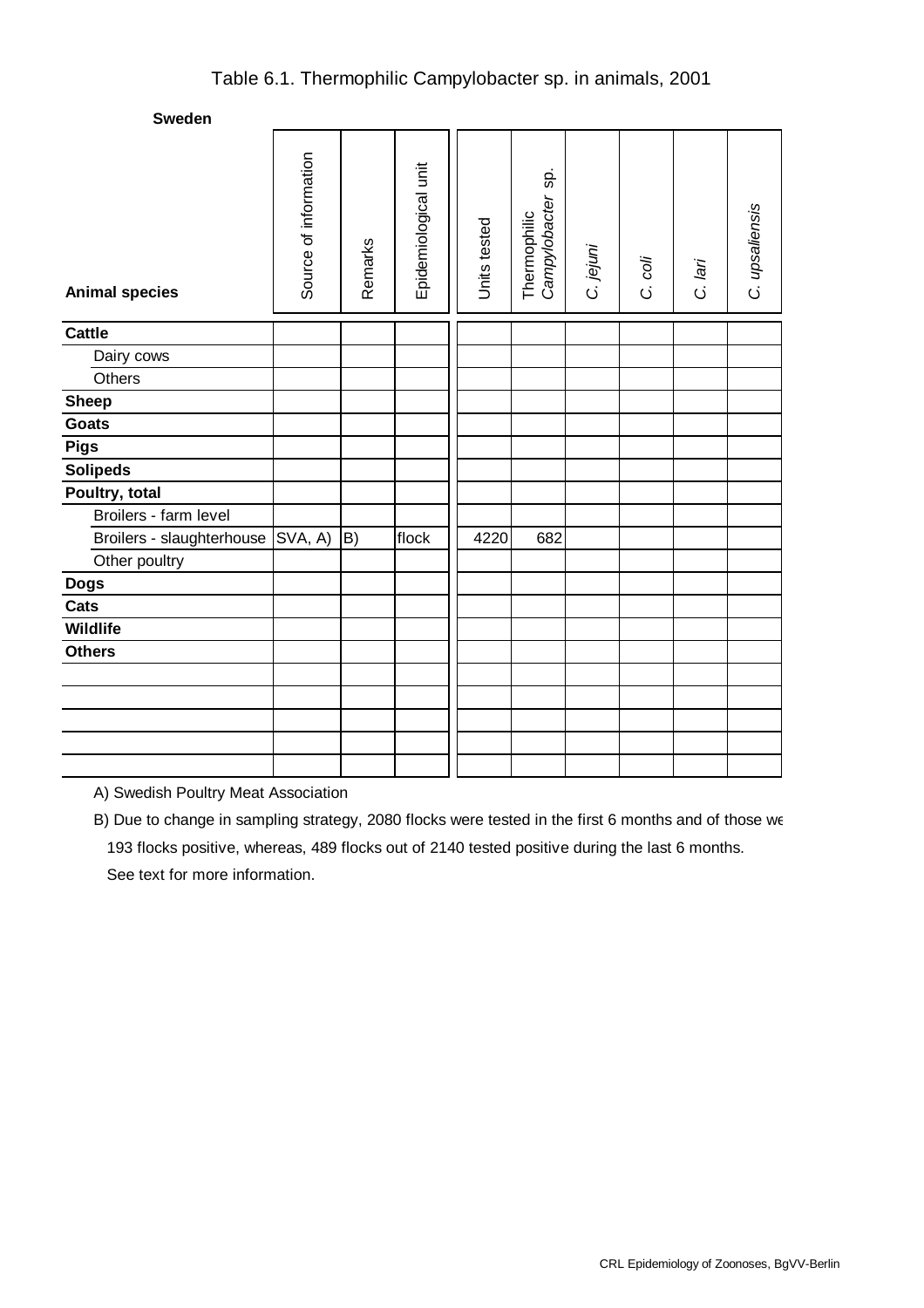# Table 6.2. Thermophilic Campylobacter sp. in food, 2001

**Sweden**

| oweuen                        |                       |         |                      |               |                         |                                      |           |         |         |                |
|-------------------------------|-----------------------|---------|----------------------|---------------|-------------------------|--------------------------------------|-----------|---------|---------|----------------|
| <b>Categories</b>             | Source of information | Remarks | Epidemiological unit | Sample weight | Units tested            | Sp.<br>Campylobacter<br>Thermophilic | C. jejuni | C. coli | C. lari | C. upsaliensis |
|                               |                       |         |                      |               |                         |                                      |           |         |         |                |
| Raw meat                      |                       |         |                      |               |                         |                                      |           |         |         |                |
| Beef and veal - Raw meat      |                       |         |                      |               |                         |                                      |           |         |         |                |
| at slaughterhouse             |                       |         |                      |               |                         |                                      |           |         |         |                |
| at processing plant           |                       |         |                      |               |                         |                                      |           |         |         |                |
| at retail level               | <b>SLV</b>            | A)      | sample               |               | 14                      | 0                                    |           |         |         |                |
| Pork - Raw meat               |                       |         |                      |               |                         |                                      |           |         |         |                |
| at slaughterhouse             |                       |         |                      |               |                         |                                      |           |         |         |                |
| at processing plant           |                       |         |                      |               |                         |                                      |           |         |         |                |
| at retail level               |                       |         |                      |               |                         |                                      |           |         |         |                |
| Poultry - Raw meat            |                       |         |                      |               |                         |                                      |           |         |         |                |
| at slaughterhouse             |                       |         |                      |               |                         |                                      |           |         |         |                |
| at processing plant           |                       |         |                      |               |                         |                                      |           |         |         |                |
| at retail level               | <b>SLV</b>            | A)      | sample               |               | 79                      | $\boldsymbol{9}$                     |           |         |         |                |
| Other - Raw meat              |                       |         |                      |               |                         |                                      |           |         |         |                |
| at slaughterhouse             |                       |         |                      |               |                         |                                      |           |         |         |                |
| at processing plant           |                       |         |                      |               |                         |                                      |           |         |         |                |
| at retail level               | <b>SLV</b>            | A)      | sample               |               | 1                       | $\mathbf 0$                          |           |         |         |                |
| <b>Meat products</b>          |                       |         |                      |               |                         |                                      |           |         |         |                |
| Beef and veal - meat products |                       |         |                      |               |                         |                                      |           |         |         |                |
| at slaughterhouse             |                       |         |                      |               |                         |                                      |           |         |         |                |
| at processing plant           |                       |         |                      |               |                         |                                      |           |         |         |                |
| at retail level               | <b>SLV</b>            | A)      | sample               |               | 17                      | $\mathbf 0$                          |           |         |         |                |
| Pork - meat products          |                       |         |                      |               |                         |                                      |           |         |         |                |
| at slaughterhouse             |                       |         |                      |               |                         |                                      |           |         |         |                |
| at processing plant           |                       |         |                      |               |                         |                                      |           |         |         |                |
| at retail level               |                       |         |                      |               |                         |                                      |           |         |         |                |
| Poultry - meat products       |                       |         |                      |               |                         |                                      |           |         |         |                |
| at slaughterhouse             |                       |         |                      |               |                         |                                      |           |         |         |                |
| at processing plant           |                       |         |                      |               |                         |                                      |           |         |         |                |
| at retail level               | <b>SLV</b>            | A)      | sample               |               | 35                      | 6                                    |           |         |         |                |
| Other - meat products         |                       |         |                      |               |                         |                                      |           |         |         |                |
| at slaughterhouse             |                       |         |                      |               |                         |                                      |           |         |         |                |
| at processing plant           |                       |         |                      |               |                         |                                      |           |         |         |                |
| at retail level               | <b>SLV</b>            | A)      | sample               |               | $\overline{c}$          | $\mathbf 0$                          |           |         |         |                |
| Other food                    |                       |         |                      |               |                         |                                      |           |         |         |                |
| Milk, raw                     |                       |         |                      |               |                         |                                      |           |         |         |                |
| Ready to eat milk products    | <b>SLV</b>            | A)      | sample               |               | $\overline{\mathbf{c}}$ | $\pmb{0}$                            |           |         |         |                |
| <b>Fish and seafood</b>       | <b>SLV</b>            | A)      | sample               |               | 4                       | $\mathbf 0$                          |           |         |         |                |
| Ready to eat foods            | <b>SLV</b>            | A)      | sample               |               | 65                      | $\pmb{0}$                            |           |         |         |                |
| <b>Others</b>                 | <b>SLV</b>            | A)      | sample               |               | $\overline{15}$         | $\overline{0}$                       |           |         |         |                |

A) Official control by 109 local municipalities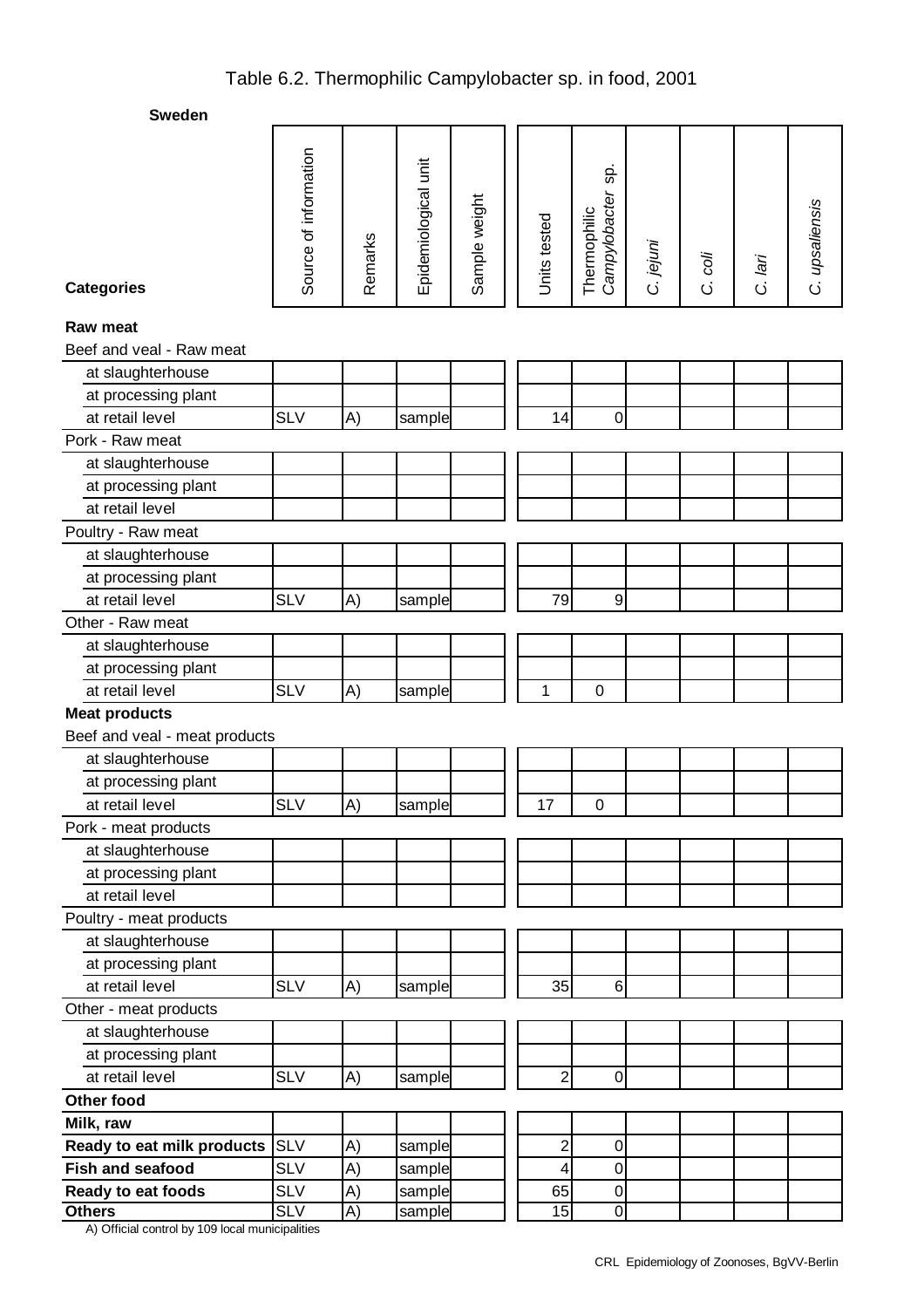| <b>Sweden</b>      | Cases | Inc. | Autochtone<br>cases | Inc. | Imported cases | Inc. | <b>Unknown</b><br>status |
|--------------------|-------|------|---------------------|------|----------------|------|--------------------------|
| Campylobacteriosis | 7845  | 88.1 | 2832                | 31.8 | 4884           | 54.8 | 129                      |
| C. jejuni          | n.a.  |      | n.a.                |      |                |      | n.a.                     |
| C. coli            | n.a.  |      | n.a.                |      |                |      | n.a.                     |
| C. upsaliensis     | n.a.  |      | n.a.                |      |                |      | n.a.                     |

|                   | Campylobacter sp. |       | C. jejuni |       | C. coli |       | C. upsaliensis |       |
|-------------------|-------------------|-------|-----------|-------|---------|-------|----------------|-------|
| <b>Outbreaks</b>  | Outbr.            | Cases | Outbr.    | Cases | Outbr.  | Cases | Outbr.         | Cases |
| All outbreaks     |                   |       |           |       |         |       |                |       |
| General outbreaks |                   |       |           |       |         |       |                |       |
| Family outbreaks  |                   |       |           |       |         |       |                |       |

|                    |      | Campylobacter sp. |      | C. jejuni |   |   |     | C. coli |                |
|--------------------|------|-------------------|------|-----------|---|---|-----|---------|----------------|
| Age group          | All  | М                 | F    | All       | M | F | All | М       | F              |
| $<$ 1 year         |      |                   | 0    |           |   |   |     |         |                |
| 1 to 4 years       | 199  | 105               | 93   |           |   |   |     |         |                |
| 5 to 14 years      | 161  | 89                | 72   |           |   |   |     |         |                |
| 15 to 24 years     | 318  | 187               | 130  |           |   |   |     |         |                |
| 25 to 44 years     | 1053 | 573               | 479  |           |   |   |     |         |                |
| 45 to 64 years     | 740  | 424               | 316  |           |   |   |     |         |                |
| 65 years and older | 356  | 189               | 167  |           |   |   |     |         |                |
| Age unknown        |      | 2                 | 2    |           |   |   |     |         |                |
| All age groups     | 2832 | 1570              | 1259 | 0         | 0 |   |     | 0       | $\overline{0}$ |

3 persons with unknown sex

|              | Campylobacter | C.jejuni | C.coli | C.upsaliensis |
|--------------|---------------|----------|--------|---------------|
| <b>Month</b> | Cases         | Cases    | Cases  | Cases         |
| January      | 111           |          |        |               |
| February     | 108           |          |        |               |
| March        | 105           |          |        |               |
| April        | 91            |          |        |               |
| May          | 179           |          |        |               |
| June         | 257           |          |        |               |
| July         | 641           |          |        |               |
| August       | 585           |          |        |               |
| September    | 277           |          |        |               |
| October      | 233           |          |        |               |
| November     | 167           |          |        |               |
| December     | 78            |          |        |               |
| not known    |               |          |        |               |
| Total        | 2832          | 0        | 0      | $\mathbf 0$   |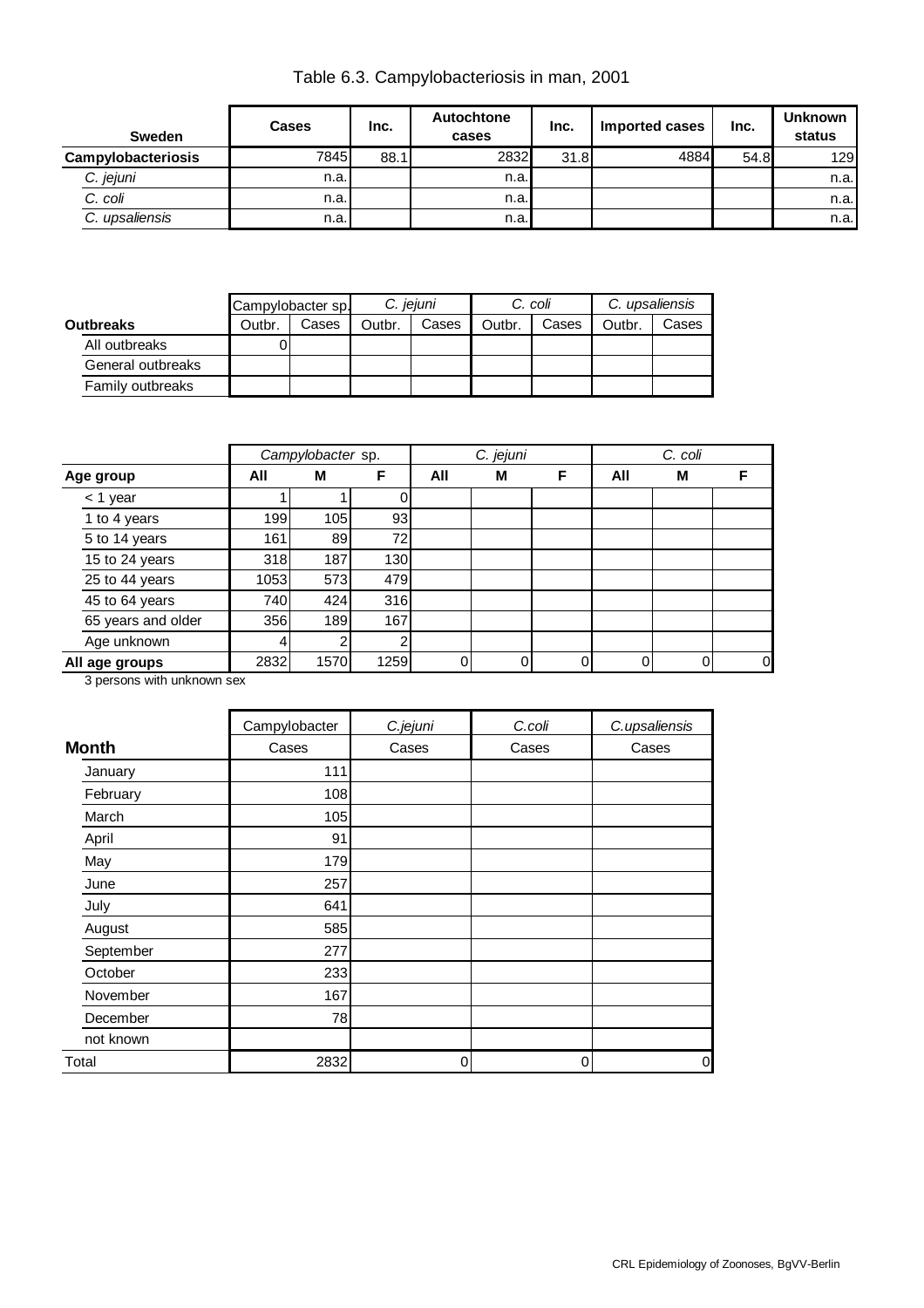# Table 7.1. Listeria monocytogenes in food, 2001

**Sweden**

| Listeria monocytogenes | Units tested | Definition used | Sample weight | Epidemiological unit | Remarks | Source of information |  |
|------------------------|--------------|-----------------|---------------|----------------------|---------|-----------------------|--|
|------------------------|--------------|-----------------|---------------|----------------------|---------|-----------------------|--|

**Categories** 

#### **Ready to eat meat and meat products**

| Beef and veal |                 | A`        | sample | 447 |  |  |
|---------------|-----------------|-----------|--------|-----|--|--|
| Pork          |                 |           |        |     |  |  |
| Poultry       | <b>SL</b>       | A,        | sample | 89  |  |  |
| Other         | SL <sub>\</sub> | $\Lambda$ | sample | 19  |  |  |

#### **Other ready to eat food products**

| Milk products     |            |                   |         |     |  |  |
|-------------------|------------|-------------------|---------|-----|--|--|
| Milk, raw         | <b>SLV</b> | $\vert A \rangle$ | Isample | 33  |  |  |
| Cheese            | SLV        | A)                | sample  | 581 |  |  |
| Ready to eat food | <b>SLV</b> | $ A\rangle$       | Isample | 481 |  |  |

#### **Other raw products**

| Fish                  | <b>SLV</b> | $\mathsf{A}$ | sample | 54  | 5  |  |
|-----------------------|------------|--------------|--------|-----|----|--|
| Fish products         | <b>SLV</b> | A)           | sample | 356 | 19 |  |
| Seafood               | <b>SLV</b> | A)           | sample | 14  |    |  |
| Seafood products      | <b>SLV</b> | A)           | sample | 99  | 4  |  |
|                       |            |              |        |     |    |  |
| Fruits and vegetables | <b>SLV</b> | $\mathsf{A}$ | sample | 82  |    |  |
| <b>Others</b>         | <b>SLV</b> | A)           | sample | 81  | 32 |  |

A) Official control reported by 109 local municipalities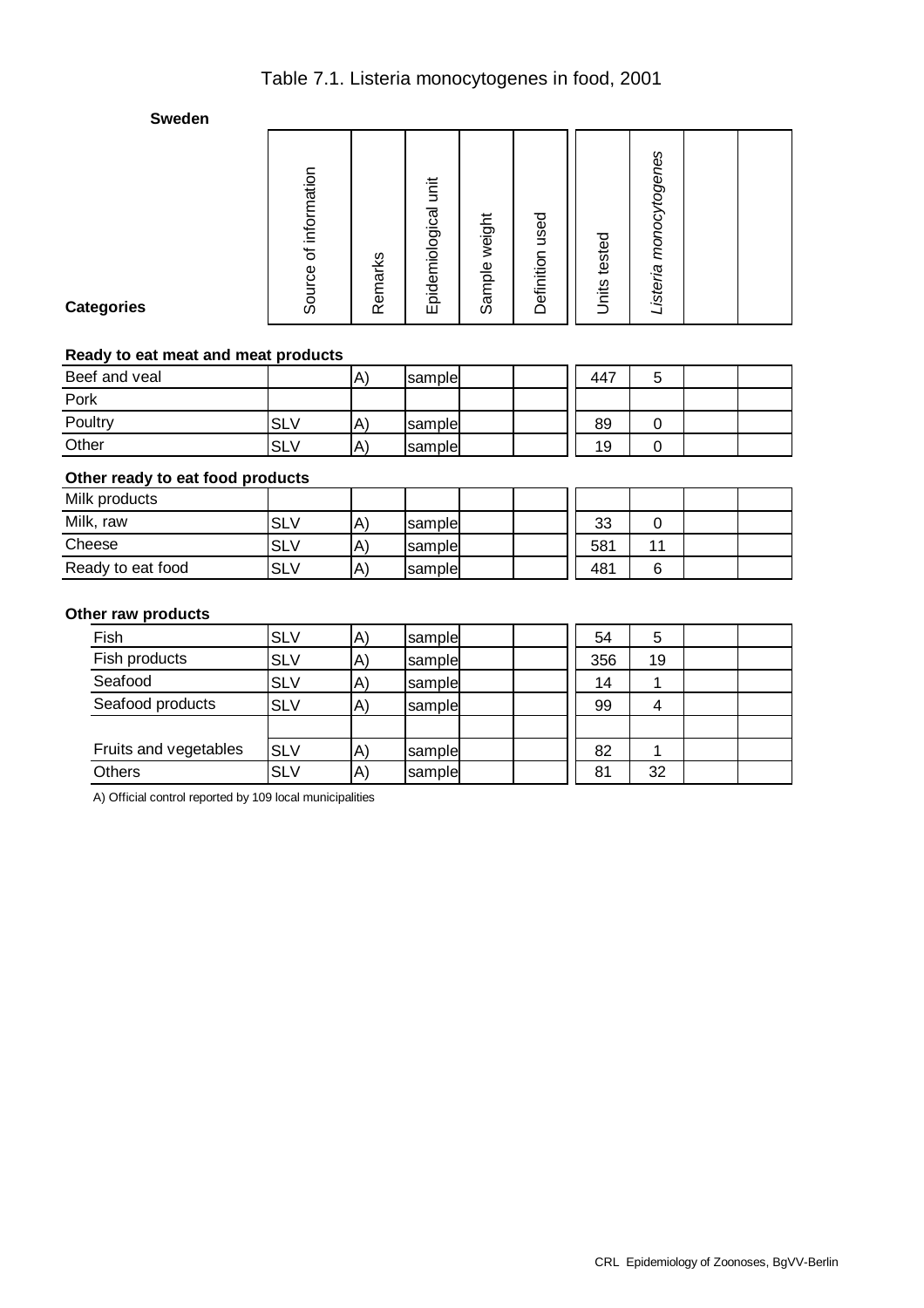Table 7.2. Listeriosis in man, 2001

| <b>Sweden</b>      | <b>Cases</b> | Inc. |
|--------------------|--------------|------|
| <b>Listeriosis</b> | 67           | 0.8  |
| Congenital cases   | 5            |      |
| Deaths             |              |      |
|                    |              |      |
|                    |              |      |
|                    |              |      |
|                    |              |      |
|                    |              |      |

|                   | L. monocytogenes |       |        |       |
|-------------------|------------------|-------|--------|-------|
| <b>Outbreaks</b>  | Outbr.           | Cases | Outbr. | Cases |
| All outbreaks     |                  |       |        |       |
| General outbreaks |                  |       |        |       |
| Family outbreaks  |                  |       |        |       |

|                    |     | Listeriosis |    |      | L. monocytogenes |   |  |
|--------------------|-----|-------------|----|------|------------------|---|--|
| Age group          | All | М           | F  | All  | М                | F |  |
| $<$ 1 year         |     | 3           |    | ln.a |                  |   |  |
| 1 to 4 years       |     |             |    |      |                  |   |  |
| 5 to 14 years      |     |             |    |      |                  |   |  |
| 15 to 24 years     |     |             |    |      |                  |   |  |
| 25 to 44 years     |     | າ           | 5  |      |                  |   |  |
| 45 to 64 years     | 15  | 11          |    |      |                  |   |  |
| 65 years and older | 39  | 24          | 15 |      |                  |   |  |
| Age unknown        |     |             |    |      |                  |   |  |
| All age groups     | 67  | 40          | 26 |      |                  | 0 |  |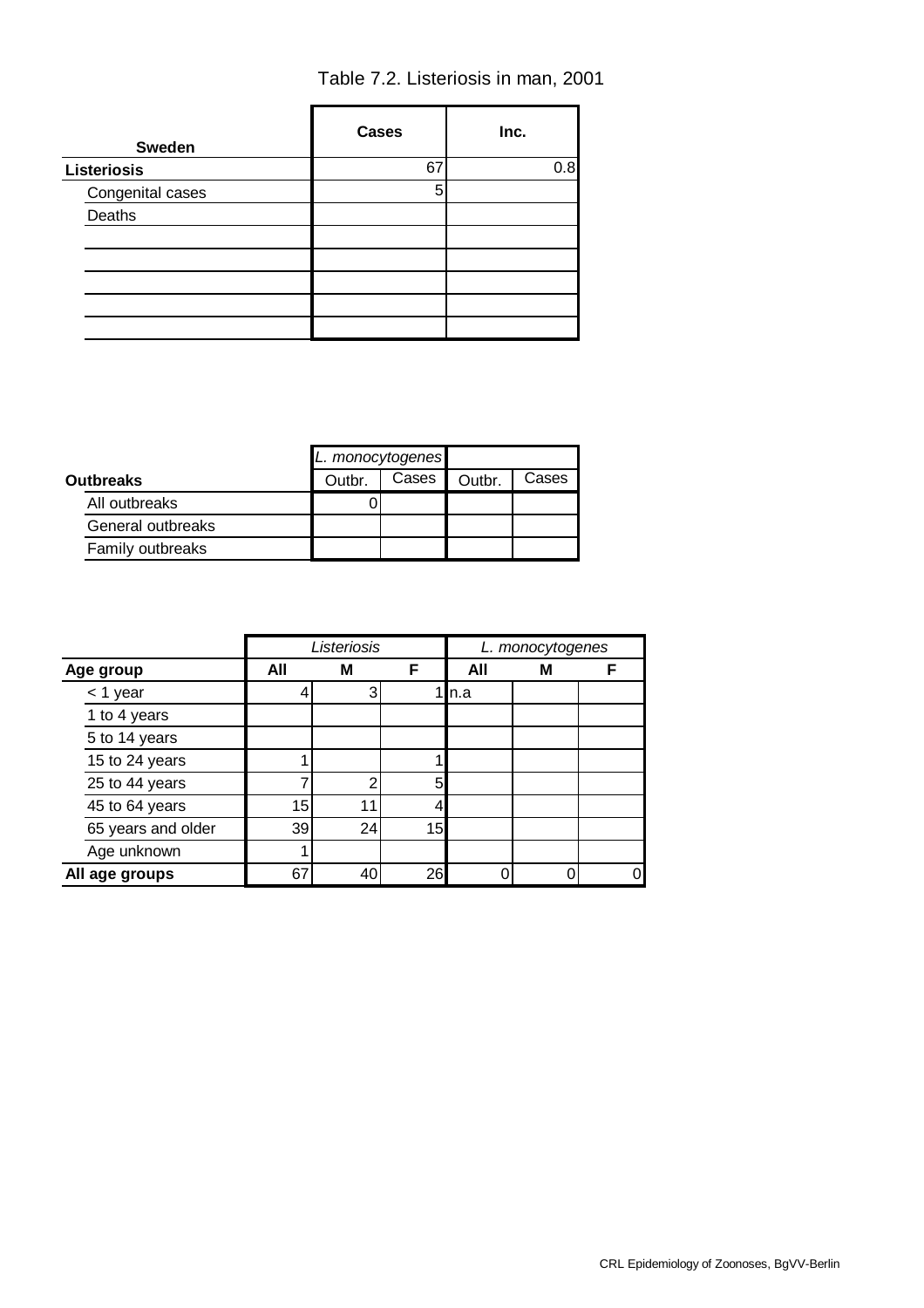Table 8.3. Yersiniosis in man, 2001

| <b>Sweden</b>         | <b>Cases</b> | Inc. | Autochtone<br>cases | Inc. | Imported cases | Inc. | Unknown<br>status |
|-----------------------|--------------|------|---------------------|------|----------------|------|-------------------|
| <b>Yersiniosis</b>    | 519          | 5.8  | 389I                | 4.4I | 103            | 1.21 | 27                |
| Y. enterocolitica     | n.a.         |      |                     |      |                |      |                   |
| Y. enterocolitica O:3 | n.a.         |      |                     |      |                |      |                   |
| Y. enterocolitica O:9 | n.a.         |      |                     |      |                |      |                   |

|                   |        | Yersiniosis |        | Y.enterocolitica |        |       |        |       |
|-------------------|--------|-------------|--------|------------------|--------|-------|--------|-------|
| <b>Outbreaks</b>  | Outbr. | Cases       | Outbr. | Cases I          | Outbr. | Cases | Outbr. | Cases |
| All outbreaks     |        |             |        |                  |        |       |        |       |
| General outbreaks |        |             |        |                  |        |       |        |       |
| Family outbreaks  |        |             |        |                  |        |       |        |       |

|                    |     | Yersiniosis |     |          | Y. enterocolitica |          |     |   |                |
|--------------------|-----|-------------|-----|----------|-------------------|----------|-----|---|----------------|
| Age group          | All | M           | F   | All      | M                 | F        | All | M | F              |
| < 1 year           |     |             |     | $0$ n.a. |                   |          |     |   |                |
| 1 to 4 years       | 121 | 54          | 67  |          |                   |          |     |   |                |
| 5 to 14 years      | 53  | 31          | 22  |          |                   |          |     |   |                |
| 15 to 24 years     | 26  | 13          | 13  |          |                   |          |     |   |                |
| 25 to 44 years     | 90  | 55          | 35  |          |                   |          |     |   |                |
| 45 to 64 years     | 61  | 32          | 29  |          |                   |          |     |   |                |
| 65 years and older | 36  | 17          | 19  |          |                   |          |     |   |                |
| Age unknown        |     |             |     |          |                   |          |     |   |                |
| All age groups     | 389 | 204         | 185 |          |                   | $\Omega$ |     |   | $\overline{0}$ |

|              | Yersiniosis | Y. enterocolitica |
|--------------|-------------|-------------------|
| <b>Month</b> | Cases       | Cases             |
| January      | 33          | n.a.              |
| February     | 17          | n.a.              |
| March        | 8           | n.a.              |
| April        | 17          | n.a.              |
| May          | 32          | n.a.              |
| June         | 34          | n.a.              |
| July         | 56          | n.a.              |
| August       | 51          | n.a.              |
| September    | 43          | n.a.              |
| October      | 40          | n.a.              |
| November     | 29          | n.a.              |
| December     | 29          | n.a.              |
| not known    |             | n.a.              |
| Total        | 389         |                   |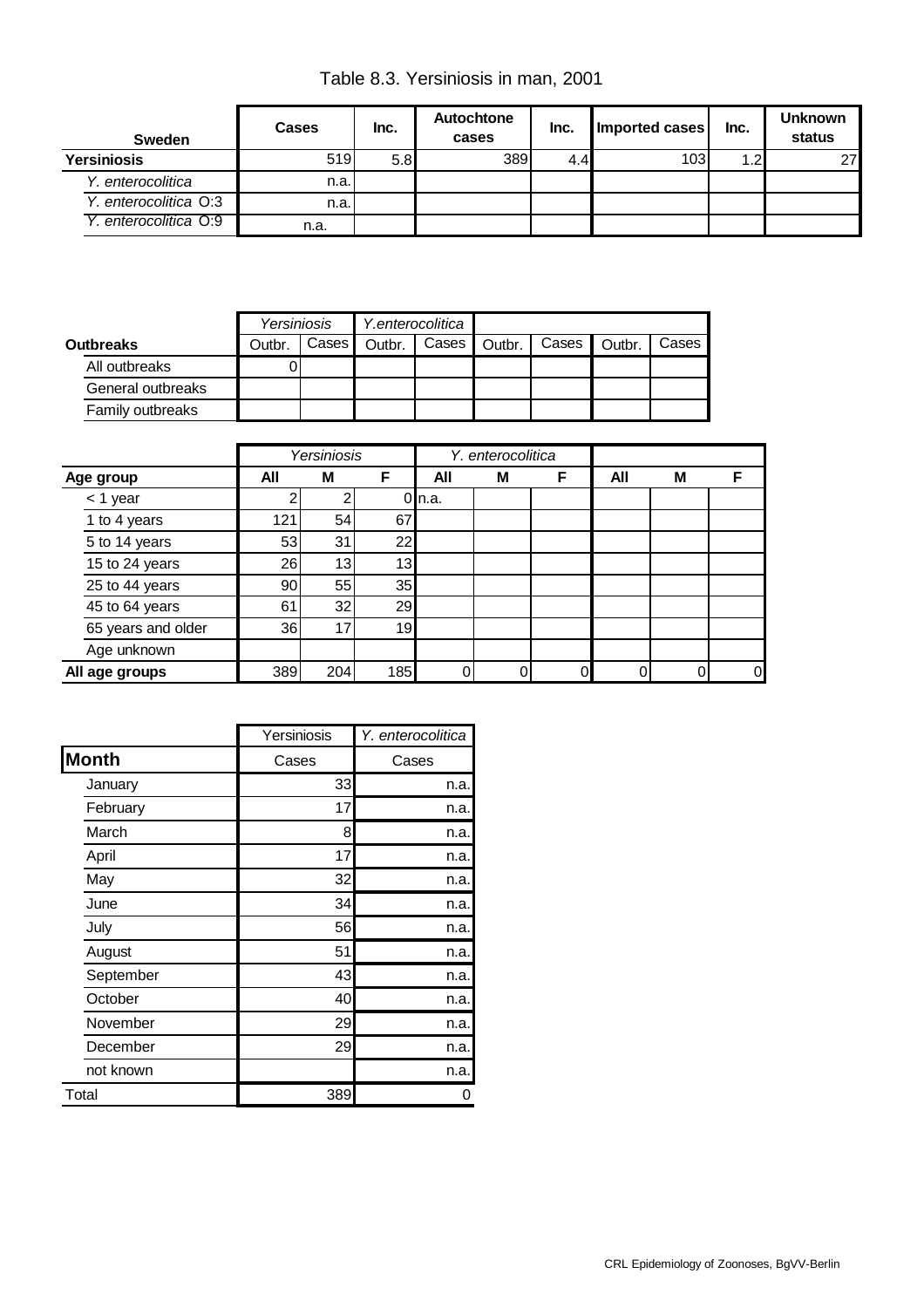| <b>Animal species</b> | Source of information | Remarks | Epidemiological unit | Units tested   | Echinococcus detected | E. multilocularis | granulosus<br>Щj |
|-----------------------|-----------------------|---------|----------------------|----------------|-----------------------|-------------------|------------------|
| <b>Cattle</b>         | SJV                   |         |                      | A)             |                       |                   |                  |
| <b>Sheep</b>          | SJV                   |         |                      | A)             |                       |                   |                  |
| Goats                 | SJV                   |         |                      | A)             |                       |                   |                  |
| <b>Pigs</b>           | SJV                   |         |                      | A)             |                       |                   |                  |
| <b>Solipeds</b>       | SJV                   |         |                      | A)             |                       |                   |                  |
| <b>Dogs</b>           | SVA, SJV              |         | animal               | 0              |                       |                   |                  |
| Cats                  | SVA, SJV              |         | animal               | $\overline{0}$ |                       |                   |                  |
| <b>Foxes</b>          | SVA, SJV              |         | animal               | 300            | 0                     | 0                 | $\mathbf 0$      |
| Wildlife, other       | SVA, SJV              |         | animal               | 0              |                       |                   |                  |
|                       |                       |         |                      |                |                       |                   |                  |
|                       |                       |         |                      |                |                       |                   |                  |
|                       |                       |         |                      |                |                       |                   |                  |
|                       |                       |         |                      |                |                       |                   |                  |
|                       |                       |         |                      |                |                       |                   |                  |

A) inspection at slaughter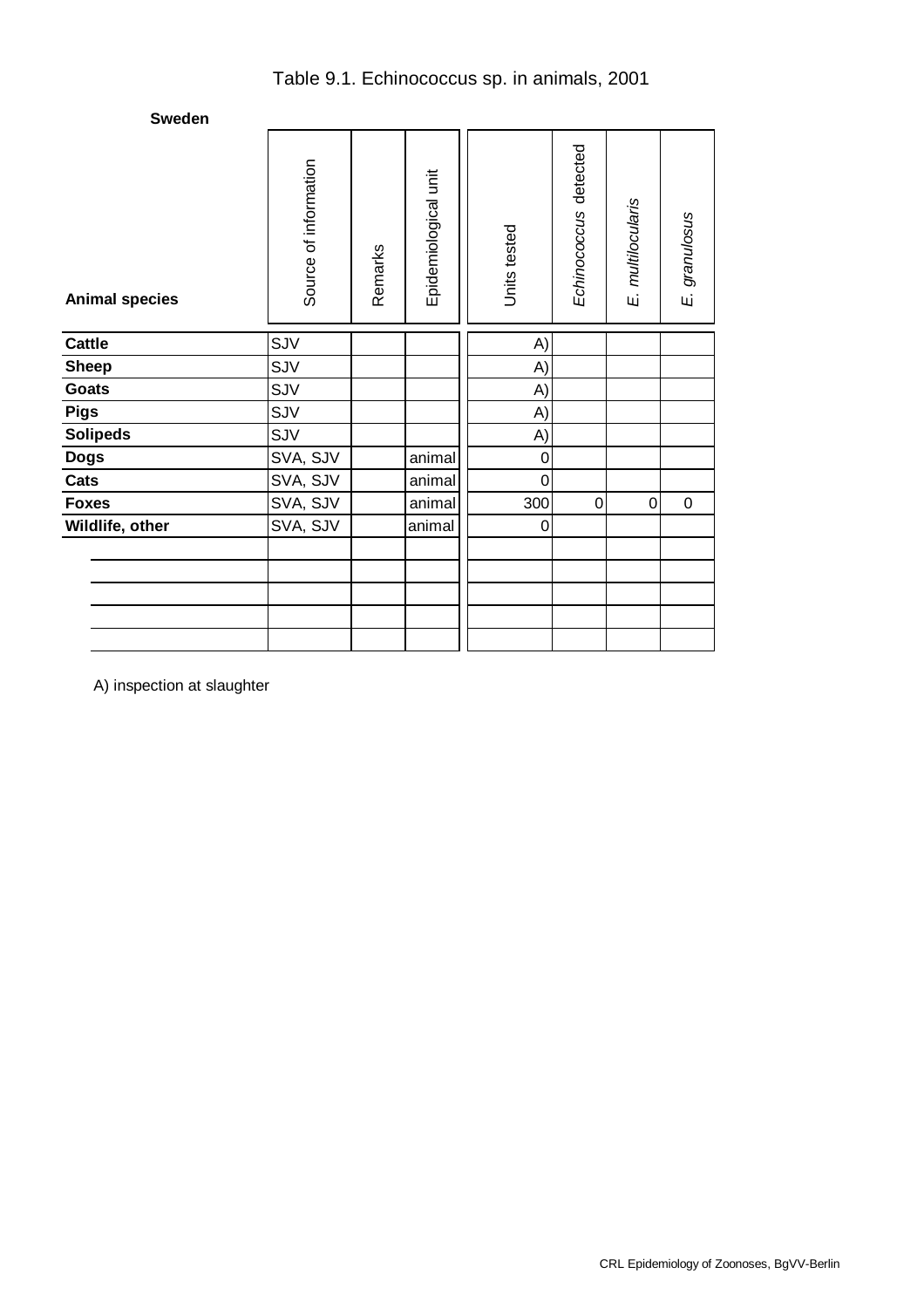Table 9.2. Echinococcosis in man, 2001

| <b>Sweden</b>           | Cases | Inc. | Autochtone<br>cases | Inc. | Imported cases | Inc.   |
|-------------------------|-------|------|---------------------|------|----------------|--------|
| <b>Echinococcosis</b>   | 8     | 0.09 |                     |      |                | 8 0.09 |
| Cystic echinococcosis   |       |      |                     |      |                |        |
| Alveolar echinococcosis |       |      |                     |      |                |        |
|                         |       |      |                     |      |                |        |
|                         |       |      |                     |      |                |        |
|                         |       |      |                     |      |                |        |

|                    |                | Echinococcus |   |          | E. granulosus |          |      | E. multilocularis |                |
|--------------------|----------------|--------------|---|----------|---------------|----------|------|-------------------|----------------|
| Age group          | All            | M            | F | All      | M             | F        | All  | F<br>M            |                |
| $<$ 1 year         |                |              |   | n.a.     |               |          | n.a. |                   |                |
| 1 to 4 years       |                |              |   | n.a.     |               |          | n.a. |                   |                |
| 5 to 14 years      | っ              | n            |   | n.a.     |               |          | n.a. |                   |                |
| 15 to 24 years     |                |              |   | n.a.     |               |          | n.a. |                   |                |
| 25 to 44 years $*$ | 4              |              |   | $2$ n.a. |               |          | n.a. |                   |                |
| 45 to 64 years     | $\overline{2}$ |              |   | 1∎n.a.   |               |          | n.a. |                   |                |
| 65 years and older |                |              |   | n.a.     |               |          | n.a. |                   |                |
| Age unknown        |                |              |   |          |               |          |      |                   |                |
| All age groups     | 8              | 4            | 3 |          | ი             | $\Omega$ |      | $\Omega$          | $\overline{0}$ |

1 person of unknown sex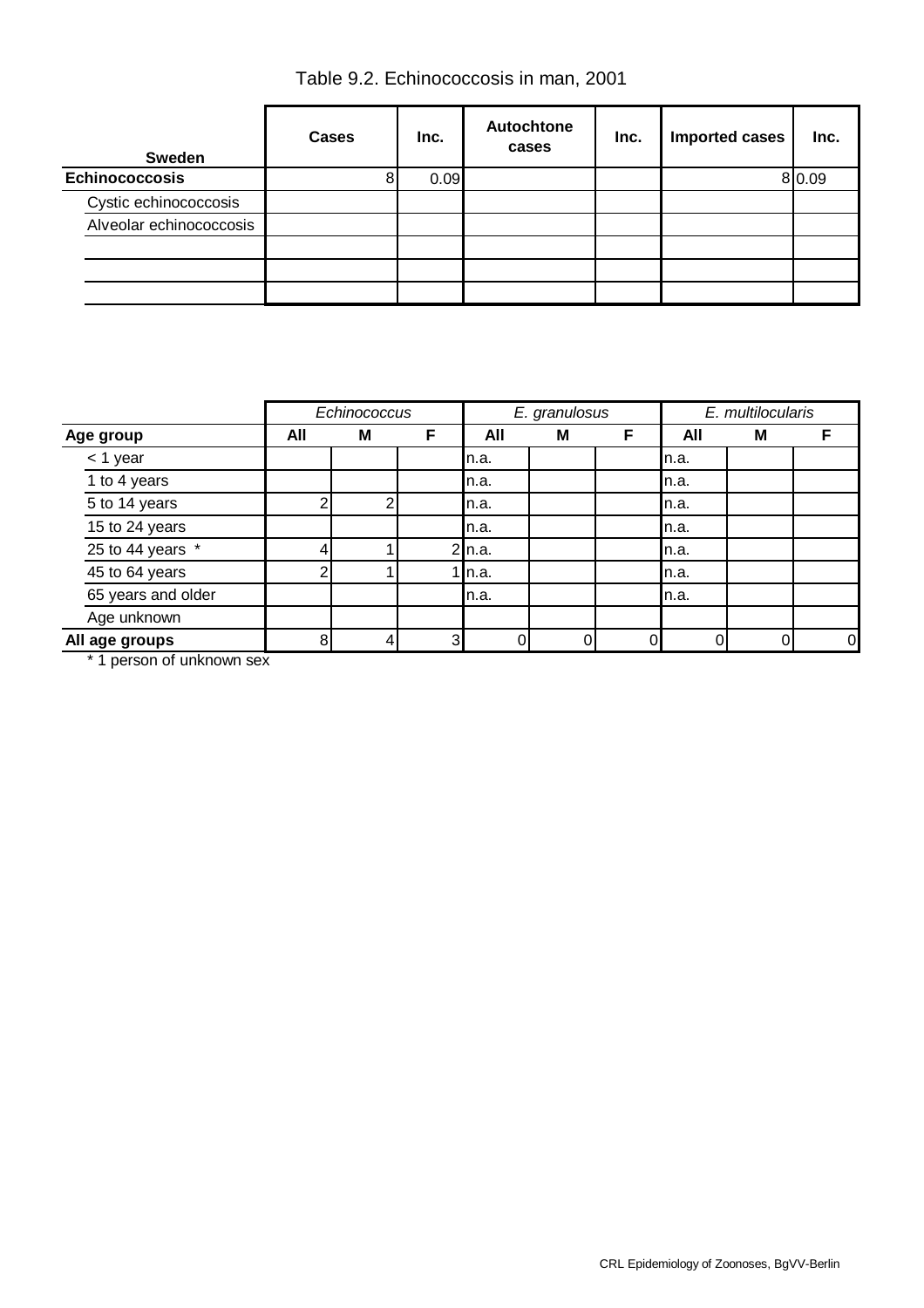| <b>Animal species</b> | Source of information | Remarks | Epidemiological unit | Units tested   | T.gondii       |
|-----------------------|-----------------------|---------|----------------------|----------------|----------------|
| <b>Cattle</b>         | <b>SVA</b>            |         | animal               | 1              | 0              |
| <b>Sheep</b>          | <b>SVA</b>            |         | animal               | 22             | $\overline{7}$ |
| <b>Goats</b>          |                       |         |                      |                |                |
| <b>Pigs</b>           | <b>SVA</b>            |         | animal               | 3              | 1              |
| <b>Solipeds</b>       |                       |         |                      |                |                |
| <b>Dogs</b>           | <b>SVA</b>            |         | animal               | 19             | 0              |
| Cats                  | <b>SVA</b>            |         | animal               | 37             | 13             |
| <b>Others</b>         | <b>SVA</b>            |         | animal               | $\overline{2}$ | 0              |
|                       |                       |         |                      |                |                |
|                       |                       |         |                      |                |                |
|                       |                       |         |                      |                |                |
|                       |                       |         |                      |                |                |
|                       |                       |         |                      |                |                |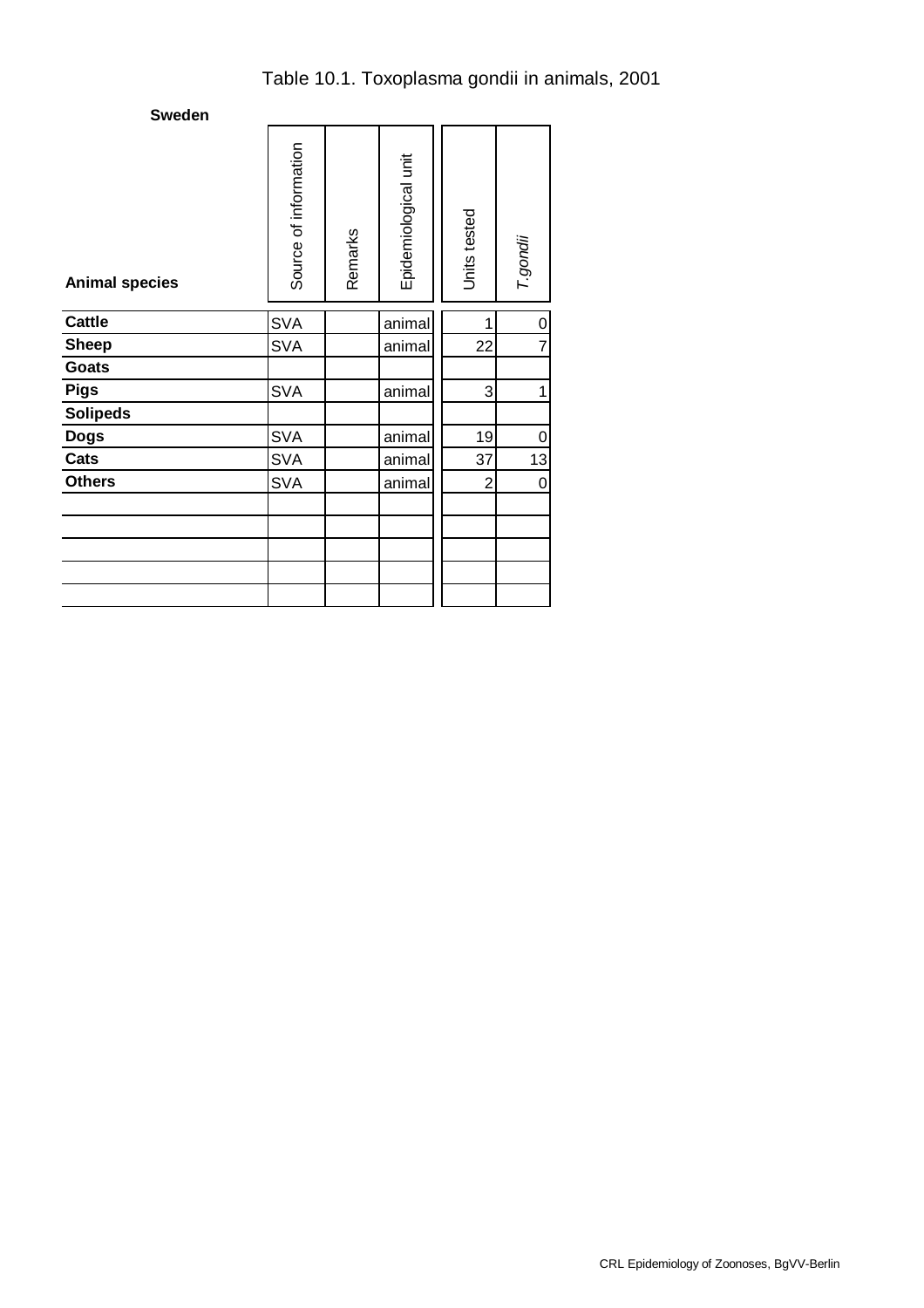| <b>Sweden</b>        | <b>Cases</b> | Inc. |
|----------------------|--------------|------|
| <b>Toxoplasmosis</b> | 18           | 0.2  |
|                      |              |      |
|                      |              |      |
| Congenital cases     |              |      |
|                      |              |      |
|                      |              |      |
|                      |              |      |
|                      |              |      |

| Table 10.2. Toxoplasmosis in man, 2001 |  |
|----------------------------------------|--|
|                                        |  |

|                |                    | Toxoplasmosis |   |    |     |   |   |     |   |          |
|----------------|--------------------|---------------|---|----|-----|---|---|-----|---|----------|
| Age group      |                    | All           | M | F  | All | M | F | All | M | F        |
|                | $<$ 1 year         |               |   |    |     |   |   |     |   |          |
|                | 1 to 4 years       |               |   | ი  |     |   |   |     |   |          |
|                | 5 to 14 years      |               |   |    |     |   |   |     |   |          |
|                | 15 to 24 years     |               |   |    |     |   |   |     |   |          |
|                | 25 to 44 years     | 12            | 3 | 9  |     |   |   |     |   |          |
|                | 45 to 64 years     |               |   |    |     |   |   |     |   |          |
|                | 65 years and older |               |   |    |     |   |   |     |   |          |
|                | Age unknown        |               |   |    |     |   |   |     |   |          |
| All age groups |                    | 18            | 6 | 12 |     |   |   |     |   | $\Omega$ |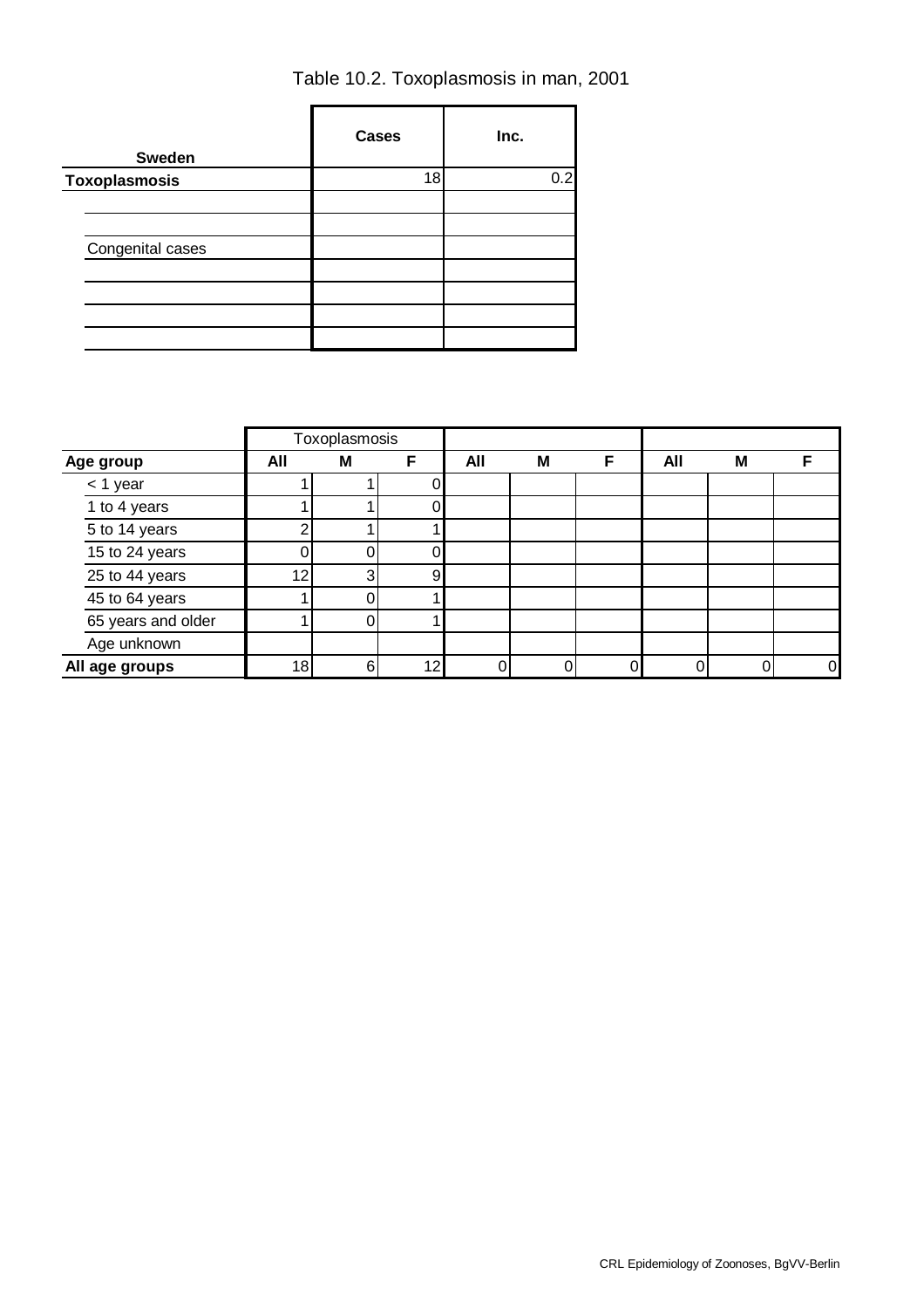| <b>Animal species</b> | Source of information | Remarks       | Epidemiological unit | Units tested   | VT E.coli detected | E.coli O 157<br>5 | $E.$ coli O 157:H7<br>5 | VT E.coli<br>Other serotypes |
|-----------------------|-----------------------|---------------|----------------------|----------------|--------------------|-------------------|-------------------------|------------------------------|
| <b>Cattle</b>         |                       |               |                      |                |                    |                   |                         |                              |
| <b>Calves</b>         | SVAB)                 |               | faeces animal        | $\overline{2}$ | 0                  |                   |                         |                              |
| <b>Beef cattle</b>    |                       |               |                      |                |                    |                   |                         |                              |
| Dairy cows            |                       |               |                      |                |                    |                   |                         |                              |
| Cattle at slaughter   | SJV, SVA              |               | faeces animal        | 1998           | 26                 | 26                |                         |                              |
| Cattle at slaughter   | A)                    | swabs         | lanimal              | 491            | 1                  | 1                 |                         |                              |
| <b>Sheep</b>          | SVA B)                | faeces animal |                      | 23             | 0                  |                   |                         |                              |
| <b>Goats</b>          | SVA B)                | faeces animal |                      | 4              | 0                  |                   |                         |                              |
| <b>Pigs</b>           | SVA B)                | faeces animal |                      | $\overline{c}$ | 0                  |                   |                         |                              |
| <b>Solipeds</b>       |                       |               |                      |                |                    |                   |                         |                              |
| <b>Poultry</b>        |                       |               |                      |                |                    |                   |                         |                              |
| <b>Dogs</b>           |                       |               |                      |                |                    |                   |                         |                              |
| Cats                  |                       |               |                      |                |                    |                   |                         |                              |
| <b>Others</b>         |                       |               |                      |                |                    |                   |                         |                              |

A) Swedish Meats

B) Investigation due to human EHEC cases.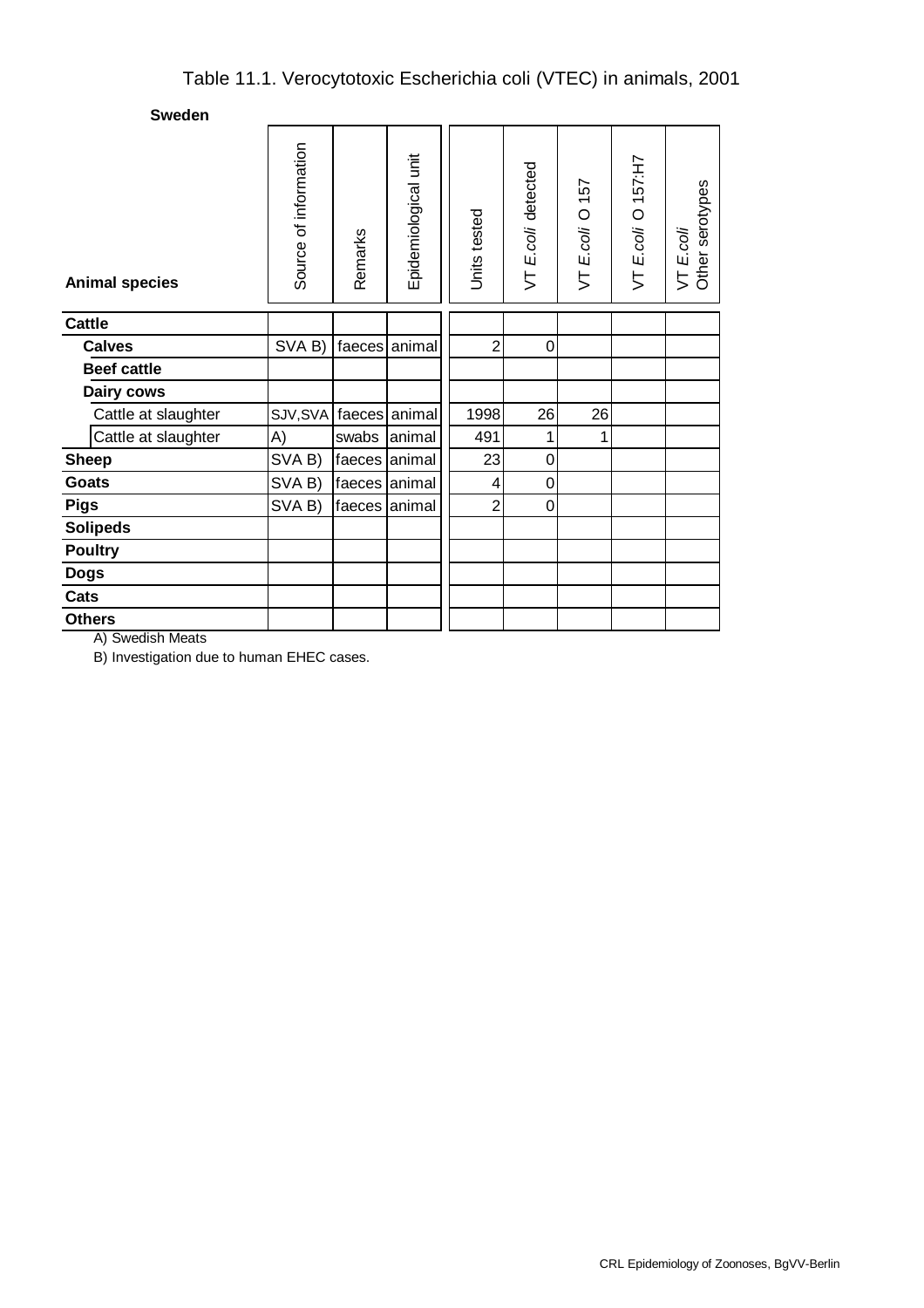Table 11.3. Verocytotoxic Escherichia coli (VTEC) infections in man, 2001

| <b>Sweden</b>               | Cases | Inc. | <b>Autochtone</b><br>cases | Inc. | Imported cases | Inc. |
|-----------------------------|-------|------|----------------------------|------|----------------|------|
| <b>HUS</b>                  |       |      |                            |      |                |      |
| - clinical cases            |       |      |                            |      |                |      |
| - lab. confirmed cases      |       |      |                            |      |                |      |
| - caused by O157 (VT+)      | 6     |      | 6                          |      |                |      |
| - caused by other VTEC      | 3     |      |                            |      |                |      |
| E.coli infect. (except HUS) |       |      |                            |      |                |      |
| - clincial cases            |       |      |                            |      |                |      |
| - laboratory confirmed      |       |      |                            |      |                |      |
| - caused by O157 (VT+)      | 90    | 1.0  | 63                         | 0.7  | 27             | 0.3  |
| - caused by other VTEC      |       |      |                            |      |                |      |

|                   | E. coli 0157:H7<br>E. coli 0157 |       |        |       |        |       |        |       |
|-------------------|---------------------------------|-------|--------|-------|--------|-------|--------|-------|
| <b>Outbreaks</b>  | Outbr.                          | Cases | Outbr. | Cases | Outbr. | Cases | Outbr. | Cases |
| All outbreaks     |                                 |       |        |       |        |       |        |       |
| General outbreaks |                                 |       |        |       |        |       |        |       |
| Family outbreaks  |                                 |       |        |       |        |       |        |       |

|                    |     | <b>HUS</b> |   |                 | E.coli infections O157 |    |      | E.coli infections non-O157 |             |  |
|--------------------|-----|------------|---|-----------------|------------------------|----|------|----------------------------|-------------|--|
| Age group          | All | M          | F | All             | M                      |    | All  | M                          | F           |  |
| $<$ 1 year         |     |            |   |                 |                        |    | n.a. |                            |             |  |
| 1 to 4 years       | 4   | 3          |   | 30 <sub>l</sub> | 19                     |    | n.a. |                            |             |  |
| 5 to 14 years      | 3   |            | 3 | 22              |                        | 15 | n.a. |                            |             |  |
| 15 to 24 years     |     |            | 0 | 10 <sub>1</sub> | 3                      |    | n.a. |                            |             |  |
| 25 to 44 years     |     |            | 0 | 17              | 5                      | 12 | n.a. |                            |             |  |
| 45 to 64 years     |     |            |   | 6               | っ                      | 3. | n.a. |                            |             |  |
| 65 years and older |     |            |   | 5               |                        |    | n.a. |                            |             |  |
| Age unknown        |     |            | 0 |                 |                        |    | n.a. |                            |             |  |
| All age groups     | 9   |            | 5 | 90              | 38                     | 52 |      |                            | $\mathbf 0$ |  |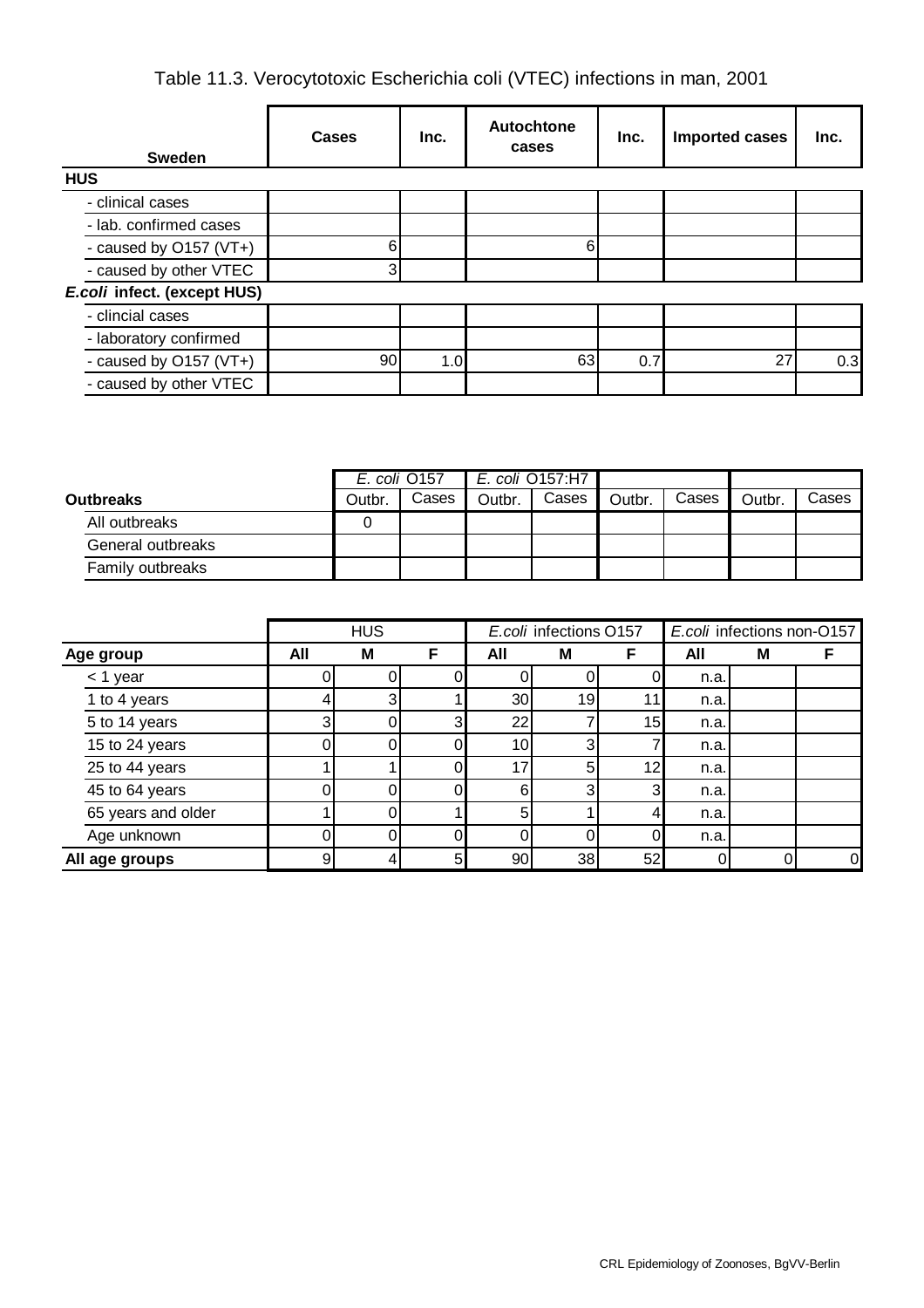|                                   | Number of      |   |           |              |             |                         |                          |
|-----------------------------------|----------------|---|-----------|--------------|-------------|-------------------------|--------------------------|
|                                   | animals (in    |   | Number of |              |             |                         | Sanitary                 |
| Animal species                    | thousands)     |   | herds     |              | Slaughtered |                         | slaughtered <sup>2</sup> |
| Cattle $> 1$ year                 |                |   |           |              | 456229      | $\overline{2}$          | 1 4 0 6                  |
| Calves < 1 year                   | 494            | 5 |           |              | 33218       | 2                       | 10                       |
| Dairy cattle                      | 418            | 5 | 12 676    | $\mathbf{1}$ | n.a.        |                         | n.a.                     |
| Total No. of cattle <sup>1)</sup> | 1 6 5 2        | 5 | 32 063    | 1            | 579 447     | 2                       | 1 4 1 6                  |
| Sows, gilts                       | 212            | 5 | 3 2 2 3   | $\mathbf{1}$ | n.a.        |                         | $\mathbf 0$              |
| <b>Boars</b>                      | $\overline{4}$ | 5 |           |              | n.a.        |                         | $\mathbf 0$              |
| Fattening pigs                    | 1 0 8 9        | 5 | 3897      | 1            | n.a.        |                         | $\boldsymbol{0}$         |
| Piglets                           | 586            | 5 |           |              | n.a.        |                         |                          |
| Total No. of pigs                 | 1891           | 5 | 4 8 0 9   | 1            | 3169042     | $\overline{2}$          | $\mathbf 0$              |
| Sheep <sup>3</sup>                | 452            | 5 | 8 0 4 1   | 1            | 193722      | 2                       | 1                        |
| Goats, not kids                   | n.a.           |   | n.a.      |              | n.a.        |                         | $\mathbf 0$              |
| Farmed deer                       | 17             | 4 | 578       | 4            | 3942        | 2                       | $\mathbf 0$              |
| Horses                            | 300            | 5 |           |              | 4657        | $\overline{\mathbf{c}}$ | 563                      |
| Reindeer 7)                       | 221            | 1 |           |              | 9540        | 2                       | $\mathbf 0$              |
| Wild boar (farmed and wild)       |                |   |           |              | 518         | $\overline{c}$          | $\boldsymbol{0}$         |
| Moose                             |                |   |           |              | 1364        | 2                       | 1                        |
| Poltry layers <sup>6)</sup>       | 7324           | 1 | 5678      | 1            |             |                         |                          |
| <b>Broilers</b>                   | 5859           | 8 |           |              |             |                         |                          |
| Total number of poultry           | 13709          | 8 | 5914      | 8            |             |                         |                          |
| <b>Turkeys</b>                    | n.a.           |   | n.a.      |              | 593369      | $\overline{c}$          |                          |
| <b>Ducks</b>                      | n.a.           |   | n.a.      |              | 76 055      | $\overline{\mathbf{c}}$ |                          |
| Geese                             | n.a.           |   | n.a.      |              | 27 726      | $\overline{2}$          |                          |
| Ratites                           | n.a.           |   | n.a.      |              | 1760        | $\overline{c}$          |                          |
| <b>Broilers</b>                   |                |   |           |              | 73 355 181  | $\overline{c}$          |                          |
| Laying hens                       |                |   |           |              | 3 407 250   | $\overline{c}$          |                          |
| <b>Breeders</b>                   |                |   |           |              | 634 157     | $\overline{\mathbf{c}}$ |                          |

## **Table I2.1. Animal population and number of slaughtered animals in Sweden 2000**

1) Source: No animals /herds in 2000: Yearbook of Agriculture Statistics 2001

2) Source: National Food Administration

3) Including 244 000 lambs

4) Source : Swedish Meats

5) Statistics Sweden, Number of livestock, June 2001

6) Including 1654 063 chicken of layer breeed

7) No of reinderrs in winter herds

8) Figures from 2000

## **Table I2.2. Human population (in thousands) by age and sex, in Sweden , 31 December, 2001**

|                    |        | -       | $\overline{\phantom{a}}$ |
|--------------------|--------|---------|--------------------------|
| Age group          | Female | Men     | Total                    |
| $<$ 1 year         | 44     | 47      | 92                       |
| 1 to 4 years       | 177    | 187     | 364                      |
| 5 to 14 years      | 567    | 597     | 1165                     |
| 15 to 24 years     | 505    | 530     | 1035                     |
| 25 to 44 years     | 1193   | 1242    | 2434                     |
| 45 to 64 years     | 1134   | 1154    | 2288                     |
| 65 years and older | 880    | 652     | 1532                     |
| All age groups     | 4 500  | 4 4 0 9 | 8910                     |

Source: Offical Statistics of Sweden, Statistics Sweden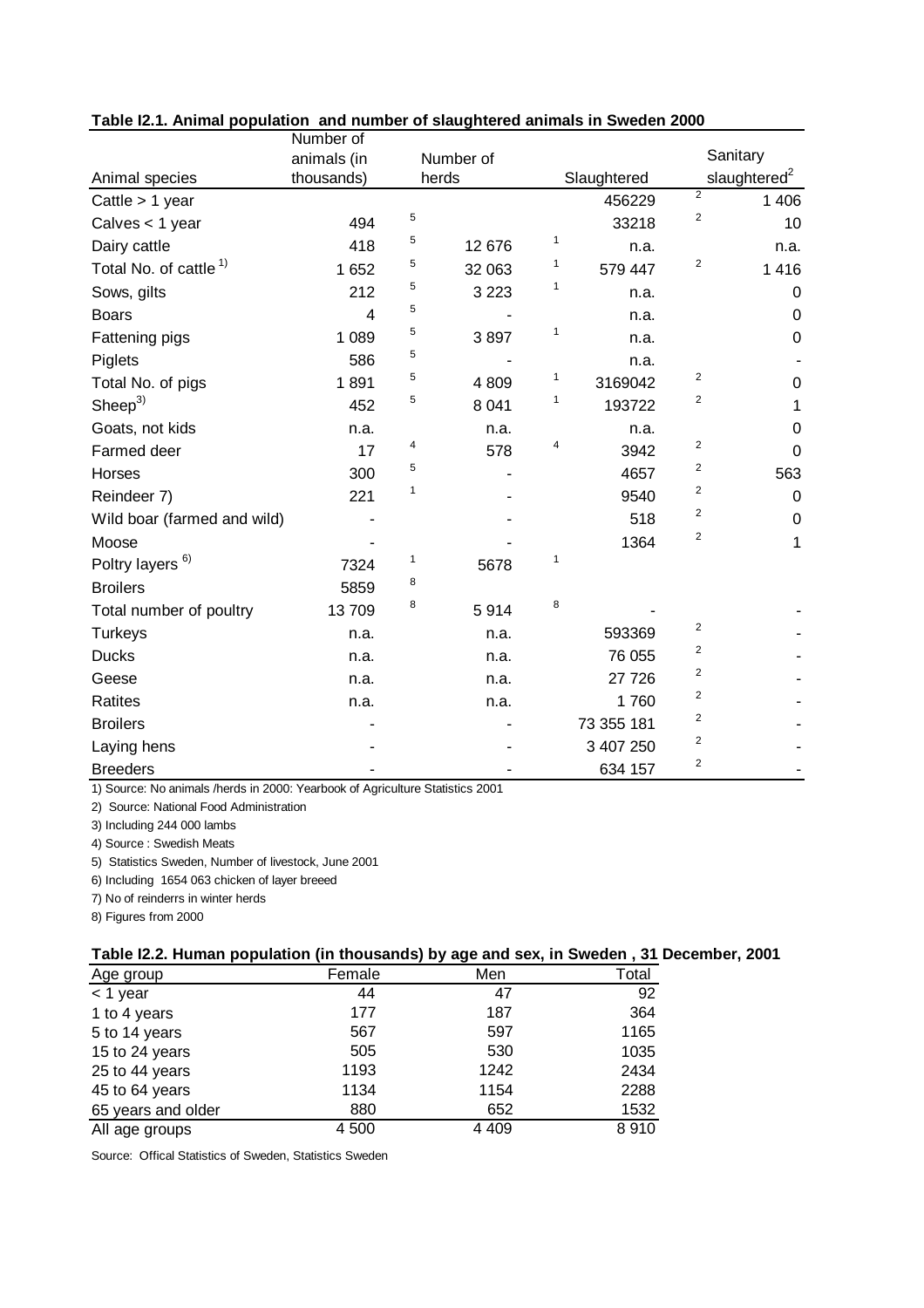

1970: Initiation of voluntary programme. 1984: Initiation of compulsory sampling. 1991: S. Typhimurium spread from a hatchery. 1991: One broiler parent flock infected.

Source: SJV



## 1991: start of the industry led sampling programme in layers

Source: SJV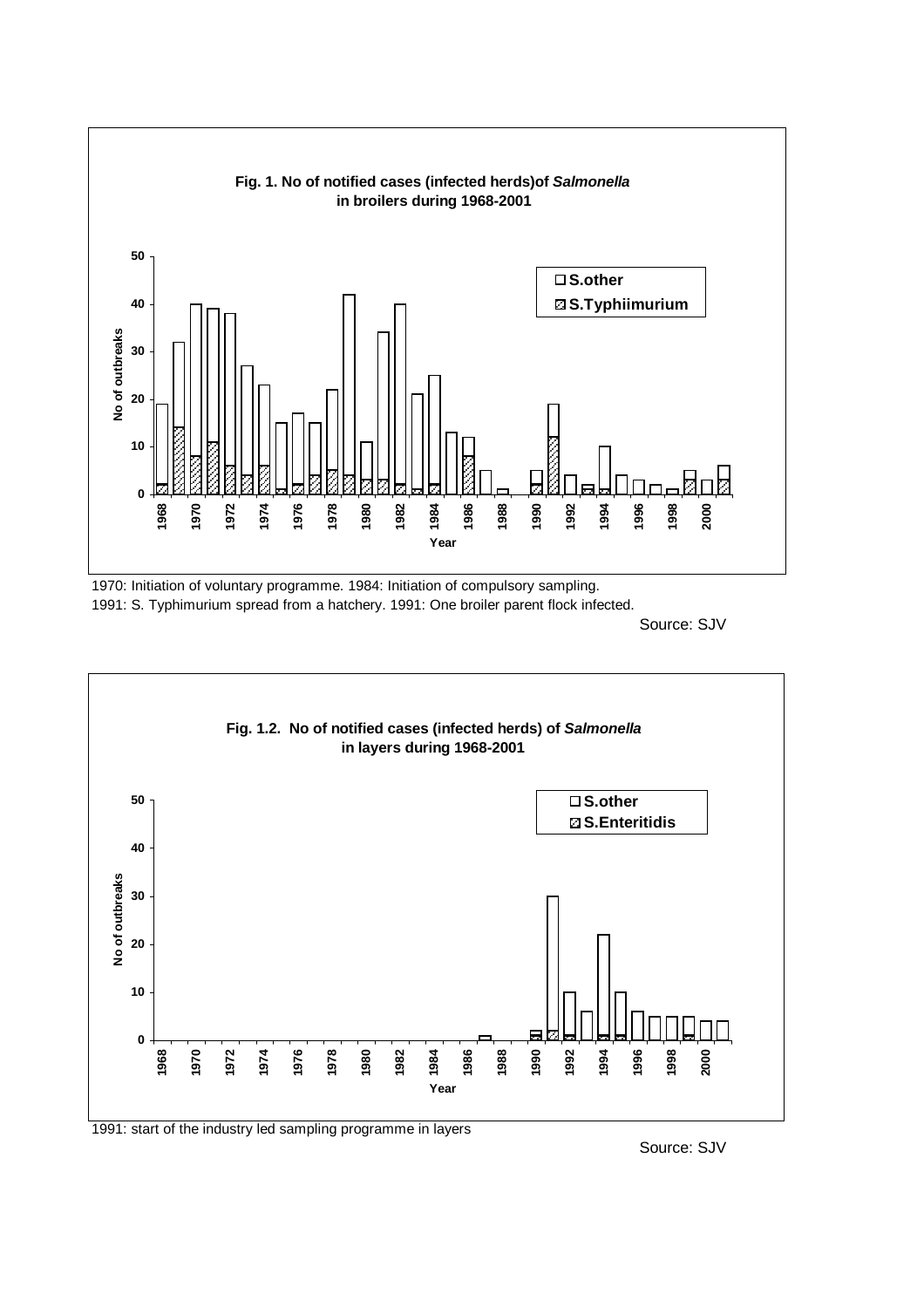

Source: SJV

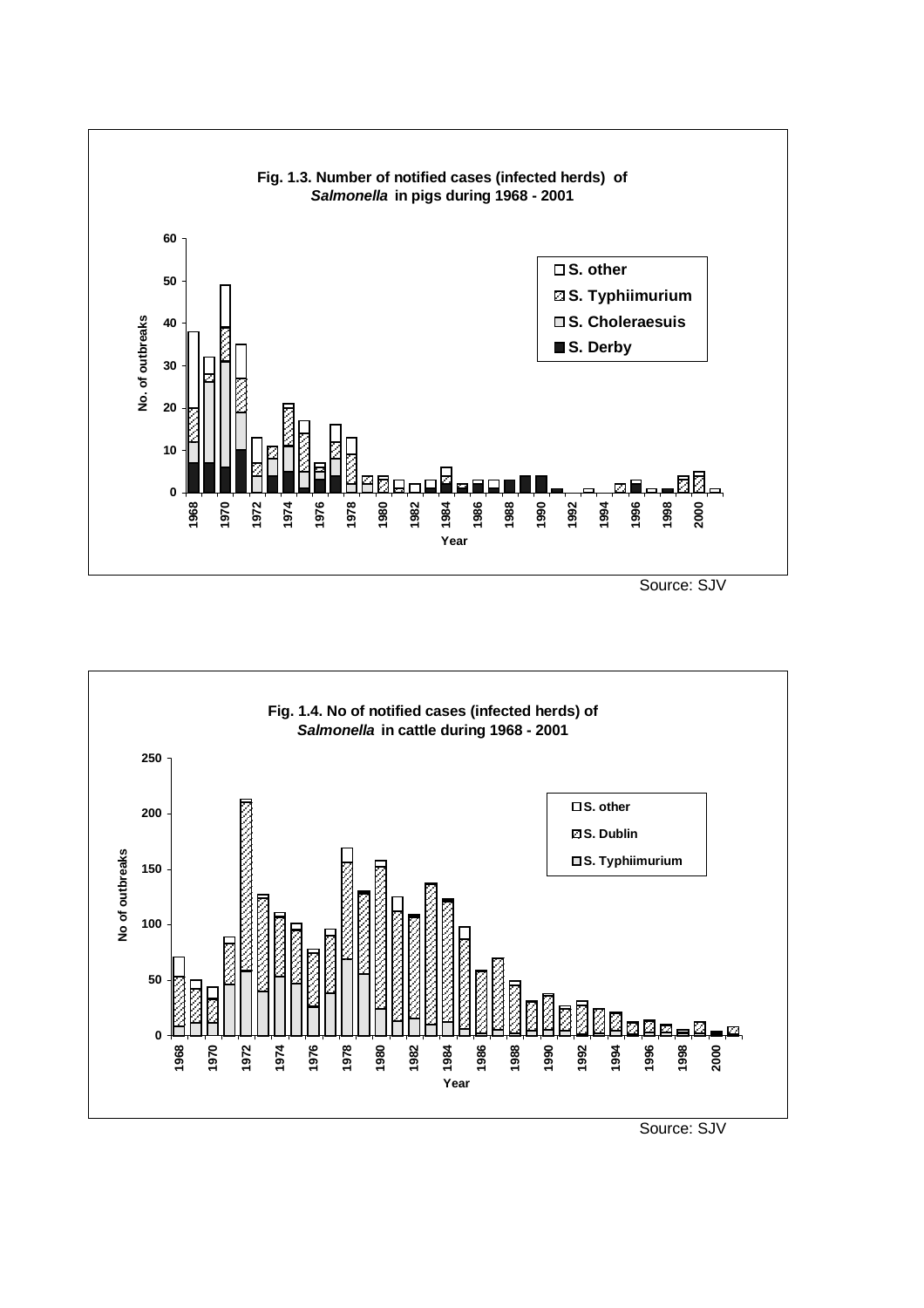

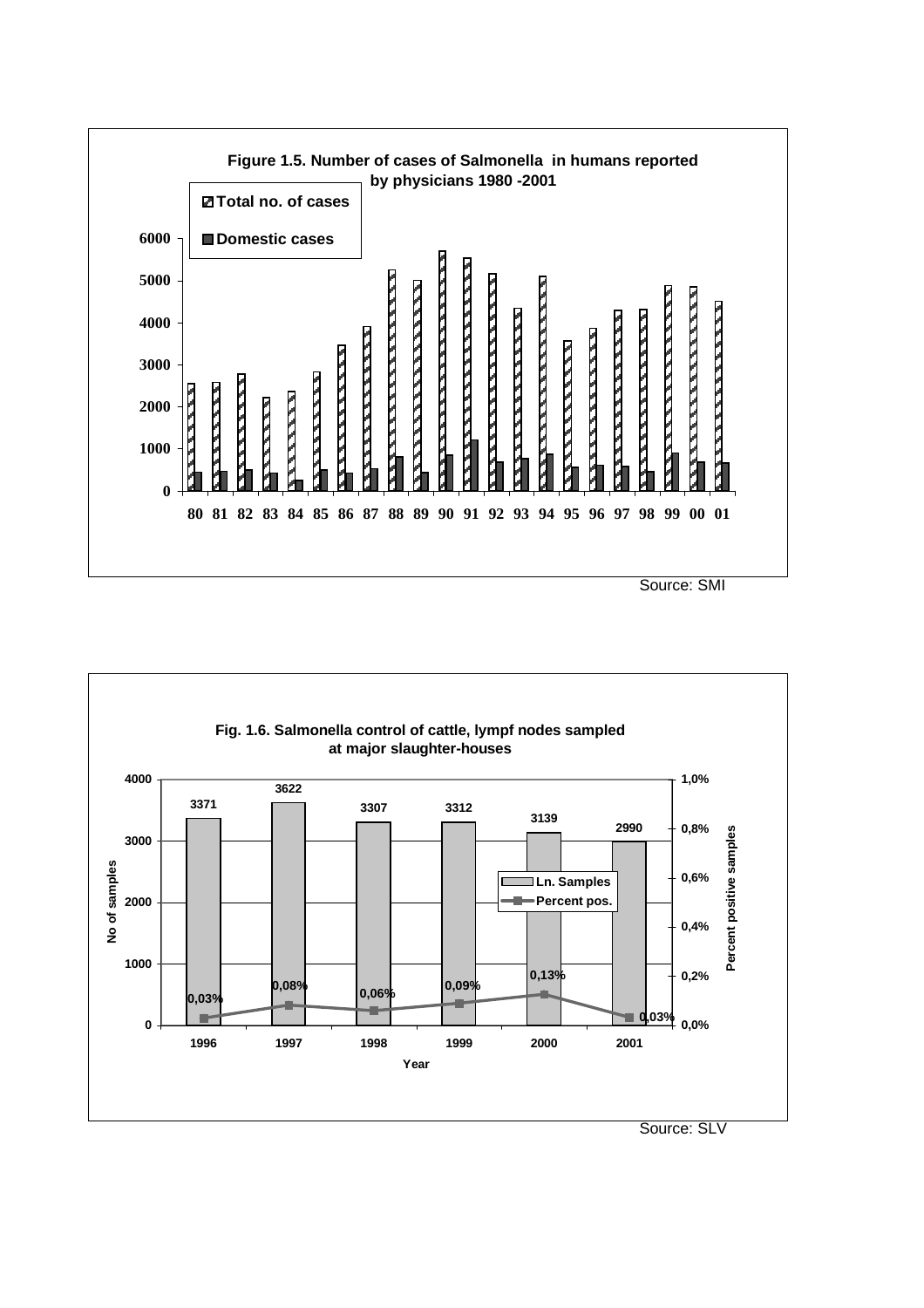



Source: SLV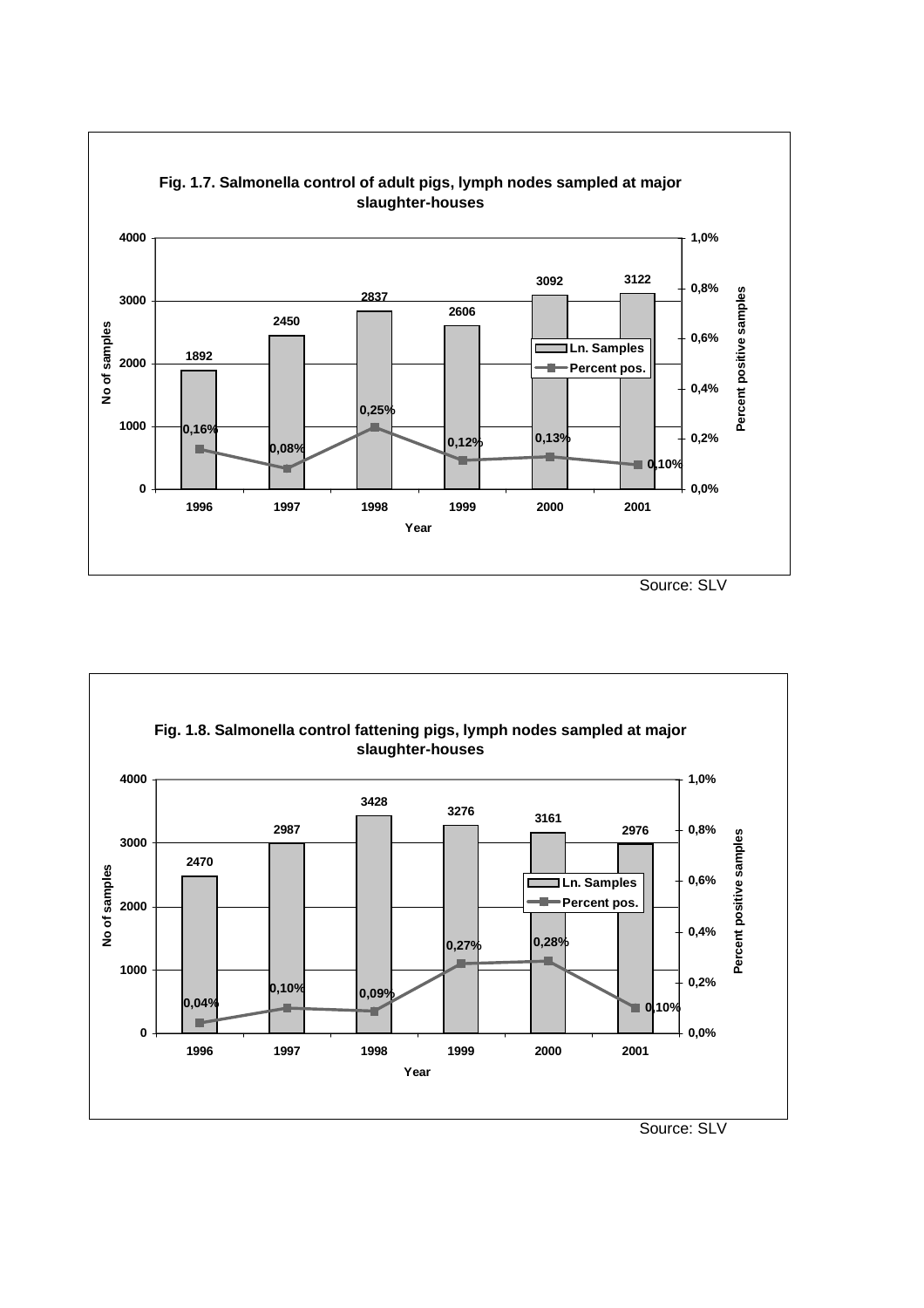

**Fig. 1.10. Salmonella control of adult pigs, swabs sampled at major slaughter-houses 4000 1,0% 3098 3149 0,8%** Percent positive samples **Percent positive samples 2841 3000 2604 2455** No of samples **No of samples Samples 0,6% Percent pos. 1879 2000 0,4% 1000 0,2% 0,04% 0% 0,01% 0,04% 0% 0 0,01% 0,0% 1996 1997 1998 1999 2000 2001 Year** Source: SLV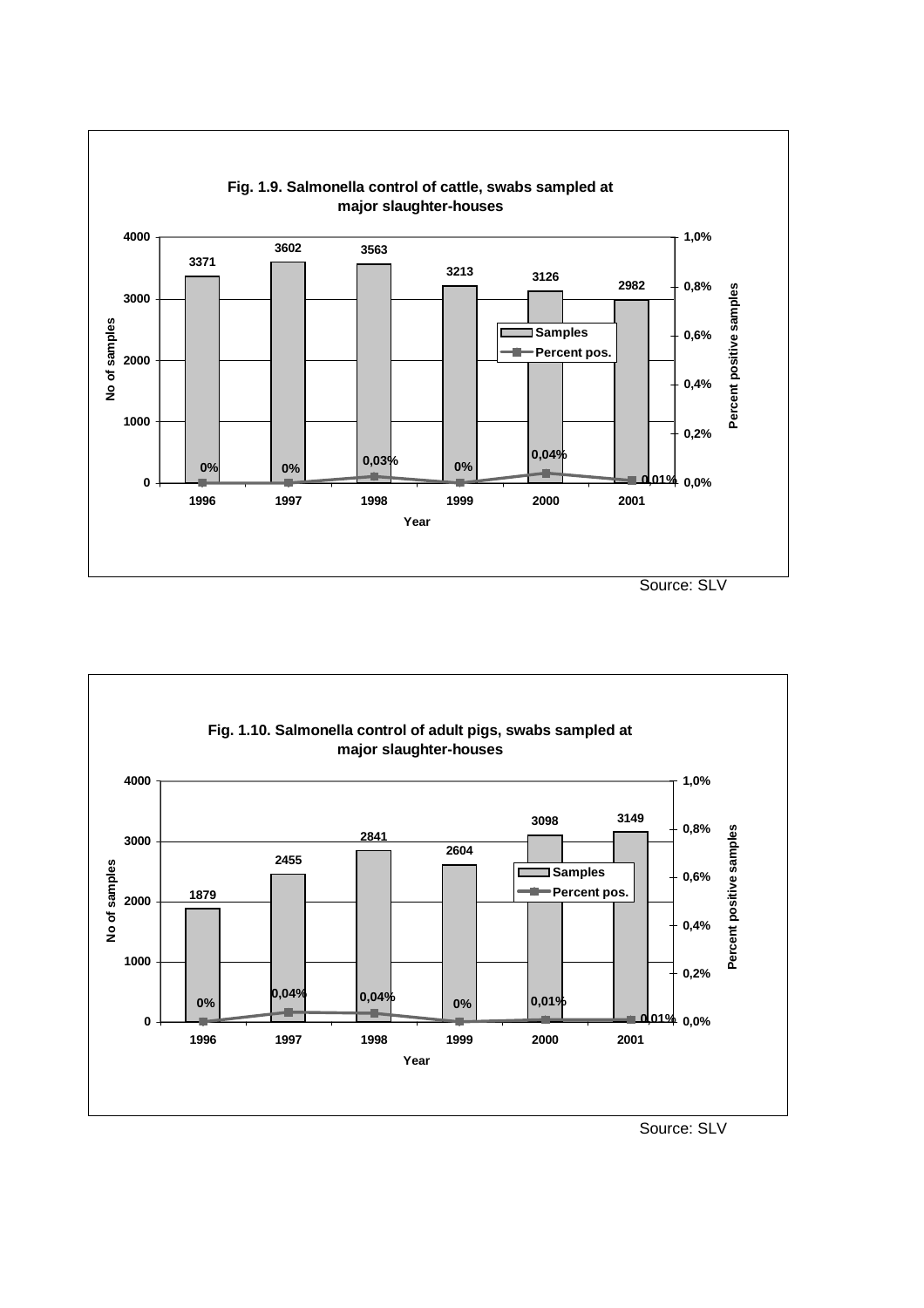

**Fig. 1.12. Salmonella control of poultry at major slaughter-houses 5000 1,0% 4235 4010 3922 3882 4000 0,8%** Percent positive samples **Percent positive samples 3580** No of samples **No of samples 3000 2778 0,6% Analysed samples 2049 Percent pos. 2000 0,4% 1000 0,2% 0,07% 0,05% 0,06% 0,02% 0% 0% 0% 0 0,0% 1995 1996 1997 1998 1999 2000 2001 06 31 Year**

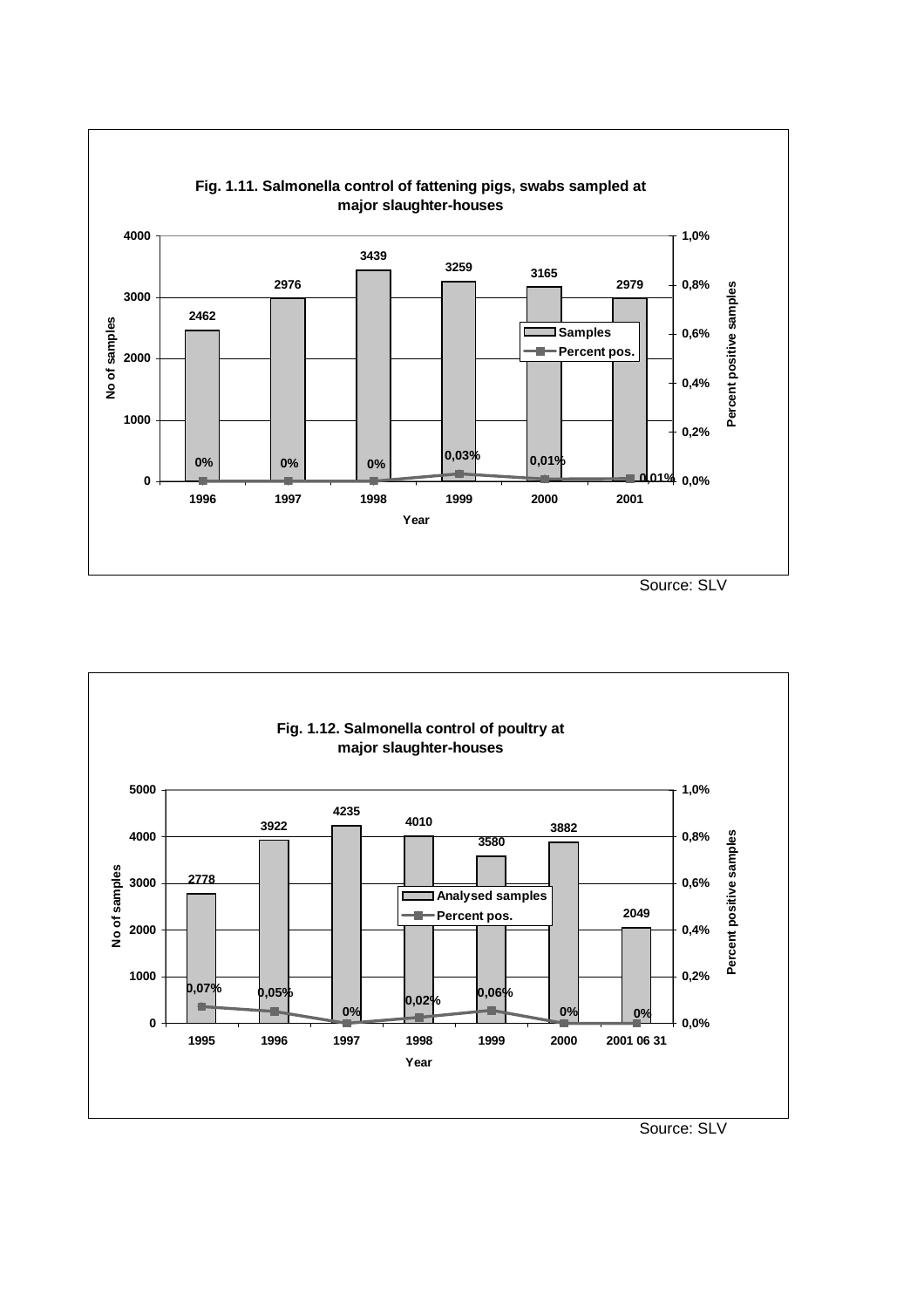

**Fig. 1.14. Salmonella control of crushed meat/meat scrapings (poultry) at cutting plants supervised by SLV 1500 1,0% 1138 0,8%** Percent positive samples **<sup>1027</sup> <sup>1074</sup> <sup>1121</sup> Percent positive samples 1000** No of samples **No of samples 0,6% 723 No. of samples 581 0,4% Percent pos. 500 0,2% 0% 0% 0% 0% 0% 0% 0 0,0% 1996 1997 1998 1999 2000 2001 Year**

Source: SLV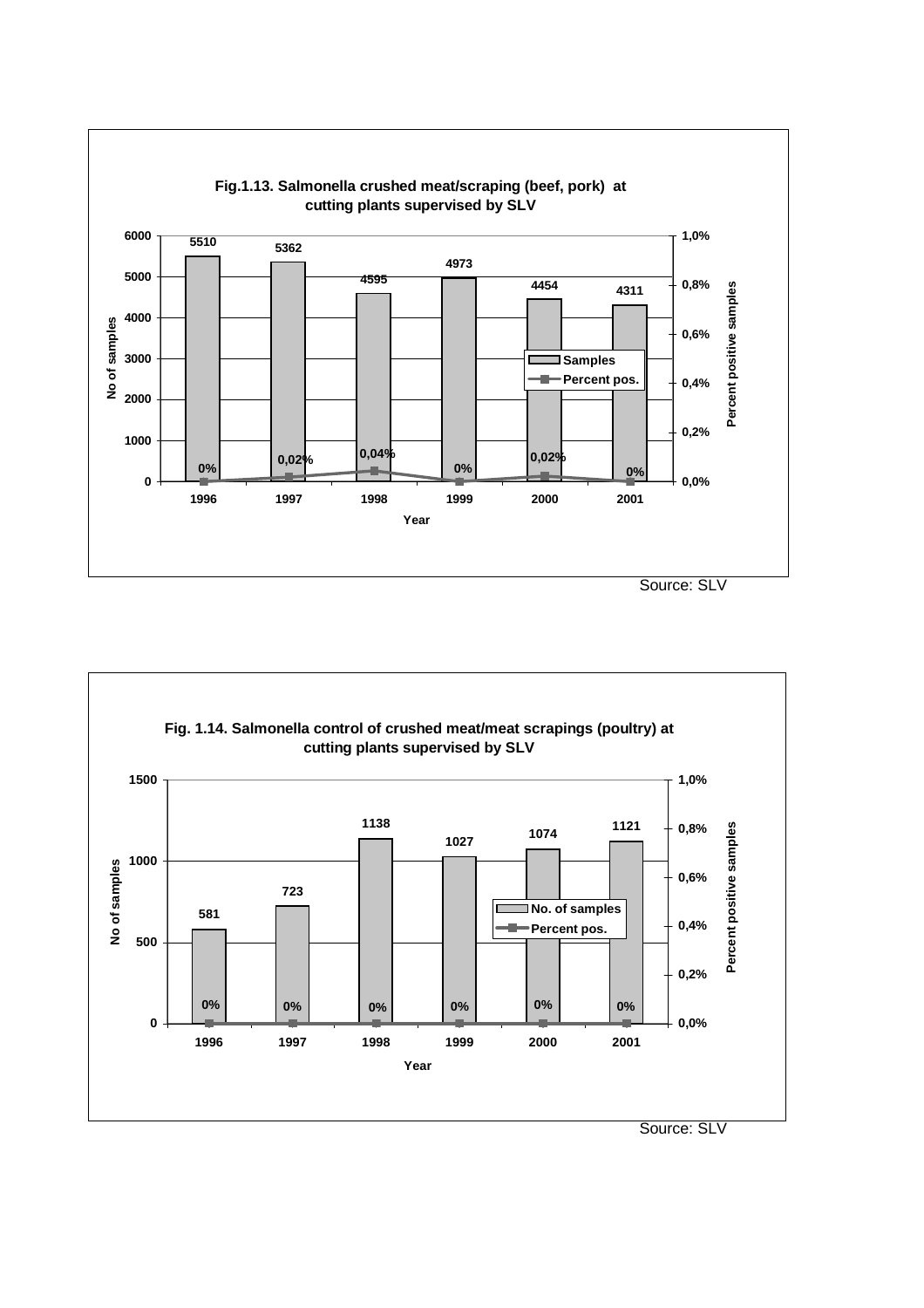



Source: Swedish Poultry Meat Association



Source: SMI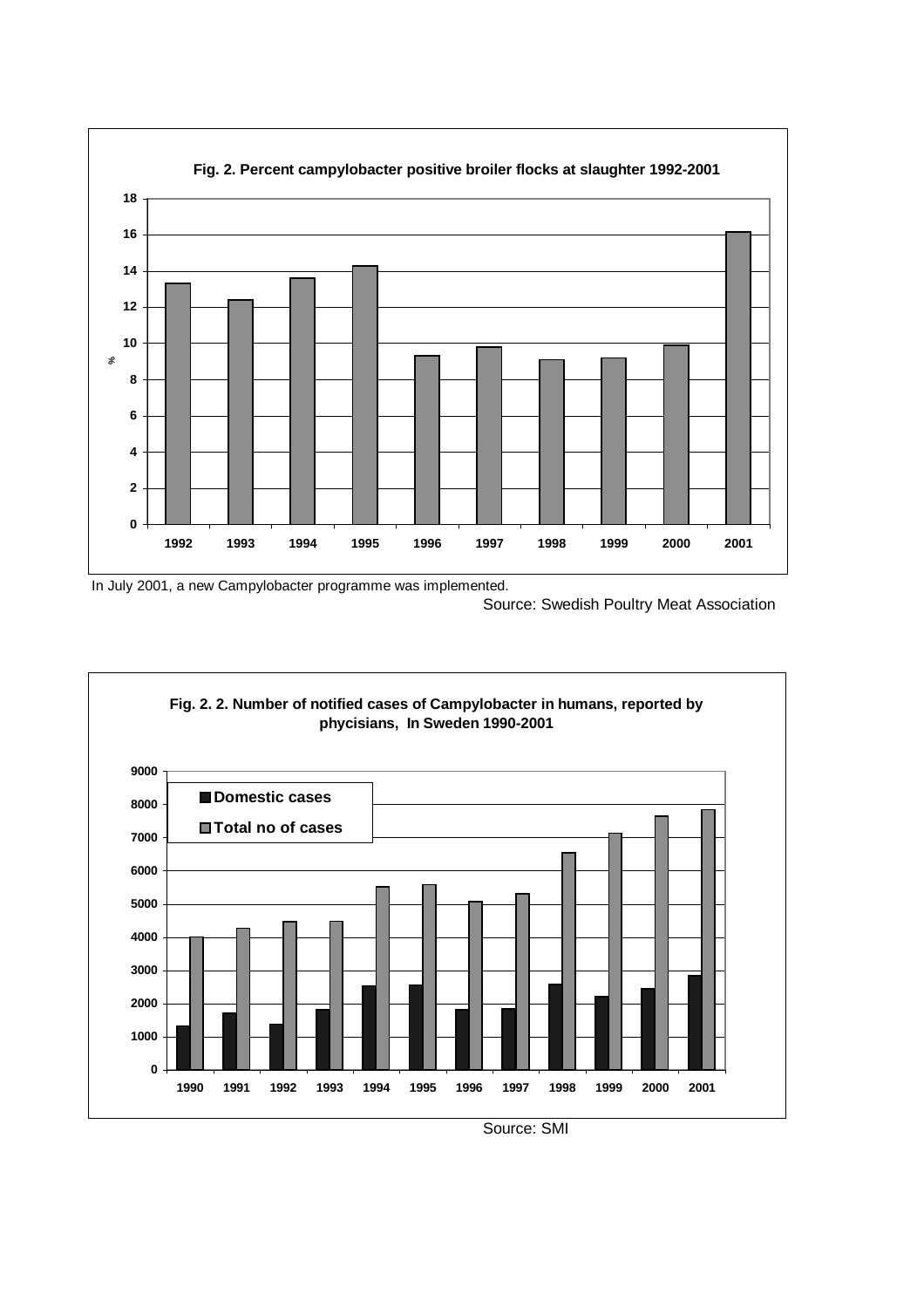





Sample size: 1996 to August 1997: 10 g faeces. September 1998 to mid 1999: 1 g faeces. Second part of 1999 to 2001: 10g faeces.

Source: SJV